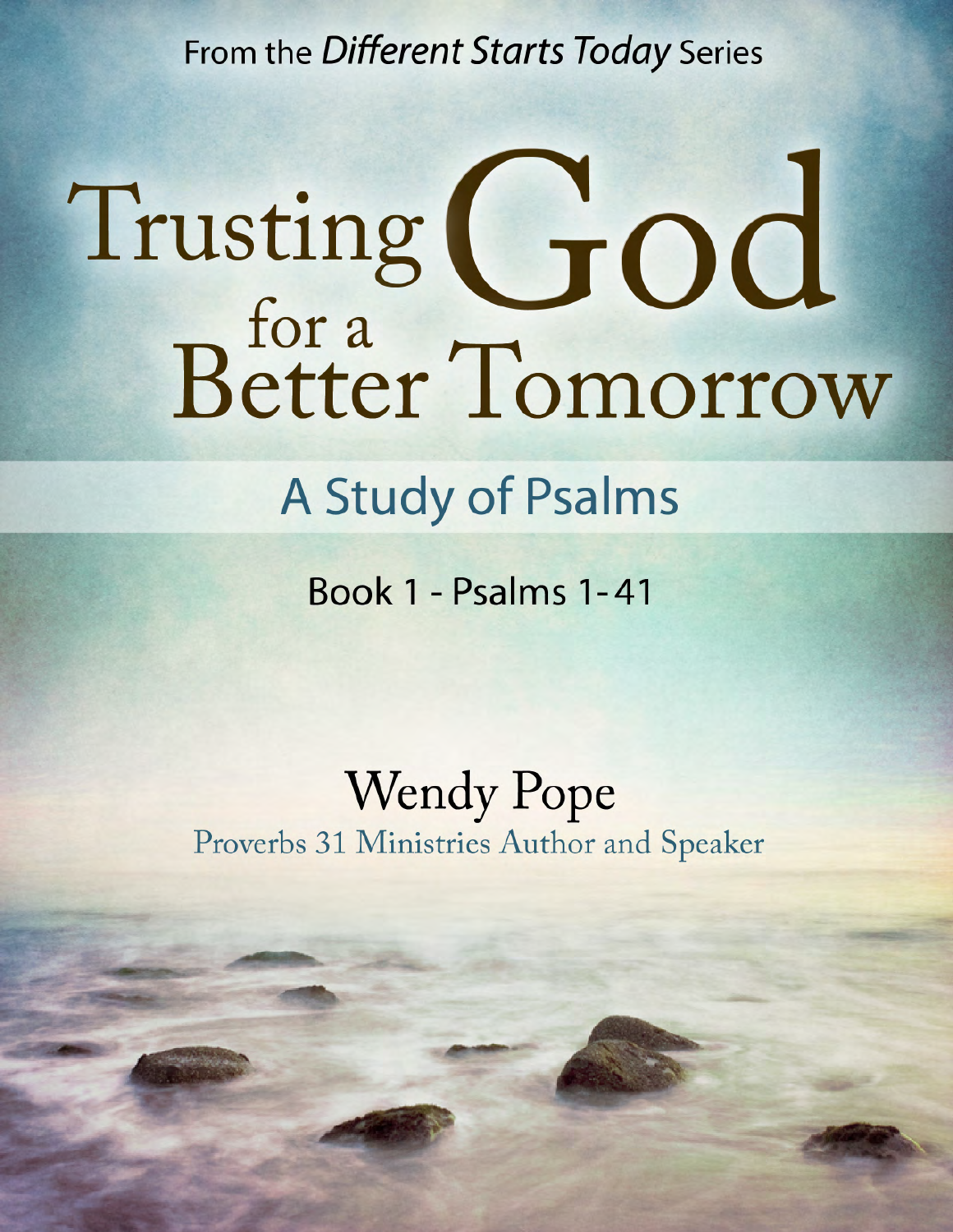Trusting God

for a Better Tomorrow

A Study of Psalms  $\sim$  Book 1 - Psalms 1-41 $\sim$ 

**By:\$W**endy%**P**ope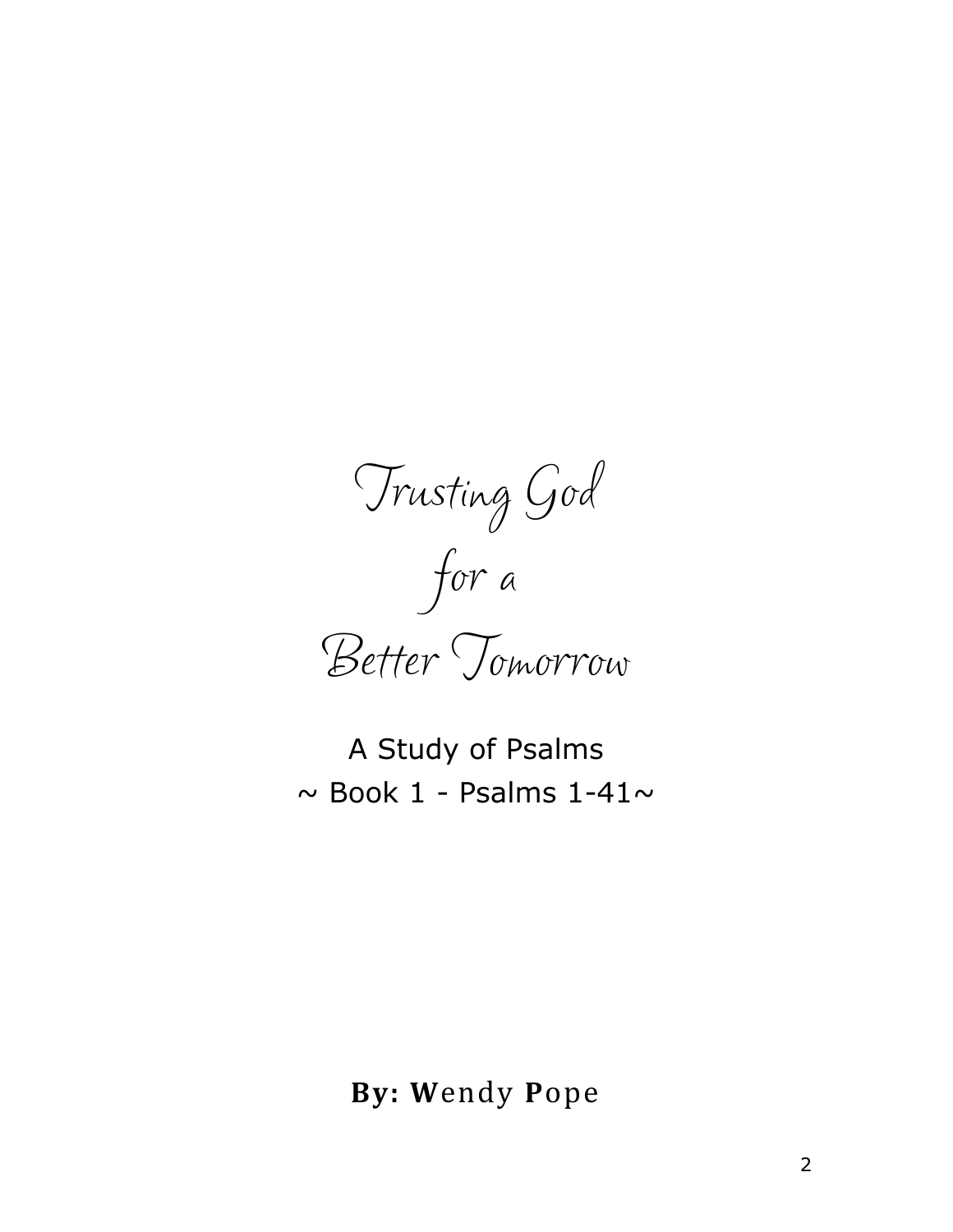© 2012 Wendy B. Pope All Rights Reserved Unless otherwise noted all Scripture quotations are taken from the *Life Application Bible*®, New International Version copyright © 1988, 1989, 1990, 1991 by Tyndale House Publisher, Inc., Wheaton, IL 60189. All rights reserved.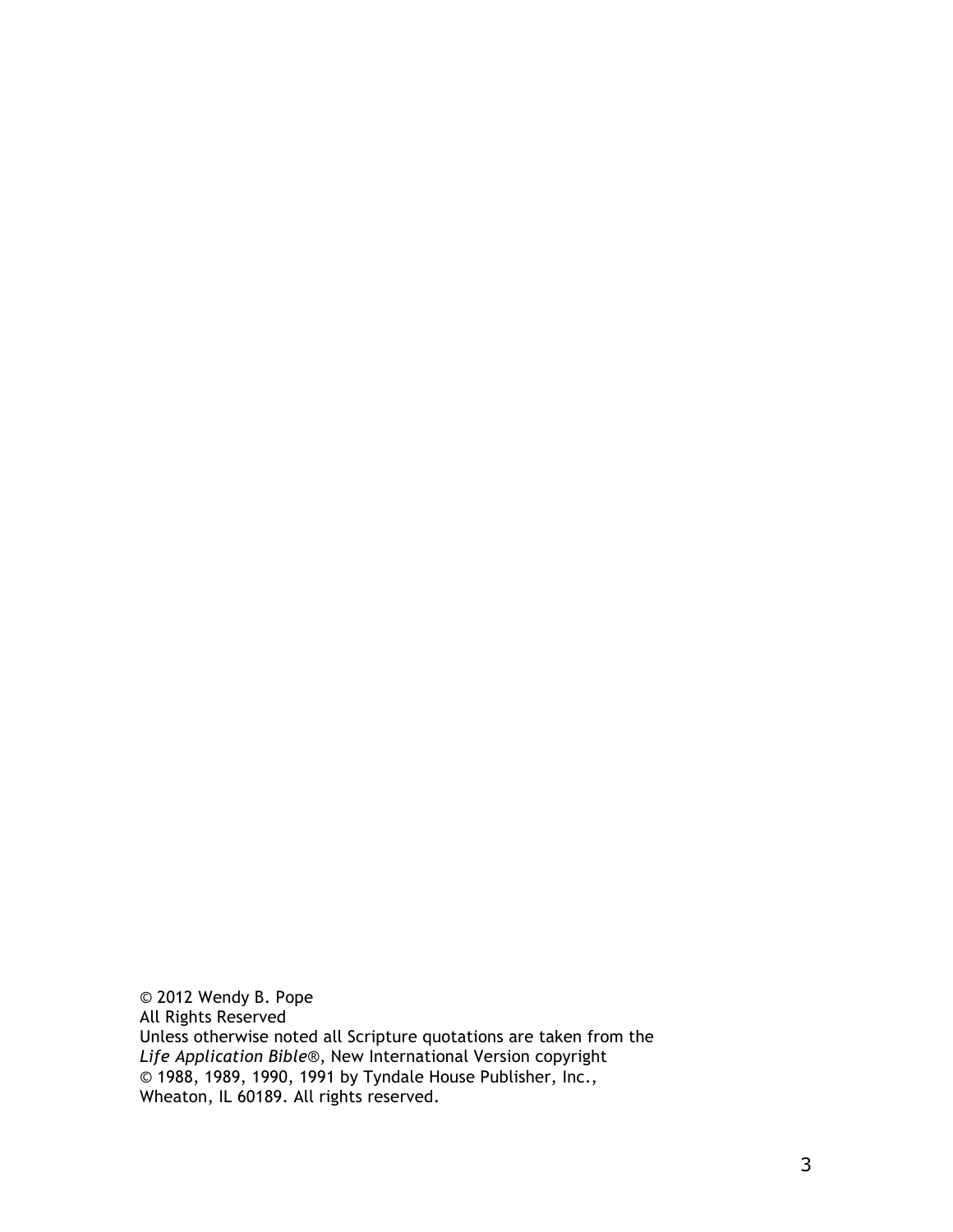# Dedication

I dedicate this study to "She She" a.k.a. Sheila Magnum. She pushed me to the door and held it open.

*Sheila~ you helped me see when I could not and when I would not. You are the sweetness and joy of Heaven right here on earth. My life is richer because you are a part of it. Thanks for holding the pom poms and cheering me on thus far. I love you dearly!*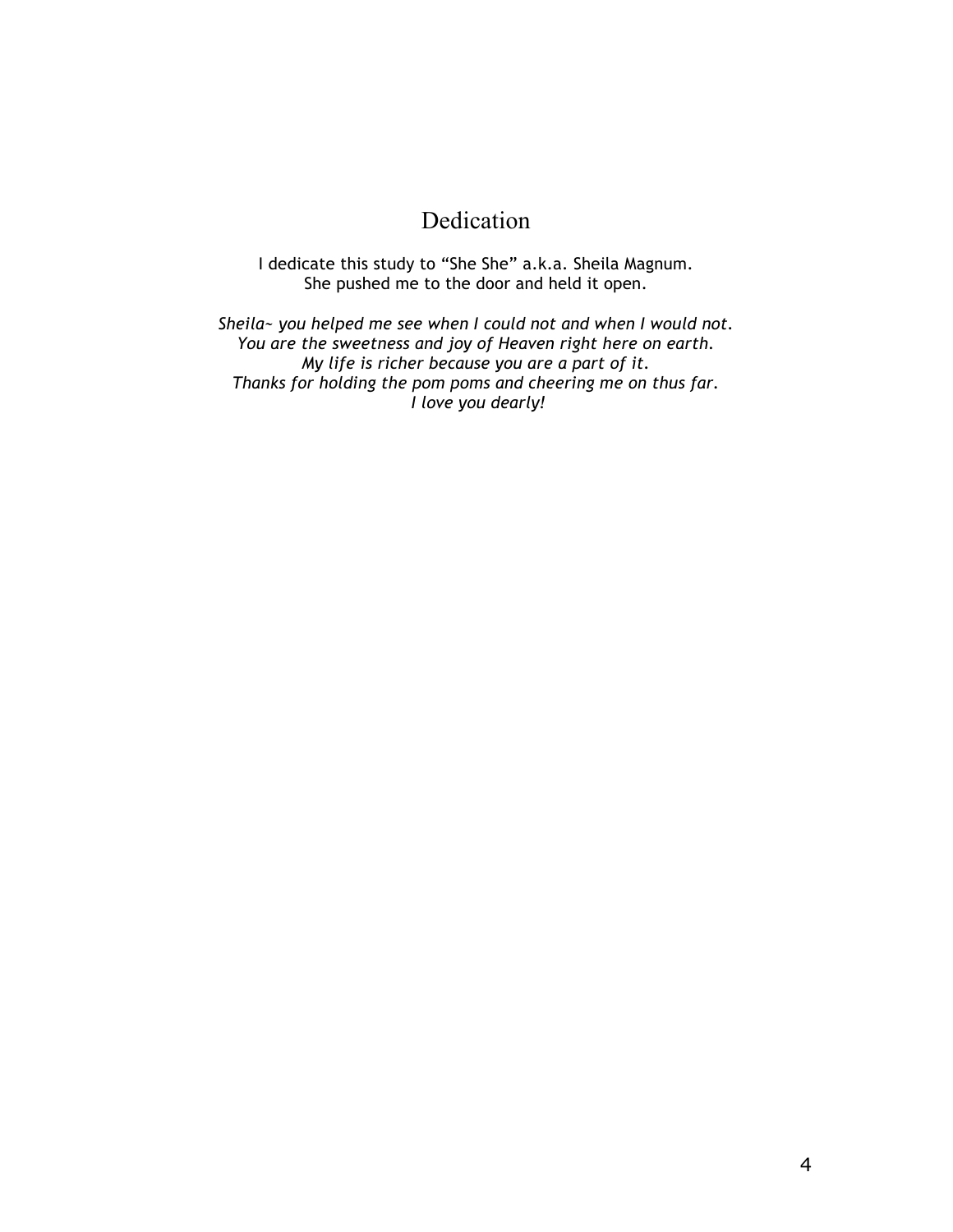# *Acknowledgements*

### *To: My Online Class on Walking With Women Through the Word*

You have encouraged me beyond words through our years together. It has been a joy to watch you grow in Christ and fall in love with His Word. You have changed my life!!! I can't wait until we all meet in Heaven!

### *To: Jane*

I have loved your "reports from the field." Thank you for being the eyes and ears to the study. The feedback you and your class have given helped me keep going. You are a treasured friend! And Bob, well, I love having boys in class!

### *To: Joy*

What can I say? Thank you is not enough!!! You exceeded my expectations with the study's editing and feedback. I am grateful for your excellence!!! Your depth and knowledge of the Word gave me insights that made me really think. I love you my sweet and beautiful Canadian friend. Only God could have crossed countries to join our hearts in the love for His Word.

### *To: Samantha*

Samantha, you make my words say what I meant for them to say in the first place. Thank you for sharing your immense talent for editing to make *Trusting God for a Better Tomorrow* sound *better* and read easier. I love working on the other side of the carpeted cubicle from you in the P31 office. I love Christmas music in July!

### *To My P31 Team Members*

We share quite a journey, don't we? I love doing ministry with you girls and sharing in what God does through you. He is doing more than we could ever ask or imagine! Thanks for loving me and encouraging my love for Bible study.

### *To My P31 Office Family:*

Life is sweeter with you in my corner. MT—My *Name that Tune* friend, I celebrate what God is doing through you. Your smile makes walking through the door a pleasure. Barb-Your quiet and sometimes direct wisdom is exactly what I need in my life. My wallet is full of stamps and the concession stand at the movie theater gets my money now. Thank you for loving me enough! LC-Thanks for sharing your carpet-bag of treasures with me. I can't wait to sit under the question mark again with you at She Speaks. You are one of the most amazing women I know! Teri-You have caught many of my tears during our times of community. You and Jim are blessings to the Popes and your friendship is a beautiful thing in my life. Sheila- Read the dedication page-enough said. Vicki- thanks for coming in with bogo treats for our P31 family. You give unselfishly, and so many are blessed!

And to my precious friend-LeLe---God gave us strict instructions to care for and love you and Nick, I never expected to be the one blessed. You have taught me to serve and sacrifice for others even when I did not think I had anything to offer. I have loved watching God restore His best in your life. I am thrilled about all He has in store for you. Open your hands and your heart; He has so much more to give.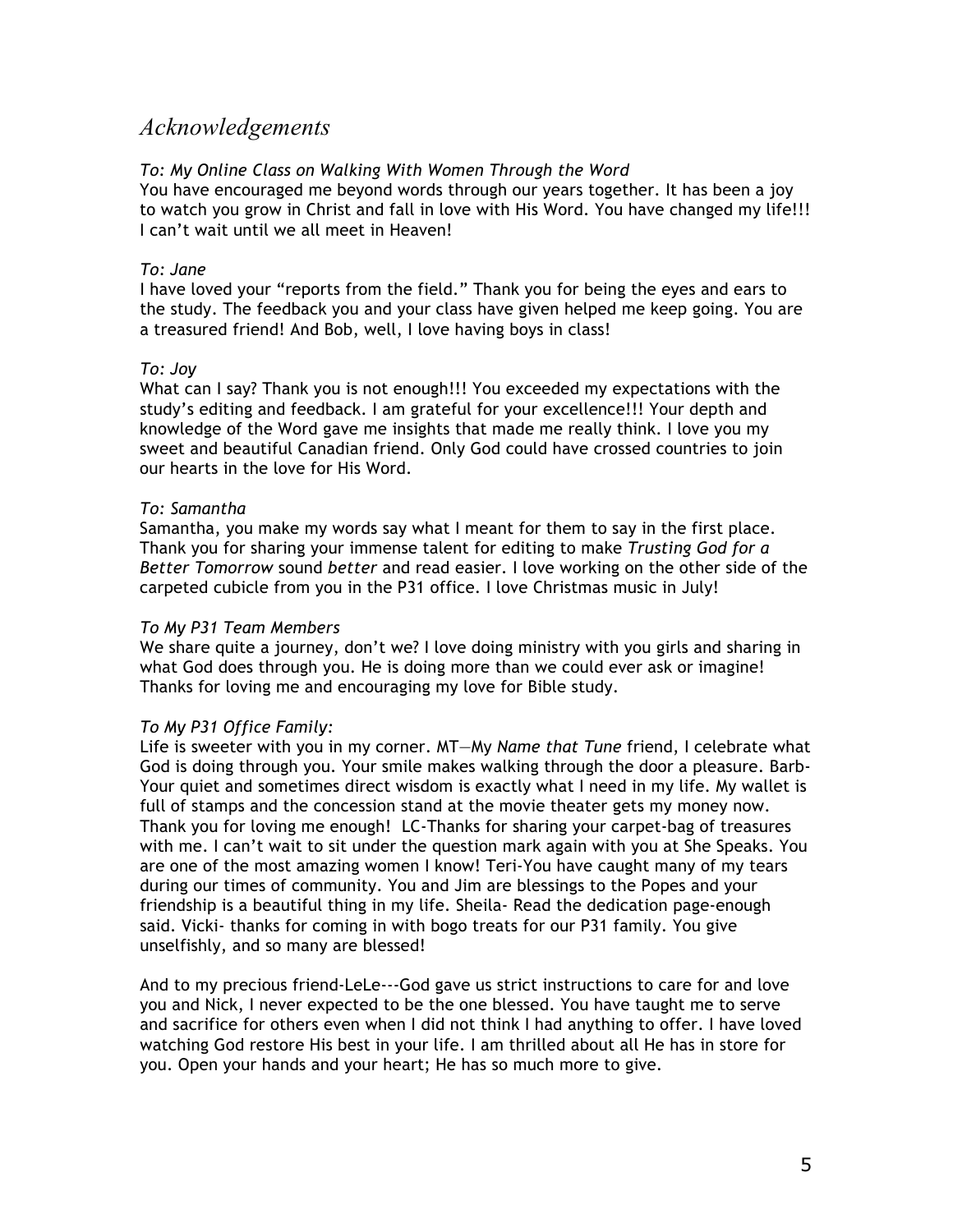### *To Lysa T:*

I said it before and I will say it again and again: Thank you for being a woman who said *yes* to God. Your yes changed my life!

### *To Kristi~ My Sister in Christ*

Thank you for pointing me to Jesus and His precious Word. I have always wanted to love it like you do. You mean more to me than you could ever possibly imagine. God brought us together through the study of His ancient words and now, it holds us together. I will forever think of you when I see a rainbow because I know how much you love them and when I wake to a low fog over the lake.

### *To: Christie the Bestest BFF*

You are the "st end" I am the "be fri". You make my birds fly and my bacon fry. In our forty-four years of friendship you have never wavered in your love for and belief in me. It is beyond my understanding why as a preschooler you chose me under the Magnolia Tree, but I am eternally thankful you did. "Where would I be without my Christie?" I'd be in a mess. If I've gotta deal with the bugs in the woods, I am thankful you are in the woods with me.

"God gave me you for the ups and downs. God gave me you for the days of doubt for when I think I've lost my way. There are no words here left to say, it's true God gave me you" ~Blake Shelton

### *To My Daddy and Momma:*

Even at 45 you are still "Daddy" ---the greatest man I know. Thanks for showing me by example the importance of reading God's Word every day. Momma—there is not enough paper in the world to hold all the words I could say about you. Our morning chats have literally changed the direction of my day. You have taught me that making the Lord our everything is how we make it through days we don't think we can make it through.

### *To My family, Scott, Blaire, and my G-Man*

I am up late at night and up early in the morning. There is a computer and Bible on my lap most of the day. This Bible Study and the ones to follow are as much yours as they are mine. You have to put up with a lot and sometimes miss things so I can be where God has called me to be and do what He has called me to do. I know you don't always understand it all, but understand this: I love you more than life. It is the deepest desire of my heart that you fuel your life with the power of God's Word---it is the secret to a full, abundant, and complete life---it makes this life Heaven on Earth.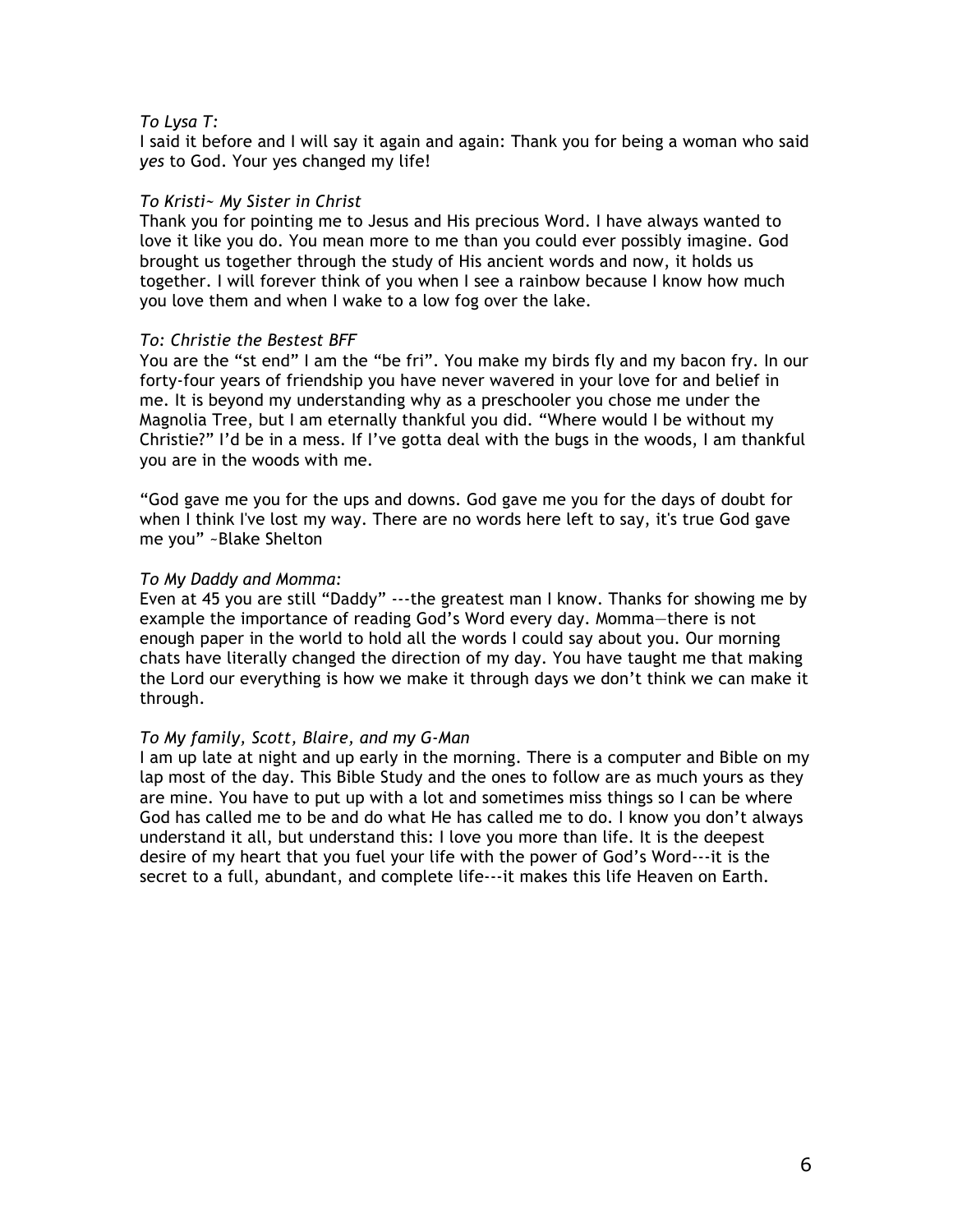# *Foreword*

### **On That Day**

My life changed *that day*—the day I opened the old tattered green Bible. The change was not instantaneous, but the seed of change was planted in my heart. I once heard Beth Moore say, "God does not send forth His Word to hear Himself speak, but to accomplish something." And that is just what He did on *that day* in my life.

My life prior to *that day* was filled with all things church. Dr. Raymond Sanderson took my hand as I accepted Jesus as my Savior at the tender age of seven. The years that followed were full of mistakes erased by time, and sin covered by grace.

After marrying the man of my dreams, topped off with blue eyes and a red sports car (I said I was saved, not noble) my happily-ever-after began. My happy included a cute Cape Cod on Logan Street, a position teaching fourth grade at the local elementary school, and new friends in a new church. Life was not only good, it was great, until we tried to add a baby to our bliss.

Two years of heartache and disappointment, basal body thermometers, Clomid injections, and frequent visits to the infertility specialist eventually resulted in the birth of our daughter. Life was once again great and we knew that with God, all things are possible.

After the arrival of our bundle of joy, my husband and I moved back to our hometown. Grandparents have a strong draw. In God's sovereignty and greatness, He made a way for us to call the perfect house on a cul-de-sac our own. You know the one, where neighbors mingle together outside and the streets are full of children at play. Life was great for a while. And then it got hard.

Our wonderful new home turned into a house my husband described as, "A place I don't want to come home to." He was gone a lot. I was alone, a lot. The time alone made me see clearly that something was missing. I had no idea what it was or where to find it. All of a sudden I was aware of the emptiness of my salvation. At a young age God saved my soul, but I had never surrendered it. A soul that is saved but not surrendered is void of the fullness of Christ. I was living in the void.

### **I Started Here**

God heard the cries from my empty, broken, and unfulfilled heart. He met me in the chair *that day* as I opened the tattered green Bible to Psalm 1. He was there when I read:

"Blessed is the man who does not walk in the counsel of the wicked or stand in the way of sinners or sit in the seat of mockers. But his delight is in the law of the LORD, and on His law he meditates day and night. He is like a tree planted by streams of water, which yields its fruit in season and whose leaf does not wither. Whatever he does prospers." (vs 1-3)

On *that day*, God tenderly let me see what I was missing: I had failed to include Him in my happily-ever-after. My tree (life) was planted in places far from the streams of His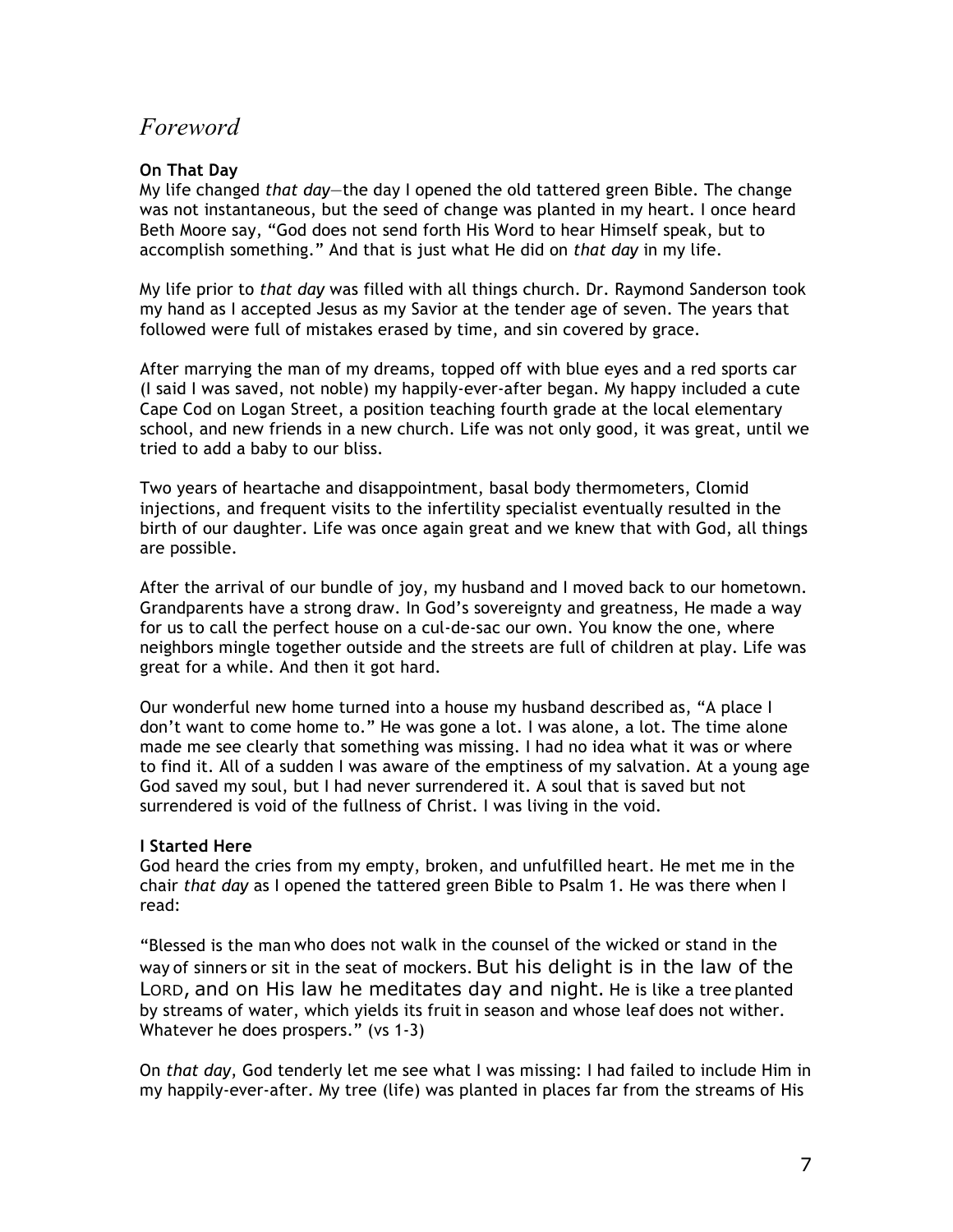living water. Planting myself far from the Stream had left me thirsty. The unfertile soil and lack of hydration was causing me to wither away.

My eyes raced over and over the words as desperately as a parched runner pants for water. Through the repetition, God revealed how to find what I was missing: meditate on His Word. It had never occurred to me that His law could be delightful or that meditating on it day and night was possible. "*How does one meditate on Your Word day and night and still get things done, Lord*?" I asked. In a faint whisper I heard, "Start here."

On *that day* I started here, in Psalms. Even though I had been all about church and church things, I had no idea how to study, understand, or truly apply God's Word to my life much less meditate on it day and night. So I started here.

Each morning for the next 150 days I read a Psalm a day. Wait a minute, let me back up. I spent more than one day reading Psalm 119. Have you seen Psalm 119? Its 176 verses … a bit intimidating for this babe in the Word.

### **New Hope**

With each sunrise I waited with new hope. Waited with hope that the day would somehow be different than the day before. The Psalms helped my life grow roots in the fertile soil of God's Word. The Psalms made it possible to wait on the transformation I needed, and God wanted, for my life.

The Hebrew word most often used to translate the word *wait* is the qavah (kaw-vaw'). It means to bind together like a twisted rope, look patiently, hope, expect, and look eagerly. God peppered this powerful word throughout Psalms. He teaches that when viewed through the perspective of hope, waiting is a good thing.

Sitting with the Lord in the quiet and darkness of the dawn taught me to wait with hope. The Psalms helped me bind my heart like a twisted rope to the heart of God and His Word. I was able to open my eyes and look with patient expectation to see how God was working in my life. They challenged me, teaching me words and concepts to meditate upon day and night. These words and concepts transformed my responses to troubles I faced, empowering me to bear fruit rather than wither away.

### **Different Starts Today**

Thank you for walking with me through God's Word one Psalm at a time. Being part of God's work in your life is a great honor and one I take seriously. Your journey is important to me. You have been prayed for and will be blessed through your commitment to strengthen your faith by studying God's unfathomable Word.

The *Trusting God for a Better Tomorrow* Series starts with the study of Book 1 of Psalms. We will open and unpack the life applications found in Psalm 1-41. Your study can be enhanced by the 41 video teachings available with this study.

Different started for me on *that day*. Your *that day* can be today, sweet sister. Yes, indeed, different starts today because you can trust Him for a better tomorrow.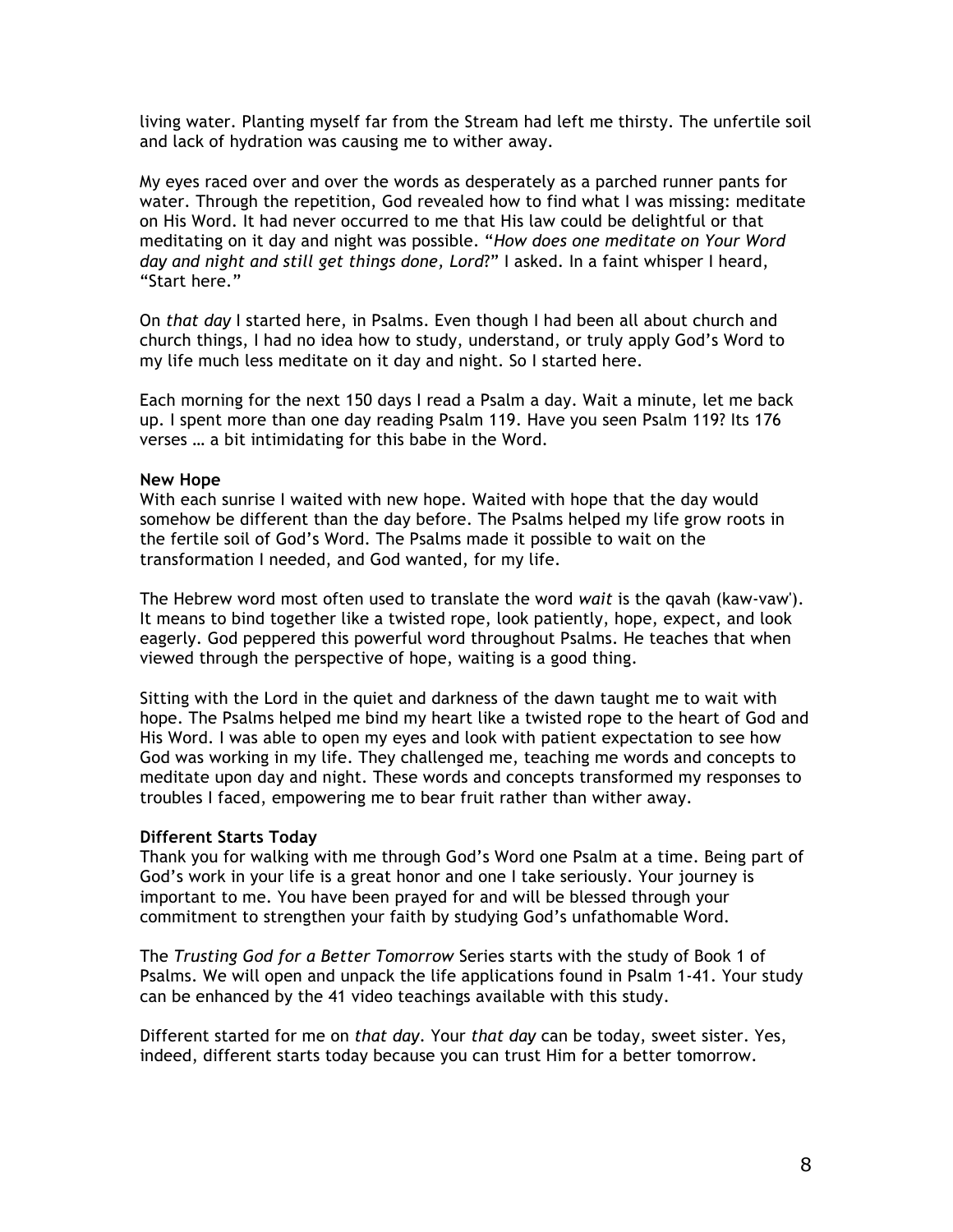# **How to Use This Study**

*Trusting God for a Better Tomorrow* is perfect to be used as an individual or group study.

You will need a  $\frac{1}{2}$  inch binder to house your copy of the study. View Finders are nice so you can display the book's beautiful cover. You may want to include loose leaf notebook paper or purchase a small spiral notebook for additional notes. God is always speaking and it is important have paper to write down everything He says.

The teaching in *Trusting God for a Better Tomorrow* is from the NIV1984 translation of God's Word. Your personal study will be enhanced by keeping other translations of the Bible close by. I am not suggesting you purchase more Bibles. I am inviting you to use the Bibles you have around the house or the free online sources such as www.biblegateway.com and www.studylight.org. You will be amazed to see how enriched your Bible study will be.

### **The Specifics**

### **Read**

Friend, this may sound silly but read the Psalm. Read it all. Read it silently. Read it aloud. The Word has power. It is easy to skim familiar text but skimming will prevent new truths from taking root in your heart. Hebrews 4:12 says the Word of is alive and active. Translation: it *never* gets old. Given the opportunity, God's Word will *always* produce fruit.

### **Video Teaching**

Each Psalm has a 12-15 minute video teaching available. The videos are not sold individually. You may purchase them in a combo set with your copy of the study. The video teaching will greatly enhance your study of each Psalm, but are not necessary to complete the study.

If you purchase the videos, please remember your member password. You will be the only one who knows it.

### **Journal**

As mentioned previously, include loose leaf notebook paper or a spiral notebook with your copy of *Trusting God for a Better Tomorrow*. In addition to the study questions, you will have the opportunity to personalize what God is teaching you by responding to the following:

### **The Message (when used with video curriculum)**

Record new concepts taught in the video teaching. Meditate on them.

### **Truth**

Record a new truth God taught you in the Psalm.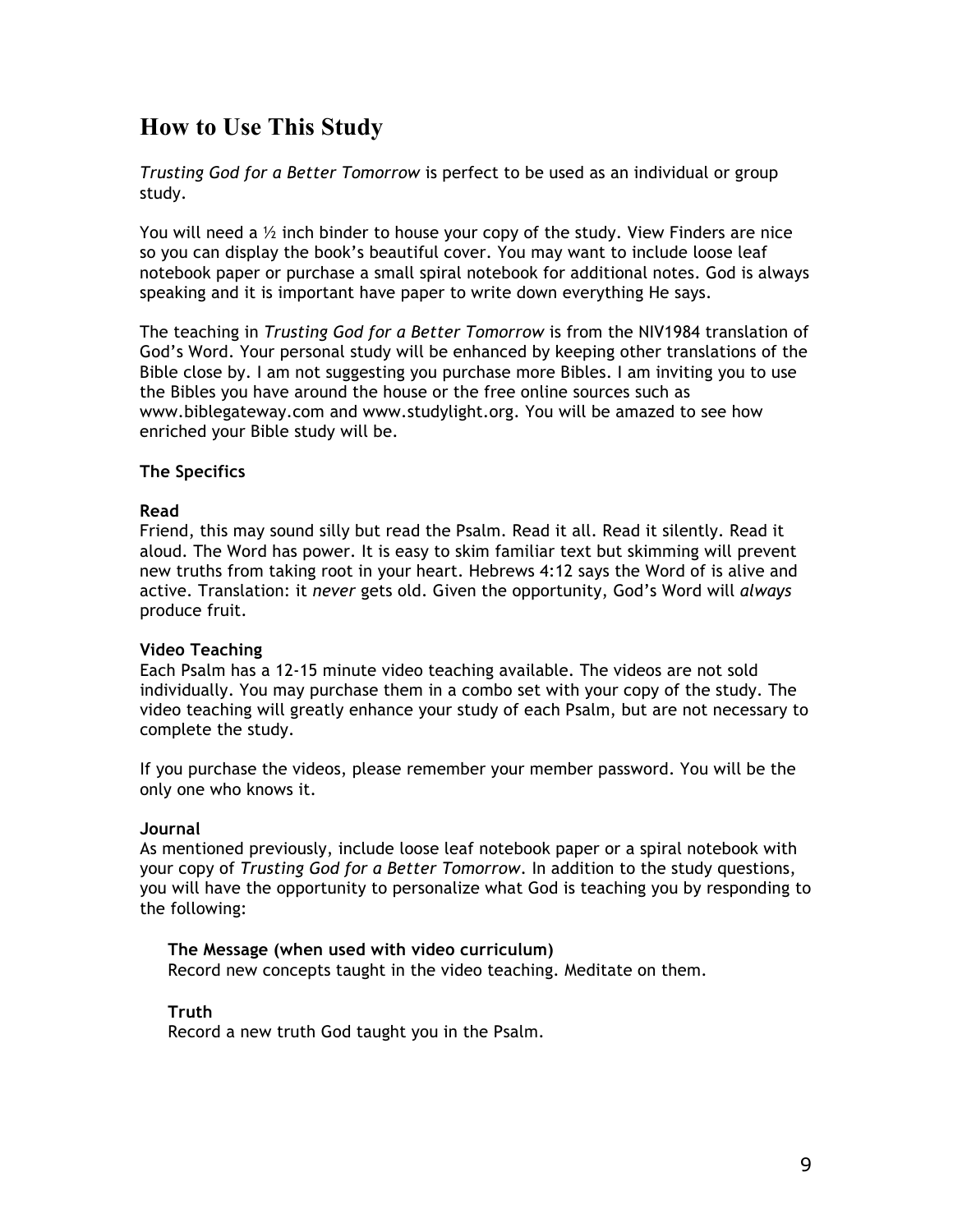### **Wonder About**

Record a question about the Psalm. Something you *wonder about*. If possible, find the answer.

### **Thankful**

Record one thing for which you are thankful.

### **Faith Stretching/Strengthening**

Record how you feel God is stretching or strengthening your faith through the Psalm.

### **Features**

Each Psalm includes background and historical information in order for the reader to figuratively join the Psalmist's emotions and struggles. I share openly and honestly in my teaching how the Psalms have transformed and are still transforming my life. My goal is to equip and encourage you to apply what you are learning. The questions and Biblical passages will have you digging through the pages of the Bible, running from Genesis to Revelation. What a gift it is to bear witness to your own life transformation!

Through learning the Hebrew and Greek meanings of key words in each Psalm, you will discover the relevancy and power of God's Word in your life. You see how something written so long ago can change your life today. Studying God's Word in this way makes it easy to see how each tomorrow can be different.

**Think About Its** are phrases and questions peppered throughout the study. The reader can make journal responses or just pray and ponder.

At the conclusion of each lesson, the reader is given the opportunity to write how she believes the Lord wants her to personally respond to the lesson. God always calls us to action when He teaches.

Thank you for joining me in *Trusting God for a Better Tomorrow*. We pray, asking that the God of our Lord Jesus Christ, the glorious Father, may give you the Spirit of wisdom and revelation, so that you may know Him better (Ephesians 1:17) and that out of His glorious riches He may strengthen you with power through His Spirit in your inner being, so that Christ may dwell in your hearts through faith. And I pray that you, being rooted and established in love, may have power, together with all the saints, to grasp how wide and long and high and deep is the love of Christ, and to know this love that surpasses knowledge—that you may be filled to the measure of all the fullness of God (Ephesians 3:16-19).

"Now to Him who is able to do immeasurably more than all we ask or imagine, according to his power that is at work within us, to him be glory in the church and in Christ Jesus throughout all generations, for ever and ever! Amen." (Ephesians 3:20)

*Speak, oh Lord, Your children are listening.*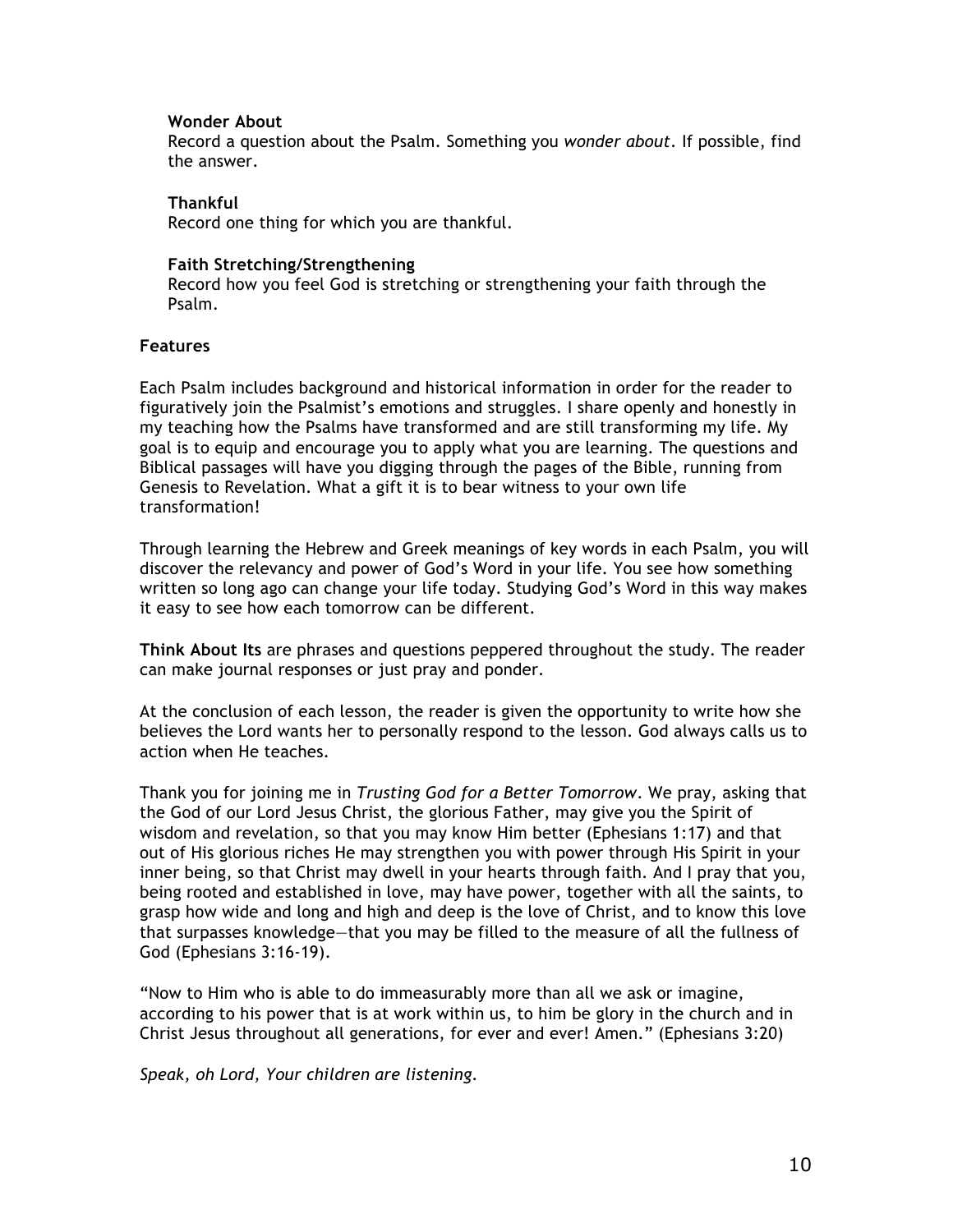# **Introduction**

# **The Five Books**

The 150 Psalms are divided into 5 separate books. Each Book of Psalms is associated with one of the first five books of the Bible, also referred to the Pentateuch. The Pentateuch introduces creation, the rise and fall of man, the law, and overall character of God.

This is the association of the Pentateuch and Psalms:

| Genesis:       | Psalms 1-41          | Regarding Man                                   |
|----------------|----------------------|-------------------------------------------------|
| Exodus:        | <b>Psalms 42-72</b>  | Regarding Israel as a Nation                    |
| Leviticus      | <b>Psalms 73-89</b>  | Regarding the Sanctuary                         |
| <b>Numbers</b> | <b>Psalms 90-106</b> | Regarding Israel and Other Nations of the Earth |
| Deuteronomy    | Psalms 107-150       | Regarding God and His Word <sup>1</sup>         |

The series *Trusting God for a Better Tomorrow* takes an in-depth look at all 150 Psalms. This is the study of Book 1.

### **Book 1**

 $\overline{a}$ 

David composed 37 of the 41 Psalms in Book 1. You will hear David's voice in Psalm 1, 2, 10, and 33 even though they are not credited to him. Since David is given credit for the majority of the psalms we will study, we should get to know him a little better.

As we begin our study it would be extremely beneficial to read David's story. It begins in 1 Samuel 16. David was working as he did every day, tending to his father's sheep. God sent Samuel to anoint one of Jesse's eight sons as king of Israel. The son who Samuel anointed was David.

When God was looking for a man to replace Saul as king of Israel, He did not choose a man with the most political involvement, full of military experience and accomplishments, or a well-respected pubic figure. No, God had only one requirement for the man who would govern His beloved people. God said,

"You have done a foolish thing," Samuel said. "You have not kept the command the LORD your God gave you; if you had, he would have established your kingdom over Israel for all time. But now your kingdom will not endure; the LORD has sought out **a man after his own heart** and appointed him ruler of his people, because you have not kept the LORD's command." (1 Samuel 13:13-14 NIV ~Emphasis Mine)

<sup>1</sup> http://harvep.tripod.com/Psalms.html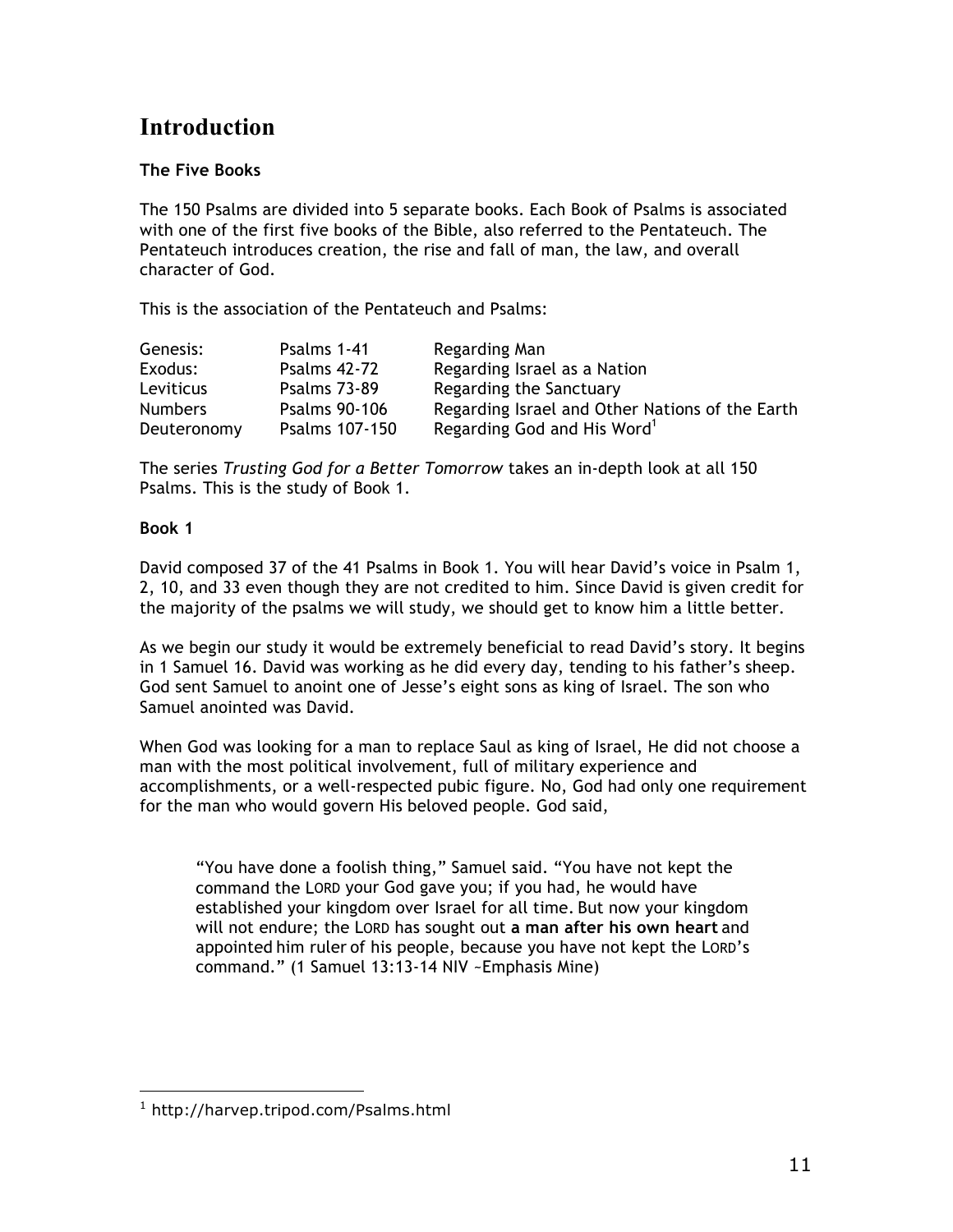God did not choose David because he had a *sinless* heart. He chose David because he had a *seeking* heart. David sought with all his heart to:

- Love God
- Uphold His law
- Worship Him as the one and only God
- Honor Him as King

David lived in a sinful world seeking God with all his heart, yet on numerous occasions he fell short. God did not hold David's sins against him, but upheld him for his efforts to live a righteous, God-focused life.

We live in a sinful world and on occasion fall short of how God wants us to live. God does not count sins against those who seek forgiveness (Psalm 32:1-2) and upholds those who seek righteousness. (Psalm 37:17) The impact of these verses should change our outlook and encourage us to trust God to make our tomorrow better than our today.

"The LORD does not look at the things man looks at. Man looks at the outward appearance, but the LORD looks at the heart." (1 Samuel 16:7b)

Our heart does not have to be sinless, only seeking. God sees and honors a heart that seeks Him. He says, "You will seek me and find me when you seek me with all your heart." (Jeremiah 29:13) This means we take what we know of God, whether little or much, and ask God to help us live in agreement with His Word and His will. We make the commitment to worship only Him, ask Him to lead us in life's decisions, and revere His Name and authority.

This kind of seeking does not happen overnight. It requires a daily commitment to an intimate relationship with God. David's kingship did not happen in a day. He was picked to be king when he was young, but not placed on the throne until much later. David's seeking heart grew in trust of and submission to God during his 15 year wait to become king.

As we walk through the Psalms in Book 1 and the subsequent Books in the Series *Trusting God for a Better Tomorrow,* we will learn what David and the other Psalmists learned.

Tomorrow is better when:

- Our future is not shaped by mistakes of the past
- Our pain becomes a place our faith can grow
- Our fear of God is stronger than our fears of the world
- Our sorrow for sin is replaced with the freedom of forgiveness
- Our fervor for revenge surrenders to God's judgment
- Our joy is found in things of God rather than the things of this world

I pray as we study God's Word together you will find hope in His Word and begin to trust God for a better tomorrow.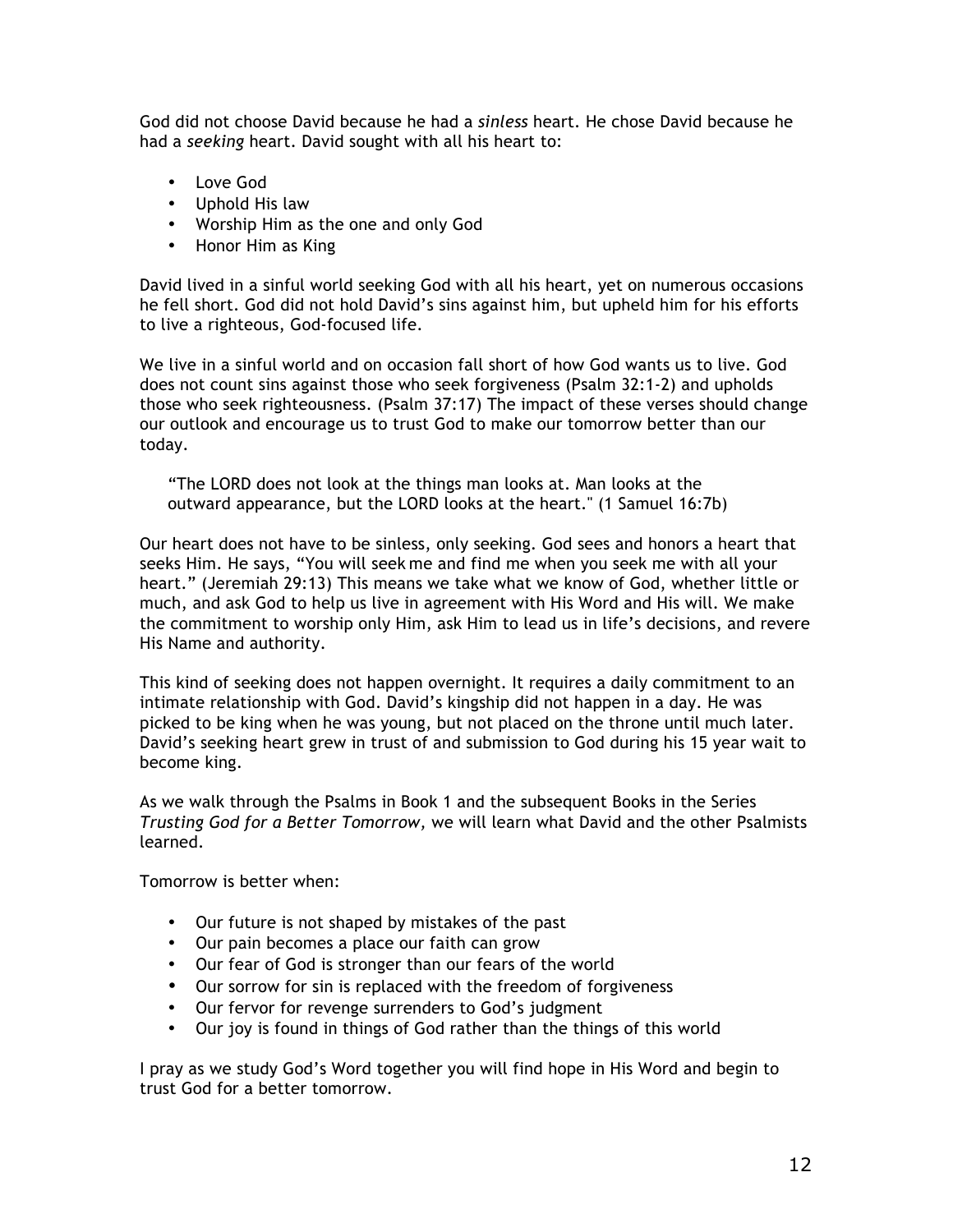The psalmist gives us a glimpse into two lives: the life of the blessed and the life of the wicked. The blessed person walks in the ways of the Lord while the wicked walks in his own ways.

The world suggests our happiness is found in money, education, power, position, pleasure, and possessions. The psalmist provides an alternative to the world's definition by directing us to the source of real happiness, *esher*, the Hebrew word for happy. Authentic happiness belongs to those who do not walk in the counsel of the wicked, stand in the way of sinners, or sit at the feet of mockers.

### **Personalize the psalmist's advice by redefining it in your own words.**

Ex: Do not walk in the counsel of the wicked- surround myself with wise people.

\_\_\_\_\_\_\_\_\_\_\_\_\_\_\_\_\_\_\_\_\_\_\_\_\_\_\_\_\_\_\_\_\_\_\_\_\_\_\_\_\_\_\_\_\_\_\_\_\_\_\_\_\_\_\_\_\_\_\_\_\_\_\_\_\_\_\_\_\_\_\_\_\_

\_\_\_\_\_\_\_\_\_\_\_\_\_\_\_\_\_\_\_\_\_\_\_\_\_\_\_\_\_\_\_\_\_\_\_\_\_\_\_\_\_\_\_\_\_\_\_\_\_\_\_\_\_\_\_\_\_\_\_\_\_\_\_\_\_\_\_\_\_\_\_\_\_

\_\_\_\_\_\_\_\_\_\_\_\_\_\_\_\_\_\_\_\_\_\_\_\_\_\_\_\_\_\_\_\_\_\_\_\_\_\_\_\_\_\_\_\_\_\_\_\_\_\_\_\_\_\_\_\_\_\_\_\_\_\_\_\_\_\_\_\_\_\_\_\_\_

The psalmist tells us the blessed man delights in God's law. *Delight* is defined as pleasure, longing, and desires. It is in God's instructions where satisfaction for our pleasures, longings, and desires can be found. However, in our "gotta-have-it-now" and "me, myself and I" instant society, it is easy to seek satisfaction in places other than the Word of God.

\_\_\_\_\_\_\_\_\_\_\_\_\_\_\_\_\_\_\_\_\_\_\_\_\_\_\_\_\_\_\_\_\_\_\_\_\_\_\_\_\_\_\_\_\_\_\_\_\_\_\_\_\_\_\_\_\_\_\_\_\_\_\_\_\_\_\_\_\_\_\_\_\_

\_\_\_\_\_\_\_\_\_\_\_\_\_\_\_\_\_\_\_\_\_\_\_\_\_\_\_\_\_\_\_\_\_\_\_\_\_\_\_\_\_\_\_\_\_\_\_\_\_\_\_\_\_\_\_\_\_\_\_\_\_\_\_\_\_\_\_\_\_\_\_\_\_

\_\_\_\_\_\_\_\_\_\_\_\_\_\_\_\_\_\_\_\_\_\_\_\_\_\_\_\_\_\_\_\_\_\_\_\_\_\_\_\_\_\_\_\_\_\_\_\_\_\_\_\_\_\_\_\_\_\_\_\_\_\_\_\_\_\_\_\_\_\_\_\_\_

\_\_\_\_\_\_\_\_\_\_\_\_\_\_\_\_\_\_\_\_\_\_\_\_\_\_\_\_\_\_\_\_\_\_\_\_\_\_\_\_\_\_\_\_\_\_\_\_\_\_\_\_\_\_\_\_\_\_\_\_\_\_\_\_\_\_\_\_\_\_\_\_\_

\_\_\_\_\_\_\_\_\_\_\_\_\_\_\_\_\_\_\_\_\_\_\_\_\_\_\_\_\_\_\_\_\_\_\_\_\_\_\_\_\_\_\_\_\_\_\_\_\_\_\_\_\_\_\_\_\_\_\_\_\_\_\_\_\_\_\_\_\_\_\_\_\_

**Where do you find satisfaction for your pleasures, longings, and desires?**

God gives the same guidance in Joshua 1:8 as the psalmist gives in Psalm 1. **Write Joshua 1:8 verse in the space below.**

**According to these Scriptures, how can we ensure our pleasures, longings, and desires are satisfied in God's Word?**

\_\_\_\_\_\_\_\_\_\_\_\_\_\_\_\_\_\_\_\_\_\_\_\_\_\_\_\_\_\_\_\_\_\_\_\_\_\_\_\_\_\_\_\_\_\_\_\_\_\_\_\_\_\_\_\_\_\_\_\_\_\_\_\_\_\_\_\_\_\_\_\_\_

Those who meditate on the Scripture day and night will have a fruitful and prosperous life. Most of us would agree that we want a life that has a positive effect on others and helps them to experience success. The key to this kind of life is meditating on, not ignoring, God's Word. Meditating on God's instructions means we engage in the thought of, contemplate, and reflect upon them.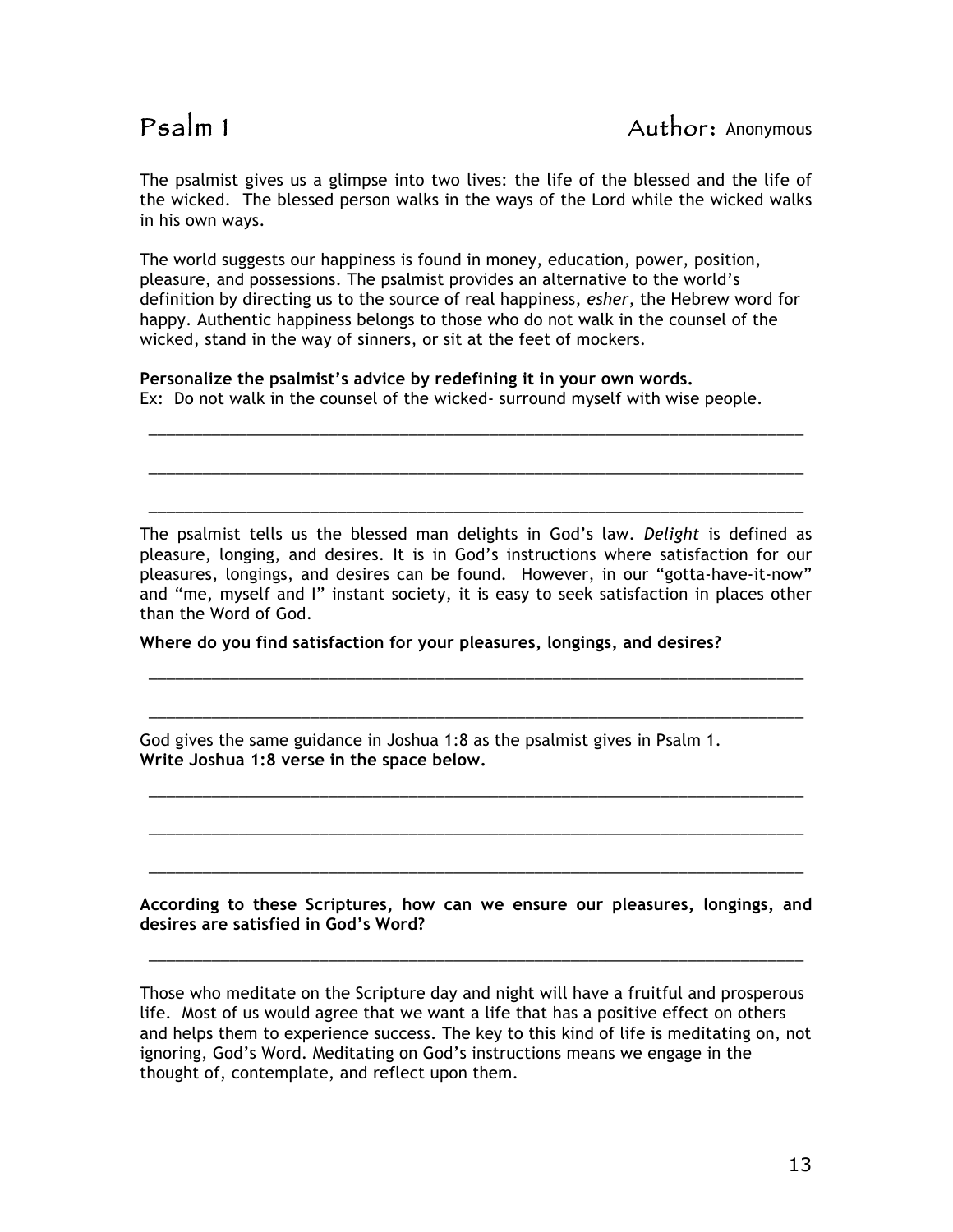Getting into God's Word each day is the *only* way for God's Word to get into us. When His Word is in us, it will guide us to live the fruitful and prosperous life the psalmist describes.

What is the biggest obstacle you face when contemplating or reflecting on God's Word? Is it time? Fear? Comprehension? \_\_\_\_\_\_\_\_\_\_\_\_\_\_\_\_\_\_\_\_\_\_\_\_\_\_\_\_\_\_\_\_\_\_\_\_\_\_\_\_\_\_\_\_\_\_\_\_\_\_\_\_\_\_\_\_\_\_\_\_\_\_\_\_\_\_\_\_\_\_\_\_\_

\_\_\_\_\_\_\_\_\_\_\_\_\_\_\_\_\_\_\_\_\_\_\_\_\_\_\_\_\_\_\_\_\_\_\_\_\_\_\_\_\_\_\_\_\_\_\_\_\_\_\_\_\_\_\_\_\_\_\_\_\_\_\_\_\_\_\_\_\_\_\_\_\_

\_\_\_\_\_\_\_\_\_\_\_\_\_\_\_\_\_\_\_\_\_\_\_\_\_\_\_\_\_\_\_\_\_\_\_\_\_\_\_\_\_\_\_\_\_\_\_\_\_\_\_\_\_\_\_\_\_\_\_\_\_\_\_\_\_\_\_\_\_\_\_\_\_

Meditating on God's Word is not something that comes easily. This kind of devotion to God's Word requires two things that are a rare commodity these days: time and discipline. In the hurried and demanding lives we lead, carving out time and modifying our schedule for the regular study of God's Word seems nearly impossible. God, the Creator and Keeper of time, inspired Solomon and Paul to address the challenge of schedules.

- 1. "I don't have time." Solomon speaks of time management in Ecclesiastes 3:1. "There is a time for everything, and a season for every activity under heaven."
- 2. "I'm just not disciplined and never have been." Paul speaks of self-discipline in 2 Timothy 1:7. "For God did not give us a spirit of timidity, but a spirit of power, of love and of self-discipline."

*Am I determined to trust God with my time, and use the power of self-discipline that is mine as a child of God to regularly read, study, and meditate on God's Word?*

3. Another excuse: "But what if I read something and can't understand it?"

### **Read Deuteronomy 29:29.**

What part of God's Word are we accountable for understanding?

God reveals what He expects us to understand and obey. With this knowledge we can approach God's Word *with* confidence and *without* pressure to understand it all. Instead, we can surrender to the power of the Holy Spirit to work in and through us what He reveals.

\_\_\_\_\_\_\_\_\_\_\_\_\_\_\_\_\_\_\_\_\_\_\_\_\_\_\_\_\_\_\_\_\_\_\_\_\_\_\_\_\_\_\_\_\_\_\_\_\_\_\_\_\_\_\_\_\_\_\_\_\_\_\_\_\_\_\_\_\_\_\_\_\_ \_\_\_\_\_\_\_\_\_\_\_\_\_\_\_\_\_\_\_\_\_\_\_\_\_\_\_\_\_\_\_\_\_\_\_\_\_\_\_\_\_\_\_\_\_\_\_\_\_\_\_\_\_\_\_\_\_\_\_\_\_\_\_\_\_\_\_\_\_\_\_\_\_ \_\_\_\_\_\_\_\_\_\_\_\_\_\_\_\_\_\_\_\_\_\_\_\_\_\_\_\_\_\_\_\_\_\_\_\_\_\_\_\_\_\_\_\_\_\_\_\_\_\_\_\_\_\_\_\_\_\_\_\_\_\_\_\_\_\_\_\_\_\_\_\_\_ \_\_\_\_\_\_\_\_\_\_\_\_\_\_\_\_\_\_\_\_\_\_\_\_\_\_\_\_\_\_\_\_\_\_\_\_\_\_\_\_\_\_\_\_\_\_\_\_\_\_\_\_\_\_\_\_\_\_\_\_\_\_\_\_\_\_\_\_\_\_\_\_\_

\_\_\_\_\_\_\_\_\_\_\_\_\_\_\_\_\_\_\_\_\_\_\_\_\_\_\_\_\_\_\_\_\_\_\_\_\_\_\_\_\_\_\_\_\_\_\_\_\_\_\_\_\_\_\_\_\_\_\_\_\_\_\_\_\_\_\_\_\_\_\_\_\_

### **Personal Reflection and Application**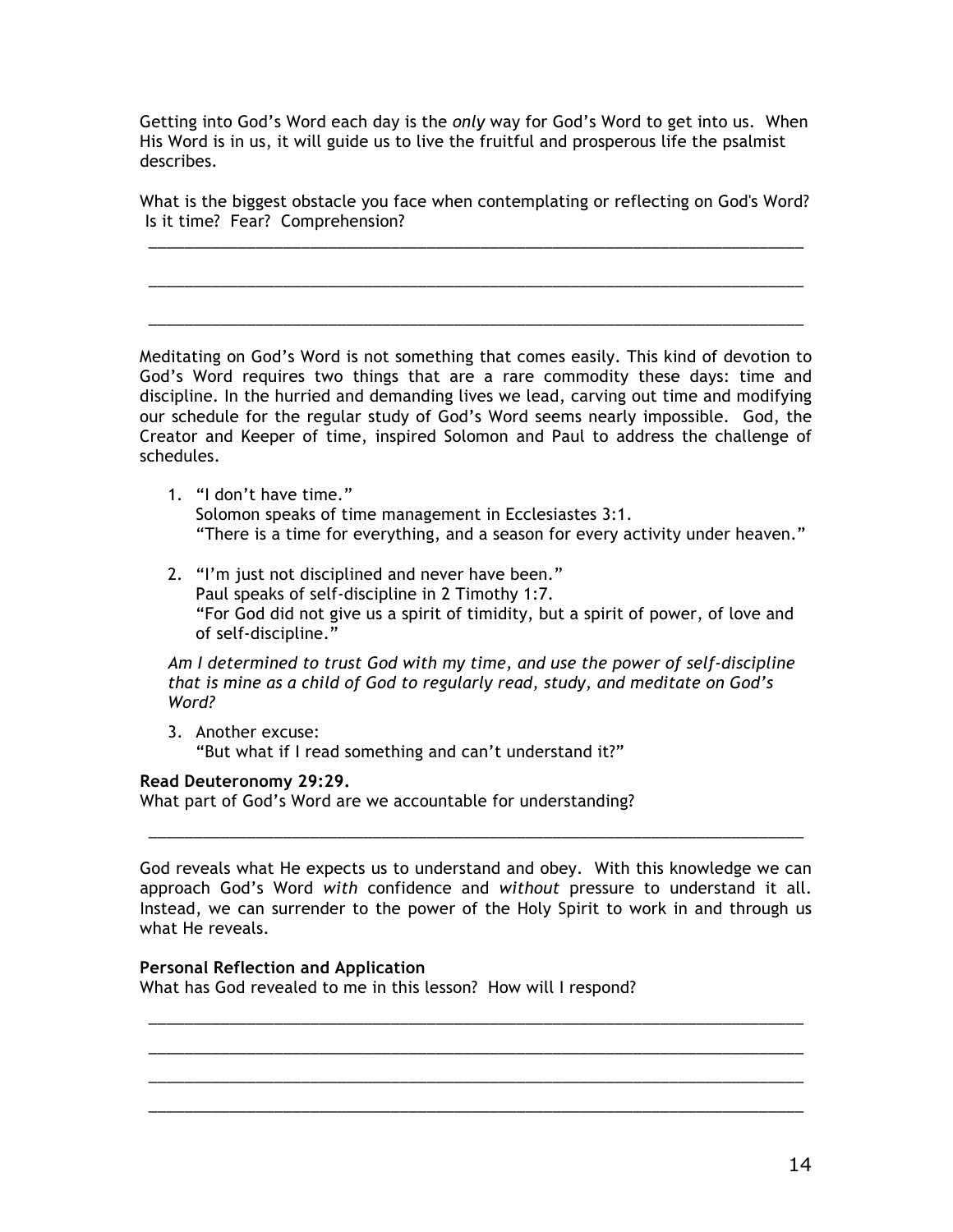In Psalm 2 David identified and confronted those who opposed God. As Israel's king he not only saw opposition to God, he faced personal opposition. In our competitive, fasttrack world we are confronted with people who oppose us. Perhaps you face opposition at the office, in your local PTA, from someone on your daughter's cheerleading squad, or maybe in your own home.

David says those who conspire and plot do so in vain. God has all authority. This knowledge brings comfort but does not remove the sting of conspiracy. David faced constant threat of danger, with opposition regularly conspiring against him. He learned how to live victoriously despite the threat of opposition and so can we.

Like David:

- · We all are or have been conspired against.
- · It is imperative we recognize who is King and who is not.
- · We should be ready for battle by living on the defense.

Like David, we can live in victory despite the threat of opposition.

### **We all are or have been conspired against.**

Even though we do not want to believe this level of evil exists, the reality is, it does. We live in a day and age where people conspire, plot, and devise plans of evil against another to advance themselves or to get even. To live victoriously we want to learn how to respond to our conspirators instead of reacting to their schemes.

### **Read Luke 6:27-28.**

In the words of Jesus, how are we to respond to our conspirators?

- 1. \_\_\_\_\_\_\_\_\_\_\_\_\_\_\_\_\_\_\_\_\_\_\_\_\_\_\_\_\_\_\_\_\_\_\_ 2. \_\_\_\_\_\_\_\_\_\_\_\_\_\_\_\_\_\_\_\_\_\_\_\_\_\_\_\_\_\_\_\_\_\_\_
- 3. \_\_\_\_\_\_\_\_\_\_\_\_\_\_\_\_\_\_\_\_\_\_\_\_\_\_\_\_\_\_\_\_\_\_\_
- 4. \_\_\_\_\_\_\_\_\_\_\_\_\_\_\_\_\_\_\_\_\_\_\_\_\_\_\_\_\_\_\_\_\_\_\_

Am I the only one struggling with these commands? This may not be the Sunday School response but it is an honest one: the last thing I want to do for someone who conspires against me is love and do good to them, much less bless and pray for them. My flesh screams hate, get even, and ignore. However, if I am walking in the ways of the Lord thinking and reflecting on His Word (a throw back the lesson on Psalm 1), then I should obey what He asks me to do, right? This is when the battle between my flesh and spirit is on. My flesh tells my spirit, "Following these commands is not possible for you." I almost believe the lie, almost until I read Jesus' response to what we call impossible.

### **Read Mark 9:23.**

What is possible? For Whom?

\_\_\_\_\_\_\_\_\_\_\_\_\_\_\_\_\_\_\_\_\_\_\_\_\_\_\_\_\_\_\_\_\_\_\_\_\_\_\_\_\_\_\_\_\_\_\_\_\_\_\_\_\_\_\_\_\_\_\_\_\_\_\_\_\_\_\_\_\_\_\_\_ God will not ask us to do something that His power will not enable us to carry through.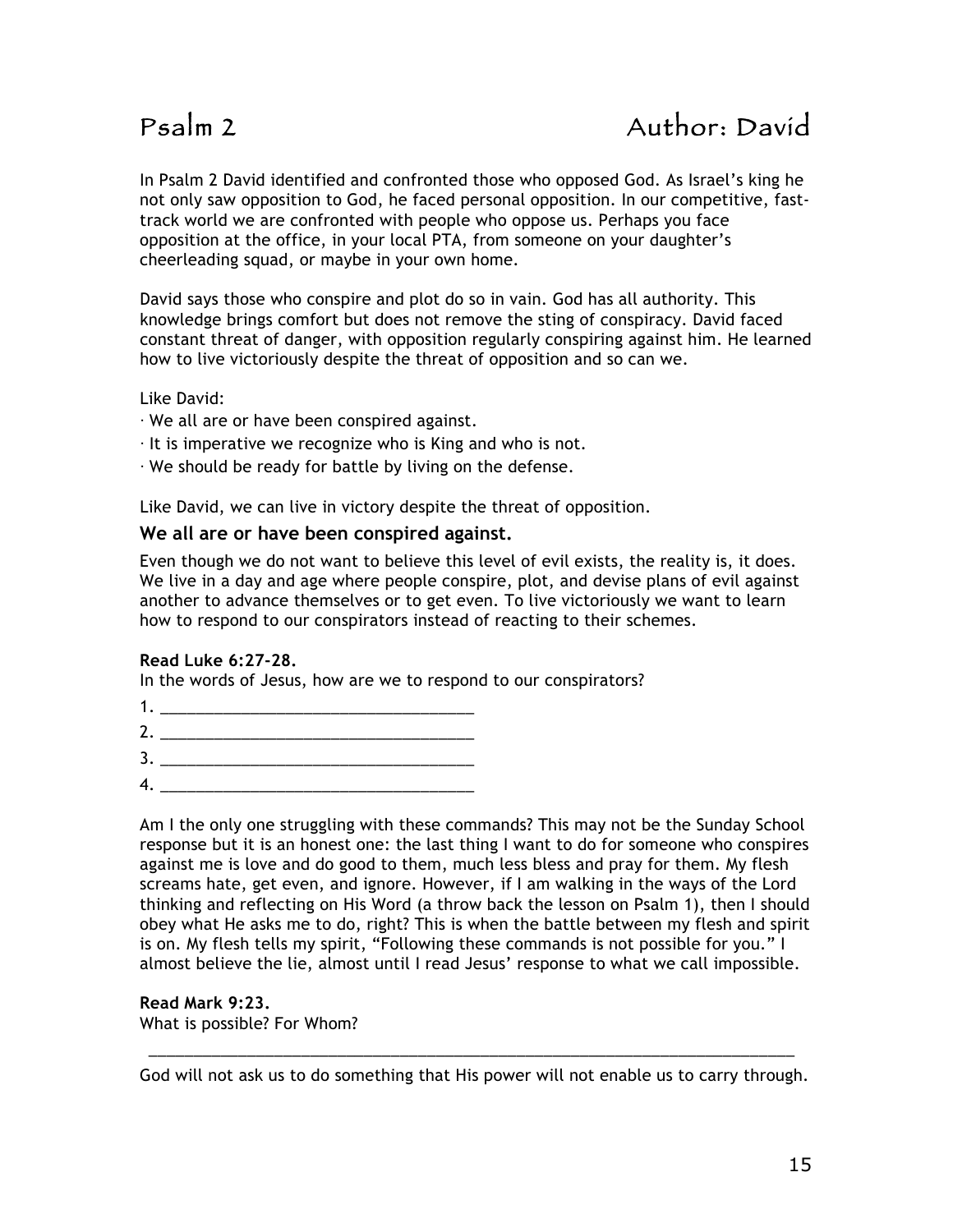### **Recognize Who's in Charge**

*We live in a world that shouts, "You are number one. You can do it. You are in control."* With the bellowing of such rhetoric language, it can be challenging to recognize and acknowledge God's kingship. Crowning Him King of our life will adjust our perspective, enabling us to react correctly to our opposition, and live victoriously in spite of it.

### 1 Corinthians 8:6 (NASB)

"Yet for us there is but one God, the Father, from whom are all things and we exist for Him; and one Lord, Jesus Christ, by whom are all things, and we exist through Him."

Use the previous verse to fill in the blanks.

There is but one \_\_\_\_\_\_\_\_\_\_. I \_\_\_\_\_\_\_\_\_\_ for Him. I \_\_\_\_\_\_\_\_\_\_ through Him.

### **Be Ready for Victory**

Living out the power of Luke 6:27-28 and in the freedom of 1 Corinthians 8:6 is only part of the equation to responding instead of reacting to our conspirators. As a warrior, David not only recognized God as his authority, he was dressed for victory.

Too often we dress for defeat rather than victory. We wear armor made of wrong thinking, anger, resentment, and revenge. The perfect protective covering is tucked away in Paul's letter to the church of Ephesus. With God as our Wardrobe Designer defeat is not possible.

\_\_\_\_\_\_\_\_\_\_\_\_\_\_\_\_\_\_\_\_\_\_\_\_\_\_\_\_\_\_\_\_\_\_\_\_\_\_\_\_\_\_\_\_\_\_\_\_\_\_\_\_\_\_\_\_\_\_\_\_\_\_\_\_\_\_\_\_\_\_\_\_\_ \_\_\_\_\_\_\_\_\_\_\_\_\_\_\_\_\_\_\_\_\_\_\_\_\_\_\_\_\_\_\_\_\_\_\_\_\_\_\_\_\_\_\_\_\_\_\_\_\_\_\_\_\_\_\_\_\_\_\_\_\_\_\_\_\_\_\_\_\_\_\_\_\_ \_\_\_\_\_\_\_\_\_\_\_\_\_\_\_\_\_\_\_\_\_\_\_\_\_\_\_\_\_\_\_\_\_\_\_\_\_\_\_\_\_\_\_\_\_\_\_\_\_\_\_\_\_\_\_\_\_\_\_\_\_\_\_\_\_\_\_\_\_\_\_\_\_

\_\_\_\_\_\_\_\_\_\_\_\_\_\_\_\_\_\_\_\_\_\_\_\_\_\_\_\_\_\_\_\_\_\_\_\_\_\_\_\_\_\_\_\_\_\_\_\_\_\_\_\_\_\_\_\_\_\_\_\_\_\_\_\_\_\_\_\_\_\_\_\_\_ \_\_\_\_\_\_\_\_\_\_\_\_\_\_\_\_\_\_\_\_\_\_\_\_\_\_\_\_\_\_\_\_\_\_\_\_\_\_\_\_\_\_\_\_\_\_\_\_\_\_\_\_\_\_\_\_\_\_\_\_\_\_\_\_\_\_\_\_\_\_\_\_\_ \_\_\_\_\_\_\_\_\_\_\_\_\_\_\_\_\_\_\_\_\_\_\_\_\_\_\_\_\_\_\_\_\_\_\_\_\_\_\_\_\_\_\_\_\_\_\_\_\_\_\_\_\_\_\_\_\_\_\_\_\_\_\_\_\_\_\_\_\_\_\_\_\_

\_\_\_\_\_\_\_\_\_\_\_\_\_\_\_\_\_\_\_\_\_\_\_\_\_\_\_\_\_\_\_\_\_\_\_\_\_\_\_\_\_\_\_\_\_\_\_\_\_\_\_\_\_\_\_\_\_\_\_\_\_\_\_\_\_\_\_\_\_\_\_\_\_ \_\_\_\_\_\_\_\_\_\_\_\_\_\_\_\_\_\_\_\_\_\_\_\_\_\_\_\_\_\_\_\_\_\_\_\_\_\_\_\_\_\_\_\_\_\_\_\_\_\_\_\_\_\_\_\_\_\_\_\_\_\_\_\_\_\_\_\_\_\_\_\_\_ \_\_\_\_\_\_\_\_\_\_\_\_\_\_\_\_\_\_\_\_\_\_\_\_\_\_\_\_\_\_\_\_\_\_\_\_\_\_\_\_\_\_\_\_\_\_\_\_\_\_\_\_\_\_\_\_\_\_\_\_\_\_\_\_\_\_\_\_\_\_\_\_\_ \_\_\_\_\_\_\_\_\_\_\_\_\_\_\_\_\_\_\_\_\_\_\_\_\_\_\_\_\_\_\_\_\_\_\_\_\_\_\_\_\_\_\_\_\_\_\_\_\_\_\_\_\_\_\_\_\_\_\_\_\_\_\_\_\_\_\_\_\_\_\_\_\_

### **Read Ephesians 6:10-17**

In the blanks provided describe our perfect protective covering.

Which garment is most challenging for you to wear? Why?

**Personal Reflection and Application** What has God revealed to me in this lesson? How will I respond?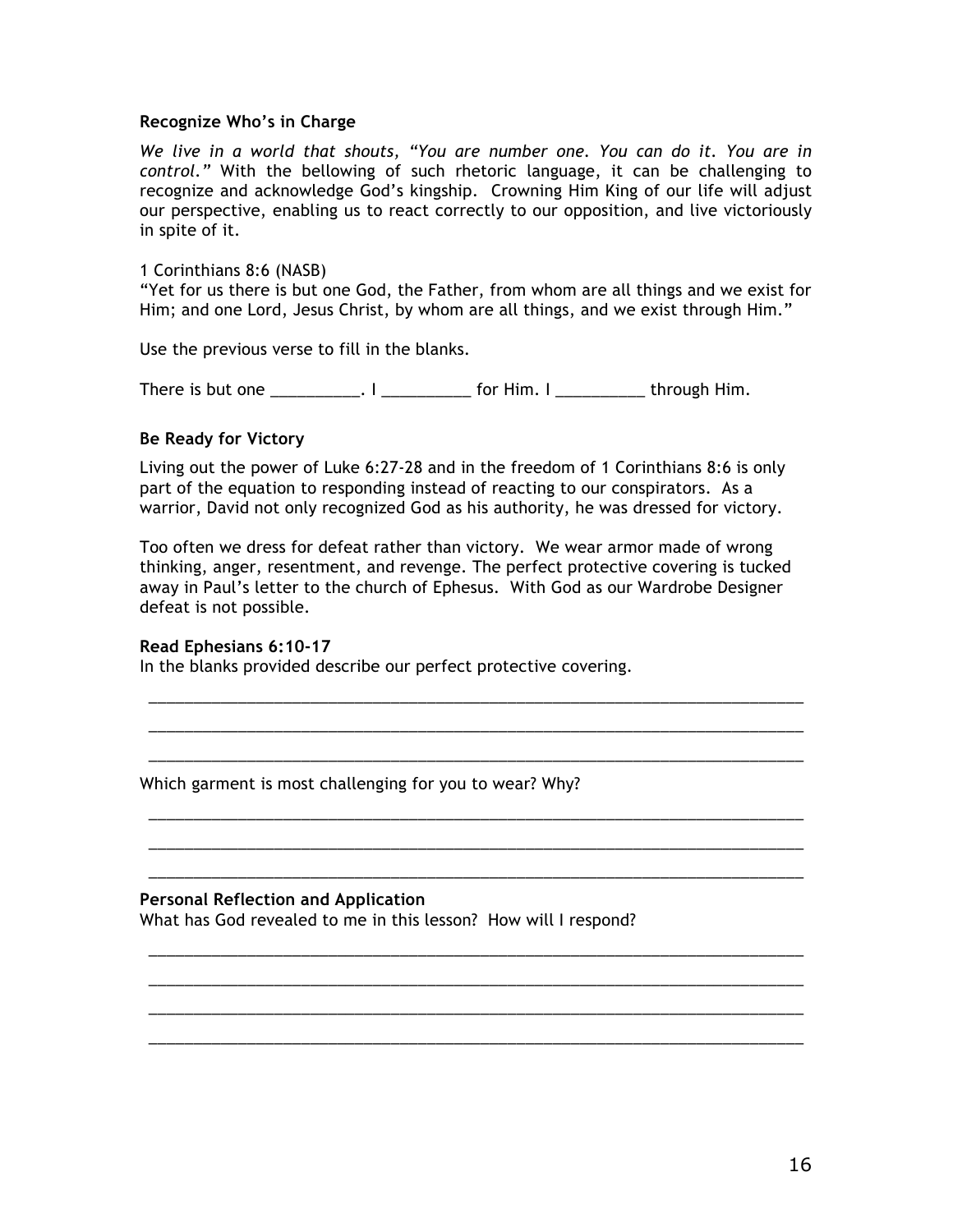Absalom's threat to take over the throne sends David on the run. He is detained in a vulnerable place both physically and mentally. Alone with his thoughts he cries out to God. Alone with his thoughts, he permits negativity to creep in and momentarily loses perspective.

# **A Change in Perspective**

There are times in our lives when we feel so threatened, we lose perspective. David is experiencing such a time. His armies are vast and more powerful than the armies of Absalom. Yet instead of repeating this truth, he repeats a negative script he heard others say. "God will never deliver him." David recounts that "many" are against him.

Have you been in a place where it felt as if "many" were rising against you? Finances? Relationships? Health issues? Perhaps even today you have lost perspective and are repeating negative scripts. In Romans, Paul teaches a new pattern of thinking, a new script to repeat when our perspective is comprised by "stinkin' thinkin."

\_\_\_\_\_\_\_\_\_\_\_\_\_\_\_\_\_\_\_\_\_\_\_\_\_\_\_\_\_\_\_\_\_\_\_\_\_\_\_\_\_\_\_\_\_\_\_\_\_\_\_\_\_\_\_\_\_\_\_\_\_\_\_\_\_\_\_\_\_\_\_\_\_ \_\_\_\_\_\_\_\_\_\_\_\_\_\_\_\_\_\_\_\_\_\_\_\_\_\_\_\_\_\_\_\_\_\_\_\_\_\_\_\_\_\_\_\_\_\_\_\_\_\_\_\_\_\_\_\_\_\_\_\_\_\_\_\_\_\_\_\_\_\_\_\_\_

### **Read Romans 8:31.**

Write the verse replacing we with I and us with me. Who can stand against you?

With God on our side we are more than conquerors no matter how "many" stand against us.

# **A Change in Thinking**

Our mind is powerful. Its power can cause us to believe the best or imagine the worst. Just as it takes only one negative thought to direct us down the path of mental defeat, it only takes one positive thought to redirect us to mental victory. David intentionally changes his thinking by reciting positive scripts. As he redirects his thoughts we witness his confidence rise and his mental vigor restored.

\_\_\_\_\_\_\_\_\_\_\_\_\_\_\_\_\_\_\_\_\_\_\_\_\_\_\_\_\_\_\_\_\_\_\_\_\_\_\_\_\_\_\_\_\_\_\_\_\_\_\_\_\_\_\_\_\_\_\_\_\_\_\_\_\_\_\_\_\_\_\_\_\_ \_\_\_\_\_\_\_\_\_\_\_\_\_\_\_\_\_\_\_\_\_\_\_\_\_\_\_\_\_\_\_\_\_\_\_\_\_\_\_\_\_\_\_\_\_\_\_\_\_\_\_\_\_\_\_\_\_\_\_\_\_\_\_\_\_\_\_\_\_\_\_\_\_ \_\_\_\_\_\_\_\_\_\_\_\_\_\_\_\_\_\_\_\_\_\_\_\_\_\_\_\_\_\_\_\_\_\_\_\_\_\_\_\_\_\_\_\_\_\_\_\_\_\_\_\_\_\_\_\_\_\_\_\_\_\_\_\_\_\_\_\_\_\_\_\_\_

\_\_\_\_\_\_\_\_\_\_\_\_\_\_\_\_\_\_\_\_\_\_\_\_\_\_\_\_\_\_\_\_\_\_\_\_\_\_\_\_\_\_\_\_\_\_\_\_\_\_\_\_\_\_\_\_\_\_\_\_\_\_\_\_\_\_\_\_\_\_\_\_\_ \_\_\_\_\_\_\_\_\_\_\_\_\_\_\_\_\_\_\_\_\_\_\_\_\_\_\_\_\_\_\_\_\_\_\_\_\_\_\_\_\_\_\_\_\_\_\_\_\_\_\_\_\_\_\_\_\_\_\_\_\_\_\_\_\_\_\_\_\_\_\_\_\_ \_\_\_\_\_\_\_\_\_\_\_\_\_\_\_\_\_\_\_\_\_\_\_\_\_\_\_\_\_\_\_\_\_\_\_\_\_\_\_\_\_\_\_\_\_\_\_\_\_\_\_\_\_\_\_\_\_\_\_\_\_\_\_\_\_\_\_\_\_\_\_\_\_

# **List some of David's positive scripts. (i.e. "You are my shield.")**

**Read Philippians 4:8.** How can we redirect and defeat "stinkin' thinkin?"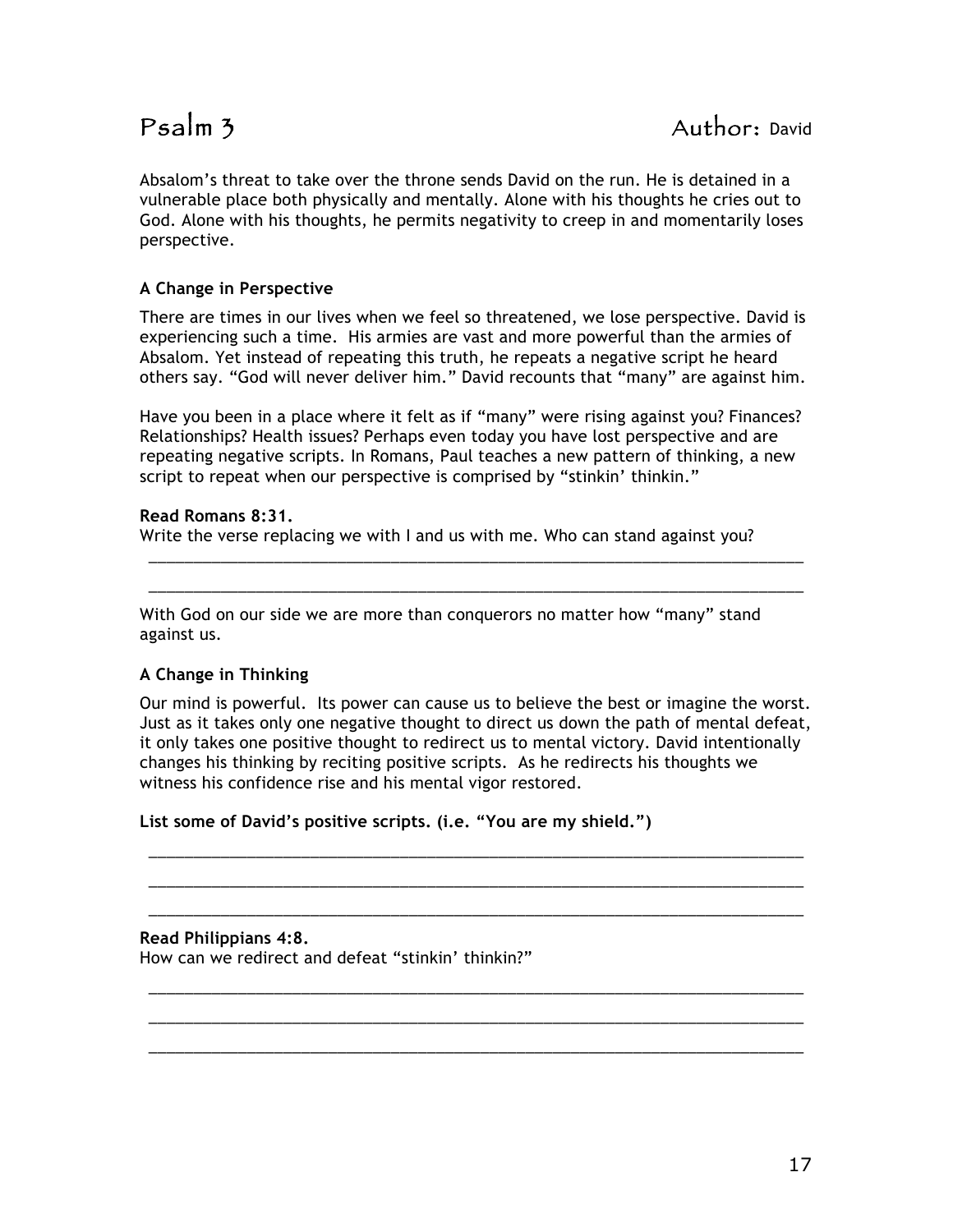### **A Change in Behavior**

A change in perspective and change in thinking require a change in behavior. For the life worn down by negativity and habitual "stinkin' thinkin'" changing behavior seems impossible. We are broken down and defeated from years of warring against the "many," making the fragrant smell of victory seem unattainable.

Victory in the area of thinking and perspective is accomplished when we intentionally replace negative scripts with positive scripts. The intentional replacing of our negative thoughts is an act of discipline that takes time and tenacity. The experience of victory far exceeds the effort it takes to arrive in victory lane.

There is great power in positive scripts. We feel power fill David as he recites positive scripts in verses 3-8. This same power is available to all who believe in the truth of change. Each of us has the power to change. If you doubt your ability to change, read the Truth.

\_\_\_\_\_\_\_\_\_\_\_\_\_\_\_\_\_\_\_\_\_\_\_\_\_\_\_\_\_\_\_\_\_\_\_\_\_\_\_\_\_\_\_\_\_\_\_\_\_\_\_\_\_\_\_\_\_\_\_\_\_\_\_\_\_\_\_\_\_\_\_\_\_ \_\_\_\_\_\_\_\_\_\_\_\_\_\_\_\_\_\_\_\_\_\_\_\_\_\_\_\_\_\_\_\_\_\_\_\_\_\_\_\_\_\_\_\_\_\_\_\_\_\_\_\_\_\_\_\_\_\_\_\_\_\_\_\_\_\_\_\_\_\_\_\_\_

**Locate and read 2 Timothy 1:7. Write the verse in the space below. Circle the words** *power* **and** *self-discipline***.**

### **A Place to Start**

Many nay-sayers of change are probably thinking, "I will try, but where do I start?" My precious friend Renee Swope released her life-changing book, A Confident Heart, last year. God has used it to set the course for new perspectives and new thinking for thousands of women. Below are just a few positive scripts she shares in her book.

| We Say                 | <b>God Says</b>        | <b>Scripture Says</b> |
|------------------------|------------------------|-----------------------|
| I am tired.            | I will give you rest.  | Matthew 11:28         |
| I feel so weak.        | I will give you power. | 2 Corinthians 12:9    |
| My life is too hard.   | Let Me help you.       | Psalm 91:15           |
| I can't do it.         | Rely on My strength.   | Philippians 3:13      |
| I feel overwhelmed.    | I will give you peace  | John 16:33            |
| I'll never change.     | I am transforming you. | 2 Corinthians 3:18    |
| Everyone is against me | I am for you!          | Isaiah 43:4           |
| I feel defeated.       | You are a conqueror!   | Romans 8:37           |
| I'm nothing special.   | You are a masterpiece. | Ephesians 2:10 (NLT)  |

\_\_\_\_\_\_\_\_\_\_\_\_\_\_\_\_\_\_\_\_\_\_\_\_\_\_\_\_\_\_\_\_\_\_\_\_\_\_\_\_\_\_\_\_\_\_\_\_\_\_\_\_\_\_\_\_\_\_\_\_\_\_\_\_\_\_\_\_\_\_\_\_\_ \_\_\_\_\_\_\_\_\_\_\_\_\_\_\_\_\_\_\_\_\_\_\_\_\_\_\_\_\_\_\_\_\_\_\_\_\_\_\_\_\_\_\_\_\_\_\_\_\_\_\_\_\_\_\_\_\_\_\_\_\_\_\_\_\_\_\_\_\_\_\_\_\_ \_\_\_\_\_\_\_\_\_\_\_\_\_\_\_\_\_\_\_\_\_\_\_\_\_\_\_\_\_\_\_\_\_\_\_\_\_\_\_\_\_\_\_\_\_\_\_\_\_\_\_\_\_\_\_\_\_\_\_\_\_\_\_\_\_\_\_\_\_\_\_\_\_ \_\_\_\_\_\_\_\_\_\_\_\_\_\_\_\_\_\_\_\_\_\_\_\_\_\_\_\_\_\_\_\_\_\_\_\_\_\_\_\_\_\_\_\_\_\_\_\_\_\_\_\_\_\_\_\_\_\_\_\_\_\_\_\_\_\_\_\_\_\_\_\_\_

### **Personal Reflection and Application**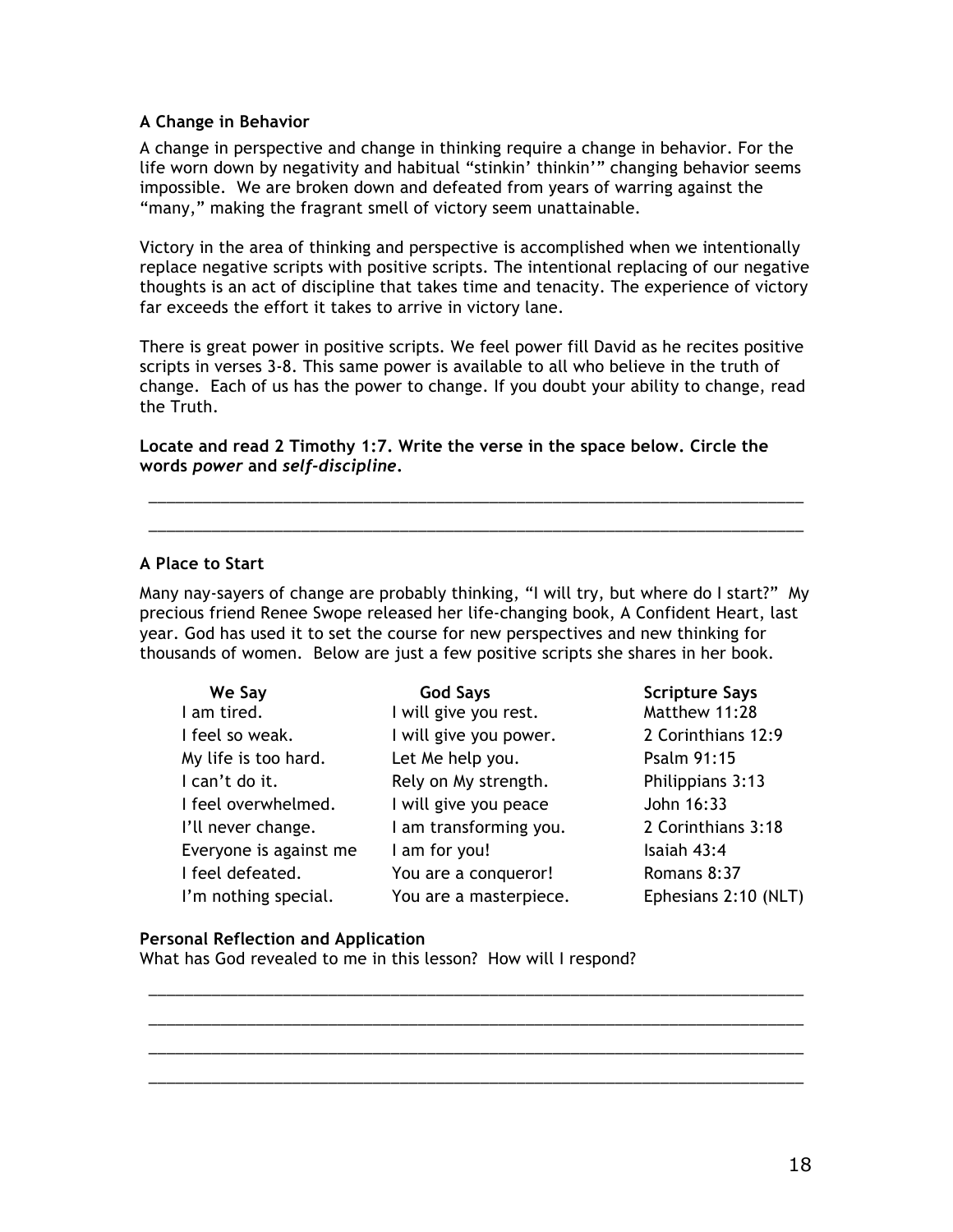David's glory and authority as king are under attack and he has a word for the people of Israel. He questions their idolatrous life-style and delusional love. I wonder if he ever imagined the impact his words might have on future generations. The challenging words he penned in verse two challenged me and will be the core of this lesson.

*How long will you love delusions and seek false gods? Psalm 4:2b* 

# **Loving Delusions**

Loving comes as natural as learning to walk and talk. Babies and young children naturally respond to kindness with a bashful glow, snuggly love, and big hugs. This natural emotion called love easily becomes distorted and profaned as we journey through the ebb and flow of life in a fallen world.

*"Love given but not returned; its purity stolen or innocently given away."* (Anonymous) The result is an injured soul wandering aimlessly, starved for love, and loving—without purpose—the wrong things. Such starvation leaves the injured soul vulnerable, unable to execute good judgment, making her an easy prey to the wrong sources of love. She is brokenhearted and misled into thinking a whole heart experiencing real love is impossible.

**Read Psalm 147:3.**

What will God do for the brokenhearted?

He longs to heal the broken heart of those wandering aimlessly and who have fallen prey to the wrong sources of love. These can be anything from sexual impurity to idolatry. A life of delusional love can leave one feeling crushed, isolated, and believing no one cares.

\_\_\_\_\_\_\_\_\_\_\_\_\_\_\_\_\_\_\_\_\_\_\_\_\_\_\_\_\_\_\_\_\_\_\_\_\_\_\_\_\_\_\_\_\_\_\_\_\_\_\_\_\_\_\_\_\_\_\_\_\_\_\_\_\_\_\_\_\_\_\_\_\_

### **Locate and read Psalm 34:18.**

How does God respond to a crushed spirit?

**Locate and read 1 Peter 5:7.** Who does God care about?

**Take a few moments to reread the previous verses and write a personal prayer in the space below. You may use the back if you need additional space.**

\_\_\_\_\_\_\_\_\_\_\_\_\_\_\_\_\_\_\_\_\_\_\_\_\_\_\_\_\_\_\_\_\_\_\_\_\_\_\_\_\_\_\_\_\_\_\_\_\_\_\_\_\_\_\_\_\_\_\_\_\_\_\_\_\_\_\_\_\_\_\_\_\_ \_\_\_\_\_\_\_\_\_\_\_\_\_\_\_\_\_\_\_\_\_\_\_\_\_\_\_\_\_\_\_\_\_\_\_\_\_\_\_\_\_\_\_\_\_\_\_\_\_\_\_\_\_\_\_\_\_\_\_\_\_\_\_\_\_\_\_\_\_\_\_\_\_ \_\_\_\_\_\_\_\_\_\_\_\_\_\_\_\_\_\_\_\_\_\_\_\_\_\_\_\_\_\_\_\_\_\_\_\_\_\_\_\_\_\_\_\_\_\_\_\_\_\_\_\_\_\_\_\_\_\_\_\_\_\_\_\_\_\_\_\_\_\_\_\_\_ \_\_\_\_\_\_\_\_\_\_\_\_\_\_\_\_\_\_\_\_\_\_\_\_\_\_\_\_\_\_\_\_\_\_\_\_\_\_\_\_\_\_\_\_\_\_\_\_\_\_\_\_\_\_\_\_\_\_\_\_\_\_\_\_\_\_\_\_\_\_\_\_\_

\_\_\_\_\_\_\_\_\_\_\_\_\_\_\_\_\_\_\_\_\_\_\_\_\_\_\_\_\_\_\_\_\_\_\_\_\_\_\_\_\_\_\_\_\_\_\_\_\_\_\_\_\_\_\_\_\_\_\_\_\_\_\_\_\_\_\_\_\_\_\_\_\_

\_\_\_\_\_\_\_\_\_\_\_\_\_\_\_\_\_\_\_\_\_\_\_\_\_\_\_\_\_\_\_\_\_\_\_\_\_\_\_\_\_\_\_\_\_\_\_\_\_\_\_\_\_\_\_\_\_\_\_\_\_\_\_\_\_\_\_\_\_\_\_\_\_

**Think about it**: Do you love delusions and seek any false gods? Psalm 4:2b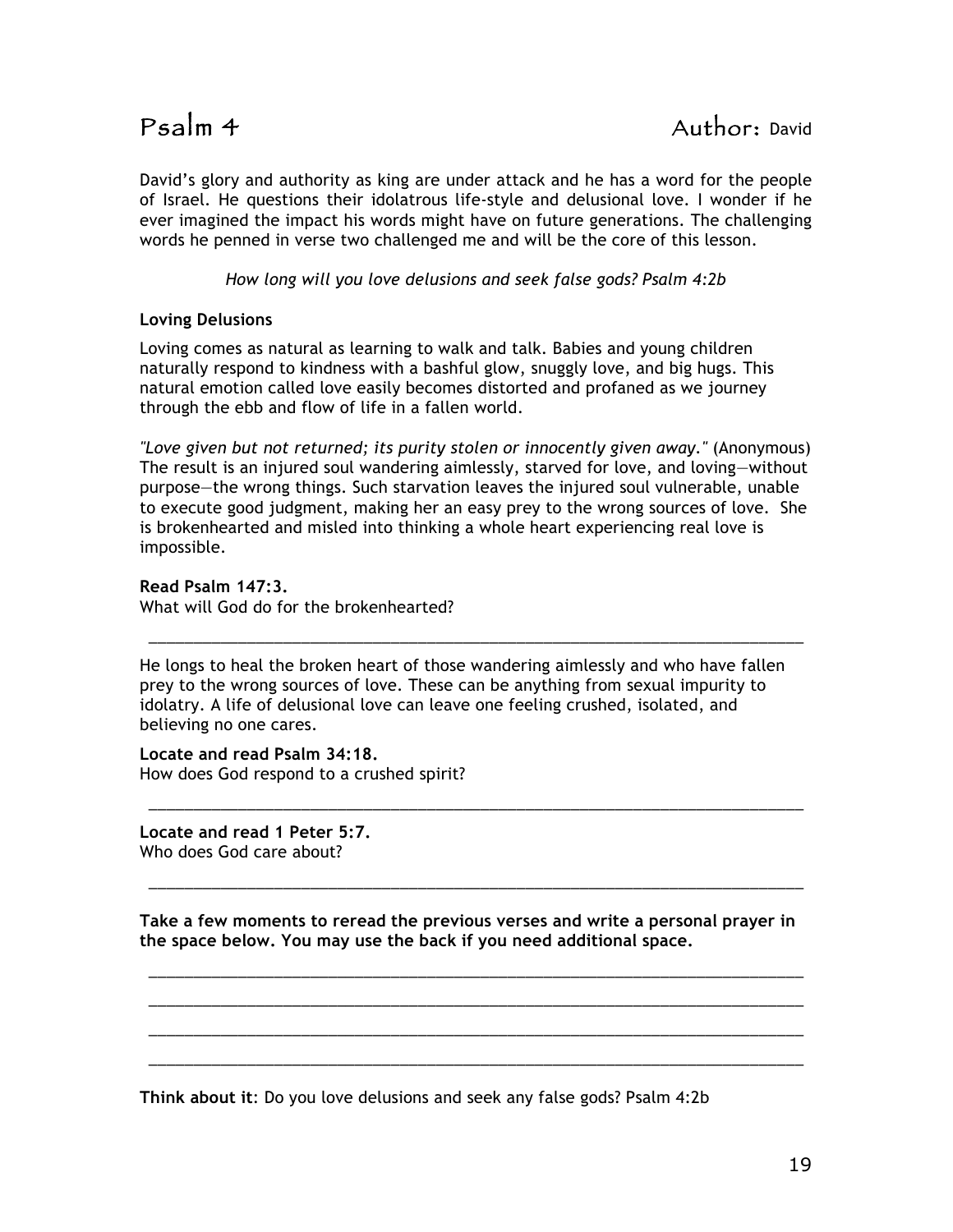### **Seeking False gods**

I did not wake up one day and declare, "I am going to seek false gods. Yes, that is exactly what I am going to do; run hard after something that will leave me empty and unfulfilled." No one makes such a harmful decision on purpose. Seeking false gods is a result of not seeking the right God. It took me years to break the cycle of "seeking false gods," and through God's grace I continue to identify and defeat my idolatry.

Innocently wandering from person to possession to activity, I begged others and things to fill my emptiness and give me the fulfillment for which I longed. It wasn't until I was knee-deep in idolatry that I realized what I had done and the fallacies I believed. Shopping, sleep, and soap operas (and this is only my short list!) had become my wrong reservoirs, my false gods. At thirty-one years of age I asked, "Is this it? Is this as good as it gets?" God whispered to my spirit through the words of the prophet Joel. Today, He whispers to your spirit.

### **Locate and read Joel 2:12-13.**

What does God say to the heart chasing false gods?

As we return, what are His instructions?

### **Seeking the True God**

God asks those who are caught in the cycle of "seeking false gods" to return and rend. We return to Him with all our heart and rend, or remove, any part of our heart that offers affection and allegiance to another god. This kind of work, returning and rending, takes time and a team effort.

\_\_\_\_\_\_\_\_\_\_\_\_\_\_\_\_\_\_\_\_\_\_\_\_\_\_\_\_\_\_\_\_\_\_\_\_\_\_\_\_\_\_\_\_\_\_\_\_\_\_\_\_\_\_\_\_\_\_\_\_\_\_\_\_\_\_\_\_\_\_\_\_

\_\_\_\_\_\_\_\_\_\_\_\_\_\_\_\_\_\_\_\_\_\_\_\_\_\_\_\_\_\_\_\_\_\_\_\_\_\_\_\_\_\_\_\_\_\_\_\_\_\_\_\_\_\_\_\_\_\_\_\_\_\_\_\_\_\_\_\_\_\_\_\_

### **Read John 14:26.**

Who is on your team making the return to God and rending of your heart possible?

David's gentle instructions in verse 4 teach us how to begin seeking the True God: "Search your hearts and be silent." As we search in silence God our Teammate will be cheering for us and confirming to us what God would have us do.

\_\_\_\_\_\_\_\_\_\_\_\_\_\_\_\_\_\_\_\_\_\_\_\_\_\_\_\_\_\_\_\_\_\_\_\_\_\_\_\_\_\_\_\_\_\_\_\_\_\_\_\_\_\_\_\_\_\_\_\_\_\_\_\_\_\_\_\_\_\_\_\_\_ \_\_\_\_\_\_\_\_\_\_\_\_\_\_\_\_\_\_\_\_\_\_\_\_\_\_\_\_\_\_\_\_\_\_\_\_\_\_\_\_\_\_\_\_\_\_\_\_\_\_\_\_\_\_\_\_\_\_\_\_\_\_\_\_\_\_\_\_\_\_\_\_\_ \_\_\_\_\_\_\_\_\_\_\_\_\_\_\_\_\_\_\_\_\_\_\_\_\_\_\_\_\_\_\_\_\_\_\_\_\_\_\_\_\_\_\_\_\_\_\_\_\_\_\_\_\_\_\_\_\_\_\_\_\_\_\_\_\_\_\_\_\_\_\_\_\_ \_\_\_\_\_\_\_\_\_\_\_\_\_\_\_\_\_\_\_\_\_\_\_\_\_\_\_\_\_\_\_\_\_\_\_\_\_\_\_\_\_\_\_\_\_\_\_\_\_\_\_\_\_\_\_\_\_\_\_\_\_\_\_\_\_\_\_\_\_\_\_\_\_

\_\_\_\_\_\_\_\_\_\_\_\_\_\_\_\_\_\_\_\_\_\_\_\_\_\_\_\_\_\_\_\_\_\_\_\_\_\_\_\_\_\_\_\_\_\_\_\_\_\_\_\_\_\_\_\_\_\_\_\_\_\_\_\_\_\_\_\_\_\_\_\_

### **Personal Reflection and Application**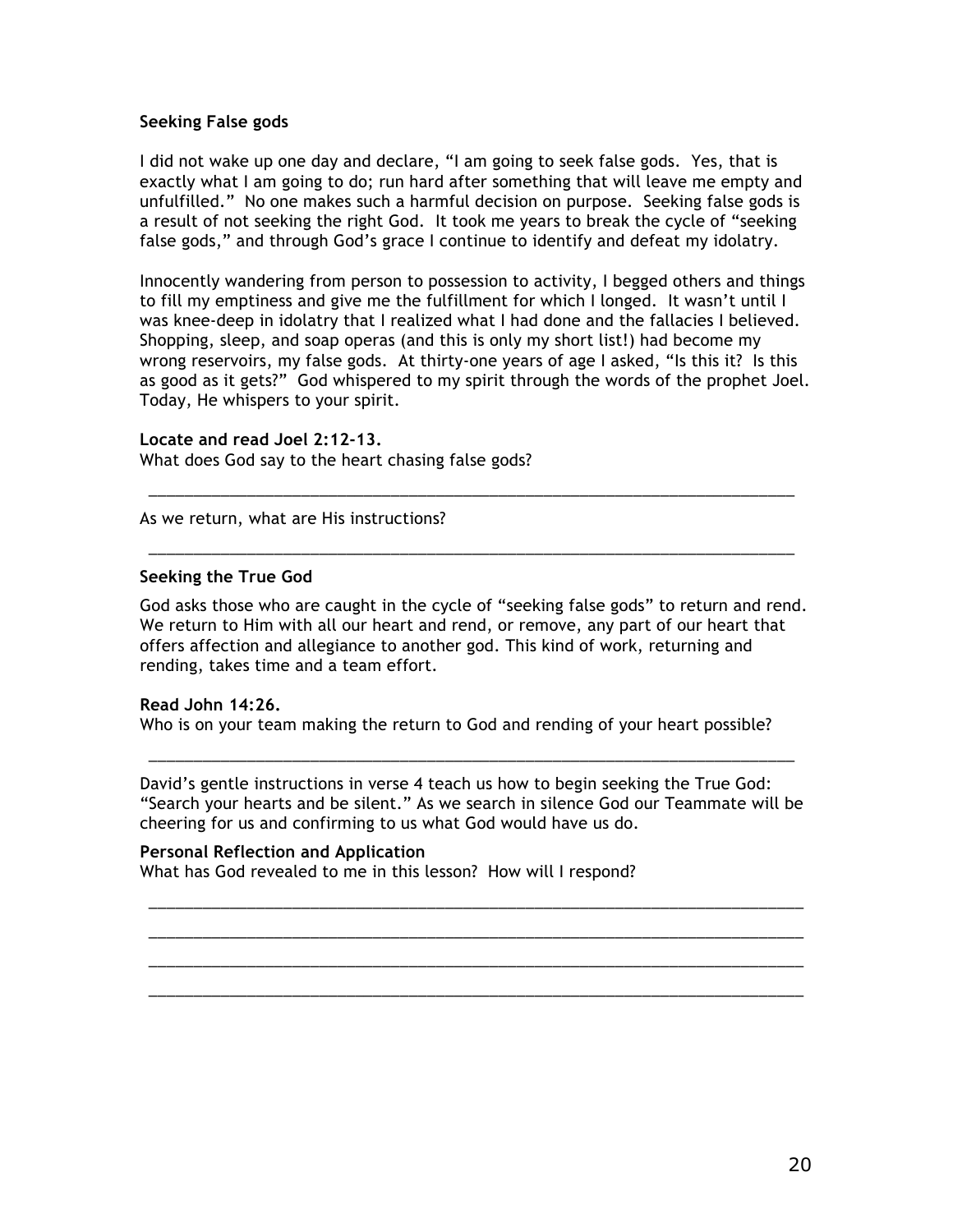David addresses two obstacles that have caused me to stumble in my prayer life. I successfully avoided them for a long time. Then out of the blue, life threw a few curve balls and while trying to make the catch, these obstacles caused me to topple. These prayer obstacles are sleep and impatience. Perhaps you have lost your balance and have been tripped by them as well.

# **The Obstacle of Sleep**

"I am not a morning person" was my mantra for years. The snooze button was my best friend and sleeping until the last possible second was my norm. My norm that is until about a decade ago.

My life was a mess. My marriage was a mess. And my children were getting lost in the mess. Each new day seemed to be more out of balance than the one before. Unable to change the situation myself, as a last resort I cried out to God for help. Never did I imagine His help would require my surrender: the surrender of something I loved so dearly, sleep.

Through a Bible study the Lord led me to a verse in Isaiah that removed the sleep obstacle from my prayer life. Isaiah says of God, "*He wakens me morning by morning, wakens my ear to listen like one being taught* (Isaiah 50:4)." My mantra was no longer applicable. No excuse seemed acceptable. Through the power of this verse, I was now a morning person.

Verse 4 teaches two powerful truths about the morning and God:

- God wakes us up each morning and readies our ears to listen.
- God has something to say to us each morning.

### **Read Isaiah 50:4-5.**

How did Isaiah refer to himself if he turns his back when God awakens him?

I have to be honest with you; I trusted in the truth of verse 4 because of the truth in verse 5. The thought of starting each new day in rebellion to God frightened this southern girl out of bed with a "Good Morning" on my lips and a "Yes Sir" in my spirit.

\_\_\_\_\_\_\_\_\_\_\_\_\_\_\_\_\_\_\_\_\_\_\_\_\_\_\_\_\_\_\_\_\_\_\_\_\_\_\_\_\_\_\_\_\_\_\_\_\_\_\_\_\_\_\_\_\_\_\_\_\_\_\_\_\_\_\_\_\_\_\_\_

# **The Morning**

The morning brings new hope as its peace and quiet drowns out the noise and glamour of our day's agenda. The morning gives light and a new perspective to yesterday's mess. It shouts optimism to our obstacles and possibility to our problems. David wasn't the only man in the Bible in the habit of meeting with God in the morning. Another man in the Bible found hope and perspective in the morning.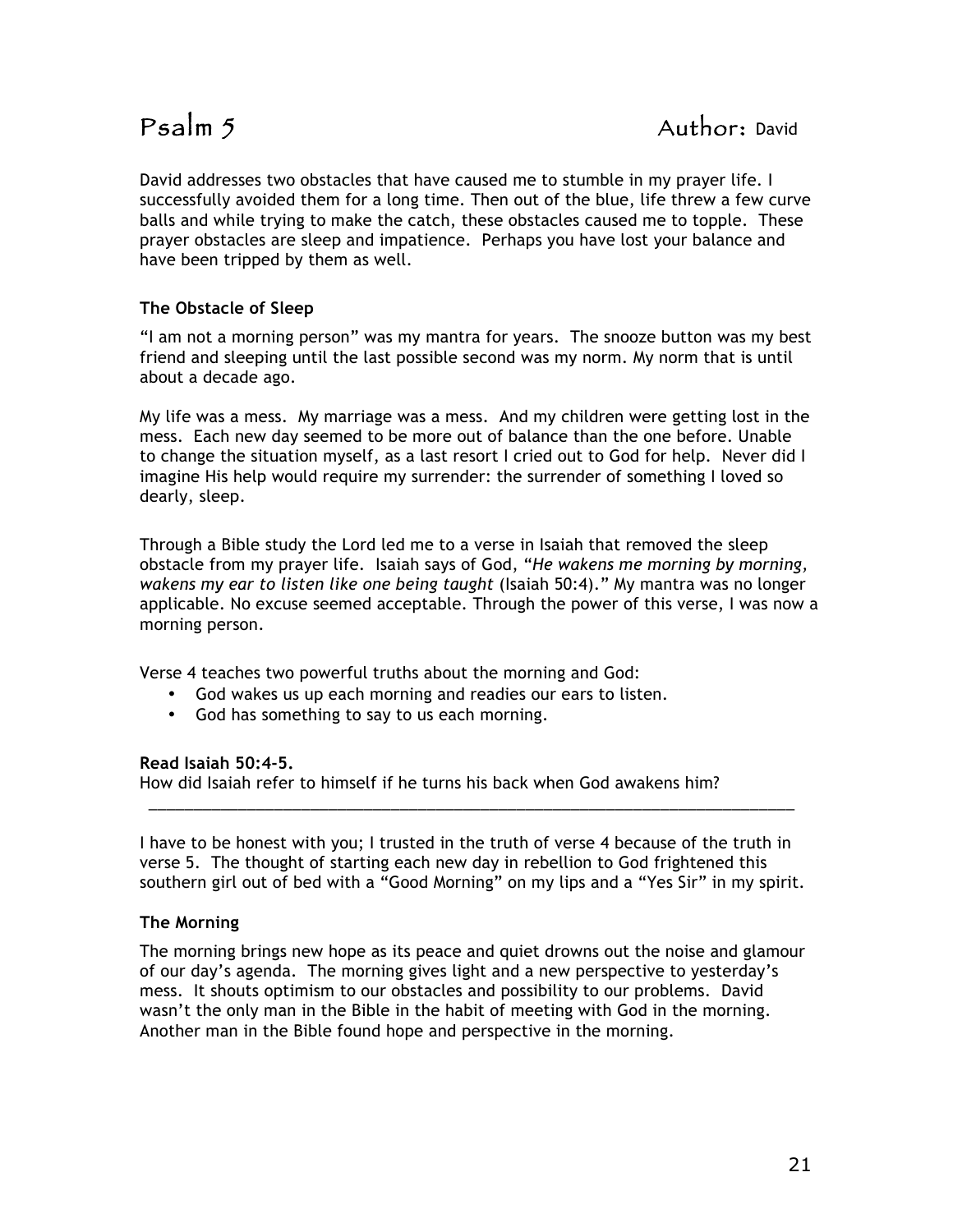In Isaiah 50:4 we learned God has equipped us all to be morning people. He has given us ears to hear and listen to His instructions. As I began to trust this truth, my prayer obstacle of sleep was removed, my days began to have balance, and life's difficult circumstances did not seem so hard. God can do the same for you, and for anyone who trusts Him with the first few minutes of each day. God is in the obstacle-removing business. He is waiting to remove your obstacle(s).

\_\_\_\_\_\_\_\_\_\_\_\_\_\_\_\_\_\_\_\_\_\_\_\_\_\_\_\_\_\_\_\_\_\_\_\_\_\_\_\_\_\_\_\_\_\_\_\_\_\_\_\_\_\_\_\_\_\_\_\_\_\_\_\_\_\_\_\_\_\_\_\_\_

### **What is the biggest obstacle to my prayer time?**

\_\_\_\_\_\_\_\_\_\_\_\_\_\_\_\_\_\_\_\_\_\_\_\_\_\_\_\_\_\_\_\_\_\_\_\_\_\_\_\_\_\_\_\_\_\_\_\_\_\_\_\_\_\_\_\_\_\_\_\_\_\_\_\_\_\_\_\_\_\_\_\_ \_\_\_\_\_\_\_\_\_\_\_\_\_\_\_\_\_\_\_\_\_\_\_\_\_\_\_\_\_\_\_\_\_\_\_\_\_\_\_\_\_\_\_\_\_\_\_\_\_\_\_\_\_\_\_\_\_\_\_\_\_\_\_\_\_\_\_\_\_\_\_\_ \_\_\_\_\_\_\_\_\_\_\_\_\_\_\_\_\_\_\_\_\_\_\_\_\_\_\_\_\_\_\_\_\_\_\_\_\_\_\_\_\_\_\_\_\_\_\_\_\_\_\_\_\_\_\_\_\_\_\_\_\_\_\_\_\_\_\_\_\_\_\_\_

### **The Obstacle of Impatience**

The minute I finish my prayer time I am poised for God's answer. Waiting is not part of my plan, but it is part of God's. David demonstrates his confidence in God when he says, "I wait in expectation." (v3)I demonstrate doubt in God when my answer does not come quickly and I move forward with "Plan B" to help God out. Our Plan B can never match the greatness of God's Plan A. This being true, what do we do as we wait with expectation on the fruition of Plan A?

**Read Ephesians 3:12.** How should we approach God?

### **Read Romans 8:28.**

How does God work all things out for those who love Him?

We can approach God with confidence and faith trusting in His good plans. While we wait in expectation we love Him and walk according to His purposes as He fulfills His great Plan A to its fullness in our lives according to His clock and calendar, not ours.

\_\_\_\_\_\_\_\_\_\_\_\_\_\_\_\_\_\_\_\_\_\_\_\_\_\_\_\_\_\_\_\_\_\_\_\_\_\_\_\_\_\_\_\_\_\_\_\_\_\_\_\_\_\_\_\_\_\_\_\_\_\_\_\_\_\_\_\_\_\_\_\_ \_\_\_\_\_\_\_\_\_\_\_\_\_\_\_\_\_\_\_\_\_\_\_\_\_\_\_\_\_\_\_\_\_\_\_\_\_\_\_\_\_\_\_\_\_\_\_\_\_\_\_\_\_\_\_\_\_\_\_\_\_\_\_\_\_\_\_\_\_\_\_\_ \_\_\_\_\_\_\_\_\_\_\_\_\_\_\_\_\_\_\_\_\_\_\_\_\_\_\_\_\_\_\_\_\_\_\_\_\_\_\_\_\_\_\_\_\_\_\_\_\_\_\_\_\_\_\_\_\_\_\_\_\_\_\_\_\_\_\_\_\_\_\_\_ \_\_\_\_\_\_\_\_\_\_\_\_\_\_\_\_\_\_\_\_\_\_\_\_\_\_\_\_\_\_\_\_\_\_\_\_\_\_\_\_\_\_\_\_\_\_\_\_\_\_\_\_\_\_\_\_\_\_\_\_\_\_\_\_\_\_\_\_\_\_\_\_

\_\_\_\_\_\_\_\_\_\_\_\_\_\_\_\_\_\_\_\_\_\_\_\_\_\_\_\_\_\_\_\_\_\_\_\_\_\_\_\_\_\_\_\_\_\_\_\_\_\_\_\_\_\_\_\_\_\_\_\_\_\_\_\_\_\_\_\_\_\_\_\_

\_\_\_\_\_\_\_\_\_\_\_\_\_\_\_\_\_\_\_\_\_\_\_\_\_\_\_\_\_\_\_\_\_\_\_\_\_\_\_\_\_\_\_\_\_\_\_\_\_\_\_\_\_\_\_\_\_\_\_\_\_\_\_\_\_\_\_\_\_\_\_\_

### **Personal Reflection and Application**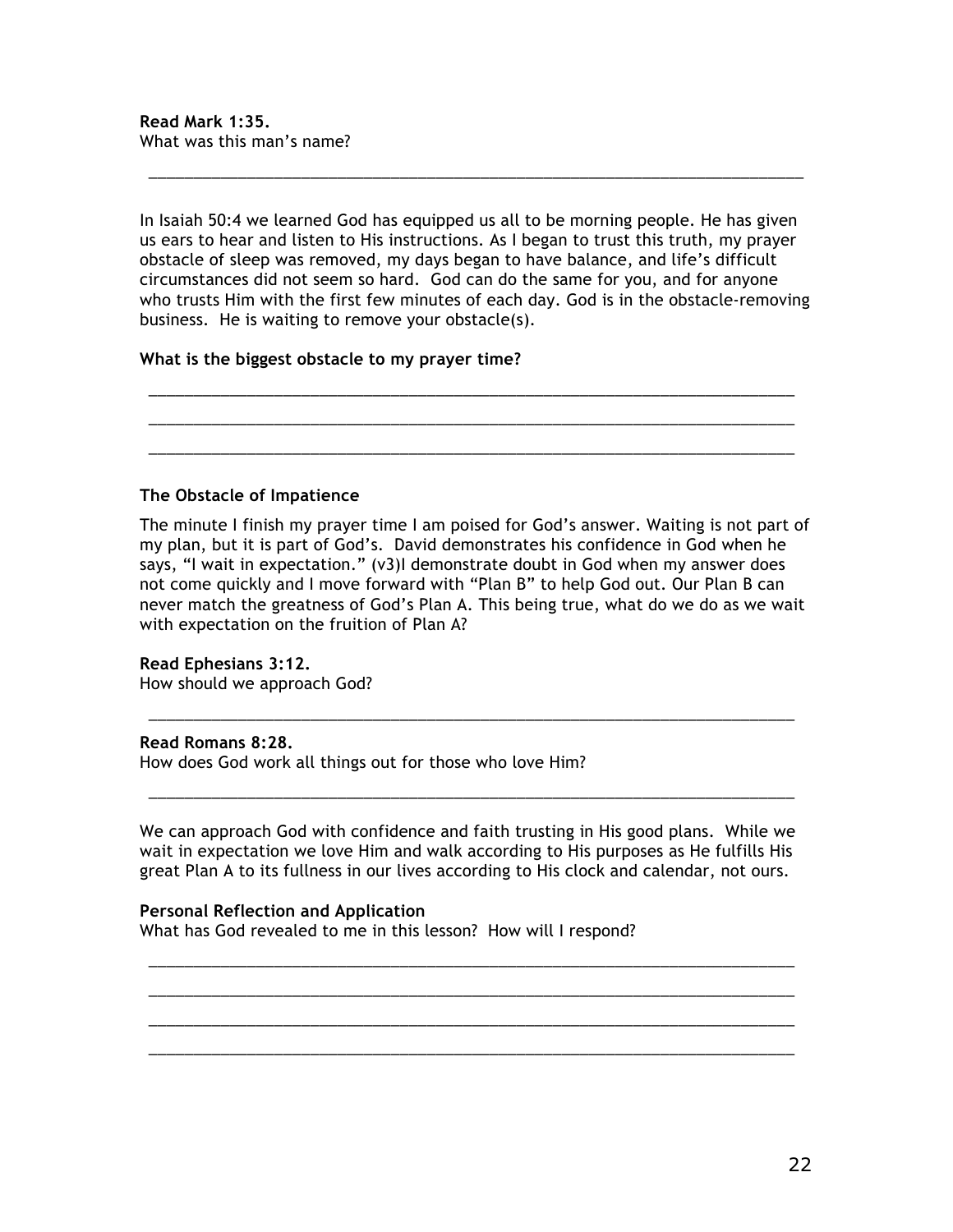Psalm 6 is one of seven psalms referred to as penitential psalms or psalms of sorrows. David demonstrates penitence, regret for his sin, as he pours his heart out to the Lord. David was a great king, victorious warrior, and "a man after God's own heart" (1 Sam.13:14). Yet in all his greatness and splendor, David was like you and me - a sinner.

### **The Place Where Confession Begins**

As a little girl when I did something wrong my mother would expect me to face my father about what I had done. With sadness and regret I would confess my offense. After confessing I would ask, "Daddy, do you still love me?" Without hesitation he would reply, "You can't do anything that will make me not love you." My dad was able to see sorrow in my heart and he forgave my offense, every time.

### **Read Psalm 51:17.**

What sacrifices will God *not* despise?

David approaches his Heavenly Daddy like I approached my earthly daddy: with a broken and contrite heart. His anguished soul and weak bones are evidence of the weight of his sin. His tear-soaked bed is proof of sincere remorse. With our honest heart-felt confession God will lift the weight of our sin, leaving us free of all guilt and shame.

\_\_\_\_\_\_\_\_\_\_\_\_\_\_\_\_\_\_\_\_\_\_\_\_\_\_\_\_\_\_\_\_\_\_\_\_\_\_\_\_\_\_\_\_\_\_\_\_\_\_\_\_\_\_\_\_\_\_\_\_\_\_\_\_\_\_\_\_\_\_\_\_

**Is approaching God with a broken and contrite heart difficult for you? Why or why not?**

\_\_\_\_\_\_\_\_\_\_\_\_\_\_\_\_\_\_\_\_\_\_\_\_\_\_\_\_\_\_\_\_\_\_\_\_\_\_\_\_\_\_\_\_\_\_\_\_\_\_\_\_\_\_\_\_\_\_\_\_\_\_\_\_\_\_\_\_\_\_\_\_\_ \_\_\_\_\_\_\_\_\_\_\_\_\_\_\_\_\_\_\_\_\_\_\_\_\_\_\_\_\_\_\_\_\_\_\_\_\_\_\_\_\_\_\_\_\_\_\_\_\_\_\_\_\_\_\_\_\_\_\_\_\_\_\_\_\_\_\_\_\_\_\_\_\_ \_\_\_\_\_\_\_\_\_\_\_\_\_\_\_\_\_\_\_\_\_\_\_\_\_\_\_\_\_\_\_\_\_\_\_\_\_\_\_\_\_\_\_\_\_\_\_\_\_\_\_\_\_\_\_\_\_\_\_\_\_\_\_\_\_\_\_\_\_\_\_\_\_

Verse 9 boasts of David's confidence in God to hear his plea. He is certain of God's faithfulness to forgive his sin. As we approach our Heavenly Daddy, with our broken and contrite heart in confession, we can have the same assurance as David.

**Read 1 John 1:9.**  Write it in the space below.

### **Spend the remainder of today's lesson trusting the truth of 1 John 1:9.**

After sharing your broken and contrite heart you may ask, "Daddy, do you still love me?" Without hesitation His response is, "You can't do anything that will make me not love you."

\_\_\_\_\_\_\_\_\_\_\_\_\_\_\_\_\_\_\_\_\_\_\_\_\_\_\_\_\_\_\_\_\_\_\_\_\_\_\_\_\_\_\_\_\_\_\_\_\_\_\_\_\_\_\_\_\_\_\_\_\_\_\_\_\_\_\_\_\_\_\_\_\_ \_\_\_\_\_\_\_\_\_\_\_\_\_\_\_\_\_\_\_\_\_\_\_\_\_\_\_\_\_\_\_\_\_\_\_\_\_\_\_\_\_\_\_\_\_\_\_\_\_\_\_\_\_\_\_\_\_\_\_\_\_\_\_\_\_\_\_\_\_\_\_\_\_

Fill your heart with His truth. Romans 8:37-39 Romans 5:8 Deuteronomy 7:9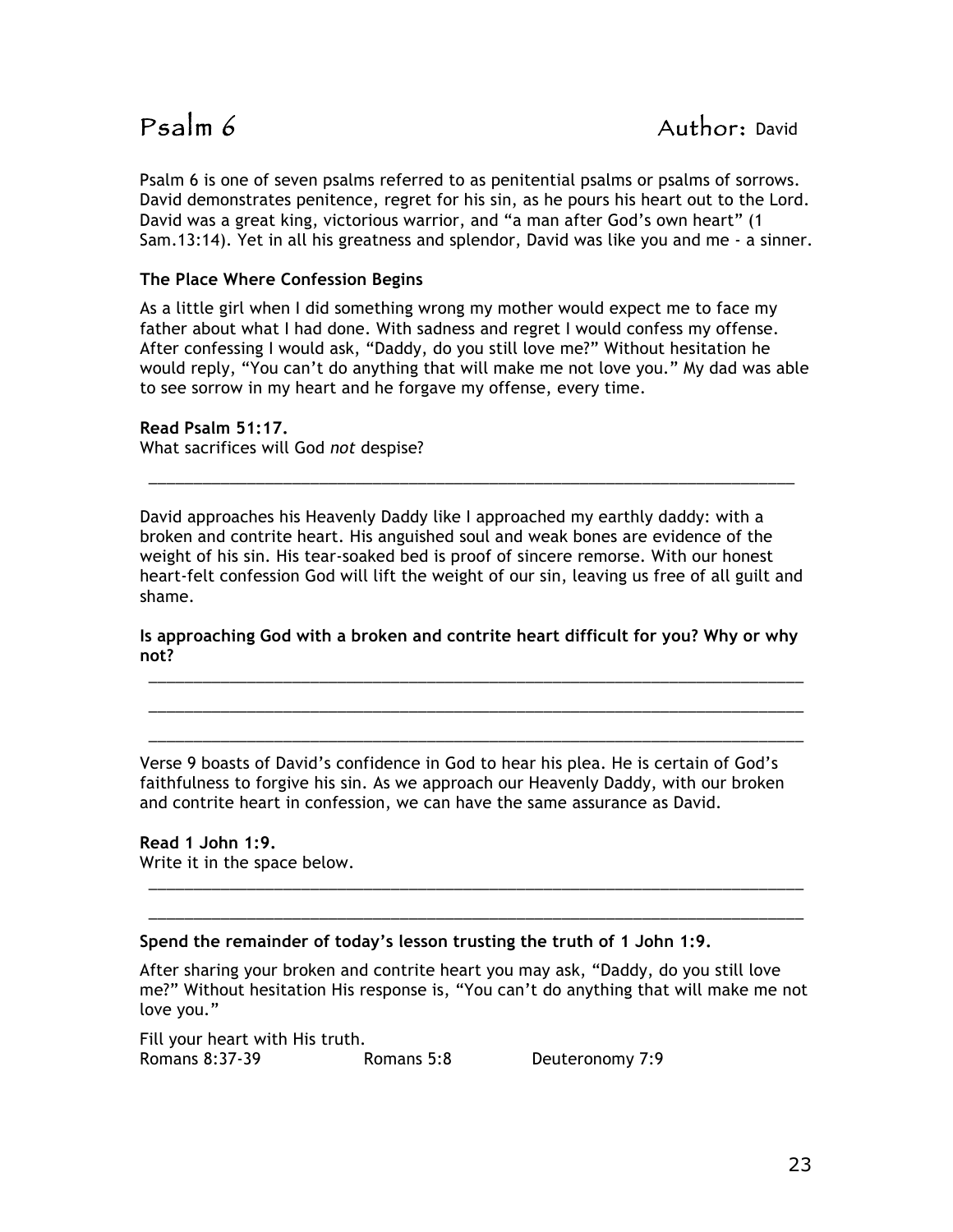### **The Price of Denial**

The resolution that accompanies making things right with our Father through confession brings unparalleled peace. We experience quite the opposite results when we withhold our confession. The price of denial is separation from God. In verse 4 David feels this separation as he asks God to "turn back to him." God will pull out all the stops to mend a broken relationship with one of His children, from withholding blessings to permitting physical illness.

The Lord speaks very loudly in times of silence as I once learned while preparing to lead an event. I needed God to speak to me, but He was silent. My fingers could not type, my heart would not connect to a verse, and my spirit felt low. The distance between God and I grew farther and farther as the day of the event drew closer. I could take the heaviness no longer. Finally, I approached God as David did, pouring my heart and concerns out to Him, asking Him to reveal and heal me of my sin. He was faithful to forgive because I was willing to confess. His freedom rushed through my body filling me with the energy and vigor required to lead the event.

**Think about it**: Perhaps there has been a time when God has pulled out all the stops to repair His relationship with you. Offer a prayer of thanksgiving to Him now.

Or, are you experiencing a loud silence from the Lord today? Is there heaviness in your spirit that will not disappear no matter how many new outfits you purchase or lunches with friends you have? The price of denial is far too great. Like David, turn back to God and from a place of repentance ask Him to turn back to you.

### **The Peace of Reconciliation**

The absence of peace brings agitation, frustration, and worry. Combined, these deliver sleepless nights and indescribable sorrow. David talks about his groaning, his tear-stained bed, and the decline of his physical strength. There is nothing like the peace that accompanies restoration in our relationship with Christ. Through our confession, we meet the God of Peace, Yahweh Shalom. No more silence. No more sleepless nights with pillows stained with tears. No more worn out days, because physical strength is renewed. His peace transcends all our troubles.

\_\_\_\_\_\_\_\_\_\_\_\_\_\_\_\_\_\_\_\_\_\_\_\_\_\_\_\_\_\_\_\_\_\_\_\_\_\_\_\_\_\_\_\_\_\_\_\_\_\_\_\_\_\_\_\_\_\_\_\_\_\_\_\_\_\_\_\_\_\_\_\_\_

\_\_\_\_\_\_\_\_\_\_\_\_\_\_\_\_\_\_\_\_\_\_\_\_\_\_\_\_\_\_\_\_\_\_\_\_\_\_\_\_\_\_\_\_\_\_\_\_\_\_\_\_\_\_\_\_\_\_\_\_\_\_\_\_\_\_\_\_\_\_\_\_\_ \_\_\_\_\_\_\_\_\_\_\_\_\_\_\_\_\_\_\_\_\_\_\_\_\_\_\_\_\_\_\_\_\_\_\_\_\_\_\_\_\_\_\_\_\_\_\_\_\_\_\_\_\_\_\_\_\_\_\_\_\_\_\_\_\_\_\_\_\_\_\_\_\_ \_\_\_\_\_\_\_\_\_\_\_\_\_\_\_\_\_\_\_\_\_\_\_\_\_\_\_\_\_\_\_\_\_\_\_\_\_\_\_\_\_\_\_\_\_\_\_\_\_\_\_\_\_\_\_\_\_\_\_\_\_\_\_\_\_\_\_\_\_\_\_\_\_ \_\_\_\_\_\_\_\_\_\_\_\_\_\_\_\_\_\_\_\_\_\_\_\_\_\_\_\_\_\_\_\_\_\_\_\_\_\_\_\_\_\_\_\_\_\_\_\_\_\_\_\_\_\_\_\_\_\_\_\_\_\_\_\_\_\_\_\_\_\_\_\_\_

### **Read Philippians 4:7.**

What benefits come through the peace of God?

### **Personal Reflection and Application**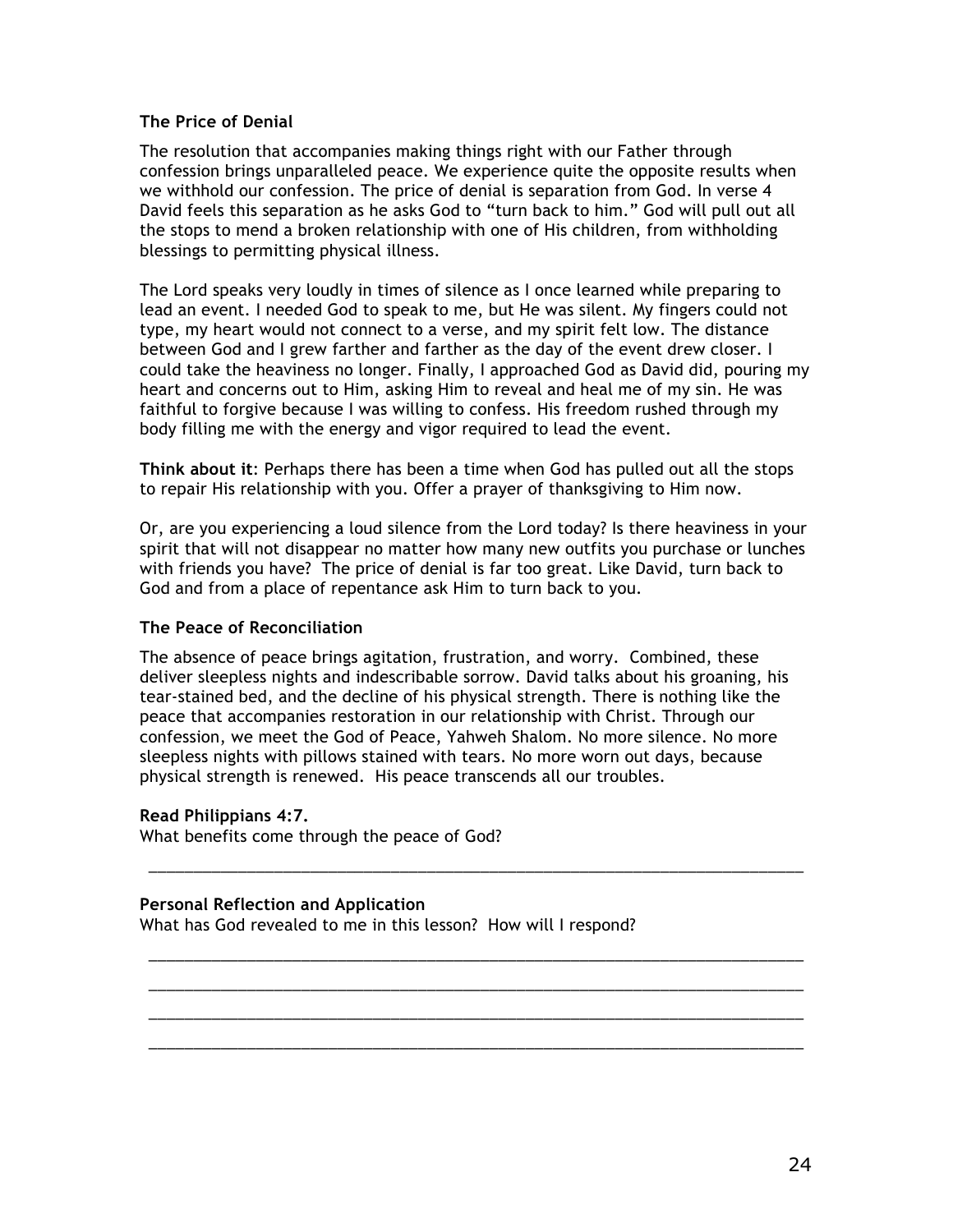Whether on his throne making decisions for the nations, hiding in a stronghold from his enemy, or on the frontline of battle, David is confronted with situations that seek to extinguish his mental state. Someone who David thought was on his side, identified only as Cush a Benjamite, has made slanderous accusations against David to King Saul. Many of us have had to face hurting and slanderous words spoken about us.

### **Words Can Hurt**

"Sticks and stones may break my bones but words will never hurt me" is part of a children's poem recited by generations. For years I mindlessly repeated these words to myself until one day it dawned on me: words do hurt me. Moreover, I realized my words hurt other people.

### **Words hurt.**

Several years ago I was sitting in my Sunday School class minding my own business when another's painful words echoed in my heart and soul. They changed my life. The memory of a friend reading the hurtful words of Ephesians 4:29 are forever etched in my memory.

\_\_\_\_\_\_\_\_\_\_\_\_\_\_\_\_\_\_\_\_\_\_\_\_\_\_\_\_\_\_\_\_\_\_\_\_\_\_\_\_\_\_\_\_\_\_\_\_\_\_\_\_\_\_\_\_\_\_\_\_\_\_\_\_\_\_\_\_\_\_\_\_\_ \_\_\_\_\_\_\_\_\_\_\_\_\_\_\_\_\_\_\_\_\_\_\_\_\_\_\_\_\_\_\_\_\_\_\_\_\_\_\_\_\_\_\_\_\_\_\_\_\_\_\_\_\_\_\_\_\_\_\_\_\_\_\_\_\_\_\_\_\_\_\_\_\_ \_\_\_\_\_\_\_\_\_\_\_\_\_\_\_\_\_\_\_\_\_\_\_\_\_\_\_\_\_\_\_\_\_\_\_\_\_\_\_\_\_\_\_\_\_\_\_\_\_\_\_\_\_\_\_\_\_\_\_\_\_\_\_\_\_\_\_\_\_\_\_\_\_

### **Read Ephesians 4:29. Write it in the space below.**

Paul's words hurt me, but in a good way. They convicted me about the way I use my words and made me realize they have the power to hurt or heal. The words I had been using were not encouraging nor did they benefit those who listened. They had been gossipy, tearing down instead of building up. My conversations were far from beautiful, beneficial, and pure.

In order for the right words to come out of our mouths, the right words must go into our hearts. Luke 6:45 says, "For out of the overflow of his heart his mouth speaks." After hearing Paul's hurtful but helpful words and learning this truth from Luke, I began putting the right things in my heart by asking myself some tough questions.

- 1. What am I watching?
- 2. What am I listening to?
- 3. What am I reading?
- 4. Who am I hanging out with?
- 5. Where do I spend my time?

Give yourself the same self-examination to discover how you are filling your heart. God wants our words to be gifts. Let's package them beautifully before giving them away. What does your reflection reveal?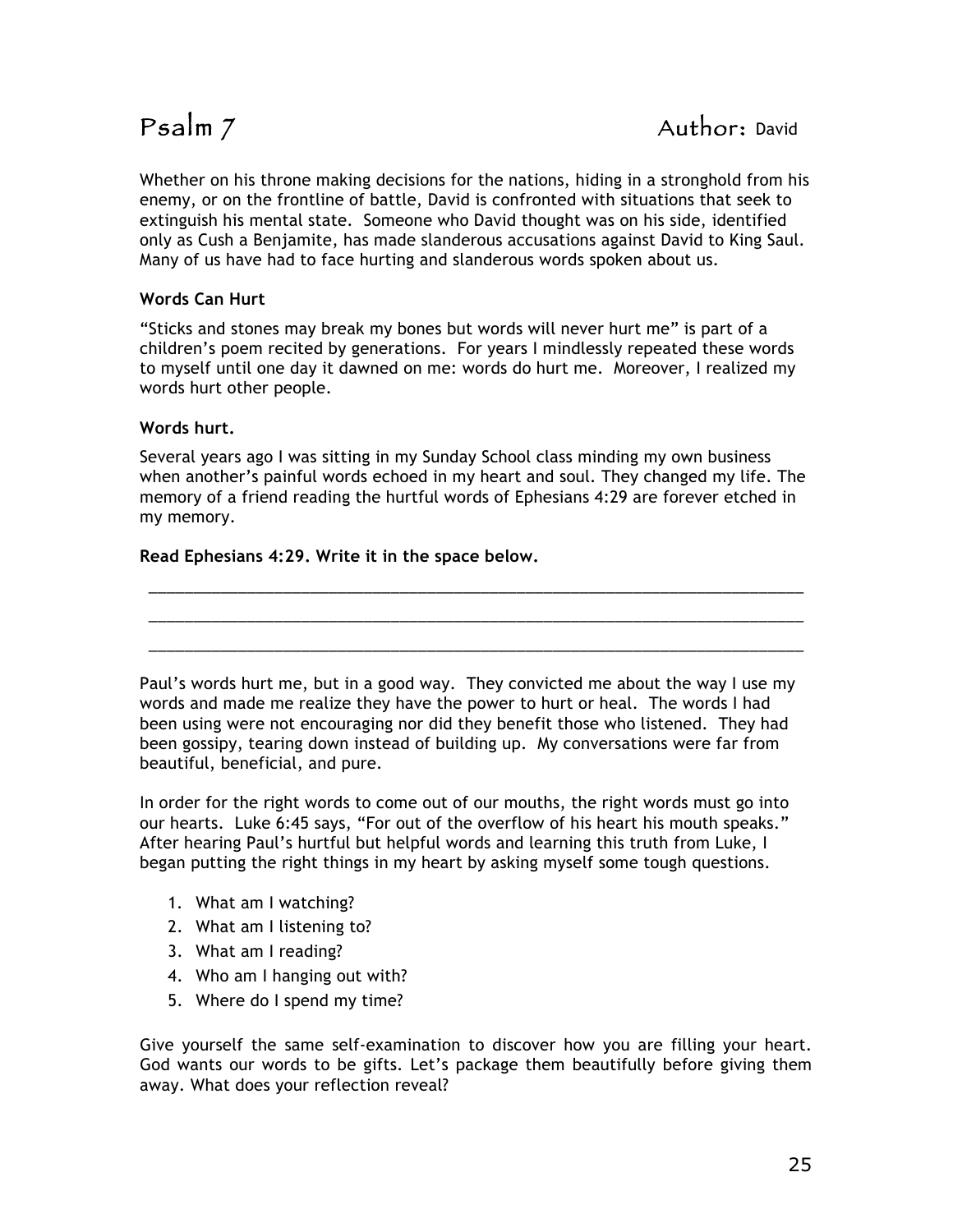### **Words Can Heal**

Our natural response to false accusations and hurtful words is defensiveness. We seek to heal our pain by retaliating with destructive words aimed at those who have hurt us. David fought this natural instinct by crying out for divine assistance.

Sometimes the words that heal are the words left unsaid. Fighting the desire to reciprocate unkind words has not been easy for me. Having the last word is my natural bend. It is only through the power of God's Word in Psalm 141:3 that I have been able to successfully win the war with my tongue.

**Read Psalm 141:3.** What divine assistance do we ask God to provide?

By allowing the Lord to keep watch over our lips, we give Him control of what is said as well as what remains unsaid. His Word supplies all the power we need to replace hurting words with healing words.

\_\_\_\_\_\_\_\_\_\_\_\_\_\_\_\_\_\_\_\_\_\_\_\_\_\_\_\_\_\_\_\_\_\_\_\_\_\_\_\_\_\_\_\_\_\_\_\_\_\_\_\_\_\_\_\_\_\_\_\_\_\_\_\_\_\_\_\_\_\_\_\_\_

\_\_\_\_\_\_\_\_\_\_\_\_\_\_\_\_\_\_\_\_\_\_\_\_\_\_\_\_\_\_\_\_\_\_\_\_\_\_\_\_\_\_\_\_\_\_\_\_\_\_\_\_\_\_\_\_\_\_\_\_\_\_\_\_\_\_\_\_\_\_\_\_\_ \_\_\_\_\_\_\_\_\_\_\_\_\_\_\_\_\_\_\_\_\_\_\_\_\_\_\_\_\_\_\_\_\_\_\_\_\_\_\_\_\_\_\_\_\_\_\_\_\_\_\_\_\_\_\_\_\_\_\_\_\_\_\_\_\_\_\_\_\_\_\_\_\_

\_\_\_\_\_\_\_\_\_\_\_\_\_\_\_\_\_\_\_\_\_\_\_\_\_\_\_\_\_\_\_\_\_\_\_\_\_\_\_\_\_\_\_\_\_\_\_\_\_\_\_\_\_\_\_\_\_\_\_\_\_\_\_\_\_\_\_\_\_\_\_\_\_

**Read the following verses of "Word Power" for our words. Proverbs 12:18** What brings healing?

### **Proverbs 16:24**

In your words describe gracious (healing) words.

### **Spread Healing**

### **Read Psalm 19:14.**

David surrenders his anger instead of letting it have power over him. Words hurt. Words heal. Can we challenge ourselves to spread healing? If someone speaks disrespectfully with hurtful words, respond with wholesome words, keeping the conversation pure. In dialogues with one another, we can exchange words that build each other up benefiting everyone who listens.

\_\_\_\_\_\_\_\_\_\_\_\_\_\_\_\_\_\_\_\_\_\_\_\_\_\_\_\_\_\_\_\_\_\_\_\_\_\_\_\_\_\_\_\_\_\_\_\_\_\_\_\_\_\_\_\_\_\_\_\_\_\_\_\_\_\_\_\_\_\_\_\_\_ \_\_\_\_\_\_\_\_\_\_\_\_\_\_\_\_\_\_\_\_\_\_\_\_\_\_\_\_\_\_\_\_\_\_\_\_\_\_\_\_\_\_\_\_\_\_\_\_\_\_\_\_\_\_\_\_\_\_\_\_\_\_\_\_\_\_\_\_\_\_\_\_\_ \_\_\_\_\_\_\_\_\_\_\_\_\_\_\_\_\_\_\_\_\_\_\_\_\_\_\_\_\_\_\_\_\_\_\_\_\_\_\_\_\_\_\_\_\_\_\_\_\_\_\_\_\_\_\_\_\_\_\_\_\_\_\_\_\_\_\_\_\_\_\_\_\_ \_\_\_\_\_\_\_\_\_\_\_\_\_\_\_\_\_\_\_\_\_\_\_\_\_\_\_\_\_\_\_\_\_\_\_\_\_\_\_\_\_\_\_\_\_\_\_\_\_\_\_\_\_\_\_\_\_\_\_\_\_\_\_\_\_\_\_\_\_\_\_\_\_

### **Personal Reflection and Application**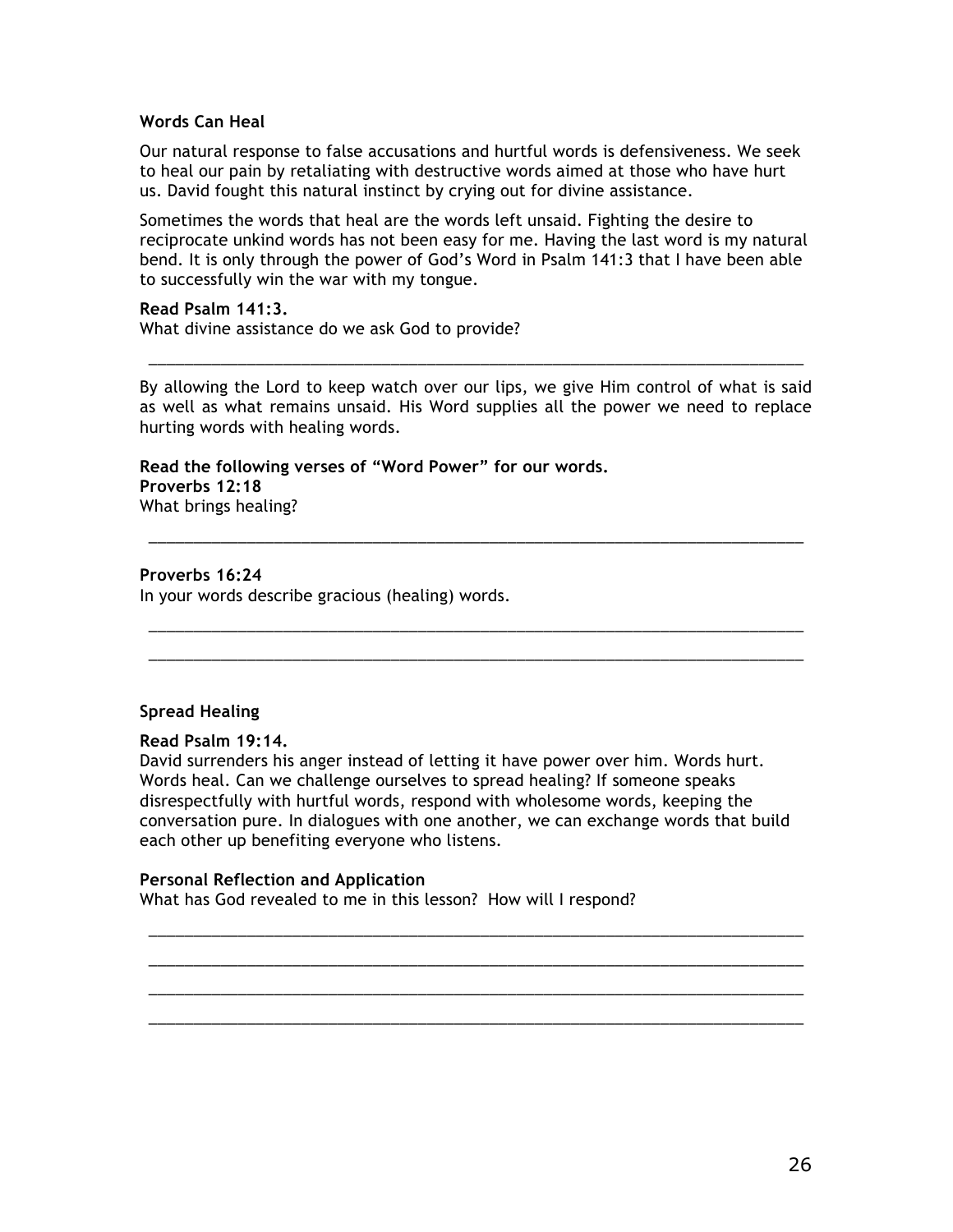As I read and meditate on David's hymn of praise, I wonder if he ever had an issue with self-worth. Did David ever determine his worth by his sin and faux pas? Had he ever fallen into a crater of comparison?

For much of my life I allowed my worth to be determined by the wrong things and fell in numerous craters of comparisons. This fallacy continues to be an ongoing struggle for me and probably will be as long as there is a "her."

### **In the Image of Him not "Her"**

As a young girl many of my actions, reactions, and responses to life were determined by "her." You remember her. She wore Izod not Bug-Off, leather instead of pleather, and her Levi's weren't knock-offs. She succeeded at everything, lost nothing, and was liked by everyone. I wanted to be *her* and believed I was created to be like *her*.

This lie ushered me into adulthood where I heard about *her* perfect job, and was invited to *her* perfect house to have a perfect dinner with *her* perfect family. Intimidated, I wanted my life to reflect her image. I fell victim to no self-worth rather than living victoriously in my worth as a child of God.

Believing the truth of Genesis 1:28 is pivotal in learning to live in the image of *Him*  rather than *her*.

### **Read Genesis 1:27**

In whose image were you created?

There is nothing we can do to lose or add to our worth in the eyes of God. No sin, no mistakes, and no failures change how God feels about us. We have worth because we are created in His image. We cannot permit our worth to be dictated by our feelings, because let's face it, we are women and our feelings change more often than we change shoes.

\_\_\_\_\_\_\_\_\_\_\_\_\_\_\_\_\_\_\_\_\_\_\_\_\_\_\_\_\_\_\_\_\_\_\_\_\_\_\_\_\_\_\_\_\_\_\_\_\_\_\_\_\_\_\_\_\_\_\_\_\_\_\_\_\_\_\_\_\_\_\_\_

### **Read Galatians 3:28-29.**

When we *feel* worthless and powerless to live up to extent of our worth as a child of God, we should take captive the negative and make it obedient to God's Truth. (2 Corinth.10:5)

Regardless of how I feel:

- *I have great value because I am created in the image of God.*
- *I am a co-heir with Christ and therefore it is impossible for me to be without worth.*

Determining our worth by anything other than the truth of what God's Word says about us discounts the greatness of God's creativity and reduces the significance of the sacrifice of His Son.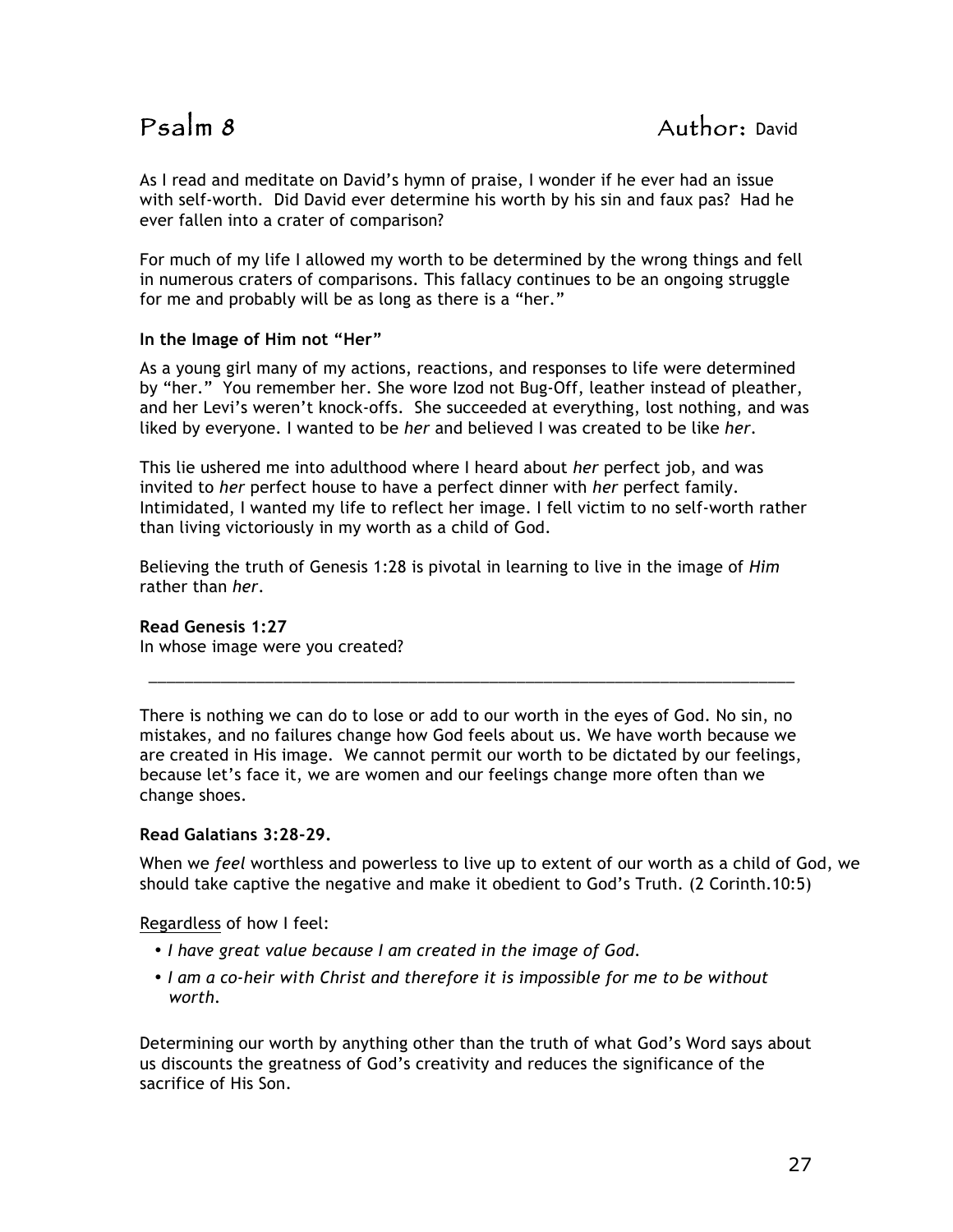### **Living Worthy**

When we learn to live life in the extent of our worth in Christ instead of in response to our feelings, we experience victory, the greatness of God's creativity is illumined, and the significance of Christ's death on the cross touches our heart in a new way.

In this new way of living our countenance changes from downtrodden to uplifted, and our stature shifts from uncertain to confident. We are filled with the overwhelming desire to please God and obey all He asks us to do. In living worthy, we learn to trust Him to work out all things in our life for our good. (Romans 8:28)

Living worthy has its rewards that could amaze and perhaps even startle the most mature believer if experienced fully. God rewards when we earnestly seek Him (Hebrews 11:6). I have chosen to highlight three rewards.

\_\_\_\_\_\_\_\_\_\_\_\_\_\_\_\_\_\_\_\_\_\_\_\_\_\_\_\_\_\_\_\_\_\_\_\_\_\_\_\_\_\_\_\_\_\_\_\_\_\_\_\_\_\_\_\_\_\_\_\_\_\_\_\_\_\_\_\_\_\_\_\_

\_\_\_\_\_\_\_\_\_\_\_\_\_\_\_\_\_\_\_\_\_\_\_\_\_\_\_\_\_\_\_\_\_\_\_\_\_\_\_\_\_\_\_\_\_\_\_\_\_\_\_\_\_\_\_\_\_\_\_\_\_\_\_\_\_\_\_\_\_\_\_\_

*Reward 1: Power*  **Read Ephesians 1:18-20.** To whom is the incomparable power given?

*Reward 2: Authority* **Read James 4:7.** What authority do we have in Christ?

*Reward 3: Wisdom, Knowledge, and Happiness* **Read Ecclesiastes 2:26.** To whom does God give these rewards?

With a rewards system like this, who would not want to please God? The one who lives worthy has power to do all things (Philippians 4:13), send the devil on his way, and be filled with wisdom, knowledge, and happiness. The first step to living this life is to accept who we are in Christ and live like we believe it. Are you ready to live?

\_\_\_\_\_\_\_\_\_\_\_\_\_\_\_\_\_\_\_\_\_\_\_\_\_\_\_\_\_\_\_\_\_\_\_\_\_\_\_\_\_\_\_\_\_\_\_\_\_\_\_\_\_\_\_\_\_\_\_\_\_\_\_\_\_\_\_\_\_\_\_\_\_ \_\_\_\_\_\_\_\_\_\_\_\_\_\_\_\_\_\_\_\_\_\_\_\_\_\_\_\_\_\_\_\_\_\_\_\_\_\_\_\_\_\_\_\_\_\_\_\_\_\_\_\_\_\_\_\_\_\_\_\_\_\_\_\_\_\_\_\_\_\_\_\_\_ \_\_\_\_\_\_\_\_\_\_\_\_\_\_\_\_\_\_\_\_\_\_\_\_\_\_\_\_\_\_\_\_\_\_\_\_\_\_\_\_\_\_\_\_\_\_\_\_\_\_\_\_\_\_\_\_\_\_\_\_\_\_\_\_\_\_\_\_\_\_\_\_\_ \_\_\_\_\_\_\_\_\_\_\_\_\_\_\_\_\_\_\_\_\_\_\_\_\_\_\_\_\_\_\_\_\_\_\_\_\_\_\_\_\_\_\_\_\_\_\_\_\_\_\_\_\_\_\_\_\_\_\_\_\_\_\_\_\_\_\_\_\_\_\_\_\_

\_\_\_\_\_\_\_\_\_\_\_\_\_\_\_\_\_\_\_\_\_\_\_\_\_\_\_\_\_\_\_\_\_\_\_\_\_\_\_\_\_\_\_\_\_\_\_\_\_\_\_\_\_\_\_\_\_\_\_\_\_\_\_\_\_\_\_\_\_\_\_\_

### **Personal Reflection and Application**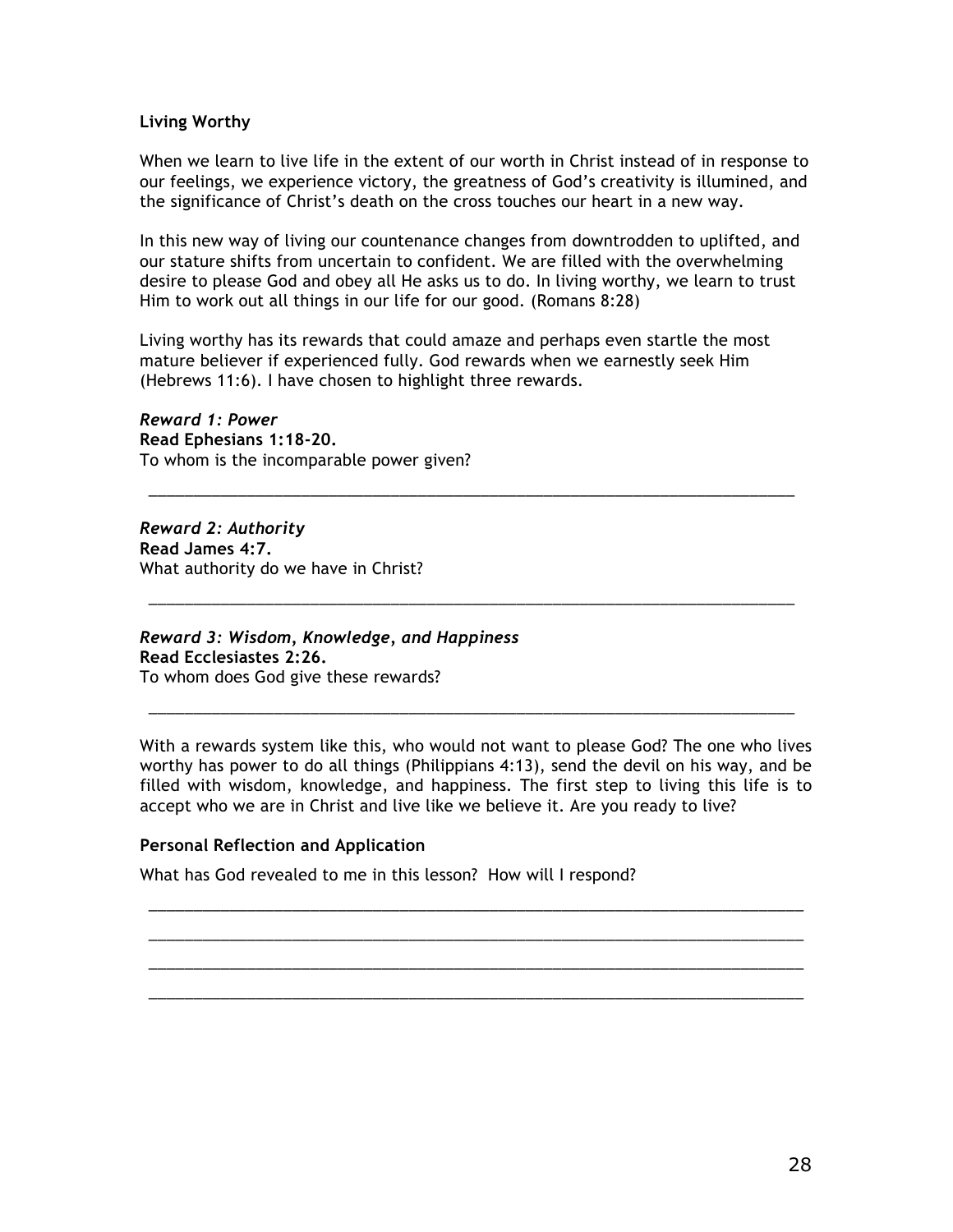Is expressing praise to the Lord easy or difficult for you? How about giving God thanks or asking Him to come to your aid? Before I knew the Lord intimately, my prayers were full of requests, peppered with praise, and some thanks was thrown in for good measure.

It is obvious that David knows the Lord intimately. He has learned to depend on God, recognizing His power in his life. Through this intimate relationship, David now understands how to pray and teaches us. David's model teaches: Praise comes first, thanks is second, and asking is last.

### **Praise Comes First**

David's model starts with praise. It is easy to use praise and thanks interchangeably, almost as synonyms; however, they are not synonyms. Breaking down our prayer model will help us understand the difference in the two words and the important part each word plays in our model prayer.

Praise is defined as the act of expressing approval or admiration; commendation. In our praise we tell God how much we adore Him and celebrate who He is. The NIV Bible commentary defines praise as an outward expression of our inward attitude. In order for our outward expression to be pleasing to God, we must check our inward attitude.

### *An Attitude check*

Anyone who knows me will confirm that I can throw some attitude. At 43, I have perfected the slight turn of the head, feet apart at ready stance, and hands on the hip tude. I am embarrassed to confess I have taken this `tude into my prayer closet, acting entitled to answers and upset because things are not going my way. As we approach our Creator through prayer, it is necessary to lose the `tude. In a loose translation of 1 Peter 2:1-3 Peter advises, "since we have tasted the Lord's goodness it is time to grow up and get rid of some stuff."

# **Read 1 Peter 2:1.**

What does Peter recommend we get rid of?

In the conclusion of chapter 1, Peter is talking to believers in Christ about obedience, holiness, and the steadfastness of God's Word. He urges them to rid themselves of anything that would keep them from obeying God or pursuing holiness. With the absence of such attitudes our inward attitude, and consequently our outward expression, will be pleasing to God. Oh, that I would have the right attitude.

\_\_\_\_\_\_\_\_\_\_\_\_\_\_\_\_\_\_\_\_\_\_\_\_\_\_\_\_\_\_\_\_\_\_\_\_\_\_\_\_\_\_\_\_\_\_\_\_\_\_\_\_\_\_\_\_ \_\_\_\_\_\_\_\_\_\_\_\_\_\_\_\_\_\_\_\_\_\_\_\_\_\_\_\_\_\_\_\_\_\_\_\_\_\_\_\_\_\_\_\_\_\_\_\_\_\_\_\_\_\_\_\_

\_\_\_\_\_\_\_\_\_\_\_\_\_\_\_\_\_\_\_\_\_\_\_\_\_\_\_\_\_\_\_\_\_\_\_\_\_\_\_\_\_\_\_\_\_\_\_\_\_\_\_\_\_\_\_\_\_\_\_\_\_\_\_\_\_\_\_\_\_\_\_\_\_

### **Which attitude is most challenging for you to get rid of? Why?** \_\_\_\_\_\_\_\_\_\_\_\_\_\_\_\_\_\_\_\_\_\_\_\_\_\_\_\_\_\_\_\_\_\_\_\_\_\_\_\_\_\_\_\_\_\_\_\_\_\_\_\_\_\_\_\_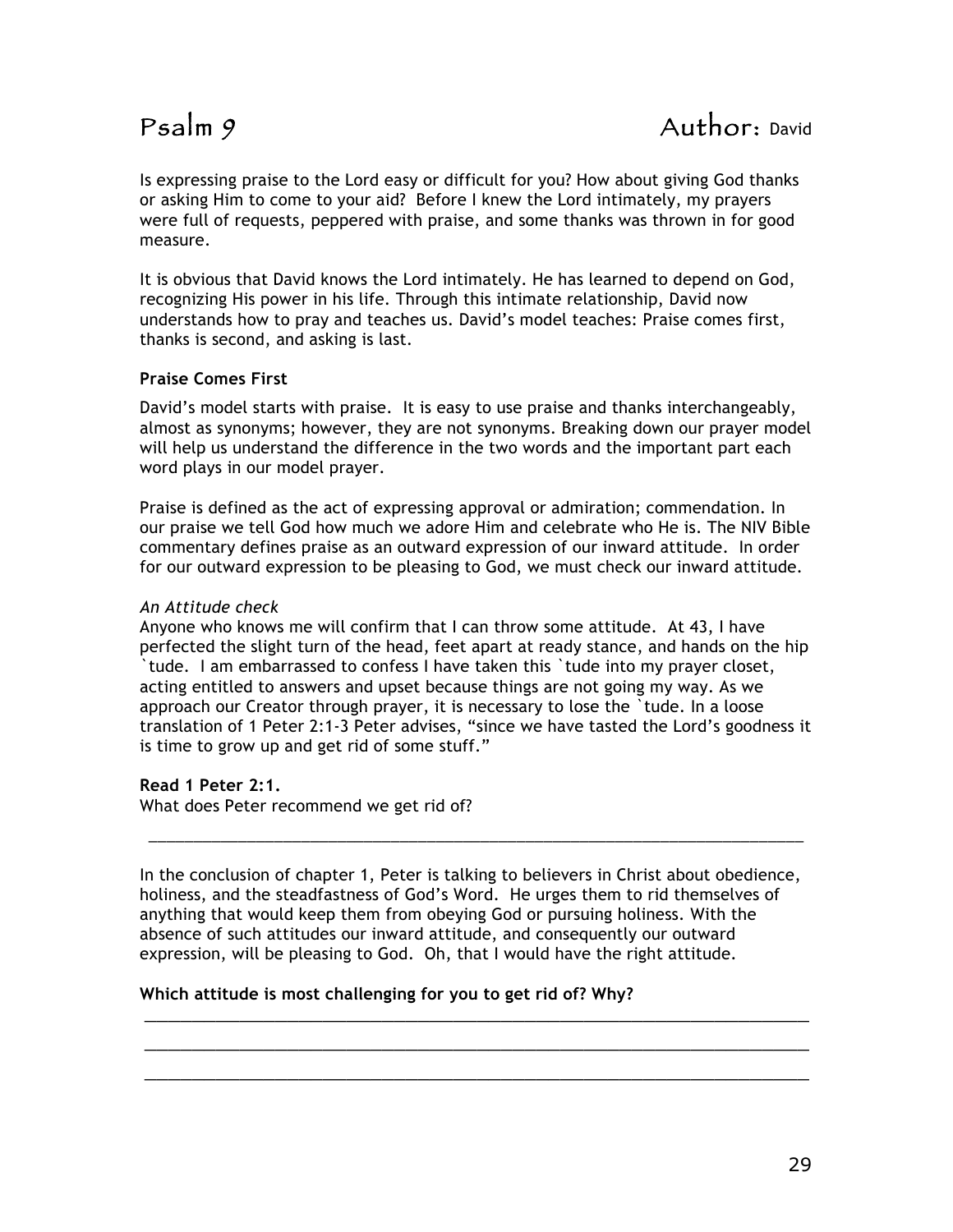### **Our Thanks Is Next**

While praise lifts up the name of God for who He is, thanks celebrates what He has done. *Thanks* is defined as an informal expression of gratitude, appreciation, and acknowledgement. When we have exalted the name of Jesus through praise, our hearts will naturally overflow with words of thanks and gratitude. David counts his blessings, naming them one by one in verses 3 through 12.

### *No Rhyme or Reason*

Our prayers of thanks do not have to be formal with lofty sounding words like David's. I remember when I was young: during Sunday School we thanked God "popcorn style." Informally, with no rhyme or reason and in no specific order, we would call out things for which we were thankful. Pop! Pop! Pop! Gratitude is an awesome sound! Everyone wants to be thanked and appreciated for what they have done, and God is no different.

**In the space below, informally "pop" thanks to God. Once you get started you may have to carry the "pop" to the back of the page.**

\_\_\_\_\_\_\_\_\_\_\_\_\_\_\_\_\_\_\_\_\_\_\_\_\_\_\_\_\_\_\_\_\_\_\_\_\_\_\_\_\_\_\_\_\_\_\_\_\_\_\_\_\_\_\_\_\_\_\_\_\_\_\_\_\_\_\_\_\_\_\_\_ \_\_\_\_\_\_\_\_\_\_\_\_\_\_\_\_\_\_\_\_\_\_\_\_\_\_\_\_\_\_\_\_\_\_\_\_\_\_\_\_\_\_\_\_\_\_\_\_\_\_\_\_\_\_\_\_\_\_\_\_\_\_\_\_\_\_\_\_\_\_\_\_ \_\_\_\_\_\_\_\_\_\_\_\_\_\_\_\_\_\_\_\_\_\_\_\_\_\_\_\_\_\_\_\_\_\_\_\_\_\_\_\_\_\_\_\_\_\_\_\_\_\_\_\_\_\_\_\_\_\_\_\_\_\_\_\_\_\_\_\_\_\_\_\_

Now, imagine the thrill this brings to our Lord's heart. Shouldn't we thrill the Lord like this every day?

### **We Ask Last**

God hears the prayers of all of His children, all of the time. God will not leave or fail anyone who has knowledge of, recognizes, and is acquainted with His renown, glory, and reputation. Those who seek Him with care, inquiring information by asking questions will not ever be refused. There isn't anything we cannot or should not ask God.

\_\_\_\_\_\_\_\_\_\_\_\_\_\_\_\_\_\_\_\_\_\_\_\_\_\_\_\_\_\_\_\_\_\_\_\_\_\_\_\_\_\_\_\_\_\_\_\_\_\_\_\_\_\_\_\_\_\_\_\_\_\_\_\_\_\_\_\_\_\_\_\_ \_\_\_\_\_\_\_\_\_\_\_\_\_\_\_\_\_\_\_\_\_\_\_\_\_\_\_\_\_\_\_\_\_\_\_\_\_\_\_\_\_\_\_\_\_\_\_\_\_\_\_\_\_\_\_\_\_\_\_\_\_\_\_\_\_\_\_\_\_\_\_\_

\_\_\_\_\_\_\_\_\_\_\_\_\_\_\_\_\_\_\_\_\_\_\_\_\_\_\_\_\_\_\_\_\_\_\_\_\_\_\_\_\_\_\_\_\_\_\_\_\_\_\_\_\_\_\_\_\_\_\_\_\_\_\_\_\_\_\_\_\_\_\_\_

\_\_\_\_\_\_\_\_\_\_\_\_\_\_\_\_\_\_\_\_\_\_\_\_\_\_\_\_\_\_\_\_\_\_\_\_\_\_\_\_\_\_\_\_\_\_\_\_\_\_\_\_\_\_\_\_\_\_\_\_\_\_\_\_\_\_\_\_\_\_\_\_ \_\_\_\_\_\_\_\_\_\_\_\_\_\_\_\_\_\_\_\_\_\_\_\_\_\_\_\_\_\_\_\_\_\_\_\_\_\_\_\_\_\_\_\_\_\_\_\_\_\_\_\_\_\_\_\_\_\_\_\_\_\_\_\_\_\_\_\_\_\_\_\_ \_\_\_\_\_\_\_\_\_\_\_\_\_\_\_\_\_\_\_\_\_\_\_\_\_\_\_\_\_\_\_\_\_\_\_\_\_\_\_\_\_\_\_\_\_\_\_\_\_\_\_\_\_\_\_\_\_\_\_\_\_\_\_\_\_\_\_\_\_\_\_\_ \_\_\_\_\_\_\_\_\_\_\_\_\_\_\_\_\_\_\_\_\_\_\_\_\_\_\_\_\_\_\_\_\_\_\_\_\_\_\_\_\_\_\_\_\_\_\_\_\_\_\_\_\_\_\_\_\_\_\_\_\_\_\_\_\_\_\_\_\_\_\_\_

### **Read Ephesians 6:18a.**

Write it in the space below. Circle the word *all*.

How will the knowledge of this truth affect your prayer life?

### **Personal Reflection and Application**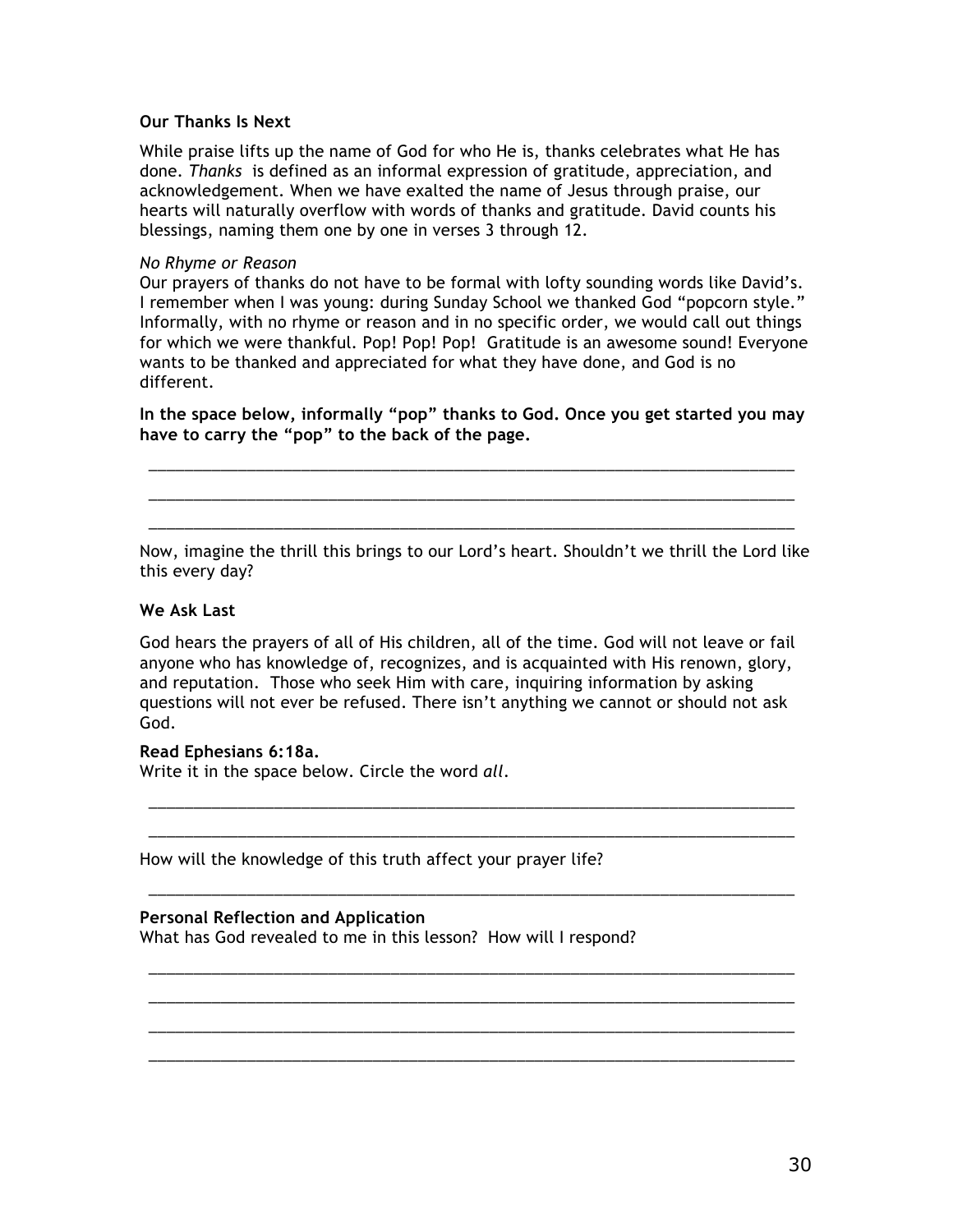When I hear the word *wicked* my mind paints an image of a hairy, scary, and dirty person trying to act inconspicuous while waiting to commit a crime.

*Wicked* is defined as a criminal, one guilty of crime. It is also defined as one who is hostile toward God or guilty of sin against God or man. The last time I looked in the mirror, I was not hairy or scary. Even though my reflection in the mirror doesn't match my idea of a wicked person, my sin lines up with the definition of the word Ouch!

Wicked is not a characteristic trait I want to describe me. My desire when I look in the mirror is to see a reflection of a woman following hard after God, working continually against things that lead me in the opposite direction of my pursuit.

### **Working Against Wickedness**

Our sin nature is inherited from Adam and Eve. You could say, "It's in our genes." But claiming gene contamination is not an excuse for habitual sin and the pursuit of things unpleasing to God. Praise the Lord, we are not alone in this fight. The Holy Spirit is our helper. He empowers, leads, and guides us against the natural pull of sin.

When working *against* wickedness we are working *for* what is decent, good, and godly. The author of Psalm 10 describes in great detail the life and lifestyle of living in wickedness. In describing the life of the wicked, he also describes the life of the godly. In our lesson this week, we will learn about the lifestyle of the godly.

### *Room for God: Humility vs Arrogance (vs.2-5)*

Those pursuing godliness make room in our lives for God. Room is made as seeking Him becomes a lifestyle. We revere, not revile Him. His Word is something we long to obey, not hold in contempt. In the pursuit of godliness, a transformation occurs inwardly that is reflected outwardly. Our arrogance fades into humility, greed turns to generosity, and the cravings of our heart shift from self-focused to serve-focused.

### **Read Philippians 2:3.**

How does Paul say we can work against pride?

The path from arrogance to humility, greed to generosity, and self to selfless is not a path without twists, turns, and obstacles. What does Proverbs 3:6 about our path?

\_\_\_\_\_\_\_\_\_\_\_\_\_\_\_\_\_\_\_\_\_\_\_\_\_\_\_\_\_\_\_\_\_\_\_\_\_\_\_\_\_\_\_\_\_\_\_\_\_\_\_\_\_\_\_\_\_\_\_\_\_\_\_\_\_\_\_\_\_\_\_\_\_

\_\_\_\_\_\_\_\_\_\_\_\_\_\_\_\_\_\_\_\_\_\_\_\_\_\_\_\_\_\_\_\_\_\_\_\_\_\_\_\_\_\_\_\_\_\_\_\_\_\_\_\_\_\_\_\_\_\_\_\_\_\_\_\_\_\_\_\_\_\_\_\_\_

Proverbs 3:6 does not tell us to make our path straight. It says, as we acknowledge God, He will do all the work. It is easy to make room for a God like that, don't you think?

How exciting to know our God does the work on our behalf as we seek Him and His direction!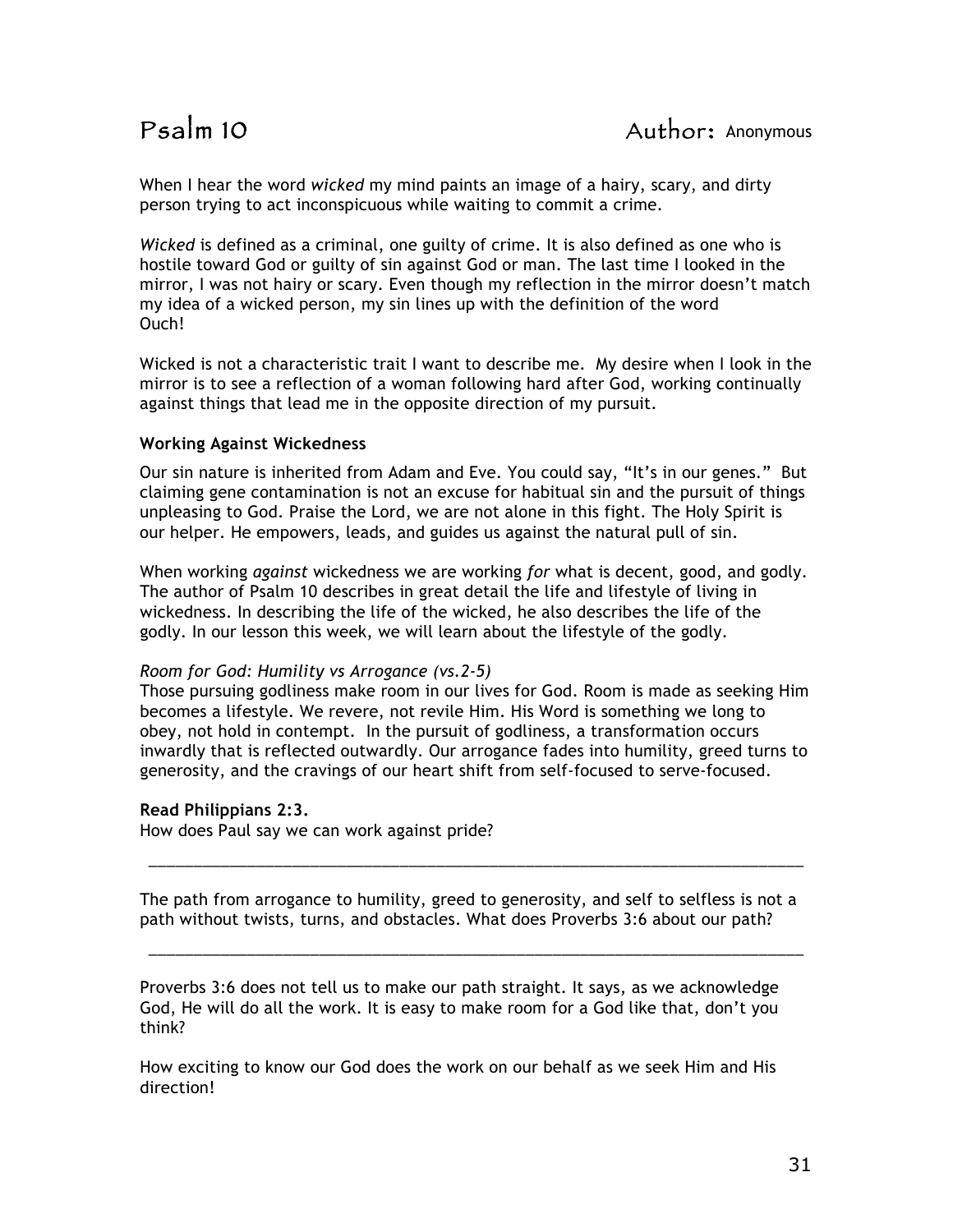### *Keep His Word Close: God-Dependent vs. Self-Sufficient (vs.4-6)*

In living a godly life, we not only need to make room for God, but we also need to keep His Word close to our heart. Keeping His Word close teaches us to depend on God rather than ourselves. God-dependency leads to a deep abiding joy and success that self-sufficiency cannot create no matter how hard we work to achieve it. Living a God-dependent life naturally produces humility and willfully forfeits the spotlight, giving God the glory for success. Such a life is found through God's life-giving Word.

### **Read Psalm 119:11.**

How can we keep God's Word close to our heart?

A daily quiet time with God and His Word is the only way to know and hide His Truth in our heart. As we read, study, and learn God's Word, His Truth becomes part of us, making living a godly life and working against wickedness possible.

\_\_\_\_\_\_\_\_\_\_\_\_\_\_\_\_\_\_\_\_\_\_\_\_\_\_\_\_\_\_\_\_\_\_\_\_\_\_\_\_\_\_\_\_\_\_\_\_\_\_\_\_\_\_\_\_\_\_\_\_\_\_\_\_\_\_\_\_\_\_\_\_

### *Put Godly In: Truth vs. Lies (vs.7)*

With God's Word hidden in our hearts, we are less likely to sin against Him or bring harm to others. His Word determines for us what is right and wrong, good or bad. It will also help us prevent our hearts from being filled with things that are not of God.

### **Read Luke 6:45.**

What does the mouth speak?

When His Truth is in, it will flow out. The question we must ask ourselves is, "What is really in our hearts?" Let's ask God to help us have the desire to know Him and His Word, then submit to Him, giving Him time to answer our prayer.

\_\_\_\_\_\_\_\_\_\_\_\_\_\_\_\_\_\_\_\_\_\_\_\_\_\_\_\_\_\_\_\_\_\_\_\_\_\_\_\_\_\_\_\_\_\_\_\_\_\_\_\_\_\_\_\_\_\_\_\_\_\_\_\_\_\_\_\_\_\_\_\_ \_\_\_\_\_\_\_\_\_\_\_\_\_\_\_\_\_\_\_\_\_\_\_\_\_\_\_\_\_\_\_\_\_\_\_\_\_\_\_\_\_\_\_\_\_\_\_\_\_\_\_\_\_\_\_\_\_\_\_\_\_\_\_\_\_\_\_\_\_\_\_\_ \_\_\_\_\_\_\_\_\_\_\_\_\_\_\_\_\_\_\_\_\_\_\_\_\_\_\_\_\_\_\_\_\_\_\_\_\_\_\_\_\_\_\_\_\_\_\_\_\_\_\_\_\_\_\_\_\_\_\_\_\_\_\_\_\_\_\_\_\_\_\_\_ \_\_\_\_\_\_\_\_\_\_\_\_\_\_\_\_\_\_\_\_\_\_\_\_\_\_\_\_\_\_\_\_\_\_\_\_\_\_\_\_\_\_\_\_\_\_\_\_\_\_\_\_\_\_\_\_\_\_\_\_\_\_\_\_\_\_\_\_\_\_\_\_

\_\_\_\_\_\_\_\_\_\_\_\_\_\_\_\_\_\_\_\_\_\_\_\_\_\_\_\_\_\_\_\_\_\_\_\_\_\_\_\_\_\_\_\_\_\_\_\_\_\_\_\_\_\_\_\_\_\_\_\_\_\_\_\_\_\_\_\_\_\_\_\_

### **Personal Reflection and Application**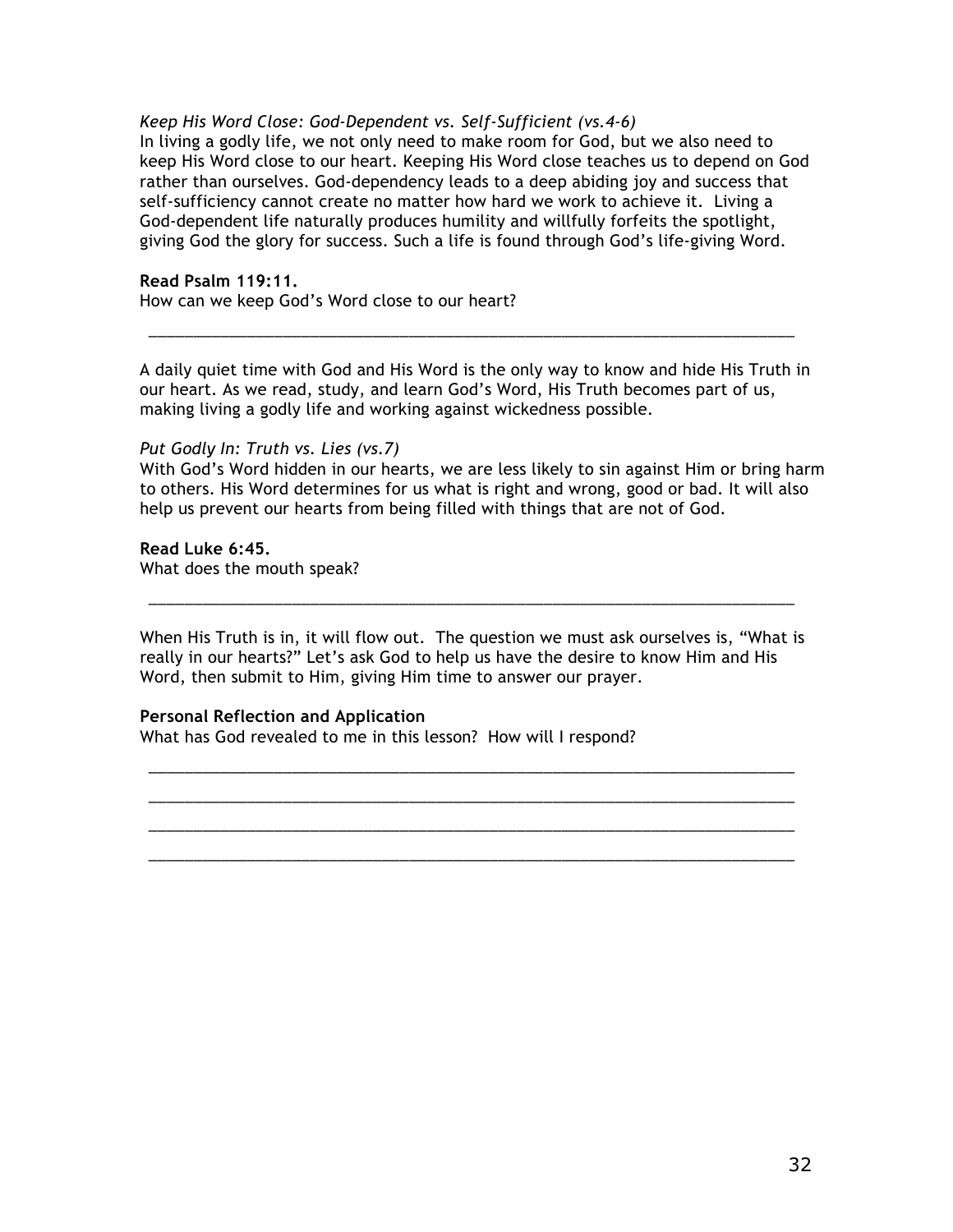As a boy David spent countless hours in the hills of Bethlehem, tending to his father's sheep. It was on these hillsides where David became intimately acquainted with God. Day after day, David would care for his sheep and God would care for David. He learned more than just tending sheep in those days. He came to know God as a place of refuge and One he could trust when there was no one else around. I can imagine David longed for the quiet days spent on Bethlehem's hillside with just his sheep and his Lord.

### **What are your "go-to" places for refuge and hiding?**

### **Finding Refuge**

Flashes of glittering shoes are in my mind. As the echo of clicking heels fills the air I hear Dorothy's words, "There's no place like home. There's no place like home." For some, home is a place of refuge, safety, and security, while for others it is the last place they find refuge.

\_\_\_\_\_\_\_\_\_\_\_\_\_\_\_\_\_\_\_\_\_\_\_\_\_\_\_\_\_\_\_\_\_\_\_\_\_\_\_\_\_\_\_\_\_\_\_\_\_\_\_\_\_\_\_\_\_\_\_\_\_\_\_\_\_\_\_\_\_\_\_\_\_

A refuge is anything to which one has recourse for aide, relief, or escape. David discovered, regardless of his physical location or emotional condition, his recourse for aide, relief, and escape was the Lord. The Lord was David's "go-to" place for relief. As much as we want God to be our "go-to" place of escape, it is easy to seek relief from some uncertain "go-to" places.

There was a time in my life when my recourse for relief was anything but God. Running to the mall or a discount store was my place of reprieve. I would remove myself physically from my troubles and satisfy myself emotionally with a cute new outfit (on sale of course). It didn't take long to discover, refuge from any source other than God delivers disappointment instead of relief.

Have you ever sought refuge in uncertain places? According to Hebrews 13:5, one thing is for certain when we escape to anywhere but God.

\_\_\_\_\_\_\_\_\_\_\_\_\_\_\_\_\_\_\_\_\_\_\_\_\_\_\_\_\_\_\_\_\_\_\_\_\_\_\_\_\_\_\_\_\_\_\_\_\_\_\_\_\_\_\_\_\_\_\_\_\_\_\_\_\_\_\_\_\_\_\_\_\_

### **Read Hebrews 13:5.**

What is certain in the midst of uncertainty?

**Read Nahum 1:7.** What kind of refuge is the Lord? Who does He care for?

God is our good and certain refuge we can count on at all times. Making this truth part of life requires trust and discipline.

\_\_\_\_\_\_\_\_\_\_\_\_\_\_\_\_\_\_\_\_\_\_\_\_\_\_\_\_\_\_\_\_\_\_\_\_\_\_\_\_\_\_\_\_\_\_\_\_\_\_\_\_\_\_\_\_\_\_\_\_\_\_\_\_\_\_\_\_\_\_\_\_\_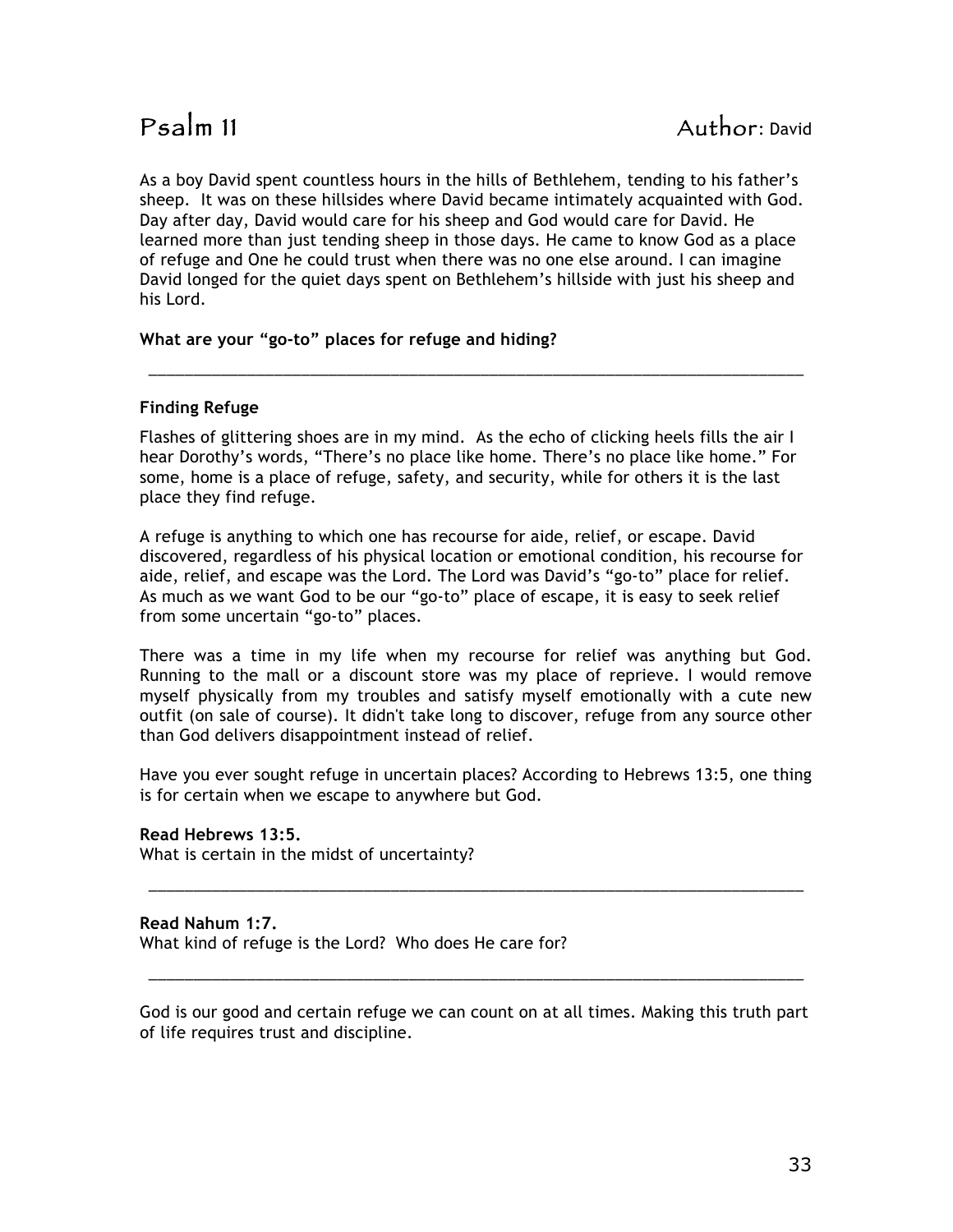### **Making God our Go-To Place of Refuge**

### *Trust*

Trust is not easy. Let's face it; we've all discovered that people let us down. After being rejected and wounded, we become skittish to trust again. What's the old saying? "Hurt me once, shame on you. Hurt me twice, shame on me."

God will not let us down. It is not within His nature. His plans are for us, not against us and include a future of hope, not disaster (Jeremiah 29:11). As we practice trusting His plan and His ways, making Him our "go-to" place of refuge becomes second nature instead of something we do after all the substitutes have failed.

### **Read Proverbs 3:5-6.**

What advice does King Solomon give?

### *Discipline*

Practicing takes time. I was in my mid-thirties, married, mother of two, and already set in *my* ways by the time I experienced the disillusionment that accompanies wrong places of refuge. *My* ways weren't working out so well. As a last resort I decided to try *His* ways.

\_\_\_\_\_\_\_\_\_\_\_\_\_\_\_\_\_\_\_\_\_\_\_\_\_\_\_\_\_\_\_\_\_\_\_\_\_\_\_\_\_\_\_\_\_\_\_\_\_\_\_\_\_\_\_\_\_\_\_\_\_\_\_\_\_\_\_\_\_\_\_\_\_

Trying *His* ways meant change, and change required self-discipline. I had convinced myself that I did not have self-discipline and was too old to change (at the time midthirties seemed old). Through Bible study, I stumbled upon a verse that convinced me otherwise.

### **Read 2 Timothy 1:7.**

Write the verse in the space below. Circle the words *power* and *self-discipline*.

### **The Lord is in His Temple**

We can have hope: the Lord is in His Temple no matter what happens. God is keenly aware of those around us bending their bows, sitting arrows against the string. He sees them in the shadow waiting to release the arrow of insult, judgment, cruelty, and trouble. He is in His Temple, on His throne observing, and He is the One and only place of true refuge in times of trouble.

\_\_\_\_\_\_\_\_\_\_\_\_\_\_\_\_\_\_\_\_\_\_\_\_\_\_\_\_\_\_\_\_\_\_\_\_\_\_\_\_\_\_\_\_\_\_\_\_\_\_\_\_\_\_\_\_\_\_\_\_\_\_\_\_\_\_\_\_\_\_\_\_\_ \_\_\_\_\_\_\_\_\_\_\_\_\_\_\_\_\_\_\_\_\_\_\_\_\_\_\_\_\_\_\_\_\_\_\_\_\_\_\_\_\_\_\_\_\_\_\_\_\_\_\_\_\_\_\_\_\_\_\_\_\_\_\_\_\_\_\_\_\_\_\_\_\_ \_\_\_\_\_\_\_\_\_\_\_\_\_\_\_\_\_\_\_\_\_\_\_\_\_\_\_\_\_\_\_\_\_\_\_\_\_\_\_\_\_\_\_\_\_\_\_\_\_\_\_\_\_\_\_\_\_\_\_\_\_\_\_\_\_\_\_\_\_\_\_\_\_ \_\_\_\_\_\_\_\_\_\_\_\_\_\_\_\_\_\_\_\_\_\_\_\_\_\_\_\_\_\_\_\_\_\_\_\_\_\_\_\_\_\_\_\_\_\_\_\_\_\_\_\_\_\_\_\_\_\_\_\_\_\_\_\_\_\_\_\_\_\_\_\_\_

\_\_\_\_\_\_\_\_\_\_\_\_\_\_\_\_\_\_\_\_\_\_\_\_\_\_\_\_\_\_\_\_\_\_\_\_\_\_\_\_\_\_\_\_\_\_\_\_\_\_\_\_\_\_\_\_\_\_\_\_\_\_\_\_\_\_\_\_\_\_\_\_\_ \_\_\_\_\_\_\_\_\_\_\_\_\_\_\_\_\_\_\_\_\_\_\_\_\_\_\_\_\_\_\_\_\_\_\_\_\_\_\_\_\_\_\_\_\_\_\_\_\_\_\_\_\_\_\_\_

### **Personal Reflection and Application**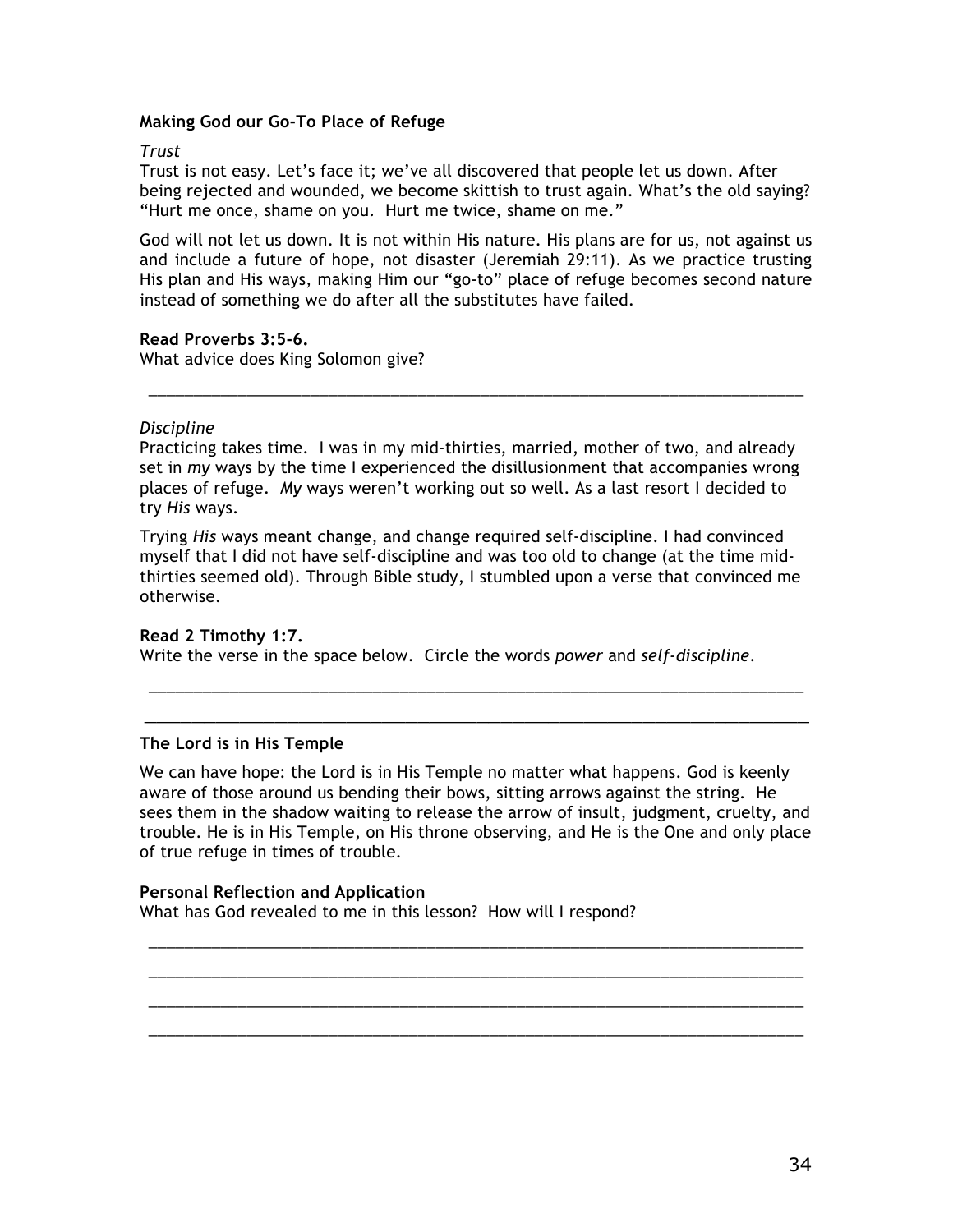### **"Where Did the Godly Go?"**

The godly and faithful have vanished and King David is concerned. As we go through our day at school, place of business, our community, and even church, we might wonder the same thing. I had to ask myself, "Am I concerned? Have I become apathetic to the decline of the godly and unconcerned that the faithful are rejecting the ways of the Lord?"

### **Think about what your answer to the previous questions might be.**

The godly have decided to blend in with the rest of the world and determined it is easier to go with the flow than against the current. The faithful have found it easier to conform rather than transform, to concede instead of contradict. Little by little the godly are vanishing. On behalf of the Church, let's cry out, "Help, LORD!" For our own sake, let's cry out, "Help, LORD!" and renew our commitment by returning to the basics.

### **The Basics**

When I was a teacher, each fall my curriculum calendar for the school year included four weeks for review. It was important to refresh the students' minds with what they had already learned. Doing this built their confidence and helped secure a foundation for learning new concepts.

Our faith and relationship with the Lord is the same way. Refreshing and renewing our minds with what we know helps build our confidence to learn and apply more.

### **Read Romans 12:1-3. Keep your Bible open. We will be here for a while.**

Paul is speaking to Christians in Rome. He describes the basics of how the godly can live in an ungodly world. Sound familiar? The practical advice Paul gave *then* applies to us *now*.

### **What is the first "basic" Paul instructs Christians to do? (V1)**

### *Surrender*

Forfeiting sounds as if we are required to give up all fun and freedom. Nothing could be further from the truth. In God's economy forfeiting, leads to freedom. I cannot explain how such a thing is true; it is supernatural. Sacrifice sets us free, free to live godly in an ungodly world. The bonus to such a lifestyle is pleasing God.

\_\_\_\_\_\_\_\_\_\_\_\_\_\_\_\_\_\_\_\_\_\_\_\_\_\_\_\_\_\_\_\_\_\_\_\_\_\_\_\_\_\_\_\_\_\_\_\_\_\_\_\_\_\_\_\_\_\_\_\_\_\_\_\_\_\_\_\_\_\_\_\_

Pause to pray. Share your thoughts, fears, and concerns about surrender and sacrifice with God.

**Think about it**: Is pleasing God worth forfeiting what I hold most dear? Is this a tough question to consider?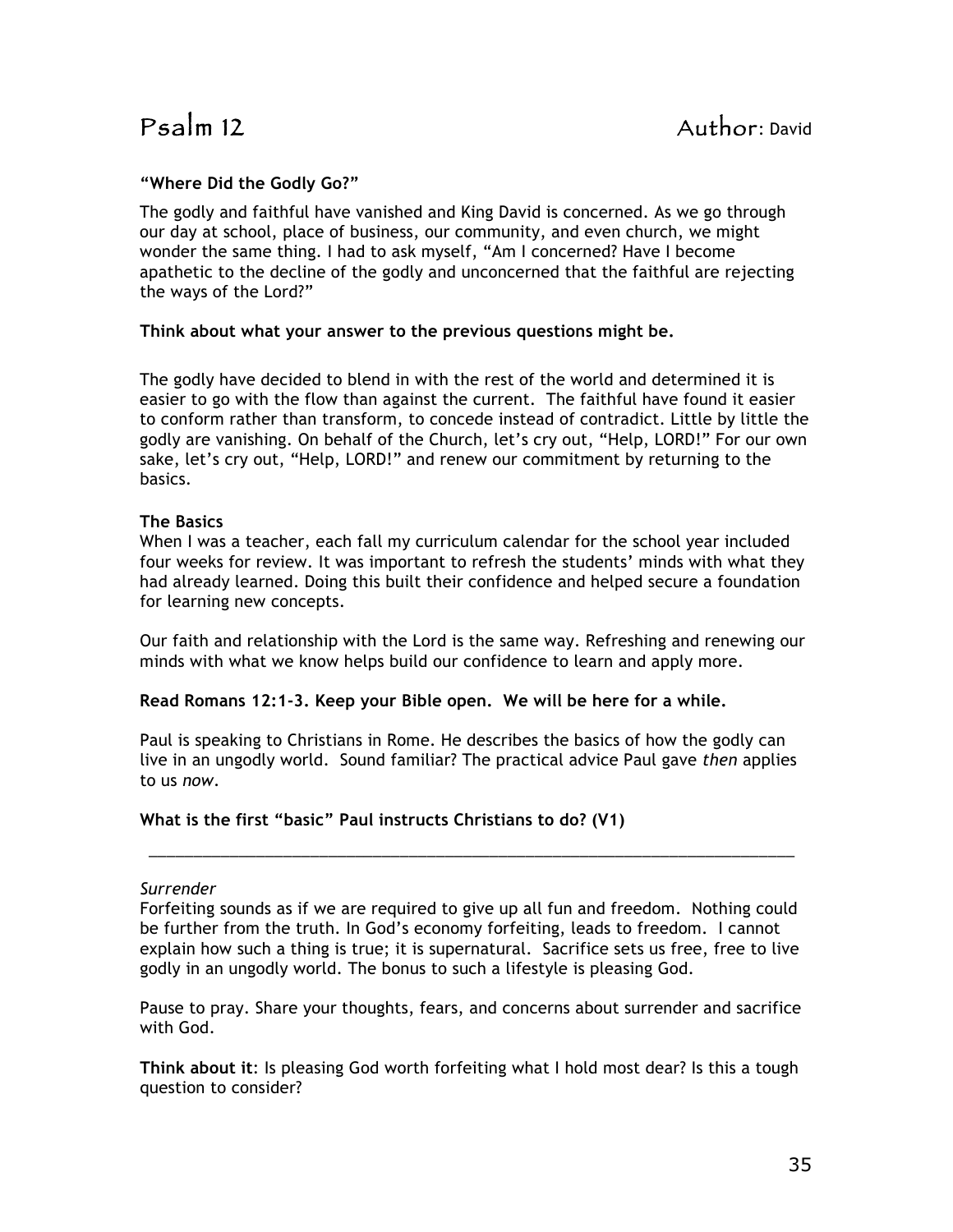### *Conform to God's Ways*

Little by little it happened, without notice. One day we turned on the television to witness a new line of indecency crossed. We opened the paper to read the plight of the poor, needy, hungry, and homeless. The godly watch and read but have failed to respond. The godly have taken the road of least resistance and conformed.

### **Read Romans 12:2.**

What does Paul warn the godly not to do?

*Conform* means to act in accordance with the prevailing standards, attitudes, and practices, of society or a group. Our standards, attitudes, and practices are outlined in scripture. We can gain confidence in our faith and strengthen our resolve to stand against injustices and the world's standards by following the advice Paul gives in verse 3.

\_\_\_\_\_\_\_\_\_\_\_\_\_\_\_\_\_\_\_\_\_\_\_\_\_\_\_\_\_\_\_\_\_\_\_\_\_\_\_\_\_\_\_\_\_\_\_\_\_\_\_\_\_\_\_\_\_\_\_\_\_\_\_\_\_\_\_\_\_\_\_\_\_

### **What does Paul advise the godly to do in verse 2?**

### *Change the Way We Think*

Each day the Lord will teach us all things necessary to live godly in order to transform our ungodly world one courageous stance at a time. The Greek meaning of renewing is a change of heart and life. The change of heart comes through the study of scripture. The change of life is demonstrated in our response to what we have learned.

\_\_\_\_\_\_\_\_\_\_\_\_\_\_\_\_\_\_\_\_\_\_\_\_\_\_\_\_\_\_\_\_\_\_\_\_\_\_\_\_\_\_\_\_\_\_\_\_\_\_\_\_\_\_\_\_\_\_\_\_\_\_\_\_\_\_\_\_\_\_\_\_\_

### **Read James 1:22.**

According to James, what should our response to God's Word be?

### *Consider Others First*

Considering others is a challenge for me. Most days, I naturally would prefer to take care of only myself. I have learned when we surrender our plan to God's, conform to His ways, and renew our mind with His Word, considering others becomes second nature.

\_\_\_\_\_\_\_\_\_\_\_\_\_\_\_\_\_\_\_\_\_\_\_\_\_\_\_\_\_\_\_\_\_\_\_\_\_\_\_\_\_\_\_\_\_\_\_\_\_\_\_\_\_\_\_\_\_\_\_\_\_\_\_\_\_\_\_\_\_\_\_\_\_

### **Where did the godly go?**

The godly are here. We have gotten a little sidetracked, but are headed back to the basics to change our world.

\_\_\_\_\_\_\_\_\_\_\_\_\_\_\_\_\_\_\_\_\_\_\_\_\_\_\_\_\_\_\_\_\_\_\_\_\_\_\_\_\_\_\_\_\_\_\_\_\_\_\_\_\_\_\_\_\_\_\_\_\_\_\_\_\_\_\_\_\_\_\_\_\_ \_\_\_\_\_\_\_\_\_\_\_\_\_\_\_\_\_\_\_\_\_\_\_\_\_\_\_\_\_\_\_\_\_\_\_\_\_\_\_\_\_\_\_\_\_\_\_\_\_\_\_\_\_\_\_\_\_\_\_\_\_\_\_\_\_\_\_\_\_\_\_\_\_ \_\_\_\_\_\_\_\_\_\_\_\_\_\_\_\_\_\_\_\_\_\_\_\_\_\_\_\_\_\_\_\_\_\_\_\_\_\_\_\_\_\_\_\_\_\_\_\_\_\_\_\_\_\_\_\_\_\_\_\_\_\_\_\_\_\_\_\_\_\_\_\_\_ \_\_\_\_\_\_\_\_\_\_\_\_\_\_\_\_\_\_\_\_\_\_\_\_\_\_\_\_\_\_\_\_\_\_\_\_\_\_\_\_\_\_\_\_\_\_\_\_\_\_\_\_\_\_\_\_\_\_\_\_\_\_\_\_\_\_\_\_\_\_\_\_\_

### **Personal Reflection and Application**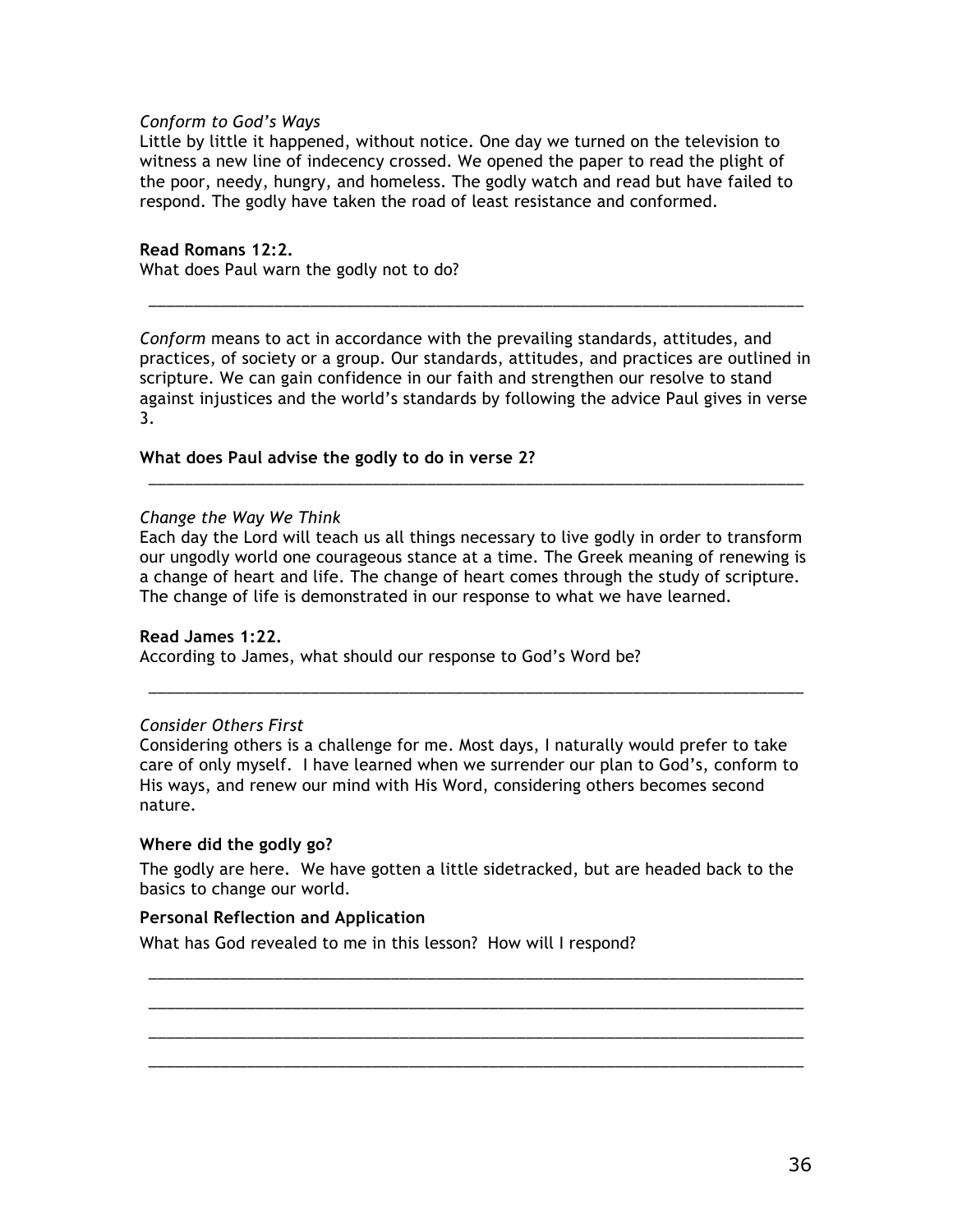You are tired.

You are lonely.

You want out.

You ask, "How long Lord? How long will things be this way?"

## **Living How Long**

Several years ago my husband began to experience health problems that were extreme and unexpected for a young man. For eighteen months we lived in *how long*. The toll it took on our lives was great. We walked in despair most days. Our uncertain future and painful present left our faith weak. Like David, we tried to depend on God and cried out for deliverance. There was not an immediate answer, but leaning on God's strength in our time of weakness made the *how long* bearable while supernaturally growing our faith.

Are you living in the unbearable days of *how long*? The *how long* of unemployment, a prodigal child, a life-threatening diagnosis, or a lonely heart? When we are in *how long* God expects us to cry out to Him, casting all our cares and anxieties on Him. God may choose to immediately deliver you out or choose to deliver you through your *how long*. In either case, you can be confident your deliverance will be perfectly timed, bringing you good and God glory.

## **Read 1 Peter 5:7.**

Why should we cast our cares on God?

Knowing God cares enables us to withstand both the sting and stay of our *how long*. This assurance opens our eyes to see God work. As we see God work, patience is produced, strengthening our belief in our deliverance.

\_\_\_\_\_\_\_\_\_\_\_\_\_\_\_\_\_\_\_\_\_\_\_\_\_\_\_\_\_\_\_\_\_\_\_\_\_\_\_\_\_\_\_\_\_\_\_\_\_\_\_\_\_\_\_\_\_\_\_\_\_\_\_\_\_\_\_\_\_\_

## **Fight for Deliverance**

Sometimes our stay in *how long* seems imminent and we become discouraged, losing all hope for deliverance. We can feel the enemy's breath on our neck as he corners us in a place of desperation. It is when the enemy hovers over us that we must draw our sword (Ephesians 6:17), and fight for deliverance.

David was losing hope. He needed to know that God had not forgotten Him. In his desperate place of darkness, David asked God to look to him and shed light on his *how long*. In soliciting God to restore his hope, God supernaturally supplied the power and confidence in God.

In our *how long,* we can draw our sword, pray David's prayer, and receive the same supernatural power and confidence.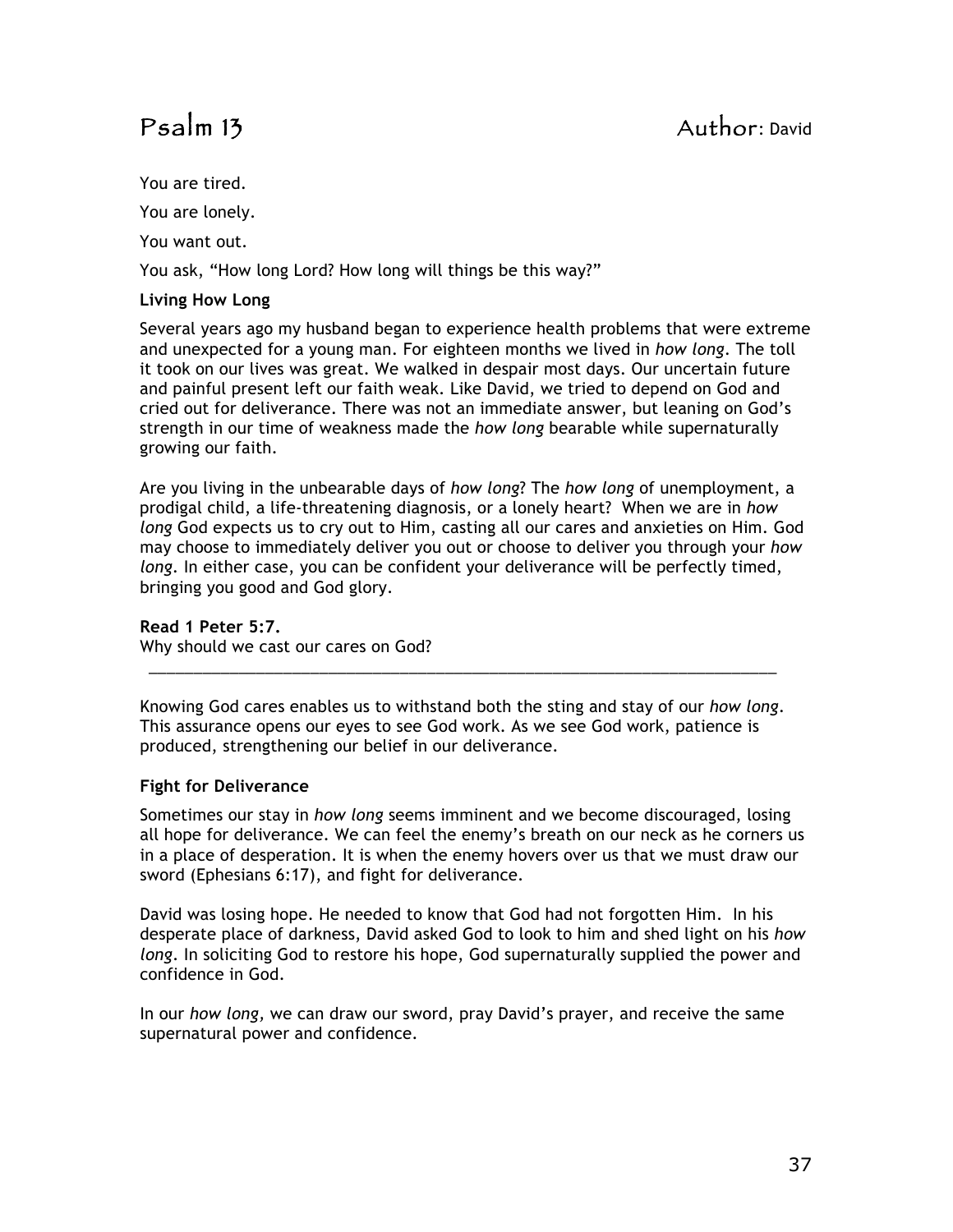#### **Read Isaiah 55:11.** What confidence belongs to those who pray God's Word?

## **Praying in** *How Long*

While living in the *how long* of my husband's illness, prayer was at the top of my short list of what to do. Sadly though, it was not always my first response when a moment of hurt, indecision, or crisis would arise. Anxiety would set in, causing my natural instinct to supersede the spiritual response to pray.

\_\_\_\_\_\_\_\_\_\_\_\_\_\_\_\_\_\_\_\_\_\_\_\_\_\_\_\_\_\_\_\_\_\_\_\_\_\_\_\_\_\_\_\_\_\_\_\_\_\_\_\_\_\_\_\_\_\_\_\_\_\_\_\_\_\_\_\_\_\_

As we read Psalm 16, we hear distress and anxiety in David's voice. Despite his anxious heart, his spiritual response superseded his natural instinct. He directed his fretful thoughts, full of questions, to God. David's *natural* instinct had become *spiritual*. He knew praying would transform his *how long* and bring peace of mind. A lesson every child of God would benefit from learning.

## **Read Philippians 4:6-7.**

In what type of situations should we pray? What happens when we pray?

It is through prayer that our *natural* instinct becomes *spiritual*. This transformation of thinking and responding enables us to dwell in our *how long* with hope for deliverance.

\_\_\_\_\_\_\_\_\_\_\_\_\_\_\_\_\_\_\_\_\_\_\_\_\_\_\_\_\_\_\_\_\_\_\_\_\_\_\_\_\_\_\_\_\_\_\_\_\_\_\_\_\_\_\_\_\_\_\_\_\_\_\_\_\_\_\_\_\_\_\_\_\_ \_\_\_\_\_\_\_\_\_\_\_\_\_\_\_\_\_\_\_\_\_\_\_\_\_\_\_\_\_\_\_\_\_\_\_\_\_\_\_\_\_\_\_\_\_\_\_\_\_\_\_\_\_\_\_\_\_\_\_\_\_\_\_\_\_\_\_\_\_\_\_\_\_

## **Praising in** *How Long*

In just a few short verses David's prayer changes from *how long* to *hallelujah*. Through prayer, David remembers God's past faithfulness, encouraging him to trust in God's future provision. Has his situation changed? Has his enemy suddenly decided to surrender? No. David was not delivered from the situation, but he was released from its despair. His anxiety was replaced with a new song of praise.

\_\_\_\_\_\_\_\_\_\_\_\_\_\_\_\_\_\_\_\_\_\_\_\_\_\_\_\_\_\_\_\_\_\_\_\_\_\_\_\_\_\_\_\_\_\_\_\_\_\_\_\_\_\_\_\_\_\_\_\_\_\_\_\_\_\_\_\_\_\_\_\_\_

\_\_\_\_\_\_\_\_\_\_\_\_\_\_\_\_\_\_\_\_\_\_\_\_\_\_\_\_\_\_\_\_\_\_\_\_\_\_\_\_\_\_\_\_\_\_\_\_\_\_\_\_\_\_\_\_\_\_\_\_\_\_\_\_\_\_\_\_\_\_\_\_\_ \_\_\_\_\_\_\_\_\_\_\_\_\_\_\_\_\_\_\_\_\_\_\_\_\_\_\_\_\_\_\_\_\_\_\_\_\_\_\_\_\_\_\_\_\_\_\_\_\_\_\_\_\_\_\_\_\_\_\_\_\_\_\_\_\_\_\_\_\_\_\_\_\_ \_\_\_\_\_\_\_\_\_\_\_\_\_\_\_\_\_\_\_\_\_\_\_\_\_\_\_\_\_\_\_\_\_\_\_\_\_\_\_\_\_\_\_\_\_\_\_\_\_\_\_\_\_\_\_\_\_\_\_\_\_\_\_\_\_\_\_\_\_\_\_\_\_ \_\_\_\_\_\_\_\_\_\_\_\_\_\_\_\_\_\_\_\_\_\_\_\_\_\_\_\_\_\_\_\_\_\_\_\_\_\_\_\_\_\_\_\_\_\_\_\_\_\_\_\_\_\_\_\_\_\_\_\_\_\_\_\_\_\_\_\_\_\_\_\_\_

## **Read Psalm 40:3.**

Who provided David with a new song?

As we pray, God will not only guard our mind and heart with peace; He will put a hymn of praise on our lips! These benefits produce endurance and unity with God, making living in *how long* an experience worthy of praise.

## **Personal Reflection and Application**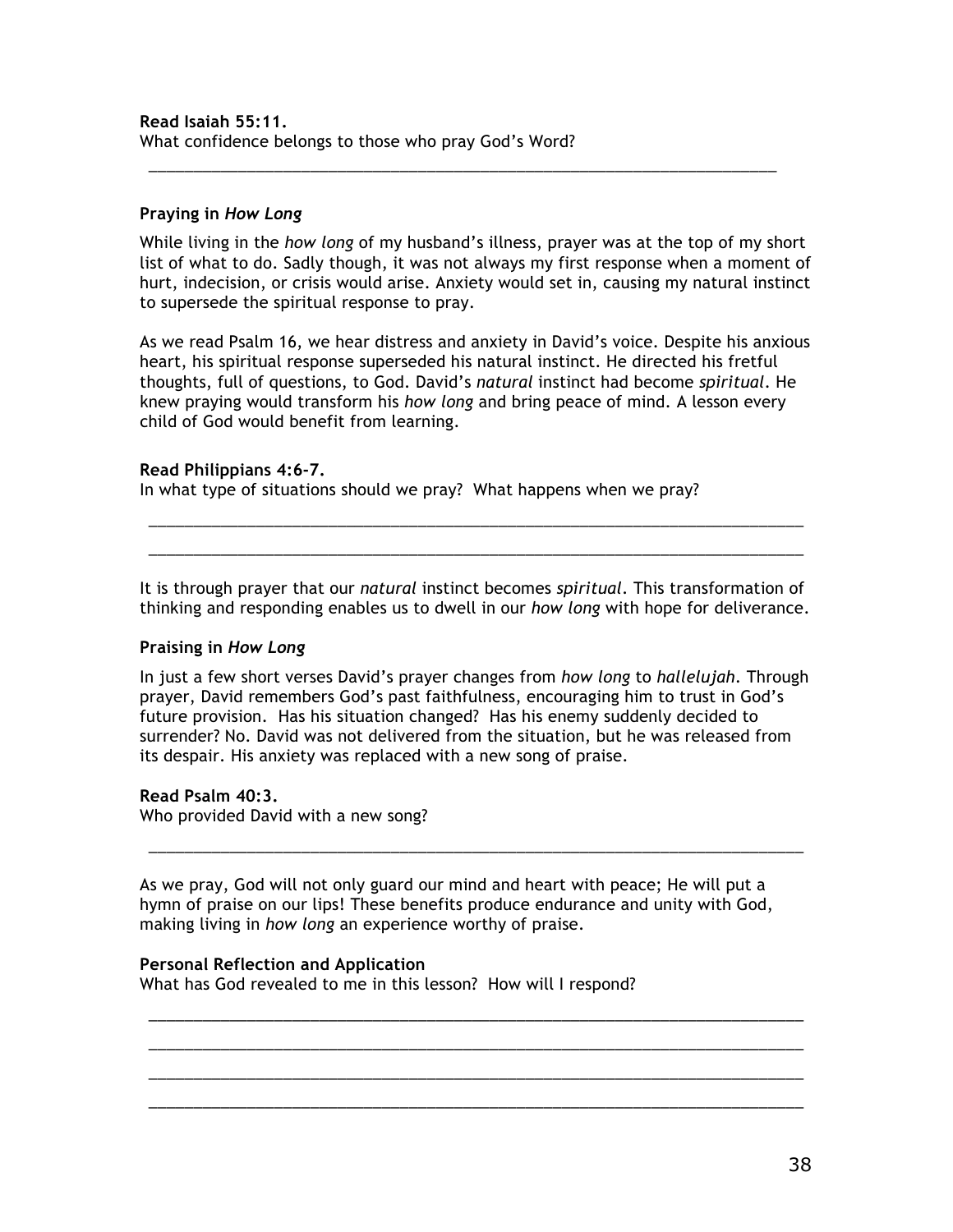## **I've Been a Fool**

Dr. Raymond Sanderson took my hand as I walked the aisle at the tender age of eight to accept Jesus as my Savior. Since that day I have "known" there is a God; no one could convince me otherwise. But knowing there is a God and living like there is a God are two entirely different things.

In my late twenties I got mad at God and stayed mad for several years. I attended church because that is what you do on Sunday. Monday through Saturday though I was on my own, living for my own pleasures and indulgences, not giving any regard to God, His Word, or His commands. For all intents and purposes I convinced my heart "there was no God for me." Living as a practical atheist, I was a fool!

## **Think about it***: Have you ever been a fool?*

#### **How Do Fools Live?**

King Solomon wrote a plethora of proverbs describing how a fool lives and what a fool does. In our study today we will hit the highlights.

#### *Complete the statements below by reading the following passages.*



A fool believes the enemy's lie that God would not allow disappointment and heartache to touch those He loves. Believing this lie, a fool tells his heart, "there is no God for me." No-one has to live powerless and victimized by the enemy. The enemy's lies can be defeated with the truth of God's Word.

## **Read 2 Corinthians 10:5.**

What does Paul tell us to do with every thought?

By holding questionable thoughts up to the light of God's Truth, the foolish can clearly see their fallacy. With the knowledge of God's Truth, the lie masquerading truth is defeated. By reading, studying, and applying God's Word on a daily basis we can be prepared for battle when truth is challenged.

\_\_\_\_\_\_\_\_\_\_\_\_\_\_\_\_\_\_\_\_\_\_\_\_\_\_\_\_\_\_\_\_\_\_\_\_\_\_\_\_\_\_\_\_\_\_\_\_\_\_\_\_\_\_\_\_\_\_\_\_\_\_\_\_\_\_\_\_\_\_\_\_

\_\_\_\_\_\_\_\_\_\_\_\_\_\_\_\_\_\_\_\_\_\_\_\_\_\_\_\_\_\_\_\_\_\_\_\_\_\_\_\_\_\_\_\_\_\_\_\_\_\_\_\_\_\_\_\_\_\_\_\_\_\_\_\_\_\_\_\_\_\_\_\_\_

#### **How are you challenged by 2 Corinthians 10:5?**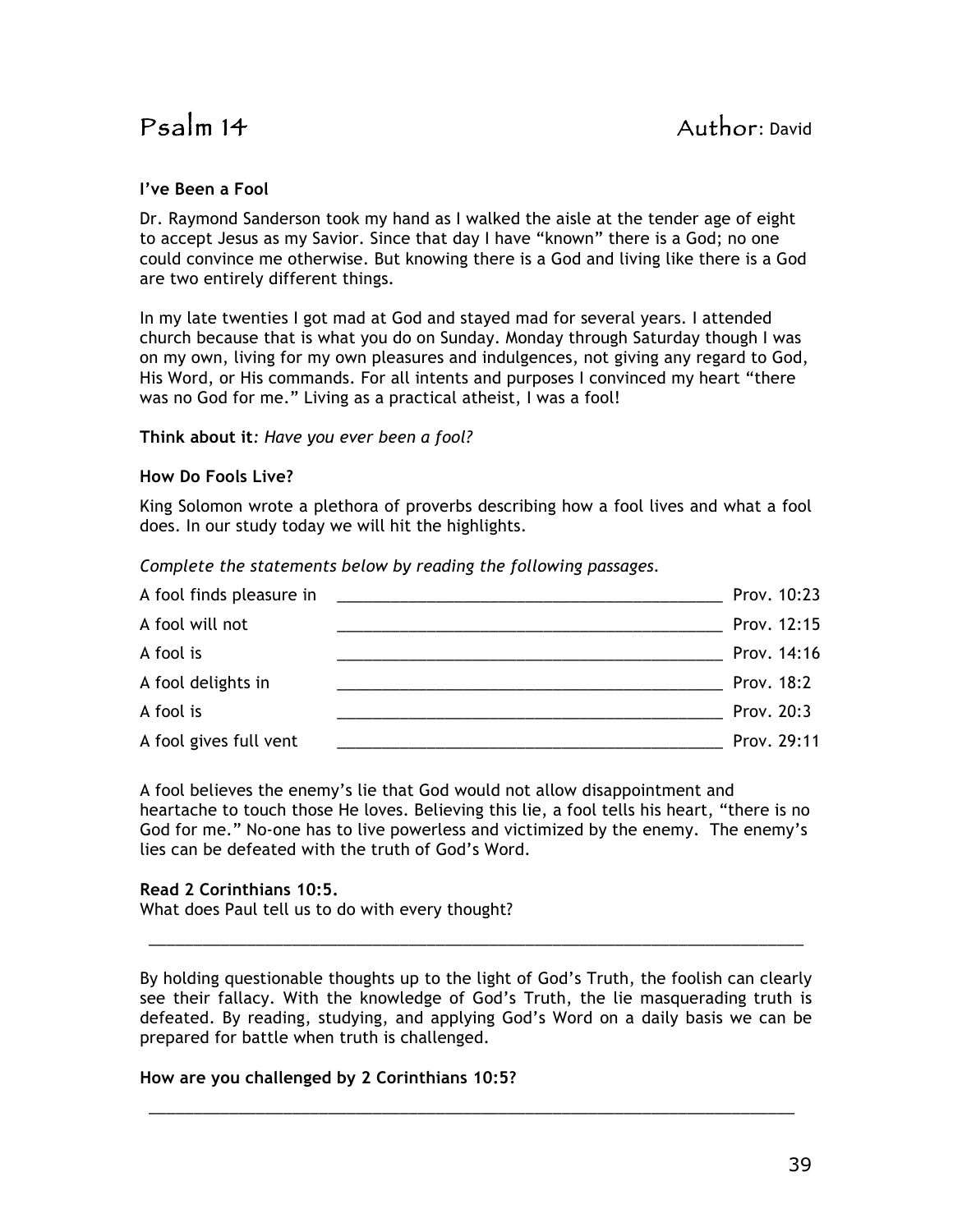## **Living like God Exists**

Those who live like God exists not only believe in Him, they believe Him. Hebrews 11:6 says, "And without faith it is impossible to please God, because anyone who comes to him must believe that he exists and that he rewards those who earnestly seek him." The key to believing Him is in the seeking. When we seek Him, we will discover His promises are true. His truth gives us confidence to live knowing and believing He exists.

Both the Hebrews passage and Psalm 14 refer to seeking God. When both Hebrews 11:6 and Psalm 14:2 are considered we discover: God is seeking those who are seeking Him. Those who seek Him find He is believable and live like He exists.

*Seek* means to search out or try to find something.

## **What do you spend most of your time seeking?**

The one who lives like God exists seeks, submits, and surrenders to Him. He is the opposite of a fool.

\_\_\_\_\_\_\_\_\_\_\_\_\_\_\_\_\_\_\_\_\_\_\_\_\_\_\_\_\_\_\_\_\_\_\_\_\_\_\_\_\_\_\_\_\_\_\_\_\_\_\_\_\_\_\_\_\_\_\_\_\_\_\_\_\_\_\_\_\_\_\_\_\_

\_\_\_\_\_\_\_\_\_\_\_\_\_\_\_\_\_\_\_\_\_\_\_\_\_\_\_\_\_\_\_\_\_\_\_\_\_\_\_\_\_\_\_\_\_\_\_\_\_\_\_\_\_\_\_\_ \_\_\_\_\_\_\_\_\_\_\_\_\_\_\_\_\_\_\_\_\_\_\_\_\_\_\_\_\_\_\_\_\_\_\_\_\_\_\_\_\_\_\_\_\_\_\_\_\_\_\_\_\_\_\_\_\_\_\_\_\_\_\_\_\_\_\_\_\_\_\_\_\_ \_\_\_\_\_\_\_\_\_\_\_\_\_\_\_\_\_\_\_\_\_\_\_\_\_\_\_\_\_\_\_\_\_\_\_\_\_\_\_\_\_\_\_\_\_\_\_\_\_\_\_\_\_\_\_\_ \_\_\_\_\_\_\_\_\_\_\_\_\_\_\_\_\_\_\_\_\_\_\_\_\_\_\_\_\_\_\_\_\_\_\_\_\_\_\_\_\_\_\_\_\_\_\_\_\_\_\_\_\_\_\_\_ \_\_\_\_\_\_\_\_\_\_\_\_\_\_\_\_\_\_\_\_\_\_\_\_\_\_\_\_\_\_\_\_\_\_\_\_\_\_\_\_\_\_\_\_\_\_\_\_\_\_\_\_\_\_\_\_ \_\_\_\_\_\_\_\_\_\_\_\_\_\_\_\_\_\_\_\_\_\_\_\_\_\_\_\_\_\_\_\_\_\_\_\_\_\_\_\_\_\_\_\_\_\_\_\_\_\_\_\_\_\_\_\_\_\_\_\_\_\_\_\_\_\_\_\_\_\_\_\_\_

## **Use the Proverbs scriptures to identify the opposite of a fool.**

## **Praying For the Fools**

"Oh, that salvation for Israel would come out of Zion!" Zion represents Jerusalem, the Holy City. David cares enough for those who do not worship the God of Israel to pray for them. He is aware of the depravity of their life without God. He knows agony and disappointment befalls the person who lives like God does not exist.

Do you know anyone who is headed for a future of agony and disappointment, living like God does not exist? Will you pray for that person's salvation today?

\_\_\_\_\_\_\_\_\_\_\_\_\_\_\_\_\_\_\_\_\_\_\_\_\_\_\_\_\_\_\_\_\_\_\_\_\_\_\_\_\_\_\_\_\_\_\_\_\_\_\_\_\_\_\_\_\_\_\_\_\_\_\_\_\_\_\_\_\_\_\_\_\_ \_\_\_\_\_\_\_\_\_\_\_\_\_\_\_\_\_\_\_\_\_\_\_\_\_\_\_\_\_\_\_\_\_\_\_\_\_\_\_\_\_\_\_\_\_\_\_\_\_\_\_\_\_\_\_\_\_\_\_\_\_\_\_\_\_\_\_\_\_\_\_\_\_ \_\_\_\_\_\_\_\_\_\_\_\_\_\_\_\_\_\_\_\_\_\_\_\_\_\_\_\_\_\_\_\_\_\_\_\_\_\_\_\_\_\_\_\_\_\_\_\_\_\_\_\_\_\_\_\_\_\_\_\_\_\_\_\_\_\_\_\_\_\_\_\_\_ \_\_\_\_\_\_\_\_\_\_\_\_\_\_\_\_\_\_\_\_\_\_\_\_\_\_\_\_\_\_\_\_\_\_\_\_\_\_\_\_\_\_\_\_\_\_\_\_\_\_\_\_\_\_\_\_\_\_\_\_\_\_\_\_\_\_\_\_\_\_\_\_\_

## **Personal Reflection and Application**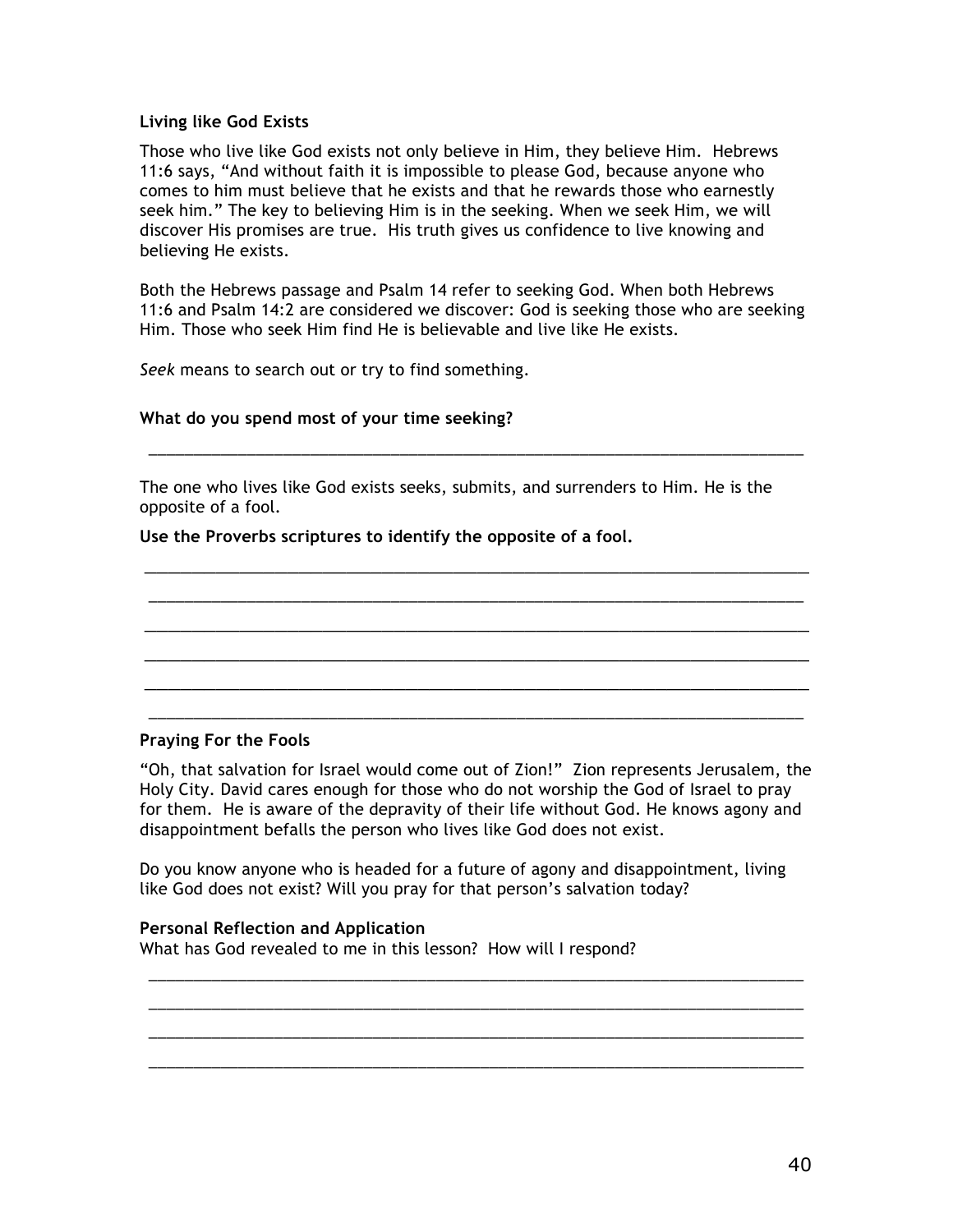## **Who Is Worthy?**

Did you immediately feel disqualified to dwell in the Lord's presence when you read the words, "blameless, speaks truth, no slander, and does no wrong?" Let's consider some details before we count ourselves unworthy.

The Ark of the Covenant was God's dwelling place and resided in the Tabernacle. The Spirit of God dwelled on the Mercy Seat behind the curtain. Only the High Priest was permitted to enter the Holy of Holies and the presence of God.

The death of Jesus tore the curtain that separated the presence of God from man (Matt. 27:51). The ripping of the curtain gave everyone full access to the Holy Spirit through a personal relationship with Jesus Christ. Instead of dwelling in one place, we are His dwelling place. How is that for being worthy!

## **The Guidelines**

David spelled out a pretty intimidating list of "qualifications" for those worthy of being in the presence of God. I shudder to think how the Israelites responded to the list. Without the Holy Spirit's invention such living would be impossible. As New Testament believers, saved by grace through faith in Jesus, we have the gift of the Holy Spirit to assist us in the kind of life God wants us to live, the kind of life worthy of the abiding presence of the Spirit of God.

In the light of this new information, with confidence that we are worthy to abide in the presence of God and knowing we are His dwelling place, let's study David's list of qualifications.

## *Blameless*

Blameless means complete, without guilt. This intimidating adjective is first used to describe Noah in Genesis 6:9. Scripture says, "Noah walked with God." Noah was complete and remained in a right-standing with God, walking in obedience to Him. Blameless does not mean perfect it means; forgiven.

\_\_\_\_\_\_\_\_\_\_\_\_\_\_\_\_\_\_\_\_\_\_\_\_\_\_\_\_\_\_\_\_\_\_\_\_\_\_\_\_\_\_\_\_\_\_\_\_\_\_\_\_\_\_\_\_

\_\_\_\_\_\_\_\_\_\_\_\_\_\_\_\_\_\_\_\_\_\_\_\_\_\_\_\_\_\_\_\_\_\_\_\_\_\_\_\_\_\_\_\_\_\_\_\_\_\_\_\_\_\_\_\_\_\_\_\_\_\_\_\_\_\_\_\_\_\_\_\_\_

## **Read Acts 3:19.**

How can we remain complete without guilt before God?

What are the two results of repentance?

I love these words from Matthew Henry concerning repentance. It is more than apologizing for sin. "*Repentance is not a change of mind; it is a change of method. It is much easier to bring a bullock or lamb to be burned upon the altar than to bring every high thought into obedience to God to make our will subject to His will*."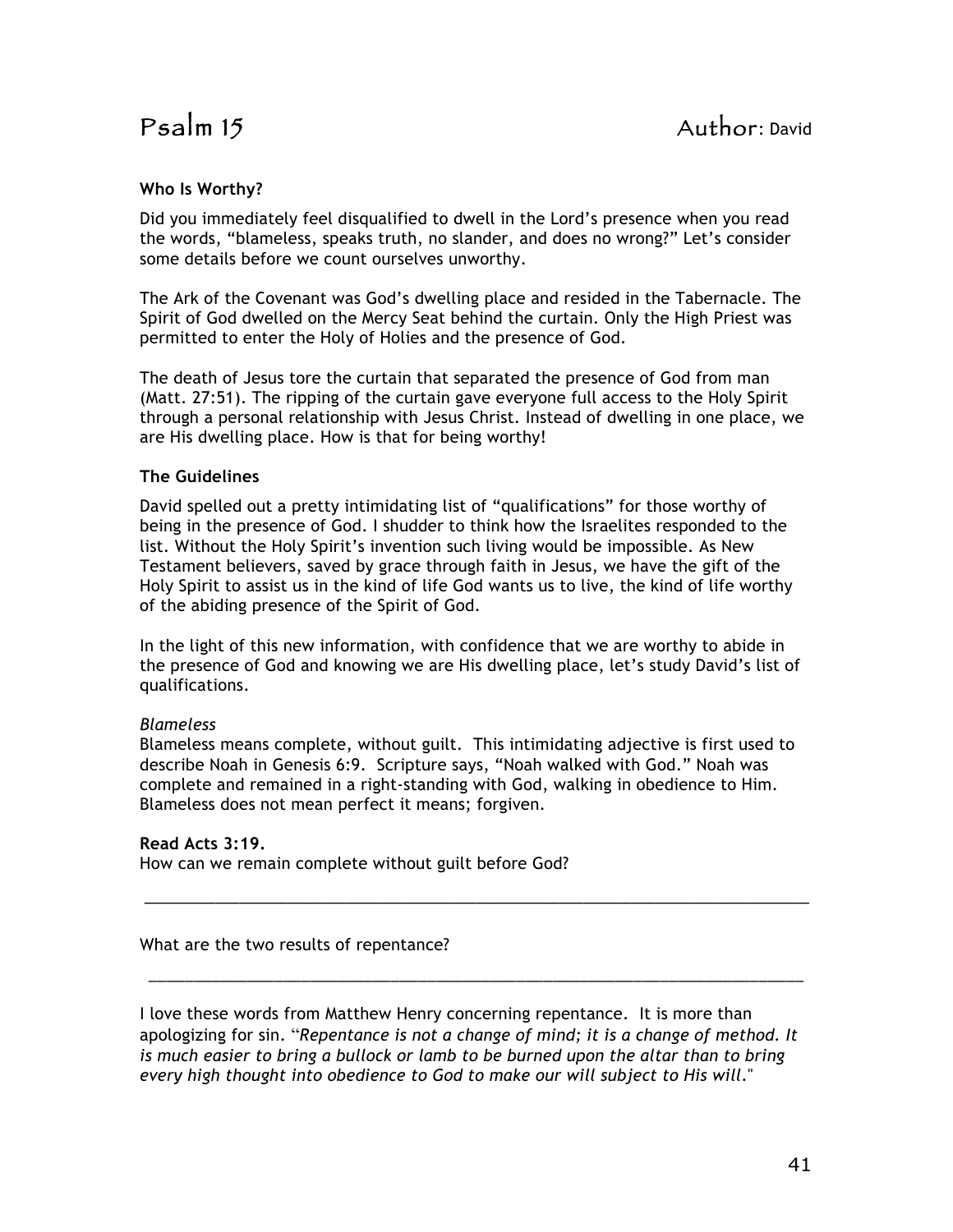## *Taming our Tongue*

This one is so hard for me. God blessed me with a dry sense of humor and a helping of sarcasm on the side. When I become upset with someone, I can chew them up, spit 'em out, and walk away smiling. Believe me; I know such behavior is not Godhonoring or people encouraging. God has had a few things to say to me about it.

James compares our tongues to a bit in the mouth of a horse or the rudder of a boat. Although small, the bit controls the horse and the rudder the boat. (For more read James 3:3-9.) Our tongues, though small, are to be used to bless not curse, encourage not tear down, and speak truth not slander.

Recognizing and confessing my tongue-wagging has given me freedom I never thought possible. The Lord showed me a verse to pray on those occasions when my "chew them up, spit 'em out" attitude is about to be exposed. I feel quite sure He will not mind if you use it as well.

**Read Psalm 141:3.** Write the verse in the space below. Commit to praying this truth.

\_\_\_\_\_\_\_\_\_\_\_\_\_\_\_\_\_\_\_\_\_\_\_\_\_\_\_\_\_\_\_\_\_\_\_\_\_\_\_\_\_\_\_\_\_\_\_\_\_\_\_\_\_\_\_\_\_\_\_\_\_\_\_\_\_\_\_\_\_\_\_\_\_ \_\_\_\_\_\_\_\_\_\_\_\_\_\_\_\_\_\_\_\_\_\_\_\_\_\_\_\_\_\_\_\_\_\_\_\_\_\_\_\_\_\_\_\_\_\_\_\_\_\_\_\_\_\_\_\_\_\_\_\_\_\_\_\_\_\_\_\_\_\_\_\_\_

## *Loving our Neighbor*

Keeping your word, honoring your fellow man, lending money with a handshake, are all throw backs from the good' ole days. A man's handshake was as good as his word and a man's name meant something. These days we have contracts, agreements, lawsuits, and liabilities. How did things get so complicated? We have forgotten the golden rule: the simple truth of treating others the way we want to be treated. These simplicities are lost both inside and outside the body of Christ. Imagine the difference the world would see if Christians loved their neighbors.

Jesus had a word or two to say about this subject. His words are included in three out of the four gospels.

\_\_\_\_\_\_\_\_\_\_\_\_\_\_\_\_\_\_\_\_\_\_\_\_\_\_\_\_\_\_\_\_\_\_\_\_\_\_\_\_\_\_\_\_\_\_\_\_\_\_\_\_\_\_\_\_\_\_\_\_\_\_\_\_\_\_\_\_\_\_\_\_\_ \_\_\_\_\_\_\_\_\_\_\_\_\_\_\_\_\_\_\_\_\_\_\_\_\_\_\_\_\_\_\_\_\_\_\_\_\_\_\_\_\_\_\_\_\_\_\_\_\_\_\_\_\_\_\_\_\_\_\_\_\_\_\_\_\_\_\_\_\_\_\_\_\_

\_\_\_\_\_\_\_\_\_\_\_\_\_\_\_\_\_\_\_\_\_\_\_\_\_\_\_\_\_\_\_\_\_\_\_\_\_\_\_\_\_\_\_\_\_\_\_\_\_\_\_\_\_\_\_\_\_\_\_\_\_\_\_\_\_\_\_\_\_\_\_\_\_ \_\_\_\_\_\_\_\_\_\_\_\_\_\_\_\_\_\_\_\_\_\_\_\_\_\_\_\_\_\_\_\_\_\_\_\_\_\_\_\_\_\_\_\_\_\_\_\_\_\_\_\_\_\_\_\_\_\_\_\_\_\_\_\_\_\_\_\_\_\_\_\_\_ \_\_\_\_\_\_\_\_\_\_\_\_\_\_\_\_\_\_\_\_\_\_\_\_\_\_\_\_\_\_\_\_\_\_\_\_\_\_\_\_\_\_\_\_\_\_\_\_\_\_\_\_\_\_\_\_\_\_\_\_\_\_\_\_\_\_\_\_\_\_\_\_\_ \_\_\_\_\_\_\_\_\_\_\_\_\_\_\_\_\_\_\_\_\_\_\_\_\_\_\_\_\_\_\_\_\_\_\_\_\_\_\_\_\_\_\_\_\_\_\_\_\_\_\_\_\_\_\_\_\_\_\_\_\_\_\_\_\_\_\_\_\_\_\_\_\_

**Read Luke 10:27. Write the verse on the lines below.**

When we love the Lord God with all our heart, soul, strength, and mind we find it possible to follow David's guidelines for remaining unmoved and on course in the Presence of God.

## **Personal Reflection and Application**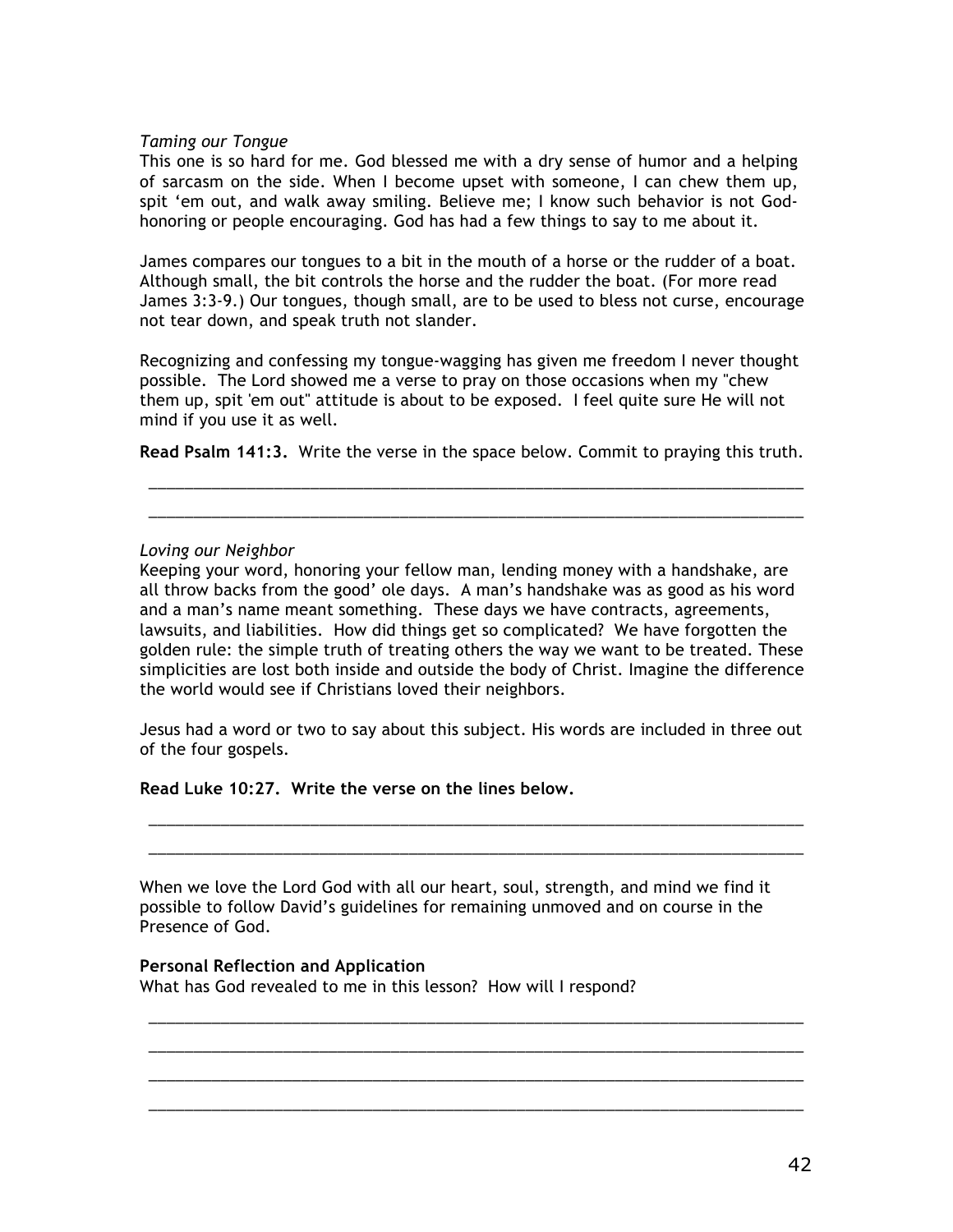Within our pleasant boundaries and secure lot, God's portion may include adversity, hardship, and suffering. His cup may contain difficulties. On the other side of difficulties awaits our delightful inheritance.

David lived much of his life running from Saul while waiting to receive his delightful inheritance, the throne of Israel. In the running he learned some secrets to waiting on God's perfect and sovereign plan. We will discover David's secrets in our study this week.

## **Secret 1: Apart From God I Have No Good Thing**

As harpist for the king, David enjoyed the bounty of palace life. He was bathed in luxury, wealth, and had every advantage. With all his benefits he concludes, "Apart from God I have no good thing." David found this truth through the hardships and trials he experienced. When God is all you've got, you find He is all you need. No material riches are necessary. God is the good thing.

David attended the school of hard knocks where every adversity was a perseverancegenerating, faith-producing lesson. Most of us would agree the hardships we face, or have faced, pale in comparison to all David experienced. However, the degree of difficulty doesn't matter, does it? When you are walking the road of pain, sorrow, heartache, and disappointment, suffering is still suffering. Just like David, when we go through challenging times, we come out on the other side with stronger faith.

## **Read James 1:1-3**.

Paul teaches that faith produces perseverance. What benefit belongs to the one who allows perseverance to complete its work?

\_\_\_\_\_\_\_\_\_\_\_\_\_\_\_\_\_\_\_\_\_\_\_\_\_\_\_\_\_\_\_\_\_\_\_\_\_\_\_\_\_\_\_\_\_\_\_\_\_\_\_\_\_\_\_\_\_\_\_\_\_\_\_\_\_\_\_\_\_\_\_\_\_

When faced with hardships and trials, we are tempted to find a quick resolution not a reason for joy. Paul counsels us to let the trial work itself out. He had discovered like David, our faith matures through trials, preparing us to receive and live out our delightful inheritance.

Just like David we can allow our portion and pleasant boundaries to develop within us a strong relationship with the Lord so we can say, "There is no good thing apart from the Lord."

Has God assigned you a portion that has been difficult? How has the boundary proven pleasant? Have you seen God's inheritance through the circumstance?

\_\_\_\_\_\_\_\_\_\_\_\_\_\_\_\_\_\_\_\_\_\_\_\_\_\_\_\_\_\_\_\_\_\_\_\_\_\_\_\_\_\_\_\_\_\_\_\_\_\_\_\_\_\_\_\_\_\_\_\_\_\_\_\_\_\_\_\_\_\_\_\_\_ \_\_\_\_\_\_\_\_\_\_\_\_\_\_\_\_\_\_\_\_\_\_\_\_\_\_\_\_\_\_\_\_\_\_\_\_\_\_\_\_\_\_\_\_\_\_\_\_\_\_\_\_\_\_\_\_\_\_\_\_\_\_\_\_\_\_\_\_\_\_\_\_\_ \_\_\_\_\_\_\_\_\_\_\_\_\_\_\_\_\_\_\_\_\_\_\_\_\_\_\_\_\_\_\_\_\_\_\_\_\_\_\_\_\_\_\_\_\_\_\_\_\_\_\_\_\_\_\_\_\_\_\_\_\_\_\_\_\_\_\_\_\_\_\_\_\_ \_\_\_\_\_\_\_\_\_\_\_\_\_\_\_\_\_\_\_\_\_\_\_\_\_\_\_\_\_\_\_\_\_\_\_\_\_\_\_\_\_\_\_\_\_\_\_\_\_\_\_\_\_\_\_\_\_\_\_\_\_\_\_\_\_\_\_\_\_\_\_\_\_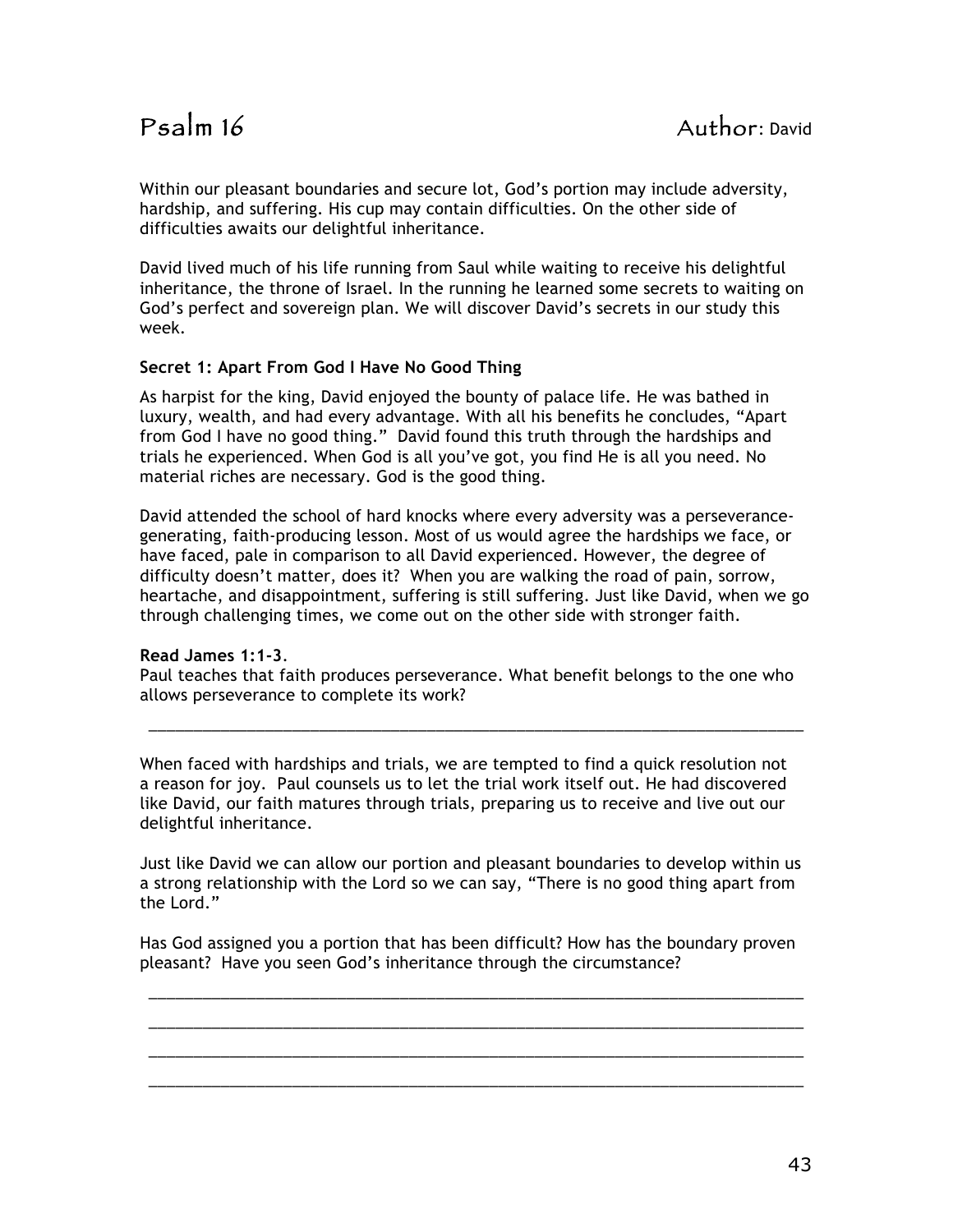## **Secret 2: Run Only After One God**

After learning the Ten Commandments at a young age, I confidently stamped, "obeyed" by just about all of them, especially Exodus 20:3, "You shall have no other gods before me." My confidence waned, however, as I began to study idolatry. With great conviction, my stamp had to be removed.

An idol or god is anything we regard with abandoned adoration or devotion. If it pulls our devotion and adoration away from God, it is an idol. Ouch! The weight of this knowledge fell heavy on my spirit. The light of God's Word exposed other gods. As much as I hated to admit it, I had been running after at least four other gods. I called them the "Four S's": shopping, sleep, soap operas, and self.

## **What happens when we run after other gods? (Psalm 16:4) After what or who are you currently running?**

\_\_\_\_\_\_\_\_\_\_\_\_\_\_\_\_\_\_\_\_\_\_\_\_\_\_\_\_\_\_\_\_\_\_\_\_\_\_\_\_\_\_\_\_\_\_\_\_\_\_\_\_\_\_\_\_\_\_\_\_\_\_\_\_\_\_\_\_\_\_\_\_\_

I'm in favor of "sorrow relief" not "sorrow increase." How about you?

## **Secret 3: Accept My Boundaries**

The grass always looks greener on the other side of the fence, doesn't it? Failing to accept the portion God assigns leads to jealousy and envy. When I feel the twinge of envy, I repeat what my friend Lysa taught me to say, "I am not equipped or qualified to handle what she has, good or bad." Consider the freedom of Lysa's words.

God redraws our boundary lines and changes our portion as we mature in our faith. Within our pleasant boundaries He gives instruction necessary for the next part of His plan. If we allow ourselves to be distracted by jealousy and envy, we will be unable to follow His directions and counsel.

#### **Read Jeremiah 29:11-13.**

What plans does God have for you? Who will be found when we seek?

The boundaries God sets for us are for our safety and security. God's plans are good, full of hope, and perfectly timed. We can seek and find Him as we stay within the safety and security of our boundaries.

\_\_\_\_\_\_\_\_\_\_\_\_\_\_\_\_\_\_\_\_\_\_\_\_\_\_\_\_\_\_\_\_\_\_\_\_\_\_\_\_\_\_\_\_\_\_\_\_\_\_\_\_\_\_\_\_\_\_\_\_\_\_\_\_\_\_\_\_\_\_\_\_\_ \_\_\_\_\_\_\_\_\_\_\_\_\_\_\_\_\_\_\_\_\_\_\_\_\_\_\_\_\_\_\_\_\_\_\_\_\_\_\_\_\_\_\_\_\_\_\_\_\_\_\_\_\_\_\_\_\_\_\_\_\_\_\_\_\_\_\_\_\_\_\_\_\_ \_\_\_\_\_\_\_\_\_\_\_\_\_\_\_\_\_\_\_\_\_\_\_\_\_\_\_\_\_\_\_\_\_\_\_\_\_\_\_\_\_\_\_\_\_\_\_\_\_\_\_\_\_\_\_\_\_\_\_\_\_\_\_\_\_\_\_\_\_\_\_\_\_ \_\_\_\_\_\_\_\_\_\_\_\_\_\_\_\_\_\_\_\_\_\_\_\_\_\_\_\_\_\_\_\_\_\_\_\_\_\_\_\_\_\_\_\_\_\_\_\_\_\_\_\_\_\_\_\_\_\_\_\_\_\_\_\_\_\_\_\_\_\_\_\_\_

\_\_\_\_\_\_\_\_\_\_\_\_\_\_\_\_\_\_\_\_\_\_\_\_\_\_\_\_\_\_\_\_\_\_\_\_\_\_\_\_\_\_\_\_\_\_\_\_\_\_\_\_\_\_\_\_\_\_\_\_\_\_\_\_\_\_\_\_\_\_\_\_\_

I love secrets. Don't you? And these are secrets you can share.

#### **Personal Reflection and Application**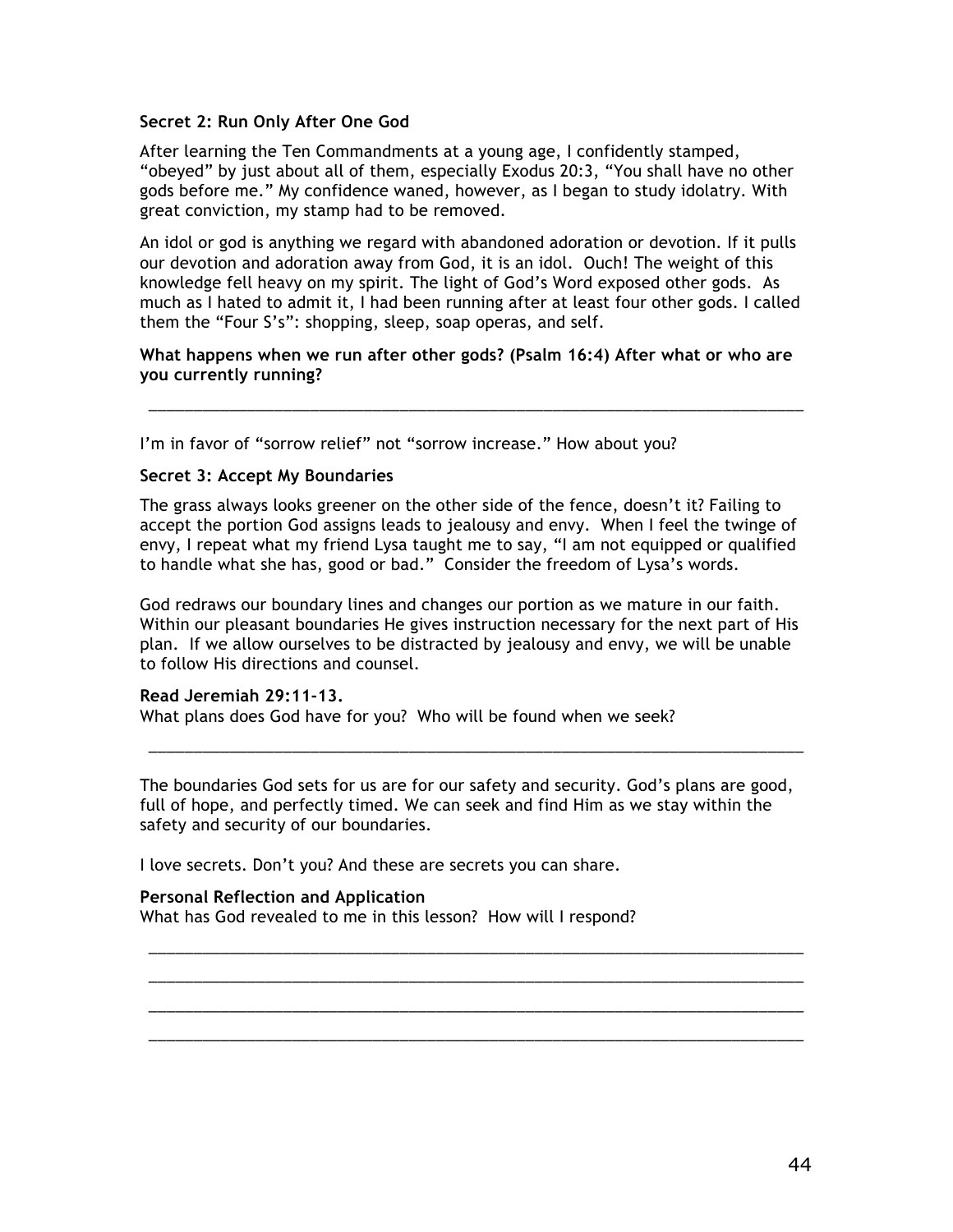Once again we hear David praying from a place of pain, seeking vindication. He feels the breath of his accuser on his neck and calls out to God for an acquittal. David demonstrates respect to God by asking Him to hear his prayer, then begs God to listen.

In simpler terms: "God, I know You can hear my prayer. I also want You to do something about it."

## **"I am sure I am innocent!"**

David's words are confident and sure. He declares his innocence before his Holy God. This is bold, don't you think? Approaching God with such confident innocence can only come from a heart that is "prayed up." This term is not found in a Bible dictionary or book of theological terms. I made it up years ago (smile) and I think it fits David to a "T."

David confidently invites God to examine his heart because he has an intimate relationship with God through regular prayer and confession. Daily drawing near to God through honest prayer and confession of sin keeps us "prayed up." A "prayed up" life is confident in times of crisis and knows God is big enough to handle any situation.

# **Read Hebrews 10:22.**

From what does God cleanse us?

By staying "prayed up" we maintain a pure heart, clean conscience, and growing relationship with the Lord. Therefore, in times of crisis we can confidently declare as David, "I am innocent."

\_\_\_\_\_\_\_\_\_\_\_\_\_\_\_\_\_\_\_\_\_\_\_\_\_\_\_\_\_\_\_\_\_\_\_\_\_\_\_\_\_\_\_\_\_\_\_\_\_\_\_\_\_\_\_\_\_\_\_\_\_\_\_\_\_\_\_\_\_\_\_\_\_

## **"Am I really innocent?" Examining the Truth of the Matter**

"*Though you probe my heart and examine me at night, though you test me, you will find nothing*."

There are times when I fight to the death defending my innocence, never considering the possibility that I am not. The reality is: I am not always innocent. Rushing to defend ourselves, never considering we might be with fault, impedes the Holy Spirit's work in the matter and our life.

A few years ago my fitness as a parent came under accusations. It was devastating! My heart was shattered. Like David, I cried out to God declaring my innocence and asking for help.

God faithfully helped me through the truthful, yet convicting words of a neighbor. My neighbor spoke truth, in love, pointing out ways my supervision may have been construed as negligent. Though I was "prayed up" and innocent of being an unfit parent, I realized there was room for growth and improvement. God uses times of crisis as growth opportunities. "He has greater purposes for us than to help us avoid pain." (~Beth Moore)

**Read Proverbs 15:31. Read it in the NLT as well if possible.**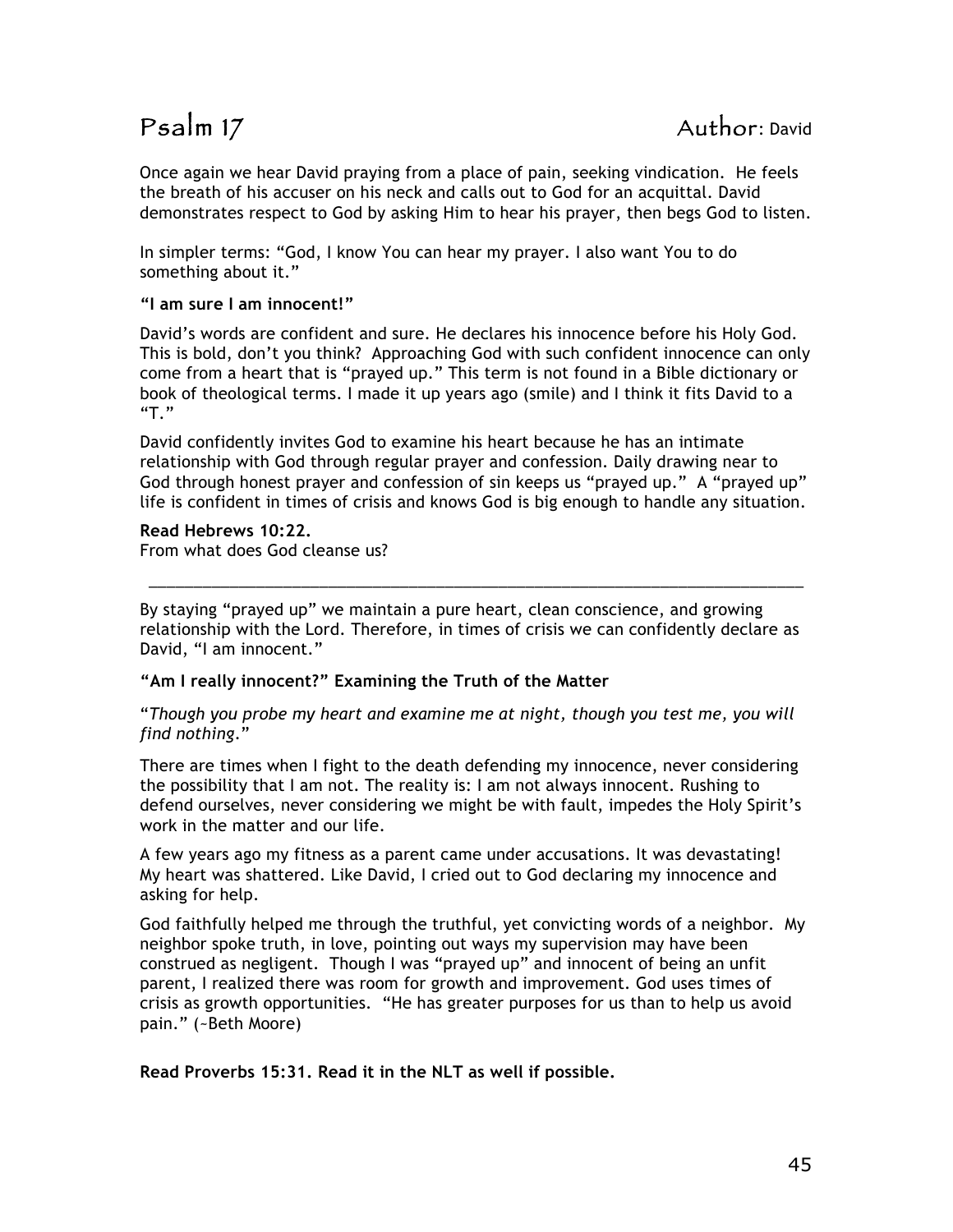What is most challenging for you about accepting life-giving rebuke or constructive criticism?

\_\_\_\_\_\_\_\_\_\_\_\_\_\_\_\_\_\_\_\_\_\_\_\_\_\_\_\_\_\_\_\_\_\_\_\_\_\_\_\_\_\_\_\_\_\_\_\_\_\_\_\_\_\_\_\_\_\_\_\_\_\_\_\_\_\_\_\_\_\_\_\_\_ \_\_\_\_\_\_\_\_\_\_\_\_\_\_\_\_\_\_\_\_\_\_\_\_\_\_\_\_\_\_\_\_\_\_\_\_\_\_\_\_\_\_\_\_\_\_\_\_\_\_\_\_\_\_\_\_\_\_\_\_\_\_\_\_\_\_\_\_\_\_\_\_\_

Life-giving truth and constructive criticism may be purposed through God's sovereignty, to bring us in line with His perfect plan. It is crucial to respond to lifegiving rebuke in a godly way. In the midst of crisis or accusations, the godly response is two-fold.

First, we ask God to reveal any truth in the criticism. He will heal what He reveals. Our response is to allow Him to complete His work without becoming bitter about the rebuke. If no truth is revealed, ask God to remove the hurt and help you move on. The second part of a godly response is to avoid striking back.

## **"But I Am Innocent!" Leaving Our Vindication in His Hands**

In his prayer, David teaches us not only to ask God for protection amid accusations (verses 8-9), but also for vindication (verse 2). David does not confront his enemy nor run around Jerusalem's hillsides calling his accusers liars, exonerating himself. He completely trusts God to rise up, confront and bring the guilty parties down.

When I've been unjustly accused, my first response was not a godly one. With my temper raging I called my accusers to confront them. Fortunately no one was home. Time allowed me to process the situation and shift the weight of my defense onto God's shoulders.

\_\_\_\_\_\_\_\_\_\_\_\_\_\_\_\_\_\_\_\_\_\_\_\_\_\_\_\_\_\_\_\_\_\_\_\_\_\_\_\_\_\_\_\_\_\_\_\_\_\_\_\_\_\_\_\_ \_\_\_\_\_\_\_\_\_\_\_\_\_\_\_\_\_\_\_\_\_\_\_\_\_\_\_\_\_\_\_\_\_\_\_\_\_\_\_\_\_\_\_\_\_\_\_\_\_\_\_\_\_\_\_\_

## **What is the hardest part of remaining silent when you are falsely accused?**

Allowing God to be our Avenger is tough. Our human nature demands an instant and public acquittal. God, however, most often desires to settle matters in a less public manner in His own time. If we rush with our temper flaring to make our innocence known, we may create results with irreversible effects. James 1:3 says, "You know under pressure your faith-life is forced into the open and shows its true colors" (The Message). In the heat of the moment it is hard to display the "finest colors" of our faith."

## **Read Proverbs 29:11.**

What kind of man/woman controls his/her temper?

Oh to be at home among the wise. God is on our side. He is ready to hear troubles. He is faithful to respond. He is just and perfect in the timing of vindication. Our job is to allow Him to shoulder the weight and work on our behalf.

\_\_\_\_\_\_\_\_\_\_\_\_\_\_\_\_\_\_\_\_\_\_\_\_\_\_\_\_\_\_\_\_\_\_\_\_\_\_\_\_\_\_\_\_\_\_\_\_\_\_\_\_\_\_\_\_

\_\_\_\_\_\_\_\_\_\_\_\_\_\_\_\_\_\_\_\_\_\_\_\_\_\_\_\_\_\_\_\_\_\_\_\_\_\_\_\_\_\_\_\_\_\_\_\_\_\_\_\_\_\_\_\_

\_\_\_\_\_\_\_\_\_\_\_\_\_\_\_\_\_\_\_\_\_\_\_\_\_\_\_\_\_\_\_\_\_\_\_\_\_\_\_\_\_\_\_\_\_\_\_\_\_\_\_\_\_\_\_\_

## **Personal Reflection and Application**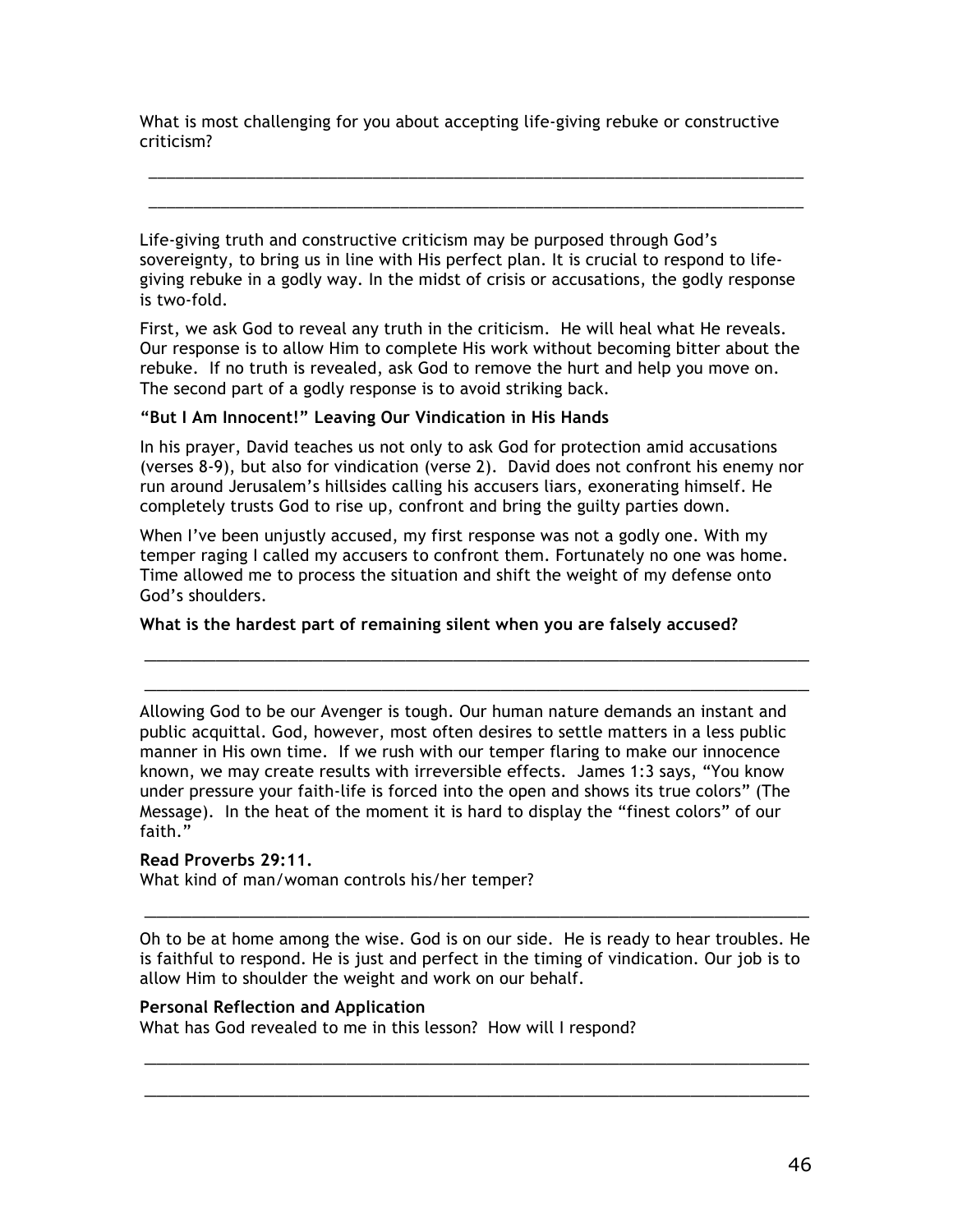I LOVE songs of praise! I love praising the Lord by singing an old hymn or a contemporary song. My mind raced as I read David's song of praise. I wonder what instruments were played. Was it fast or slow? Exhausted from the battle and a neardeath experience (2 Sam. 2:16) David still found the strength to praise the Lord.

There is something mysteriously powerful about praise. In weakness, praise makes us strong. In strength, praise creates joy. Like David, we are warriors. We battle flesh and blood as well as rulers, authorities, powers of this dark world, and the spiritual forces of evil in the heavenly realms (Eph. 6:11). He is praiseworthy for being our Weapon of war, our Rock, Fortress, Shield, and Horn of Salvation.

## **God Is Our Rock**

A rock represents strength and power. In our weakest and most vulnerable moments, God is our source of strength. When we feel defeated, it is His power that brings victory. Rocks are a source of protection and defense as danger threatens. God was the rock in David's sling as he slew Goliath (1 Sam. 17:48-49). He was the rock Moses struck at Horeb (Ex. 17:6), supplying the Israelites' physical needs by providing water. Rocks are solid and will not crumble. Our God is strong and solid, and will not waver when we cast our cares on Him (1 Pet. 1:7).

\_\_\_\_\_\_\_\_\_\_\_\_\_\_\_\_\_\_\_\_\_\_\_\_\_\_\_\_\_\_\_\_\_\_\_\_\_\_\_\_\_\_\_\_\_\_\_\_\_\_\_\_\_\_\_\_\_\_\_\_\_\_\_\_\_\_\_\_\_\_\_\_\_

A rock is solid and unchangeable. What does Hebrews 13:8 tell us about our God?

## **God Is Our Fortress**

Each time I read the word fortress I picture myself standing erect, chest out as if marching into battle, assured of victory, singing, "A mighty fortress is our God, a bulwark never failing." A fortress is a place of exceptional security. Doesn't that describe our God perfectly?

We face fierce battles against our enemy, but we also have day-to-day struggles like finances, job security, health care, wayward children, aging parents, and unfulfilled marriages. He is our safe place to run and hide no matter how big or small the battle might be, protecting us from all external danger, injury, and annoyances.

The cities in David's day were fortified by a strong, tall wall guarded day and night by watchmen in towers. The enemy could be seen coming from miles away. Rarely, could a city be attacked by surprise. Those inside the fortress could relax, regroup, and refresh. Inside the fortress of God, when trouble comes we do not have to fear. He is not surprised by trouble. He stands guard day and night so we may have a safe place to relax our bodies, regroup our thoughts, and refresh our spirits.

\_\_\_\_\_\_\_\_\_\_\_\_\_\_\_\_\_\_\_\_\_\_\_\_\_\_\_\_\_\_\_\_\_\_\_\_\_\_\_\_\_\_\_\_\_\_\_\_\_\_\_\_\_\_\_\_\_\_\_\_\_\_\_\_\_\_\_\_\_\_\_\_\_ \_\_\_\_\_\_\_\_\_\_\_\_\_\_\_\_\_\_\_\_\_\_\_\_\_\_\_\_\_\_\_\_\_\_\_\_\_\_\_\_\_\_\_\_\_\_\_\_\_\_\_\_\_\_\_\_\_\_\_\_\_\_\_\_\_\_\_\_\_\_\_\_\_

## **Read Proverbs 18:10. Write the verse in the space below.**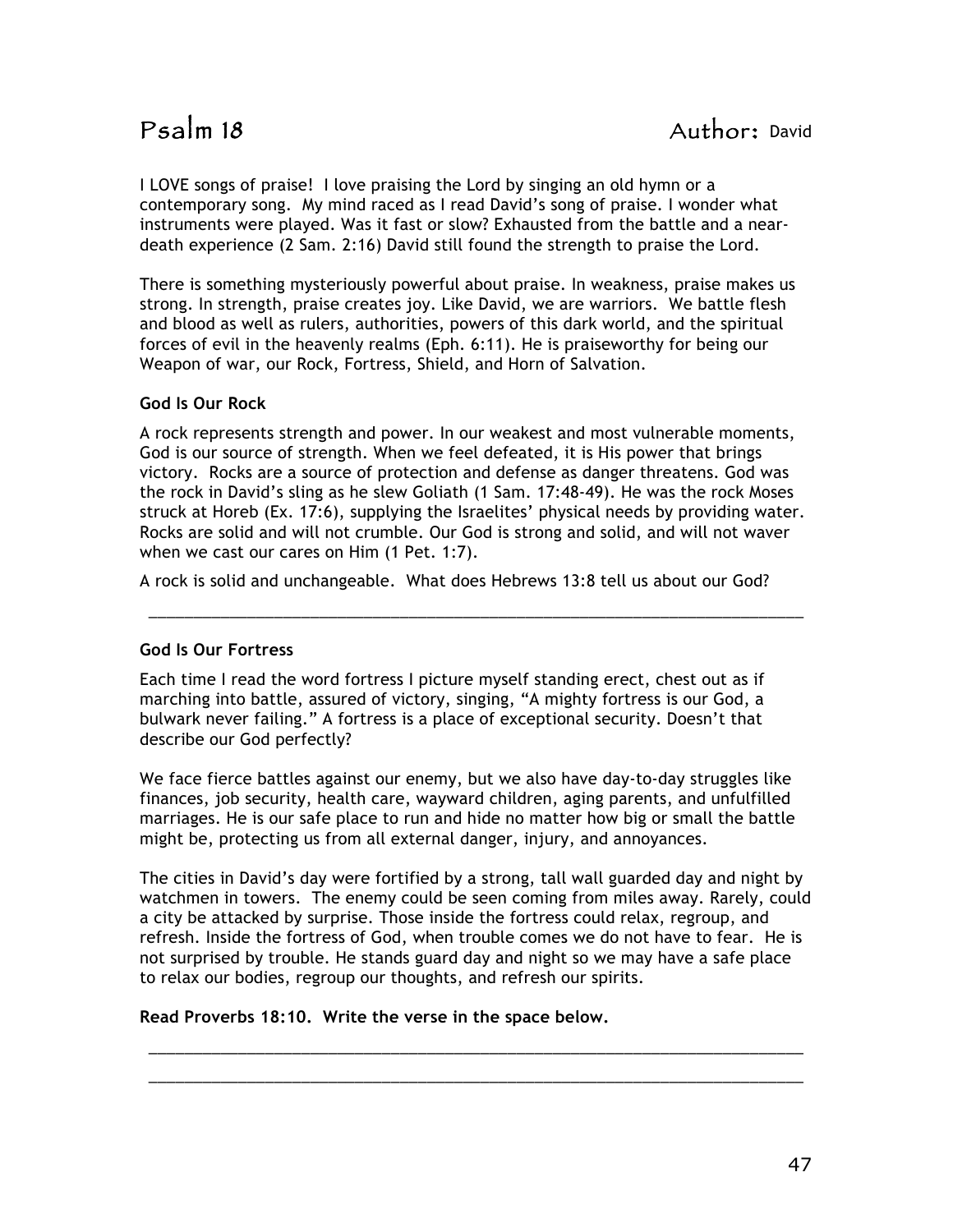## **God Is Our Shield**

Every warrior needs a shield. The shield, typically held in the left hand, enables the warrior to defend attacks from the front. The soldier must be alert and able to move quickly, looking for swords, lances, and arrows coming from all directions. There are times in our lives when we aren't alert or able to move quickly because trouble, tragedy, and hardship have worn us down. We need our Shield, the Lord of Heaven's Armies (Ps. 24:10), standing in front of us, fighting off the fiery arrows of the enemy (Eph. 6:16).

## **Read John 16:33.**

What assurance does God give us when trouble comes?

## **God Is Our Horn of Salvation**

There was a time my husband and I loved to watch PBR (Professional Bull Riding). The size and power of the bulls intrigued me. I was amazed, however, to see a 2000 pound bull come into the arena virtually hornless.

\_\_\_\_\_\_\_\_\_\_\_\_\_\_\_\_\_\_\_\_\_\_\_\_\_\_\_\_\_\_\_\_\_\_\_\_\_\_\_\_\_\_\_\_\_\_\_\_\_\_\_\_\_\_\_\_\_\_\_\_\_\_\_\_\_\_\_\_\_\_\_\_\_

A bull's horns display its power. The very long and sharp horns can potentially kill a rider and, therefore, must be cropped. Our Lord is the power of our salvation, both eternally and physically. The effectiveness of His power is only cropped by our unbelief and lack of trust in His ability to save and rescue us from our war.

\_\_\_\_\_\_\_\_\_\_\_\_\_\_\_\_\_\_\_\_\_\_\_\_\_\_\_\_\_\_\_\_\_\_\_\_\_\_\_\_\_\_\_\_\_\_\_\_\_\_\_\_\_\_\_\_\_\_\_\_\_\_\_\_\_\_\_\_\_\_\_\_\_

\_\_\_\_\_\_\_\_\_\_\_\_\_\_\_\_\_\_\_\_\_\_\_\_\_\_\_\_\_\_\_\_\_\_\_\_\_\_\_\_\_\_\_\_\_\_\_\_\_\_\_\_\_\_\_\_\_\_\_\_\_\_\_\_\_\_\_\_\_\_\_\_\_

\_\_\_\_\_\_\_\_\_\_\_\_\_\_\_\_\_\_\_\_\_\_\_\_\_\_\_\_\_\_\_\_\_\_\_\_\_\_\_\_\_\_\_\_\_\_\_\_\_\_\_\_\_\_\_\_\_\_\_\_\_\_\_\_\_\_\_\_\_\_\_\_\_

\_\_\_\_\_\_\_\_\_\_\_\_\_\_\_\_\_\_\_\_\_\_\_\_\_\_\_\_\_\_\_\_\_\_\_\_\_\_\_\_\_\_\_\_\_\_\_\_\_\_\_\_\_\_\_\_\_\_\_\_\_\_\_\_\_\_\_\_\_\_\_\_\_ \_\_\_\_\_\_\_\_\_\_\_\_\_\_\_\_\_\_\_\_\_\_\_\_\_\_\_\_\_\_\_\_\_\_\_\_\_\_\_\_\_\_\_\_\_\_\_\_\_\_\_\_\_\_\_\_\_\_\_\_\_\_\_\_\_\_\_\_\_\_\_\_\_ \_\_\_\_\_\_\_\_\_\_\_\_\_\_\_\_\_\_\_\_\_\_\_\_\_\_\_\_\_\_\_\_\_\_\_\_\_\_\_\_\_\_\_\_\_\_\_\_\_\_\_\_\_\_\_\_\_\_\_\_\_\_\_\_\_\_\_\_\_\_\_\_\_ \_\_\_\_\_\_\_\_\_\_\_\_\_\_\_\_\_\_\_\_\_\_\_\_\_\_\_\_\_\_\_\_\_\_\_\_\_\_\_\_\_\_\_\_\_\_\_\_\_\_\_\_\_\_\_\_\_\_\_\_\_\_\_\_\_\_\_\_\_\_\_\_\_

## **Read Hebrews 11:6.**

What does God do for those who believe He exists and earnestly seek Him?

## **Read Mark 5:36.**

What does Jesus say to Jarius concerning the healing of his daughter?

What has cropped your belief and trust in Christ?

God is all that we need in every battle. Like David, our battles teach us who God is.

## **Personal Reflection and Application**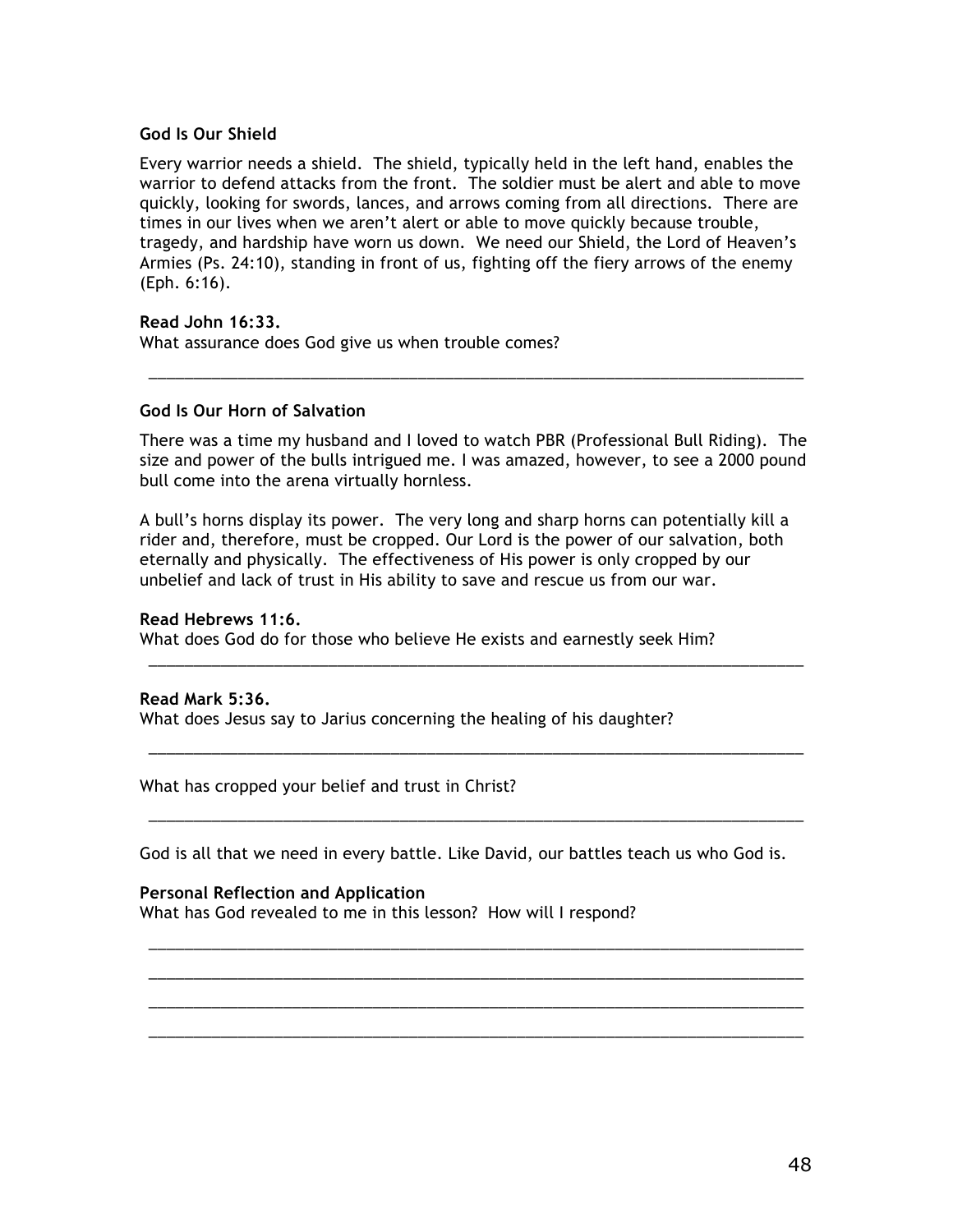Our songwriter and poet David reminds us how God declares Himself. David's words eloquently challenge us to see God's majesty in creation, Scripture, and through a right-standing with Him in repentance, surrendering our mind and mouth.

## **Look Upward: To His Creation (vs.1-6)**

A few years ago I noticed my morning quiet time with the Lord was becoming routine and needed new life. Within a few days I felt the overwhelming desire to be outside during my time with Jesus. I knew this was His answer to my dilemma.

Since then, I met with the Lord outside in the cool mornings of early spring until late fall. I love it! I gather my Bible, MP3 player, and devotional, and head outside. Most mornings there's no need to play any music; I simply listen. God's creation plays a symphony of praise that continues all day. His works of art are on display for our pleasure. The music and message can only be heard if we will press life's pause button.

God clearly communicates His message and His majesty through creation. He makes Himself known to everyone through all that He has formed. Scripture tells us the world is without excuse for not recognizing God.

\_\_\_\_\_\_\_\_\_\_\_\_\_\_\_\_\_\_\_\_\_\_\_\_\_\_\_\_\_\_\_\_\_\_\_\_\_\_\_\_\_\_\_\_\_\_\_\_\_\_\_\_\_\_\_\_\_\_\_\_\_\_\_\_\_\_\_\_\_\_\_\_\_

**Read Romans 1:20.** What has God made clearly known through creation?

Challenge yourself to press pause.

**Look Toward: His Word (vs.7-11)**

The Law. Statues. Precepts. Commands. These words fall heavy on one's heart, sounding weighty and burdensome. Our mind conjures up pictures of Old Testament sacrifices and prophets. Let's get an overview of the whole of God's Word.

\_\_\_\_\_\_\_\_\_\_\_\_\_\_\_\_\_\_\_\_\_\_\_\_\_\_\_\_\_\_\_\_\_\_\_\_\_\_\_\_\_\_\_\_\_\_\_\_\_\_\_\_\_\_\_\_\_\_\_\_\_\_\_\_\_\_\_\_\_\_\_\_\_

\_\_\_\_\_\_\_\_\_\_\_\_\_\_\_\_\_\_\_\_\_\_\_\_\_\_\_\_\_\_\_\_\_\_\_\_\_\_\_\_\_\_\_\_\_\_\_\_\_\_\_\_\_\_\_\_\_\_\_\_\_\_\_\_\_\_\_\_\_\_\_\_\_

\_\_\_\_\_\_\_\_\_\_\_\_\_\_\_\_\_\_\_\_\_\_\_\_\_\_\_\_\_\_\_\_\_\_\_\_\_\_\_\_\_\_\_\_\_\_\_\_\_\_\_\_\_\_\_\_\_\_\_\_\_\_\_\_\_\_\_\_\_\_\_\_\_ \_\_\_\_\_\_\_\_\_\_\_\_\_\_\_\_\_\_\_\_\_\_\_\_\_\_\_\_\_\_\_\_\_\_\_\_\_\_\_\_\_\_\_\_\_\_\_\_\_\_\_\_\_\_\_\_\_\_\_\_\_\_\_\_\_\_\_\_\_\_\_\_\_ \_\_\_\_\_\_\_\_\_\_\_\_\_\_\_\_\_\_\_\_\_\_\_\_\_\_\_\_\_\_\_\_\_\_\_\_\_\_\_\_\_\_\_\_\_\_\_\_\_\_\_\_\_\_\_\_\_\_\_\_\_\_\_\_\_\_\_\_\_\_\_\_\_

## **Read 2 Timothy 3:16-17.**

Which part of Scripture is God-breathed?

What is the purpose of *all* Scripture?

What are my feelings toward *all* Scripture?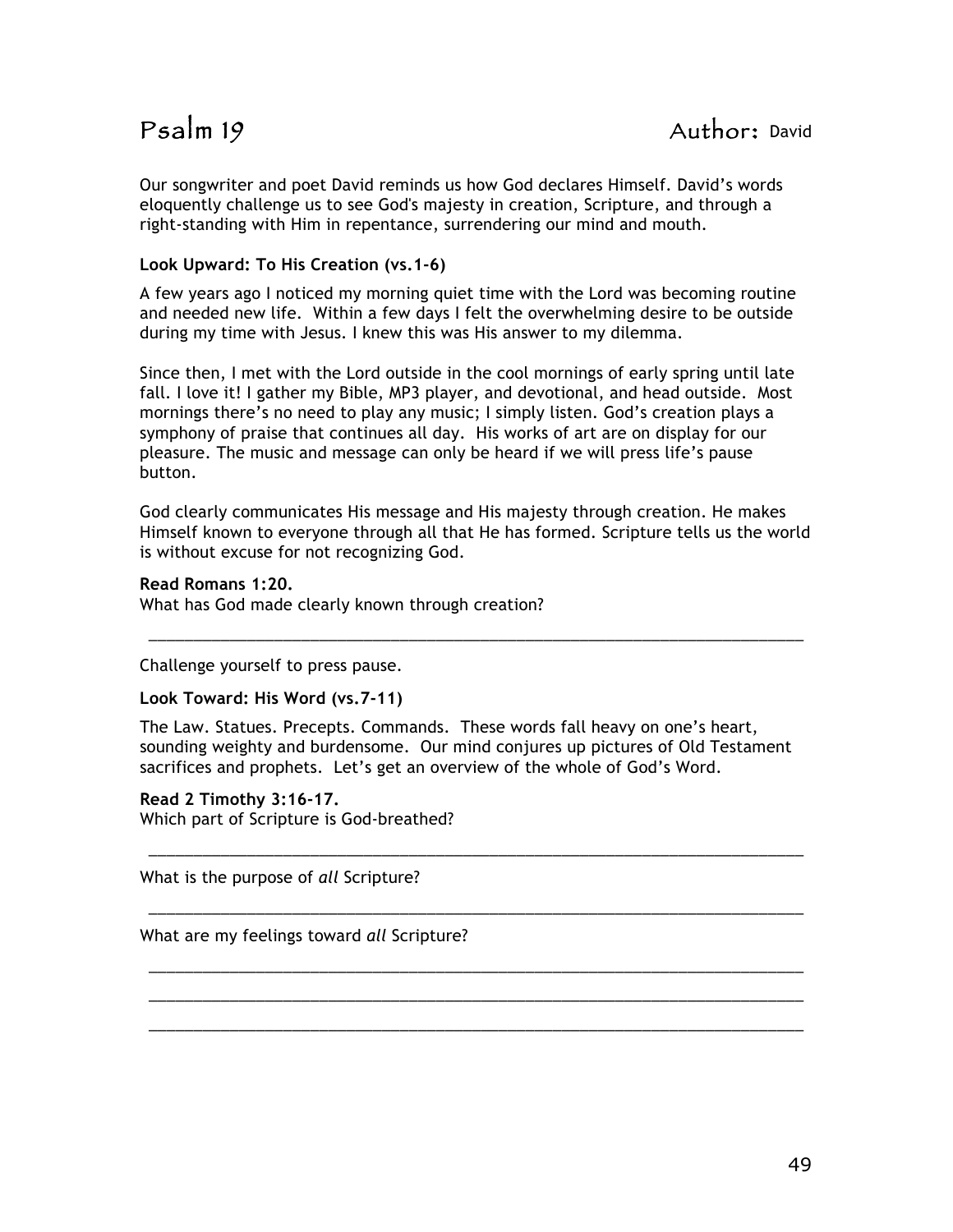## **More on the Law, Statues, Precepts, and Commands**

The Mosaic and Ceremonial Law of the Old Testament was cancelled by Jesus' death on the cross. Jesus was the once and for all sacrifice for past, present, and future sins. Christ's sacrifice, however, does not exempt us from obedience. As New Testament believers under the Covenant of Christ, we are accountable for applying and keeping the moral law outlined in Exodus 20 (The Ten Commandments) and for applying what He reveals as we study His Word.

God's ways and commands are anything but burdensome. Psalm 119 expounds on the value of God's Word as well as the benefits of keeping it.

**Locate Psalm 119.** Answer the following about the benefits of keeping God's Word.

## **When we walk according to His Word we…**



God's guidelines give His girls the security they need to live out His plan.

## **Look Inward: At Ourselves**

Looking inward was the last thing I wanted to do as I started following hard after God more than ten years ago. I was certain the circumstances surrounding my unrest were to be blamed on others. Studying the Bible and applying it to my life made me begin to look inward. In searching for the solution to my unrest, the Holy Spirit exposed parts in my life that were not pleasing to God and the cause of my unrest and disorder.

God combines our looking toward His Word and inward at ourselves to shape us into His image. Submitting to the power of His living and active Word has changed my life. What we can't see, God's Word reveals.

## **Read Hebrews 4:12.**

What does God's Word accomplish?

Look upward to creation to see His majesty. Look toward His Word for the freedom for which you long. Look inward at yourself to become more like Him.

\_\_\_\_\_\_\_\_\_\_\_\_\_\_\_\_\_\_\_\_\_\_\_\_\_\_\_\_\_\_\_\_\_\_\_\_\_\_\_\_\_\_\_\_\_\_\_\_\_\_\_\_\_\_\_\_\_\_\_\_\_\_\_\_\_\_\_\_\_\_\_\_\_ \_\_\_\_\_\_\_\_\_\_\_\_\_\_\_\_\_\_\_\_\_\_\_\_\_\_\_\_\_\_\_\_\_\_\_\_\_\_\_\_\_\_\_\_\_\_\_\_\_\_\_\_\_\_\_\_\_\_\_\_\_\_\_\_\_\_\_\_\_\_\_\_\_ \_\_\_\_\_\_\_\_\_\_\_\_\_\_\_\_\_\_\_\_\_\_\_\_\_\_\_\_\_\_\_\_\_\_\_\_\_\_\_\_\_\_\_\_\_\_\_\_\_\_\_\_\_\_\_\_\_\_\_\_\_\_\_\_\_\_\_\_\_\_\_\_\_

\_\_\_\_\_\_\_\_\_\_\_\_\_\_\_\_\_\_\_\_\_\_\_\_\_\_\_\_\_\_\_\_\_\_\_\_\_\_\_\_\_\_\_\_\_\_\_\_\_\_\_\_\_\_\_\_\_\_\_\_\_\_\_\_\_\_\_\_\_\_\_\_\_ \_\_\_\_\_\_\_\_\_\_\_\_\_\_\_\_\_\_\_\_\_\_\_\_\_\_\_\_\_\_\_\_\_\_\_\_\_\_\_\_\_\_\_\_\_\_\_\_\_\_\_\_\_\_\_\_\_\_\_\_\_\_\_\_\_\_\_\_\_\_\_\_\_

## **Personal Reflection and Application**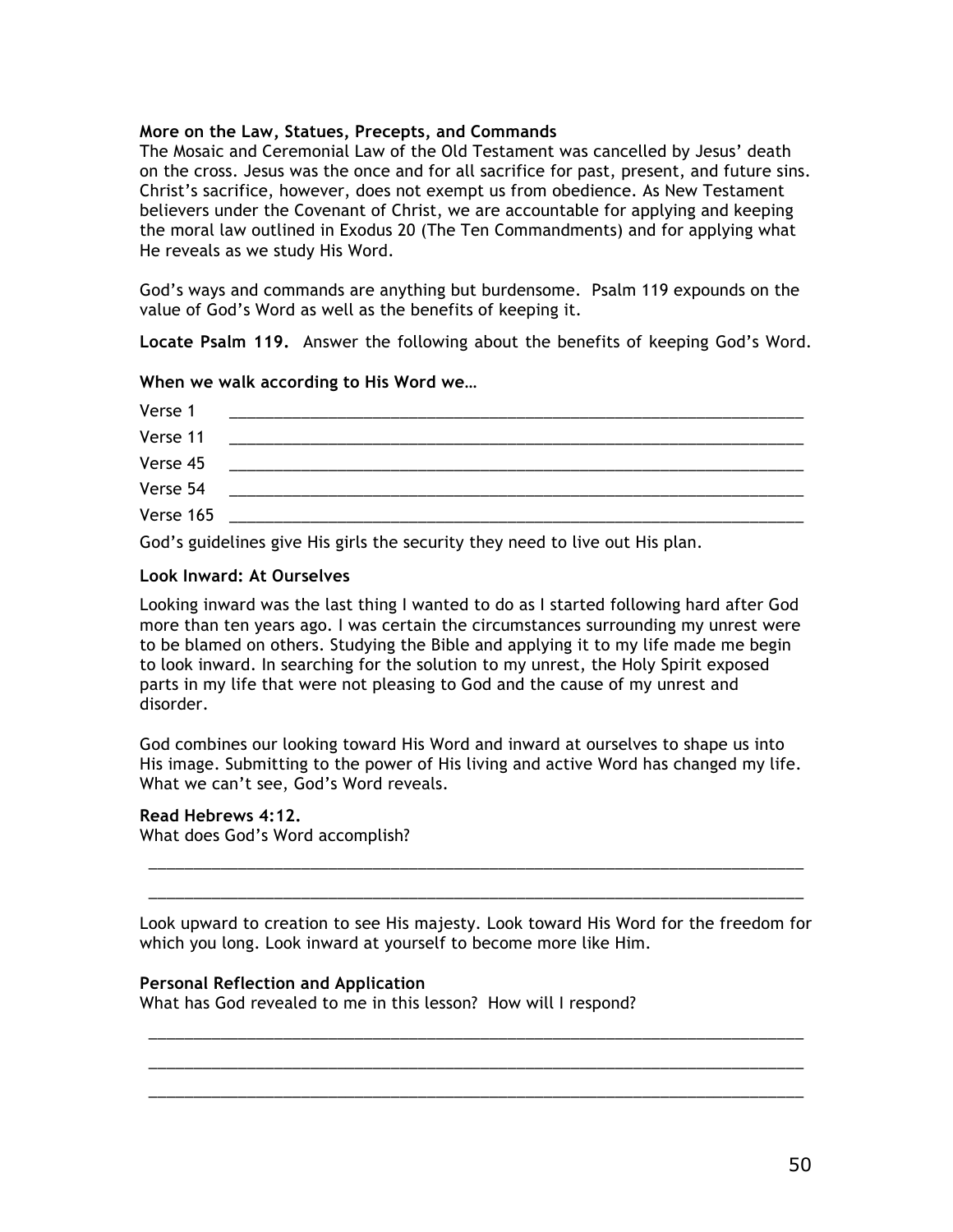David is facing yet another battle. Have you ever felt like David? Another day brings another battle. Maybe your battle is in your home as you wake up and remember that you alone are responsible for the welfare of your child(ren). Your battle may be a terminal disease or chronic illness that robs you of the simple pleasure of walking to the mailbox or driving to get a cup of coffee with a friend. Perhaps your battle is in your mind as you fight the lies that have stolen your self-worth.

David demonstrates the most important battle strategy: start with prayer.

## **Father, Will You?**

Sometimes I forget to whom I am praying. Do you? Perhaps, it will do us good to take a journey down memory lane and remember exactly who we are talking to when we pray.

When we pray, we are talking to the God of Jacob, Yahweh, the covenant keeping God. We pray to the God who created Heaven and Earth (Gen. 1-2). We pray to the God who created Heaven and Earth (Gen. 1-2); we implore the God who parted the Red Sea (Ex. 14:21), and the Jordan River (Jos. 3:14-17). We call upon the God who stood with Daniel in a den of lions (Dan. 6); we cry out to the God who kept Shadrach, Meshach, and Abednego cool in the flaming furnace (Dan. 3).

He is the God who makes the blind see, the deaf hear, and the lame walk. We pray to the same God to whom our heroes and heroines of the Bible prayed. Suit-up for the day and pray; asking God for help and for victory, just like David.

## *Ask Him for Help and Support*

God sends help and support through "faces and places" we don't always recognize. It is easy to resist help if we don't recognize the source. God appoints individuals to help us. I like to call them Jesus with skin. Resisting help and being too proud or stubborn to ask for it, makes the battle or hardship last longer than God intended. Asking for help is not a sign of weakness; it is a sign of strength. Not accepting assistance is a form of pride.

## **Read 1 Peter 5:5.**

What does God oppose? \_\_\_\_\_\_\_\_\_\_\_\_\_\_\_\_\_\_\_\_\_\_\_\_\_\_\_\_\_\_\_\_\_\_\_\_\_\_\_\_\_\_\_\_\_\_\_\_\_\_\_\_

What does He give?

## **Read Psalm 25:9.**

What does God do for and give the humble?

With grace, and learning God's way as by-products of humility, let's stay humble, asking God for help and accepting it, no matter how it is delivered.

\_\_\_\_\_\_\_\_\_\_\_\_\_\_\_\_\_\_\_\_\_\_\_\_\_\_\_\_\_\_\_\_\_\_\_\_\_\_\_\_\_\_\_\_\_\_\_\_\_\_\_\_\_\_\_\_\_\_\_\_\_\_\_\_\_\_\_\_\_\_\_\_ \_\_\_\_\_\_\_\_\_\_\_\_\_\_\_\_\_\_\_\_\_\_\_\_\_\_\_\_\_\_\_\_\_\_\_\_\_\_\_\_\_\_\_\_\_\_\_\_\_\_\_\_\_\_\_\_\_\_\_\_\_\_\_\_\_\_\_\_\_\_\_\_

## **What do you find most challenging in asking God for help and victory?**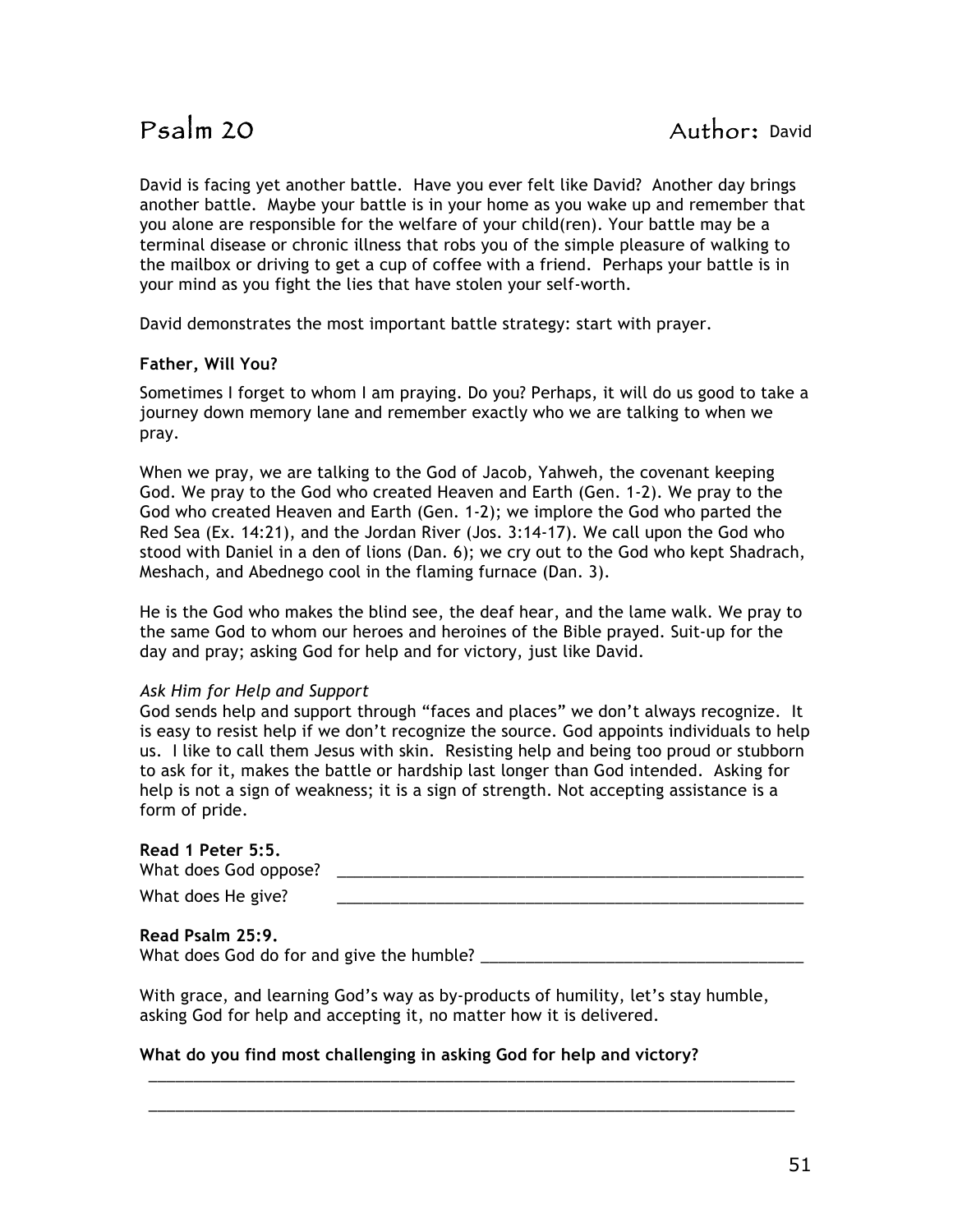#### *Ask Him to Remember*

David had followed the ceremonial tradition of sacrifices and prayers before battle. He was reminding God of his reverence and wanted God to remember his past obedience by blessing his present battle.

It would be easy to read this and think, "Well, I have not been obedient in the past so God will not come to my aid now." Friend, God does not determine His degree of help based on our past devotion. He is a very present help in times of all trouble (Ps. 46:1.) We know this to be true as we examine the thief on the cross. The thief had done nothing for Christ, yet in those moments beside Jesus, he believed. God came to him in his time of need and saved him (Luke 23:43).

## **Read Nahum 1:7.**

What do we have to do to receive God's help? what do we have to do to receive God's help?

#### *Ask Him to Give*

The desire of David's heart is victory in his battle, but ultimately David desires to have what God wants him to have. David asks for his desires, but would willingly exchange his desires for God's. He is a man after God's own heart (1 Sam. 13:14) and wants his heart to please God.

At what cost are we willing to exchange our desires for God's? For example, would we willingly lose the battle, ask our child to leave, resign from the position, or say no to the opportunity of a lifetime in order to save our marriage?

\_\_\_\_\_\_\_\_\_\_\_\_\_\_\_\_\_\_\_\_\_\_\_\_\_\_\_\_\_\_\_\_\_\_\_\_\_\_\_\_\_\_\_\_\_\_\_\_\_\_\_\_\_\_\_\_\_\_\_\_\_\_\_\_\_\_\_\_\_\_\_\_\_

What desire of your heart do you find difficult to surrender to God?

## **Father, I Will**

David starts his prayer by asking, "Will You?" and ends it with "I will." David is aware of the myth in trusting things such as chariots and horses that will ultimately collapse under the demands of battle. He decides instead to place His trust in a sure thing.

Our God is a sure thing. Trust can be defined as: The Relying Upon a Sure Thing. We can trust Him to respond to our prayers. Can He trust us to trust Him, not our own chariots and horses?

\_\_\_\_\_\_\_\_\_\_\_\_\_\_\_\_\_\_\_\_\_\_\_\_\_\_\_\_\_\_\_\_\_\_\_\_\_\_\_\_\_\_\_\_\_\_\_\_\_\_\_\_\_\_\_\_\_\_\_\_\_\_\_\_\_\_\_\_\_\_\_\_\_ \_\_\_\_\_\_\_\_\_\_\_\_\_\_\_\_\_\_\_\_\_\_\_\_\_\_\_\_\_\_\_\_\_\_\_\_\_\_\_\_\_\_\_\_\_\_\_\_\_\_\_\_\_\_\_\_\_\_\_\_\_\_\_\_\_\_\_\_\_\_\_\_\_ \_\_\_\_\_\_\_\_\_\_\_\_\_\_\_\_\_\_\_\_\_\_\_\_\_\_\_\_\_\_\_\_\_\_\_\_\_\_\_\_\_\_\_\_\_\_\_\_\_\_\_\_\_\_\_\_\_\_\_\_\_\_\_\_\_\_\_\_\_\_\_\_\_ \_\_\_\_\_\_\_\_\_\_\_\_\_\_\_\_\_\_\_\_\_\_\_\_\_\_\_\_\_\_\_\_\_\_\_\_\_\_\_\_\_\_\_\_\_\_\_\_\_\_\_\_\_\_\_\_\_\_\_\_\_\_\_\_\_\_\_\_\_\_\_\_\_

#### **Personal Reflection and Application**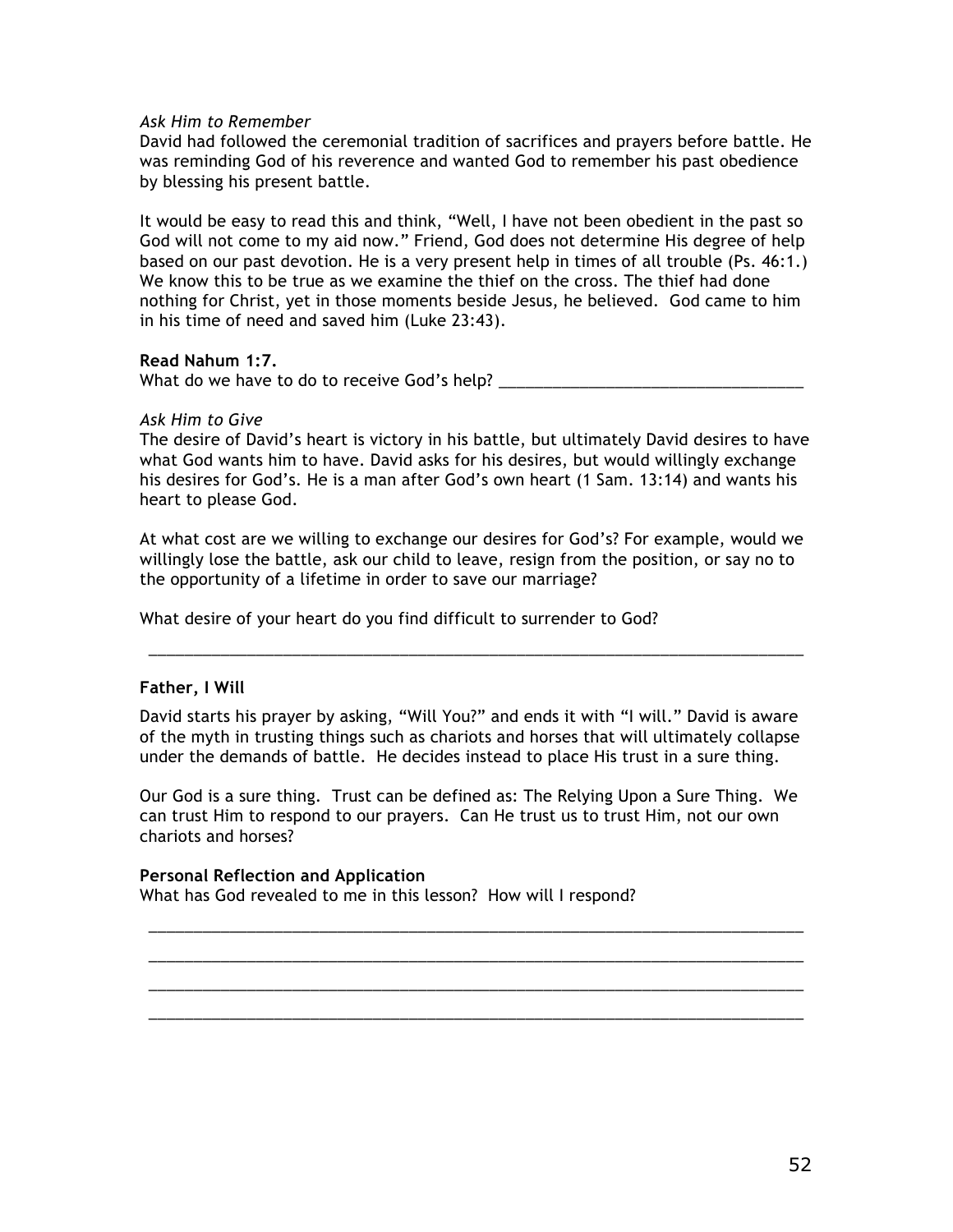God responded to David's prayer in Psalm 20 by giving him victory. David pens his gratitude in Psalm 21. He gives God credit not only for his victory but also for his strength, his crown, and his majesty. He recognizes all he has is because of God. As David concludes his appreciation, in praise he makes a proclamation: "*For the king trusts in the Lord; through the unfailing love of the Most High he will not be shaken*."

**What are your initial thoughts to the idea of "not be shaken?"**

The truth of David's proclamation is fundamental to our "not being shaken" in our sea of troubled circumstances and heartaches. It is the origin of our joy and peace when we are enclosed by sadness and disarray. David recognizes his stability, success, and security are not a result of *his* work, but rather of *God's* unfailing love.

\_\_\_\_\_\_\_\_\_\_\_\_\_\_\_\_\_\_\_\_\_\_\_\_\_\_\_\_\_\_\_\_\_\_\_\_\_\_\_\_\_\_\_\_\_\_\_\_\_\_\_\_\_\_\_\_\_\_\_\_\_\_\_\_\_\_\_\_\_\_\_\_\_ \_\_\_\_\_\_\_\_\_\_\_\_\_\_\_\_\_\_\_\_\_\_\_\_\_\_\_\_\_\_\_\_\_\_\_\_\_\_\_\_\_\_\_\_\_\_\_\_\_\_\_\_\_\_\_\_\_\_\_\_\_\_\_\_\_\_\_\_\_\_\_\_\_

The Hebrew transliteration of *unfailing love* is goodness, kindness, and faithfulness. It is through God's goodness, kindness, and faithfulness that we are not, and will not, be shaken. Like David, our stability, success, and security do not have anything to do with our work or our doing *for* the Lord, but rather our trust *in* Him.

\_\_\_\_\_\_\_\_\_\_\_\_\_\_\_\_\_\_\_\_\_\_\_\_\_\_\_\_\_\_\_\_\_\_\_\_\_\_\_\_\_\_\_\_\_\_\_\_\_\_\_\_\_\_\_\_\_\_\_\_\_\_\_\_\_\_\_\_\_\_\_\_\_

## **Read Psalm 40:4, Proverbs 16:20, and Jeremiah 17:7.**

Describe the one who trusts in the Lord.

**Read Proverbs 3:3-6.** What is the result of our trust in the Lord?

Dictionary.com defines *trust* as: the reliance on the integrity, strength, ability, surety, etc., of a person or thing; a confident expectation of something; hope.

\_\_\_\_\_\_\_\_\_\_\_\_\_\_\_\_\_\_\_\_\_\_\_\_\_\_\_\_\_\_\_\_\_\_\_\_\_\_\_\_\_\_\_\_\_\_\_\_\_\_\_\_\_\_\_\_\_\_\_\_\_\_\_\_\_\_\_\_\_\_\_\_\_

God's character is extremely reliable. We can place confident hope in His strength and ability to bring about stability, security, and success in our lives. As we have studied, the person who trusts in the Lord is blessed. Sometimes we are "blessed" by the answer no or not now.

As we learn to fully trust in God we will see Him weave every yes, no, not now that He gives, and our failures to obey, with our willingness to walk with Him to make a display of His splendor. We do not always understand His ways, but can always trust His work.

\_\_\_\_\_\_\_\_\_\_\_\_\_\_\_\_\_\_\_\_\_\_\_\_\_\_\_\_\_\_\_\_\_\_\_\_\_\_\_\_\_\_\_\_\_\_\_\_\_\_\_\_\_\_\_\_\_\_\_\_\_\_\_\_\_\_\_\_\_\_\_\_\_

## **Read Philippians 1:6.**

What kind of work is God doing in your life?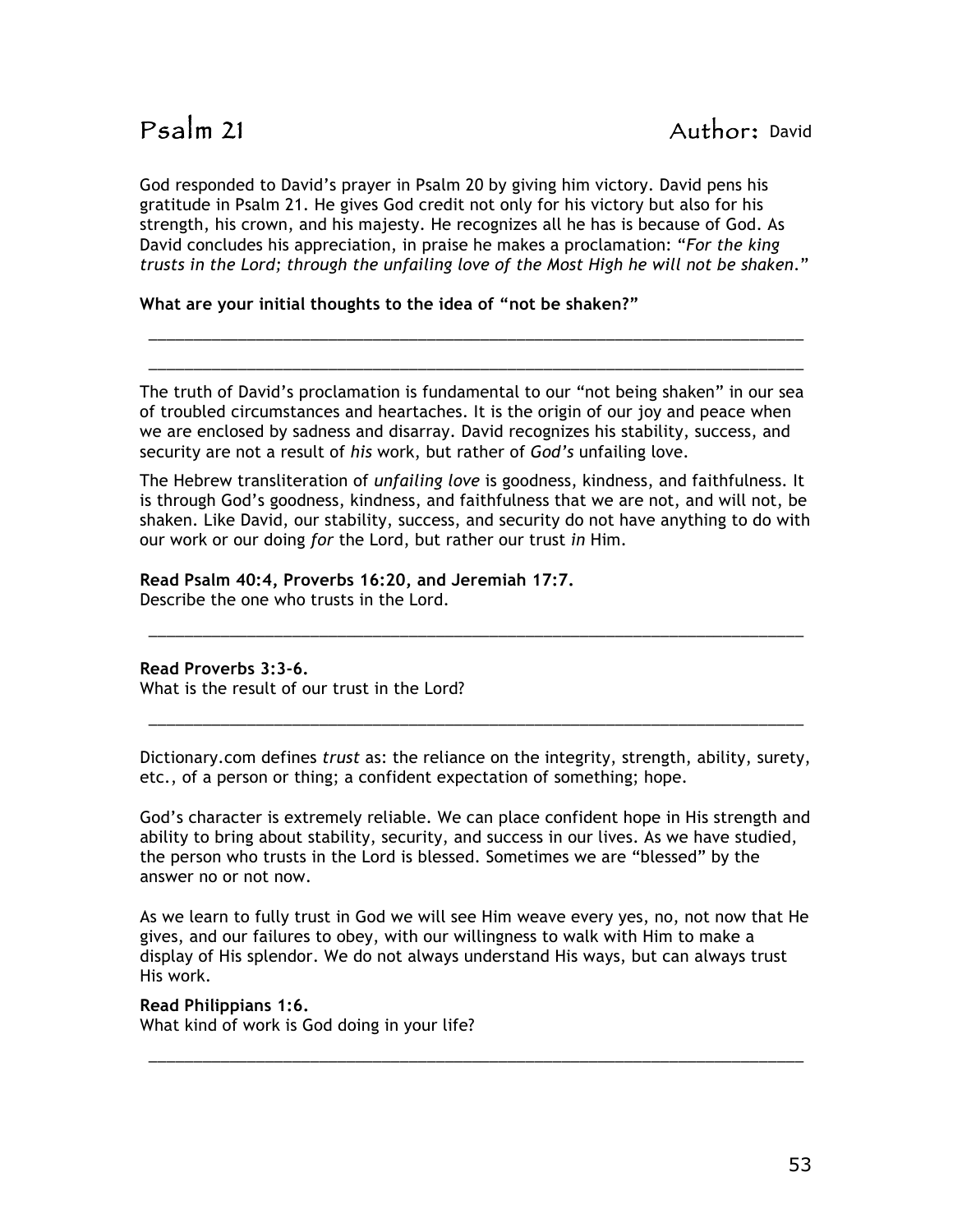#### *Be confident of this truth today.*

We have explored at great length God's character trait unfailing love, defined as goodness, kindness, and faithfulness. These three adjectives describe our great God. Paul calls them "fruit" and writes of them, as well as six others, in his letter to the church at Galatia.

**Read Galatians 5:22-23. Write the verses in the space below. Circle the fruit you most appreciate right now in your life.**

\_\_\_\_\_\_\_\_\_\_\_\_\_\_\_\_\_\_\_\_\_\_\_\_\_\_\_\_\_\_\_\_\_\_\_\_\_\_\_\_\_\_\_\_\_\_\_\_\_\_\_\_\_\_\_\_\_\_\_\_\_\_\_\_\_\_\_\_\_\_\_\_\_ \_\_\_\_\_\_\_\_\_\_\_\_\_\_\_\_\_\_\_\_\_\_\_\_\_\_\_\_\_\_\_\_\_\_\_\_\_\_\_\_\_\_\_\_\_\_\_\_\_\_\_\_\_\_\_\_\_\_\_\_\_\_\_\_\_\_\_\_\_\_\_\_\_

#### **His Spirit**

God loves us with perfect love from His perfect Spirit. He lavishes His children with generous doses of each fruit exactly when we need them. The foundation of His generosity is tucked in John's letter. Refresh yourself with this amazing truth.

**Turn in your Bible and read aloud John 3:16.** What is the foundation of God's generosity? \_\_\_\_\_\_\_\_\_\_\_\_\_\_\_\_\_\_\_\_\_\_\_\_\_\_\_\_\_\_\_\_\_\_\_\_

#### **Our Spirit**

Every fruit Paul speaks of pours forth from God's great love for us. When we believe, we receive. We receive the same Spirit that filled David's words with life and passion. We receive the same Spirit Paul writes about in Galatians 5.

\_\_\_\_\_\_\_\_\_\_\_\_\_\_\_\_\_\_\_\_\_\_\_\_\_\_\_\_\_\_\_\_\_\_\_\_\_\_\_\_\_\_\_\_\_\_\_\_\_\_\_\_\_\_\_\_\_\_\_\_\_\_\_\_\_\_\_\_\_\_\_\_

#### **Read John 14:16.**

How long will this Spirit be with us?

## **Read 1 John 4:11.**

What does God expect us to do in response to His love?

The Holy Spirit makes it possible to carry out what He has commanded. When we love like Christ loved us, the other fruits of His Spirit pour from us as naturally as they poured from Jesus. We will have moments like David to sing of His wondrous ways. We will not be shaken and He will be exalted.

\_\_\_\_\_\_\_\_\_\_\_\_\_\_\_\_\_\_\_\_\_\_\_\_\_\_\_\_\_\_\_\_\_\_\_\_\_\_\_\_\_\_\_\_\_\_\_\_\_\_\_\_\_\_\_\_\_\_\_\_\_\_\_\_\_\_\_\_\_\_\_\_\_ \_\_\_\_\_\_\_\_\_\_\_\_\_\_\_\_\_\_\_\_\_\_\_\_\_\_\_\_\_\_\_\_\_\_\_\_\_\_\_\_\_\_\_\_\_\_\_\_\_\_\_\_\_\_\_\_\_\_\_\_\_\_\_\_\_\_\_\_\_\_\_\_\_ \_\_\_\_\_\_\_\_\_\_\_\_\_\_\_\_\_\_\_\_\_\_\_\_\_\_\_\_\_\_\_\_\_\_\_\_\_\_\_\_\_\_\_\_\_\_\_\_\_\_\_\_\_\_\_\_\_\_\_\_\_\_\_\_\_\_\_\_\_\_\_\_\_ \_\_\_\_\_\_\_\_\_\_\_\_\_\_\_\_\_\_\_\_\_\_\_\_\_\_\_\_\_\_\_\_\_\_\_\_\_\_\_\_\_\_\_\_\_\_\_\_\_\_\_\_\_\_\_\_\_\_\_\_\_\_\_\_\_\_\_\_\_\_\_\_\_

\_\_\_\_\_\_\_\_\_\_\_\_\_\_\_\_\_\_\_\_\_\_\_\_\_\_\_\_\_\_\_\_\_\_\_\_\_\_\_\_\_\_\_\_\_\_\_\_\_\_\_\_\_\_\_\_\_\_\_\_\_\_\_\_\_\_\_\_\_\_\_\_

#### **Personal Reflection and Application**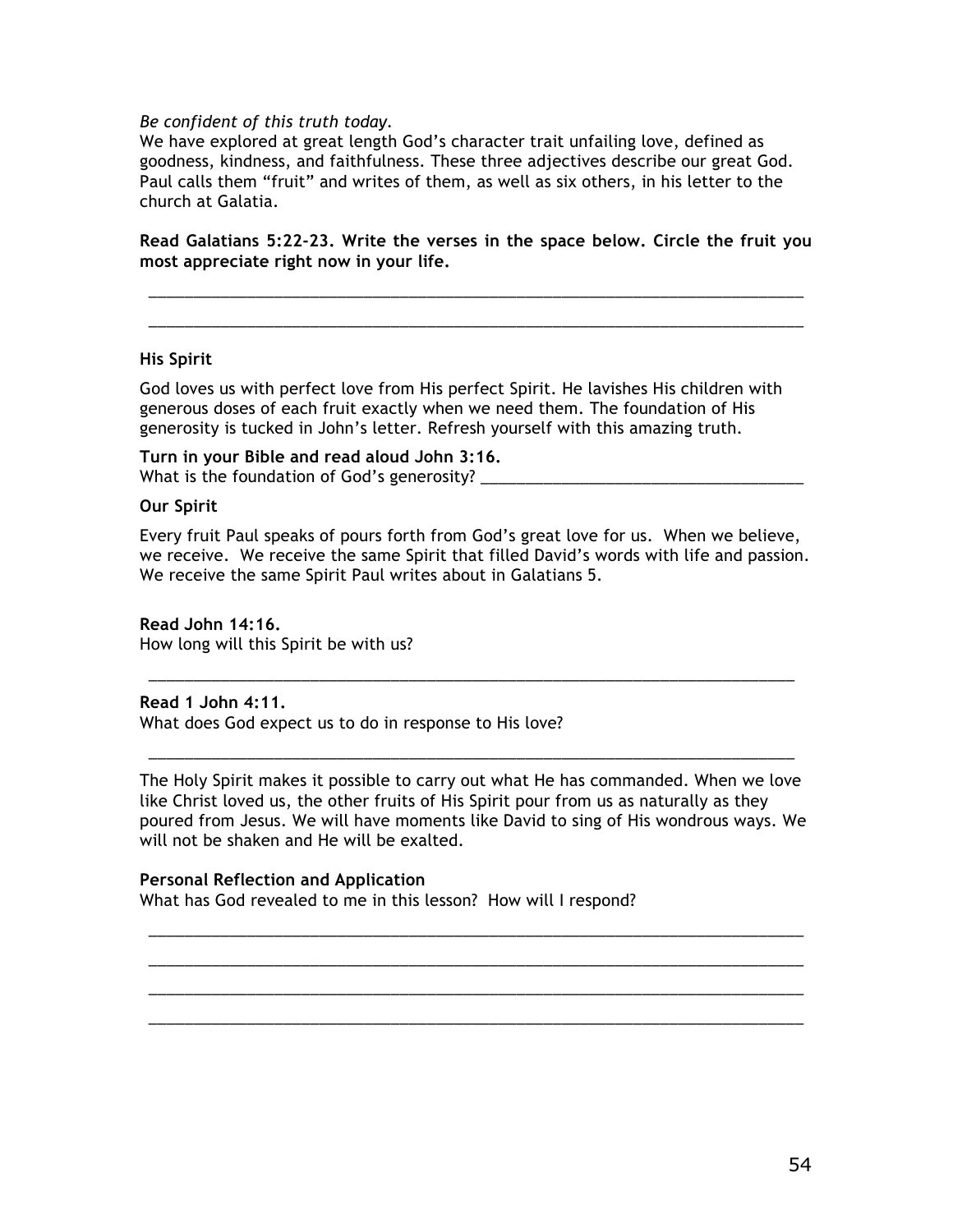Despair is lonely and frightening. As we walk with David we see despair becoming a familiar place. Each time we find him there we hear his human anguish turn to comfort and confidence in God's ability to lead him out. We can enjoy the same assurance as David. God will lead us out and bring purpose from pain.

## **Forsaken: Not by God**

The sound of despair echoes in David's words, "My God, my God, why have you forsaken me?" My guess would be that you have cried out similar words to God. Perhaps the physical agony was not equal to that of the psalmist, but I am quite certain many can relate to the mental and emotional pain.

It is easy to feel God has abandoned us when our hard circumstances continue to prevail and joy evades. Even though we feel like God has given up on us, leaving us alone to manage our hard circumstances single-handedly, He has not. For God to forsake or leave His children, He would have to change His Name.

**Read Matthew 1:23.** What is God's Name? What does His Name mean?

Forsake means to leave, give up entirely, or renounce. God cannot forsake His children. Doing so would go against His nature. God would never contradict who He is and compromise His character.

\_\_\_\_\_\_\_\_\_\_\_\_\_\_\_\_\_\_\_\_\_\_\_\_\_\_\_\_\_\_\_\_\_\_\_\_\_\_\_\_\_\_\_\_\_\_\_\_\_\_\_\_\_\_\_\_\_\_\_\_\_\_\_\_\_\_\_\_\_\_\_\_\_

**Read 1 John 4:8.** What is the basis of God's nature?

If this does not prove God will not leave or forsake us, He put it in writing, word for word so we would know for sure.

\_\_\_\_\_\_\_\_\_\_\_\_\_\_\_\_\_\_\_\_\_\_\_\_\_\_\_\_\_\_\_\_\_\_\_\_\_\_\_\_\_\_\_\_\_\_\_\_\_\_\_\_\_\_\_\_\_\_\_\_\_\_\_\_\_\_\_\_\_\_\_\_\_

**Read Deuteronomy 31:8.** Write the verse in the space below. Circle the word never.

\_\_\_\_\_\_\_\_\_\_\_\_\_\_\_\_\_\_\_\_\_\_\_\_\_\_\_\_\_\_\_\_\_\_\_\_\_\_\_\_\_\_\_\_\_\_\_\_\_\_\_\_\_\_\_\_\_\_\_\_\_\_\_\_\_\_\_\_\_\_\_\_\_

We can't always trust our feelings, but we can always trust God's heart. His heart is full of love and purpose. Our feelings are a response to our human nature. They mislead us, and without a transition in thinking, can even lie to us.

David demonstrates a transition of thinking in verse three. After crying out his honest feelings before God we hear a shift in David's thinking. It is as if David suddenly remembers truth. "Yet You are enthroned as the Holy One." This truth begins to set him free to remember more truth. He remains honest with God about his feelings, but once again starts to steady his feelings with the truth about God that he has grown to trust.

**Think about it:** What truth about God have you grown to trust?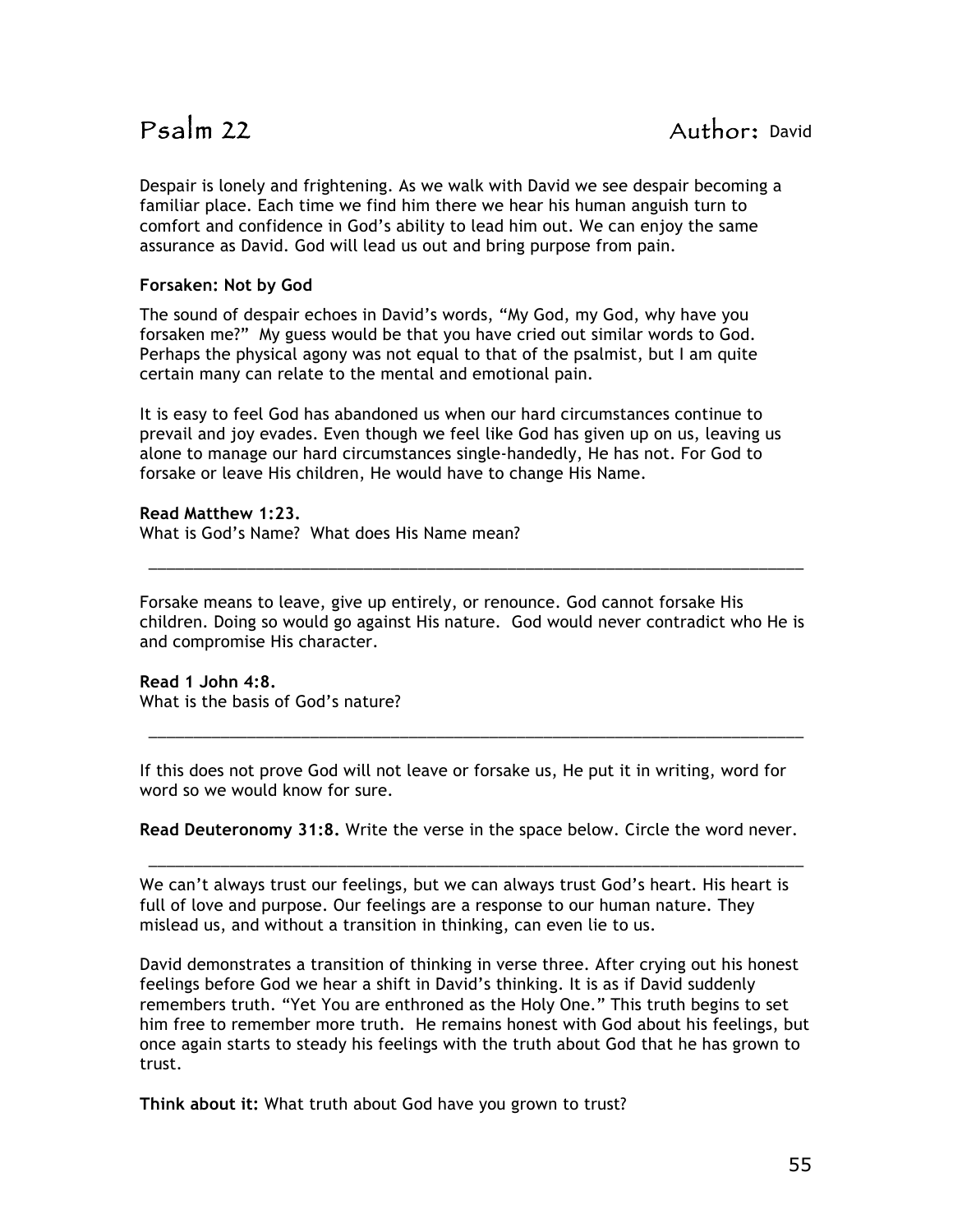The burden of proof has been made: God will never leave or forsake His children, but sometimes His children forsake each other. The power of Hebrews 13:5, combined with knowledge of God's great love, provides the security we need when rejection comes at the hand of others.

## **Forsaken: By Others, Possibly**

Life is hard. Life hurts. People disappoint. These are the cold, hard facts. My husband and I are teaching our children this simple lesson of life: people will let you down, but God will not. People say one thing and do another and make promises they do not fulfill. Husbands and wives abandon their marriage. Friends abandon relationships.

In the midst of David musing over mockery, insults, and rejection, he makes a transition in his thinking by remembering something very important about God.

## **Read Psalm 22:19.**

What does David remember?

How does this knowledge bring comfort and security to you?

Knowing God as our Strength and Helper soothes an aching heart, making our troubled times less troubling. But it does not always remove the piercing pain that overwhelms us when we experience rejection from those we love. Our Savior knows full-well the pain rejection can cause and sympathizes with our pain (Luke 17:25). In fact, He offers more than sympathy.

\_\_\_\_\_\_\_\_\_\_\_\_\_\_\_\_\_\_\_\_\_\_\_\_\_\_\_\_\_\_\_\_\_\_\_\_\_\_\_\_\_\_\_\_\_\_\_\_\_\_\_\_\_\_\_\_\_\_\_\_\_\_\_\_\_\_\_\_\_\_\_\_\_

\_\_\_\_\_\_\_\_\_\_\_\_\_\_\_\_\_\_\_\_\_\_\_\_\_\_\_\_\_\_\_\_\_\_\_\_\_\_\_\_\_\_\_\_\_\_\_\_\_\_\_\_\_\_\_\_\_\_\_\_\_\_\_\_\_\_\_\_\_\_\_\_\_ \_\_\_\_\_\_\_\_\_\_\_\_\_\_\_\_\_\_\_\_\_\_\_\_\_\_\_\_\_\_\_\_\_\_\_\_\_\_\_\_\_\_\_\_\_\_\_\_\_\_\_\_\_\_\_\_\_\_\_\_\_\_\_\_\_\_\_\_\_\_\_\_\_

## **Read Psalm 56:8.**

What does God do to show He sees and cares about our sorrow?

We can wear God's sympathy as a cloak of comfort during the painful times of rejection. Its warmth will provide an unexplainable peace that will enable us to proclaim the praise of verse three, "Yet You are enthroned as the Holy One; You are the praise of [insert your name]."

\_\_\_\_\_\_\_\_\_\_\_\_\_\_\_\_\_\_\_\_\_\_\_\_\_\_\_\_\_\_\_\_\_\_\_\_\_\_\_\_\_\_\_\_\_\_\_\_\_\_\_\_\_\_\_\_\_\_\_\_\_\_\_\_\_\_\_\_\_\_\_\_\_ \_\_\_\_\_\_\_\_\_\_\_\_\_\_\_\_\_\_\_\_\_\_\_\_\_\_\_\_\_\_\_\_\_\_\_\_\_\_\_\_\_\_\_\_\_\_\_\_\_\_\_\_\_\_\_\_\_\_\_\_\_\_\_\_\_\_\_\_\_\_\_\_\_ \_\_\_\_\_\_\_\_\_\_\_\_\_\_\_\_\_\_\_\_\_\_\_\_\_\_\_\_\_\_\_\_\_\_\_\_\_\_\_\_\_\_\_\_\_\_\_\_\_\_\_\_\_\_\_\_\_\_\_\_\_\_\_\_\_\_\_\_\_\_\_\_\_ \_\_\_\_\_\_\_\_\_\_\_\_\_\_\_\_\_\_\_\_\_\_\_\_\_\_\_\_\_\_\_\_\_\_\_\_\_\_\_\_\_\_\_\_\_\_\_\_\_\_\_\_\_\_\_\_\_\_\_\_\_\_\_\_\_\_\_\_\_\_\_\_\_

\_\_\_\_\_\_\_\_\_\_\_\_\_\_\_\_\_\_\_\_\_\_\_\_\_\_\_\_\_\_\_\_\_\_\_\_\_\_\_\_\_\_\_\_\_\_\_\_\_\_\_\_\_\_\_\_\_\_\_\_\_\_\_\_\_\_\_\_\_\_\_\_\_

## **Personal Reflection and Application**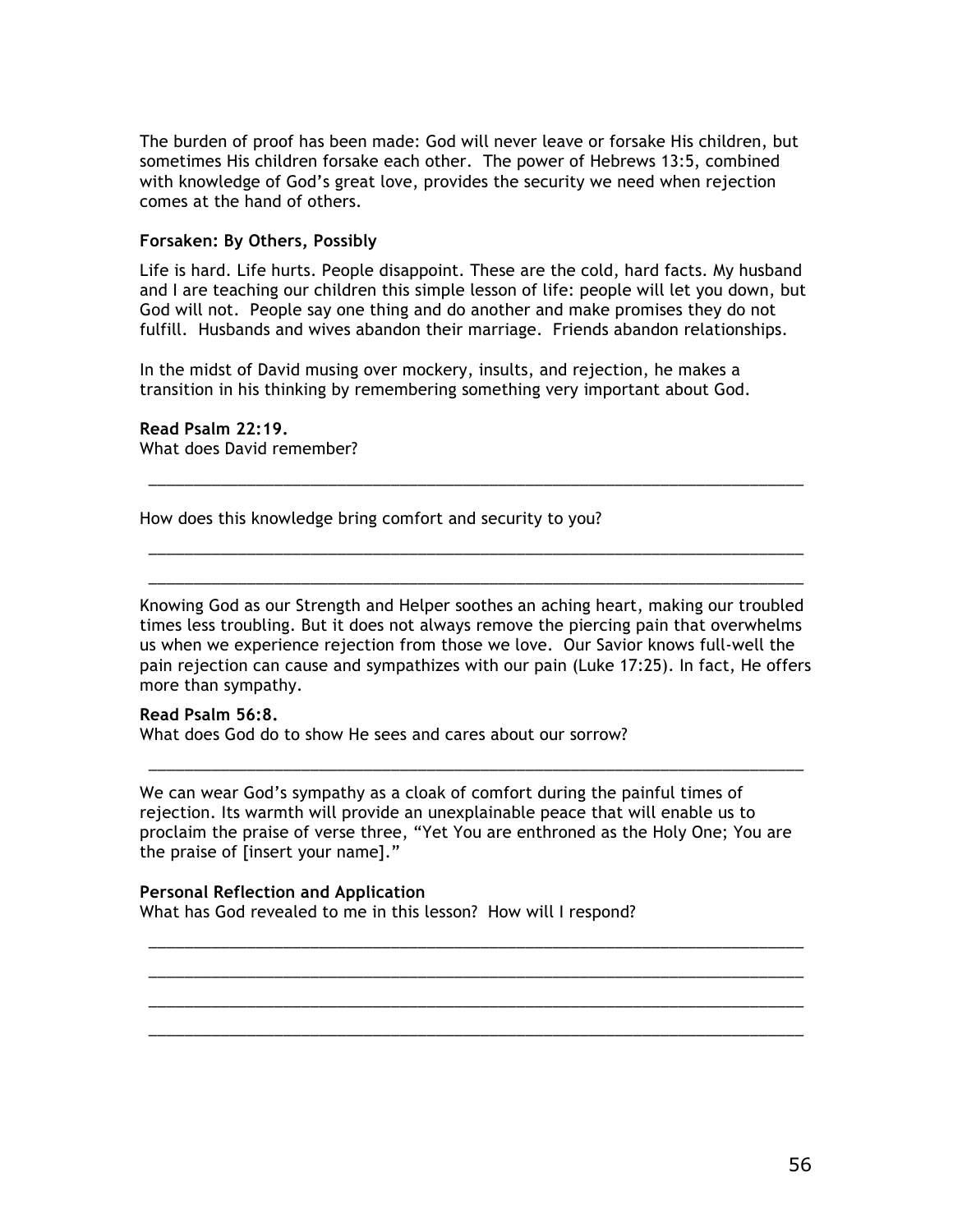We meet David in a valley many have walked, the valley of death. Death however is not the only valley life takes us through. We may journey through the valley of despair or destruction. Perhaps we cross the valley of divorce, debt, dependency, distractions, or disease. We do not get to choose our valley, but we can be certain our traveling Companion will provide everything we need for the trip.

Our traveling Companion is David's Companion, the Lord. David gives the Lord a new name, Shepherd. He is our Shepherd and we are His sheep (See John 10:7-15). With our Shepherd's guidance there is no need to want or fear, even when we walk through life's valleys.

## **We "Shall Not Want"**

There could be cause for alarm in a valley. Needs may arise. However, as we learn to stay close to our Shepherd, we discover there is no need to want. Like a shepherd guides his sheep with his staff, God guides us through the person of the Holy Spirit. His Sovereignty and perfect plan for our life provides safety and protection as He uses the rod to protect His sheep. His beautiful creation provides nourishment and refreshment for our physical needs.

## **Read John 10:3-4.**

The Shepherd provides. What is the responsibility of the sheep?

Every minute we spend with our Shepherd is valuable. Time teaches us to recognize, listen to, and obey God's voice. As we do so, we begin to "want not" and live in the freedom of God's provision.

\_\_\_\_\_\_\_\_\_\_\_\_\_\_\_\_\_\_\_\_\_\_\_\_\_\_\_\_\_\_\_\_\_\_\_\_\_\_\_\_\_\_\_\_\_\_\_\_\_\_\_\_\_\_\_\_\_\_\_\_\_\_\_\_\_\_\_\_\_\_\_\_\_

## **Read Philippians 4:19.**

What will the Lord, our Shepherd, provide?

We shall not want according to His glorious riches, not our selfish desires. As a shepherd deeply loves his sheep, so our Good Shepherd loves us. He loves us so much His provision includes everything we need, even if what we need is not want we want or causes us pain.

\_\_\_\_\_\_\_\_\_\_\_\_\_\_\_\_\_\_\_\_\_\_\_\_\_\_\_\_\_\_\_\_\_\_\_\_\_\_\_\_\_\_\_\_\_\_\_\_\_\_\_\_\_\_\_\_\_\_\_\_\_\_\_\_\_\_\_\_\_\_\_\_\_

## **"Makes Me Lie Down"**

I do not like to be "made" to do something, never have. In an earlier lesson I shared not liking rules or being told what to do. My mule-headedness is genetic, both paternally and maternally.

In spending time with my Shepherd and learning to recognize His voice, I have discovered "Yes Sir" is the best response. With the stubborn genetic make-up flowing through my veins, this lesson did not come without pain. Pain is a great teacher.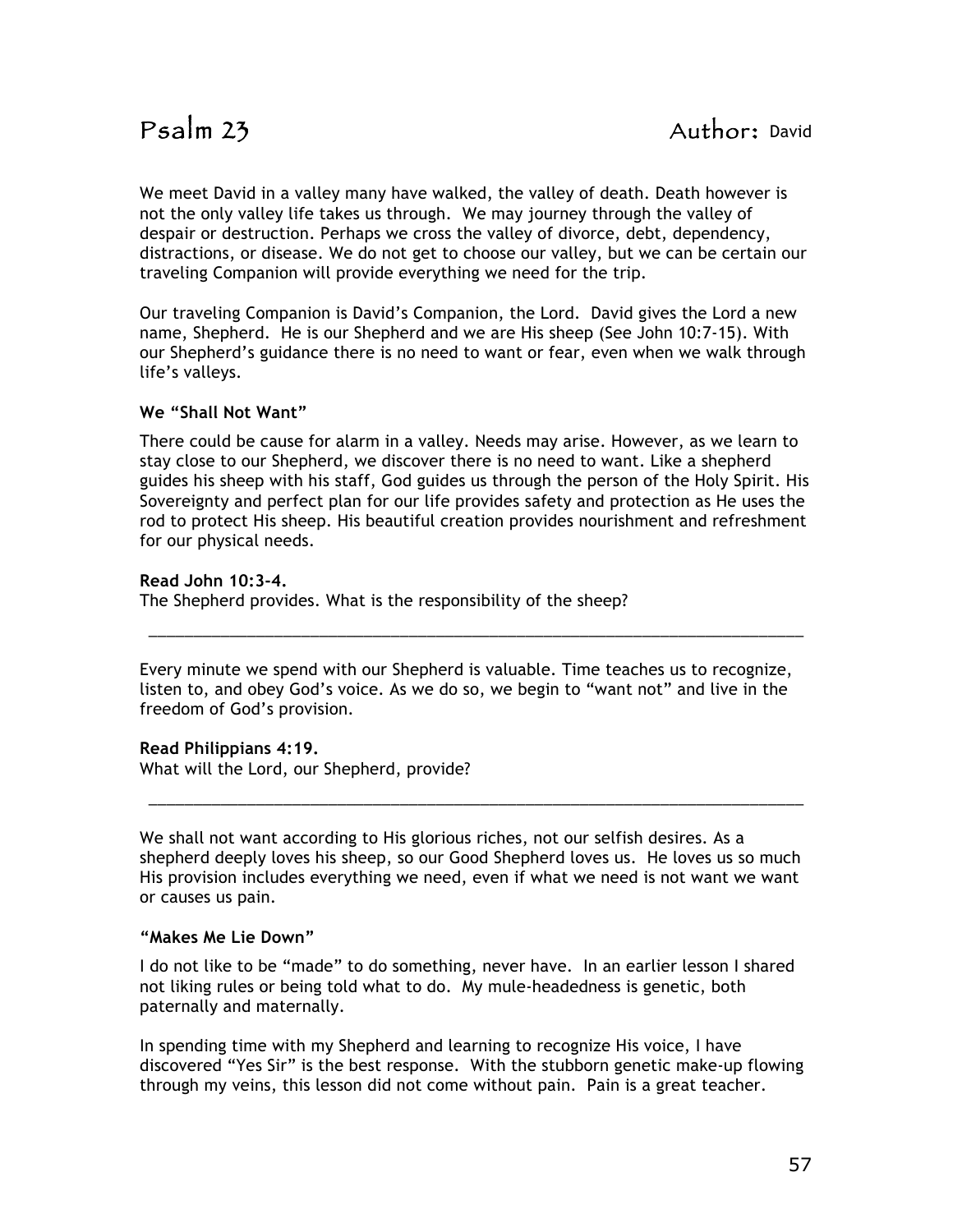It is through pain sheep learn to stay with their shepherd. Sheep are prone to wander. Sometimes a sheep refuses to return when the shepherd calls, forcing the shepherd to gently break his leg to teach him to stay close.

With love and care the shepherd splints the broken leg, then carries the sheep to a new and safe place of pasture. This hurts the shepherd because he loves the sheep, but he knows the valuable lessons pain teaches. Wounded, the sheep has no other choice but to stay close to the shepherd, to go only where he leads, and trust him completely for every need.

Like sheep, we are prone to wonder. Our adventurous nature can lead us to dangerous places and cause us to make detrimental choices. Sometimes we don't see the danger, but our Shepherd does. He calls us by name: sometimes we return, sometimes we refuse. In love, He allows pain to touch us in order to teach us.

\_\_\_\_\_\_\_\_\_\_\_\_\_\_\_\_\_\_\_\_\_\_\_\_\_\_\_\_\_\_\_\_\_\_\_\_\_\_\_\_\_\_\_\_\_\_\_\_\_\_\_\_\_\_\_\_

**Read Hebrews 12:6.**

Who does the Lord discipline?

He lovingly tends to our wounds and carries us to new, safe, and quiet places. He knows that when wounded, we will stay close to Him, going where He leads, completely trusting Him to supply all our needs.

## **"Fear No Evil"**

Wolves prowl around low to the ground hoping to capture their prey without warning. A good shepherd is alert, carries a rod and staff, and sleeps at the gate to protect his flock from evil. Though we have an enemy (1 Pt. 5:8), with God as our Good Shepherd alert at the gate of our heart, we have nothing to fear.

#### **Read Isaiah 41:10.**

What does God do for those who are tempted to fear?

Friends, there is no need to fear. Our Good Shepherd provides so we shall not want and His love allows pain to teach us. He stands by the gate ready to strike evil with His rod and staff. We can count on His goodness and mercy to follow us all the days of our lives.

\_\_\_\_\_\_\_\_\_\_\_\_\_\_\_\_\_\_\_\_\_\_\_\_\_\_\_\_\_\_\_\_\_\_\_\_\_\_\_\_\_\_\_\_\_\_\_\_\_\_\_\_\_\_\_\_\_\_\_\_\_\_\_\_\_\_\_\_\_\_\_\_\_ \_\_\_\_\_\_\_\_\_\_\_\_\_\_\_\_\_\_\_\_\_\_\_\_\_\_\_\_\_\_\_\_\_\_\_\_\_\_\_\_\_\_\_\_\_\_\_\_\_\_\_\_\_\_\_\_\_\_\_\_\_\_\_\_\_\_\_\_\_\_\_\_\_ \_\_\_\_\_\_\_\_\_\_\_\_\_\_\_\_\_\_\_\_\_\_\_\_\_\_\_\_\_\_\_\_\_\_\_\_\_\_\_\_\_\_\_\_\_\_\_\_\_\_\_\_\_\_\_\_\_\_\_\_\_\_\_\_\_\_\_\_\_\_\_\_\_ \_\_\_\_\_\_\_\_\_\_\_\_\_\_\_\_\_\_\_\_\_\_\_\_\_\_\_\_\_\_\_\_\_\_\_\_\_\_\_\_\_\_\_\_\_\_\_\_\_\_\_\_\_\_\_\_\_\_\_\_\_\_\_\_\_\_\_\_\_\_\_\_\_

\_\_\_\_\_\_\_\_\_\_\_\_\_\_\_\_\_\_\_\_\_\_\_\_\_\_\_\_\_\_\_\_\_\_\_\_\_\_\_\_\_\_\_\_\_\_\_\_\_\_\_\_\_\_\_\_\_\_\_\_\_\_\_\_\_\_\_\_\_\_\_\_\_ \_\_\_\_\_\_\_\_\_\_\_\_\_\_\_\_\_\_\_\_\_\_\_\_\_\_\_\_\_\_\_\_\_\_\_\_\_\_\_\_\_\_\_\_\_\_\_\_\_\_\_\_\_\_\_\_

**Personal Reflection and Application. Read John 10:1-18.** What has God revealed to me in this lesson? How will I respond?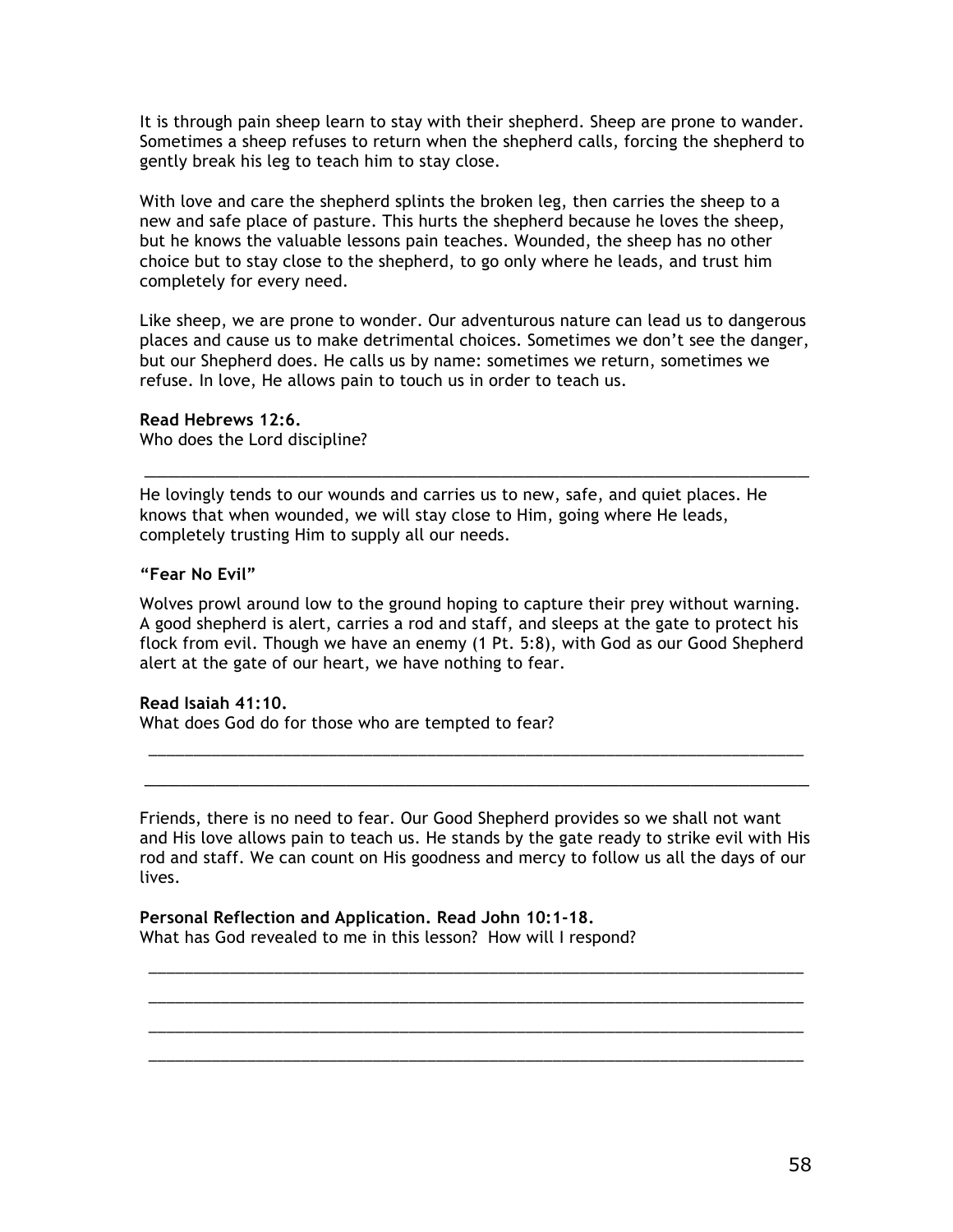Entering the Temple, choirs and soloists would sing this commemorative song to remember the Ark of the Covenant—the symbol of God and His presence. David reminds us of something well worth remembering and he belts it out in verse one: nothing belongs to us.

"The earth is the Lord's, and everything in it, the world, and all who live in it."

## **Everything Means Everything**

At the tender age of 9, my daddy taught me the truth of Psalm 24:1, not by word but by deed. He was at the kitchen table, in his normal Saturday night seat, filling out our tithing envelopes for church. He asked me for my offering of  $25¢$ . You see, I had done some babysitting for the Dowling family Friday night and was paid \$2.50. The Lord's share was  $25¢$ . Tithing was what my dad and mom did. I did not understand why I had to tithe. After all, I was just a kid and it was only a quarter.

My daddy lovingly explained all we have is God's and He allows us to keep all but 10%. My head heard him and obeyed. My heart did not quite comprehend this command and questioned. Needless to say, I tithed  $25¢$  from that Friday night's job and every babysitting job thereafter, continuing to give to the Lord as He continues to give to me. I tithe because now my head and heart get it: everything is God's!

**Read Colossians 1:16.** Write the verse in the space below. Circle the words "by him" and "for him."

\_\_\_\_\_\_\_\_\_\_\_\_\_\_\_\_\_\_\_\_\_\_\_\_\_\_\_\_\_\_\_\_\_\_\_\_\_\_\_\_\_\_\_\_\_\_\_\_\_\_\_\_\_\_\_\_\_\_\_\_\_\_\_\_\_\_\_\_\_\_\_\_\_ \_\_\_\_\_\_\_\_\_\_\_\_\_\_\_\_\_\_\_\_\_\_\_\_\_\_\_\_\_\_\_\_\_\_\_\_\_\_\_\_\_\_\_\_\_\_\_\_\_\_\_\_\_\_\_\_\_\_\_\_\_\_\_\_\_\_\_\_\_\_\_\_\_

The truths in Psalm 24:1 and Colossians 1:16 are boundary lines for our protection from the lies our culture tells about money and possessions.

Our culture has bought the lie: we are self-sufficient. We have logically reasoned: we do the work, therefore the money and all that comes from the money belong to us. Operating within the logic of this thinking can lead to self-destruction, succumbing to the "want more" mentality.

Greed is the excessive desire for wealth or possessions. This wrong pattern of thinking drives our culture to want greater power, higher position, and more possessions. Living within the boundaries God sets provides the victim of the "want mores" with the power to defeat greed and experience prosperity God's way.

**Read Proverbs 28:25.** Who will prosper?

The Hebrew transliteration of the word prosper is to grow fat, become fat, successful.

\_\_\_\_\_\_\_\_\_\_\_\_\_\_\_\_\_\_\_\_\_\_\_\_\_\_\_\_\_\_\_\_\_\_\_\_\_\_\_\_\_\_\_\_\_\_\_\_\_\_\_\_\_\_\_\_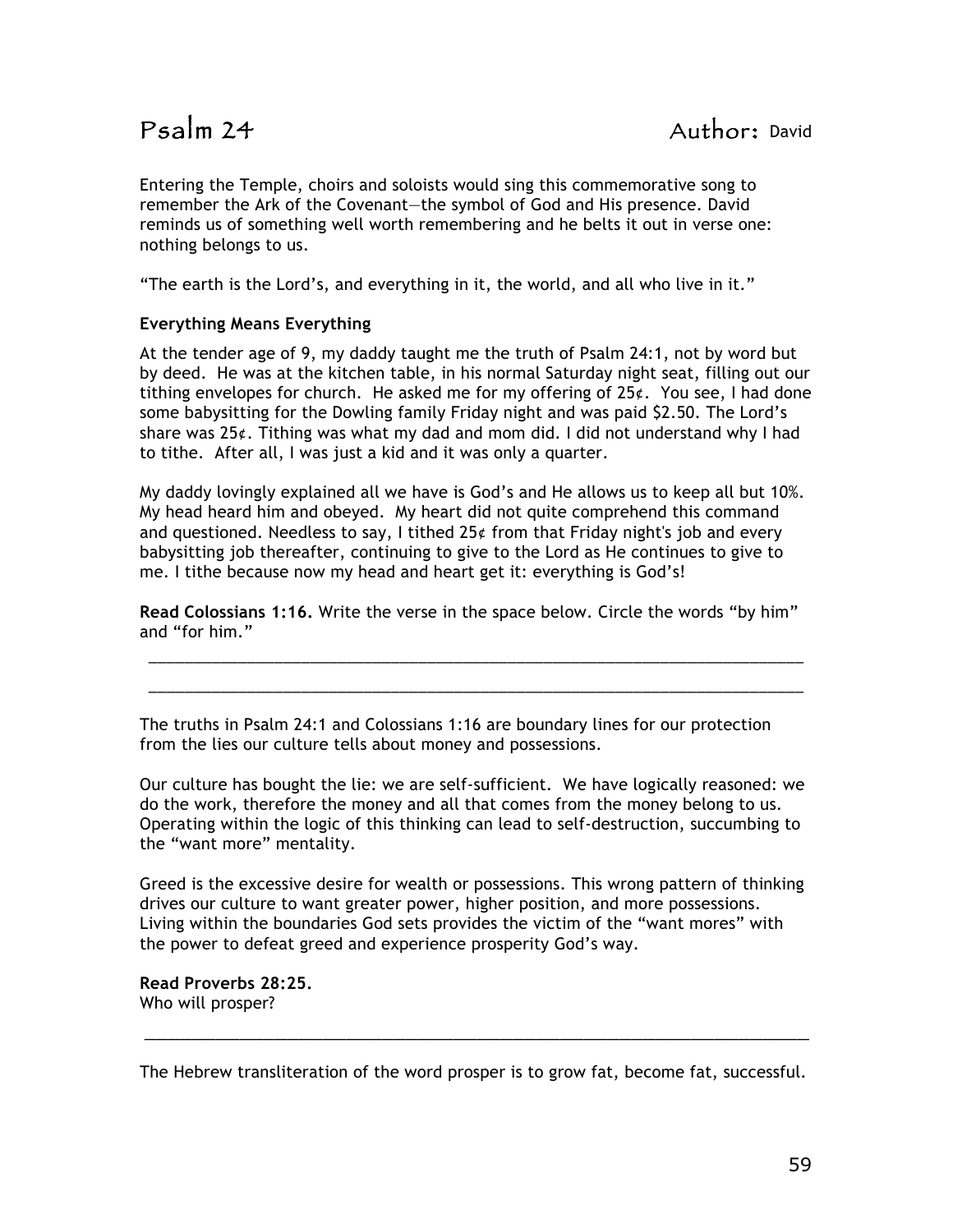Prosperity God's way is the only way I would welcome a "weight" problem. Let's ponder that thought.

## **Getting Fat**

Women get fidgety and tight lipped when the topic of weight is discussed. I don't know a woman alive who welcomes and entertains the idea of getting fat. Likewise, I don't know a woman alive who does not welcome and entertain the prosperity of God in her life. God sure knows how to use words, doesn't He?

"*A greedy man stirs up dissension, but he who trusts in the Lord will prosper*." (Pr. 28:25)

Our prosperity starts with trusting God and pursuing the opposite of greed: generosity.

God gave very clear instructions when speaking to His people about being tightfisted and hardhearted in the treatment of people in need.

\_\_\_\_\_\_\_\_\_\_\_\_\_\_\_\_\_\_\_\_\_\_\_\_\_\_\_\_\_\_\_\_\_\_\_\_\_\_\_\_\_\_\_\_\_\_\_\_\_\_\_\_\_\_\_\_\_\_\_\_\_\_\_\_\_\_\_\_\_\_\_\_\_

\_\_\_\_\_\_\_\_\_\_\_\_\_\_\_\_\_\_\_\_\_\_\_\_\_\_\_\_\_\_\_\_\_\_\_\_\_\_\_\_\_\_\_\_\_\_\_\_\_\_\_\_\_\_\_\_\_\_\_\_\_\_\_\_\_\_\_\_\_\_\_\_\_

#### **Read Deuteronomy 15:10.**

How does God respond to our generosity?

How does God expect us to give?

Being generous had never been something I thought much about until last year. Don't get me wrong, I donated clothes, cooked meals, and did favors for friends. But last year God challenged me with a verse from the New Living Translation. "I want you to excel also in this gracious act of giving" (2 Corinthians 8:7b). Paul challenged the church of Corinth and God challenged me.

As I started to pray and apply this verse to my daily decisions, I began to see giving as more than contributing to the community clothes closet, cooking meals, and acts of kindness for friends. It is cheerfully, liberally, and unselfishly, giving in unexpected ways to the unexpected.

When we exhaust ourselves and our resources for the cause of someone who does not expect, we get fat. We become portly with the prosperity of God's character and love. The angle of life's lens becomes wider and the focus clearer. We love deeper, give with great generosity, and see needs we never noticed before.

\_\_\_\_\_\_\_\_\_\_\_\_\_\_\_\_\_\_\_\_\_\_\_\_\_\_\_\_\_\_\_\_\_\_\_\_\_\_\_\_\_\_\_\_\_\_\_\_\_\_\_\_\_\_\_\_\_\_\_\_\_\_\_\_\_\_\_\_\_\_\_\_\_ \_\_\_\_\_\_\_\_\_\_\_\_\_\_\_\_\_\_\_\_\_\_\_\_\_\_\_\_\_\_\_\_\_\_\_\_\_\_\_\_\_\_\_\_\_\_\_\_\_\_\_\_\_\_\_\_\_\_\_\_\_\_\_\_\_\_\_\_\_\_\_\_\_

\_\_\_\_\_\_\_\_\_\_\_\_\_\_\_\_\_\_\_\_\_\_\_\_\_\_\_\_\_\_\_\_\_\_\_\_\_\_\_\_\_\_\_\_\_\_\_\_\_\_\_\_\_\_\_\_\_\_\_\_\_\_\_\_\_\_\_\_\_\_\_\_\_ \_\_\_\_\_\_\_\_\_\_\_\_\_\_\_\_\_\_\_\_\_\_\_\_\_\_\_\_\_\_\_\_\_\_\_\_\_\_\_\_\_\_\_\_\_\_\_\_\_\_\_\_\_\_\_\_\_\_\_\_\_\_\_\_\_\_\_\_\_\_\_\_\_ \_\_\_\_\_\_\_\_\_\_\_\_\_\_\_\_\_\_\_\_\_\_\_\_\_\_\_\_\_\_\_\_\_\_\_\_\_\_\_\_\_\_\_\_\_\_\_\_\_\_\_\_\_\_\_\_\_\_\_\_\_\_\_\_\_\_\_\_\_\_\_\_\_

#### **Read Proverbs 11:25.**

What do you think is the meaning of this verse?

If everything is His, shouldn't we be channels of His generosity?

## **Personal Reflection and Application**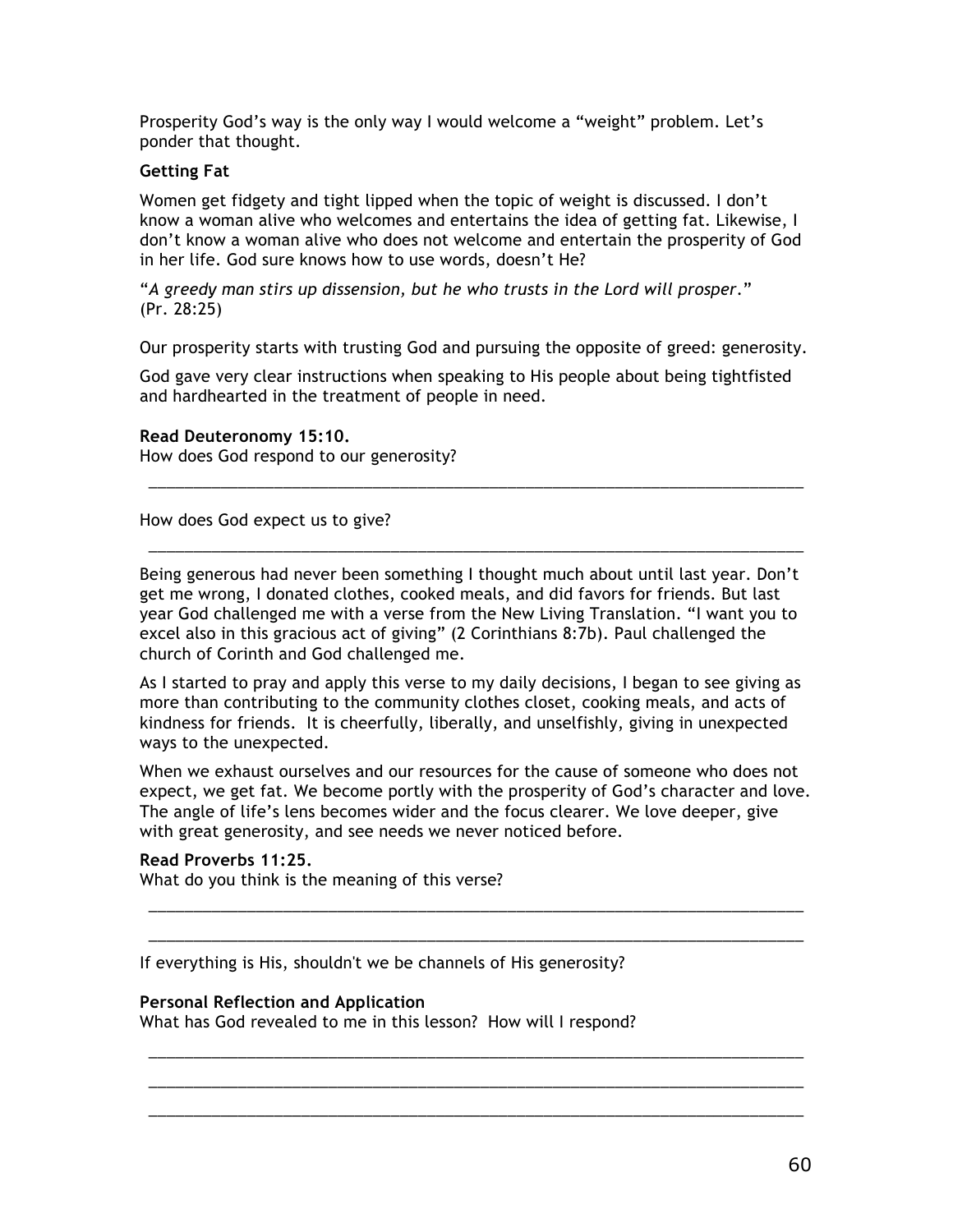"Who, then, is the man who fears the Lord?" Psalm 25:12

I love when God directly answers a question, don't you? There is no investigation or deductive reasoning skills needed. In black and white, David asks a question and provides the answer for future generations to know and understand.

David has experienced firsthand, from the pasture to the palace, the benefits of having reverence for God. God has directed David, telling him where and when to go (v12). In faithfully following God's direction, David prospered (v13), as well as earned the privilege of having God confide in him (v4).

The sum total of these benefits (direction, prosperity, and secret sharing) is a confident faith. And indeed, David writes Psalm 25 expressing his confident faith. By following David's example, becoming a "man" who fears the Lord, God can transform wavering unbelief to confident faith.

## **Confident Faith in Waiting**

By nature I am pessimistic. In my "bJ" days (before Jesus) the glass was always "half empty" and waiting was never "a good thing." I could not save money because there was always something I "just had to have." Opportunities were missed because I "just had to be first." The list could go on, but I will spare you.

This pessimistic way of thinking carried over into my relationship with the Lord. However, my growing faith can now be confident in waiting on God and has taught me not to sacrifice the future for the immediate. When we succumb to the pressure of the immediate, we often end up struggling, suffering heartache we weren't meant to endure. The cost of missing God's best is not worth the temporary pleasures the immediate offers.

Consider all the tender God-moments David would have missed had he run directly to the throne. Confident faith taught him to wait and to wait well. Confident faith has hope in the future because of God's past faithfulness. Such hope is found when we fix our minds on truths that help us wait, and like David, wait well.

\_\_\_\_\_\_\_\_\_\_\_\_\_\_\_\_\_\_\_\_\_\_\_\_\_\_\_\_\_\_\_\_\_\_\_\_\_\_\_\_\_\_\_\_\_\_\_\_\_\_\_\_\_\_\_\_\_\_\_\_\_\_\_\_\_\_\_\_\_\_\_\_\_ \_\_\_\_\_\_\_\_\_\_\_\_\_\_\_\_\_\_\_\_\_\_\_\_\_\_\_\_\_\_\_\_\_\_\_\_\_\_\_\_\_\_\_\_\_\_\_\_\_\_\_\_\_\_\_\_\_\_\_\_\_\_\_\_\_\_\_\_\_\_\_\_\_

## **Read Isaiah 55:8-9.**

What can confident faith learn about God's plans?

## **Read Isaiah 64:4.** On whose behalf does God act?

Confident faith escorts us from our pasture to our palace with expected hope, even if our journey requires brief stops along the way.

\_\_\_\_\_\_\_\_\_\_\_\_\_\_\_\_\_\_\_\_\_\_\_\_\_\_\_\_\_\_\_\_\_\_\_\_\_\_\_\_\_\_\_\_\_\_\_\_\_\_\_\_\_\_\_\_\_\_\_\_\_\_\_\_\_\_\_\_\_\_\_\_\_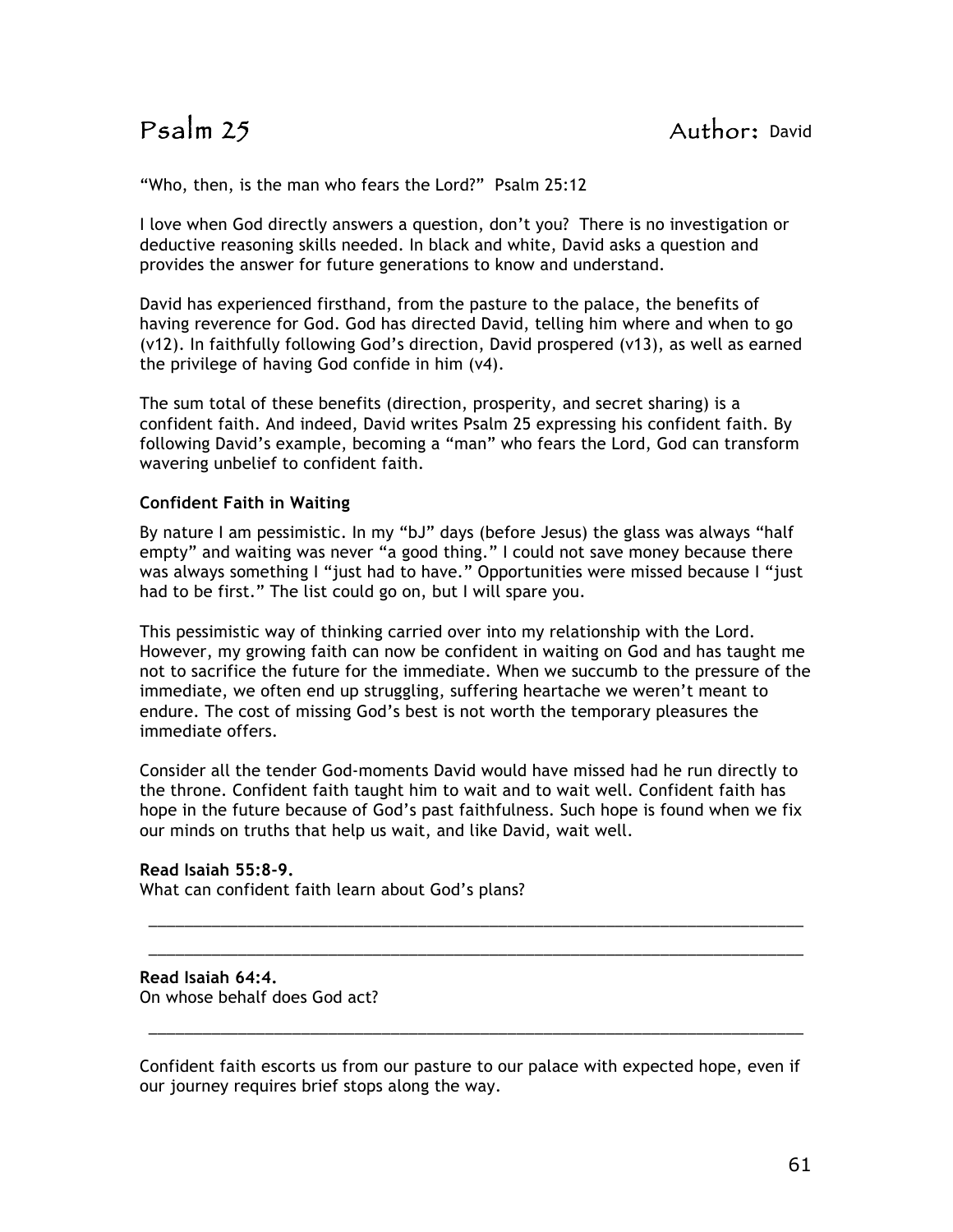## **Confident Faith in Mercy and Love**

After meeting up with my childhood friends on a beach-get-away, the part of my memory bank I thought was permanently closed was reopened. Memories of past sins, profane behavior, and a plethora of other unkind acts filled my mind. Like David, the weight of remembering was too much to bear. When I confessed, He forgave. God emptied His memory bank and in confident faith I emptied mine.

We can have confident faith in God's mercy and love. His love covers all our sin (I John 1:7). He deposits mercy in His memory bank, replacing our transgression with forgiveness.

\_\_\_\_\_\_\_\_\_\_\_\_\_\_\_\_\_\_\_\_\_\_\_\_\_\_\_\_\_\_\_\_\_\_\_\_\_\_\_\_\_\_\_\_\_\_\_\_\_\_\_\_\_\_\_\_

**Read 1 John 1:9.** What is God's response to our confession?

## **Confident Faith in Instruction**

Trusting God's instructions as guidelines for life has been the most challenging part of my walk with the Lord. For years, God's ways just did not make sense to me; they went against my natural bend. For instance, how do the last become first? (Luke 13:30) How is it possible to inherit the earth by demonstrating meekness and why should I pray for my enemies? (Matt. 5:5, 44) Oh, and don't even get me started on the subject of wives submitting to their own husbands! (Eph. 5:22)

Now, after much time and study, like David, I have full confidence in God's instructions and take every measure to ensure I follow His leading. Do all His instructions make sense? No. However, my confident faith is built in following them whether they make sense or not.

## **Confident Faith in Protection**

David's confident faith grew as He experienced God's protection and rescue. The One we call God, the One to whom we pray, is the same God who faithfully rescued and protected David. He sent His Son to rescue us from our past sin, as well as our present trouble.

## **Read Galatians 1:4.**

Besides sin, from what did God come to rescue us?

**Think about it:** Which area is your confident faith weakest? Ask God to help you make it strong.

\_\_\_\_\_\_\_\_\_\_\_\_\_\_\_\_\_\_\_\_\_\_\_\_\_\_\_\_\_\_\_\_\_\_\_\_\_\_\_\_\_\_\_\_\_\_\_\_\_\_\_\_\_\_\_\_\_\_\_\_\_\_\_\_\_\_\_\_\_\_\_\_\_ \_\_\_\_\_\_\_\_\_\_\_\_\_\_\_\_\_\_\_\_\_\_\_\_\_\_\_\_\_\_\_\_\_\_\_\_\_\_\_\_\_\_\_\_\_\_\_\_\_\_\_\_\_\_\_\_\_\_\_\_\_\_\_\_\_\_\_\_\_\_\_\_\_ \_\_\_\_\_\_\_\_\_\_\_\_\_\_\_\_\_\_\_\_\_\_\_\_\_\_\_\_\_\_\_\_\_\_\_\_\_\_\_\_\_\_\_\_\_\_\_\_\_\_\_\_\_\_\_\_\_\_\_\_\_\_\_\_\_\_\_\_\_\_\_\_\_ \_\_\_\_\_\_\_\_\_\_\_\_\_\_\_\_\_\_\_\_\_\_\_\_\_\_\_\_\_\_\_\_\_\_\_\_\_\_\_\_\_\_\_\_\_\_\_\_\_\_\_\_\_\_\_\_\_\_\_\_\_\_\_\_\_\_\_\_\_\_\_\_\_

\_\_\_\_\_\_\_\_\_\_\_\_\_\_\_\_\_\_\_\_\_\_\_\_\_\_\_\_\_\_\_\_\_\_\_\_\_\_\_\_\_\_\_\_\_\_\_\_\_\_\_\_\_\_\_\_\_\_\_\_\_\_\_\_\_\_\_\_\_\_\_\_\_

## **Personal Reflection and Application**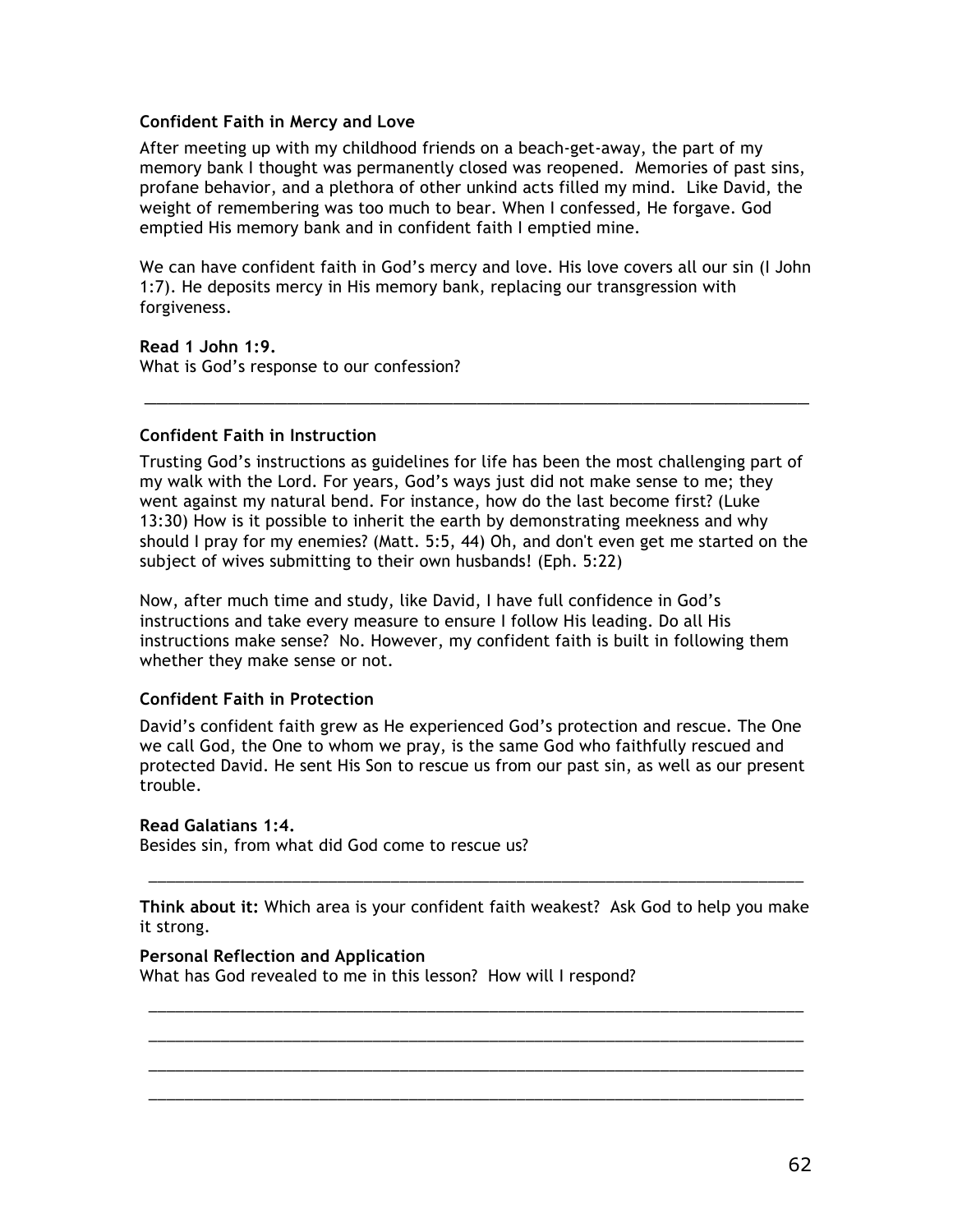David's life is proof positive that walking in obedience to God's plan does not ensure a trouble-free life. We can, however, be assured of this: life with God is an adventure full of exciting and very unusual experiences. Unlike some adventures, which have uncertain outcomes, our adventures with God have one certain outcome: to bring us closer to Him. With each yes, we can expect to become more like Him and gain a greater understanding of our purpose. Adventures with God can be prematurely shortened and profoundly spoiled when we allow obstacles to detour them.

## **Obstacle 1: Wavering Faith**

Every great adventure has a great leader; a take charge person who confidently pilots the path. A great leader stays the course, never giving followers any reason to doubt his/her ability to lead.

Doubt is deadly to our faith, as deadly as the serpent that slithers on the path of our adventure. Our enemy cannot steal our salvation, but he can cause us to doubt the security of our Savior. As the author of doubt, Satan writes uncertain scripts we replay again and again in our minds. Our adversary suggests words like: "I told you God could not change this. You are a mess and there is no help for you. He can't be trusted to keep you safe." The scripts spool through our mind causing us to stumble on the obstacle of wavering faith.

## **Read Psalm 26:3.**

How did David avoid obstacle 1?

Truth is the only weapon strong enough to defeat the lies Satan whispers that cause our adventure to temporarily detour. When we know the truth, the truth sets us free (John 8:32). *Know* in the original Greek means to come to realize through personal experience. Our faith will not waver when it is built on the learning, application, and experience of God's truth in our lives. This experienced truth can then be used to defeat Satan's whispers.

\_\_\_\_\_\_\_\_\_\_\_\_\_\_\_\_\_\_\_\_\_\_\_\_\_\_\_\_\_\_\_\_\_\_\_\_\_\_\_\_\_\_\_\_\_\_\_\_\_\_\_\_\_\_\_\_\_\_\_\_\_\_\_\_\_\_\_\_\_\_\_\_\_

\_\_\_\_\_\_\_\_\_\_\_\_\_\_\_\_\_\_\_\_\_\_\_\_\_\_\_\_\_\_\_\_\_\_\_\_\_\_\_\_\_\_\_\_\_\_\_\_\_\_\_\_\_\_\_\_\_\_\_\_\_\_\_\_\_\_\_\_\_\_\_\_\_ \_\_\_\_\_\_\_\_\_\_\_\_\_\_\_\_\_\_\_\_\_\_\_\_\_\_\_\_\_\_\_\_\_\_\_\_\_\_\_\_\_\_\_\_\_\_\_\_\_\_\_\_\_\_\_\_\_\_\_\_\_\_\_\_\_\_\_\_\_\_\_\_\_ \_\_\_\_\_\_\_\_\_\_\_\_\_\_\_\_\_\_\_\_\_\_\_\_\_\_\_\_\_\_\_\_\_\_\_\_\_\_\_\_\_\_\_\_\_\_\_\_\_\_\_\_\_\_\_\_\_\_\_\_\_\_\_\_\_\_\_\_\_\_\_\_\_

\_\_\_\_\_\_\_\_\_\_\_\_\_\_\_\_\_\_\_\_\_\_\_\_\_\_\_\_\_\_\_\_\_\_\_\_\_\_\_\_\_\_\_\_\_\_\_\_\_\_\_\_\_\_\_\_\_\_\_\_\_\_\_\_\_\_\_\_\_\_\_\_\_

## **Read 2 Corinthians 10:5.**

How is it possible to defeat the whispers of the enemy?

What whispers do you hear? With what truth will you silence them?

Has your adventure been temporarily detoured? Spend some time in prayer today, getting back on track following your great Leader. If you are not experiencing a detour, spend time with your great Leader, praising Him for His awesome leadership.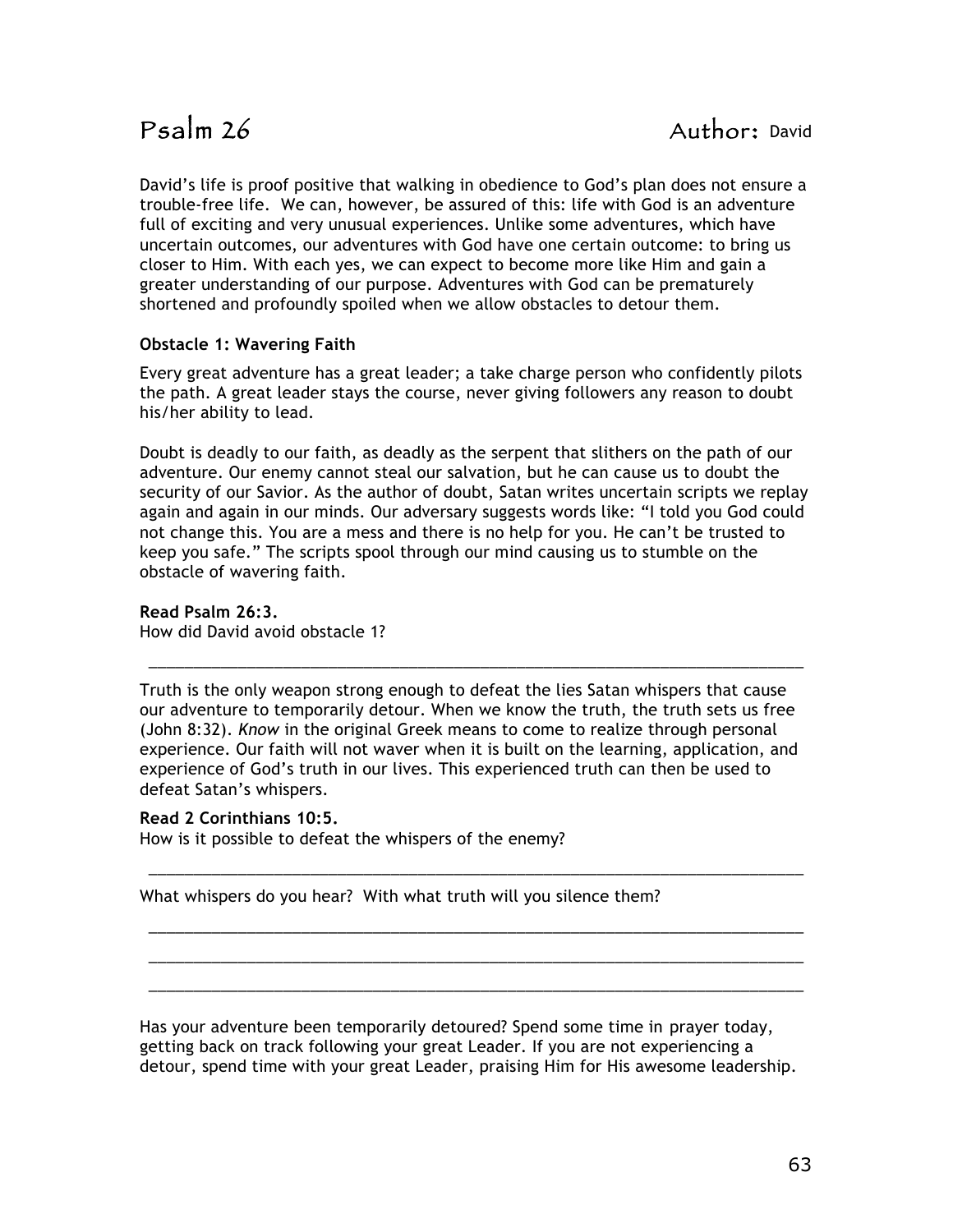## **Obstacle 2: Wrong Company**

There was a time when my need to be around people was stronger than my ability to ignore ungodly behaviors. In joining my friends to "hang out," I also "joined in" behaviors not pleasing to God. It was easy to murder the innocent with my words and steal reputations by repeating things I heard. My adventure took a detour each time I kept wrong company and came to a standstill until I dealt with my sin.

In my standstill, the Lord helped me gain the strength and confidence to hurdle over the obstacle of wrong company. Over time there were fewer opportunities to "hang out." As my adventure resumed, God faithfully led me to right company.

**Read 1 Corinthians 15:33.** What is the result of bad company?

Has your adventure been detoured by obstacle number 2? Spend some time with the Lord discussing how to restart your adventure.

\_\_\_\_\_\_\_\_\_\_\_\_\_\_\_\_\_\_\_\_\_\_\_\_\_\_\_\_\_\_\_\_\_\_\_\_\_\_\_\_\_\_\_\_\_\_\_\_\_\_\_\_\_\_\_\_\_\_\_\_\_\_\_\_\_\_\_\_\_\_\_\_\_

#### **Obstacle 3: Worthless Worship**

Our adventure with God can be sidetracked when the privilege to worship God is forgotten. Making worship an object, instead of making God the object of our worship, is an easy obstacle to stumble over. David teaches us to approach the altar of the Lord with clean hands, a pure heart, and loudly proclaiming His good deeds. He reminds us to love the place where His glory dwells (v8).

\_\_\_\_\_\_\_\_\_\_\_\_\_\_\_\_\_\_\_\_\_\_\_\_\_\_\_\_\_\_\_\_\_\_\_\_\_\_\_\_\_\_\_\_\_\_\_\_\_\_\_\_\_\_\_\_\_\_\_\_\_\_\_\_\_\_\_\_\_\_\_\_\_ \_\_\_\_\_\_\_\_\_\_\_\_\_\_\_\_\_\_\_\_\_\_\_\_\_\_\_\_\_\_\_\_\_\_\_\_\_\_\_\_\_\_\_\_\_\_\_\_\_\_\_\_\_\_\_\_\_\_\_\_\_\_\_\_\_\_\_\_\_\_\_\_\_ \_\_\_\_\_\_\_\_\_\_\_\_\_\_\_\_\_\_\_\_\_\_\_\_\_\_\_\_\_\_\_\_\_\_\_\_\_\_\_\_\_\_\_\_\_\_\_\_\_\_\_\_\_\_\_\_\_\_\_\_\_\_\_\_\_\_\_\_\_\_\_\_\_

#### **Read Romans 12:1-2.**

Describe what worship involves.

How have you stumbled on the obstacle of worthless worship?

Our Leader longs to truly lead us on our adventure, helping us avoid all obstacles. Our obedience and sacrifice will make our adventure of faith great and obstacle free.

\_\_\_\_\_\_\_\_\_\_\_\_\_\_\_\_\_\_\_\_\_\_\_\_\_\_\_\_\_\_\_\_\_\_\_\_\_\_\_\_\_\_\_\_\_\_\_\_\_\_\_\_\_\_\_\_\_\_\_\_\_\_\_\_\_\_\_\_\_\_\_\_\_ \_\_\_\_\_\_\_\_\_\_\_\_\_\_\_\_\_\_\_\_\_\_\_\_\_\_\_\_\_\_\_\_\_\_\_\_\_\_\_\_\_\_\_\_\_\_\_\_\_\_\_\_\_\_\_\_\_\_\_\_\_\_\_\_\_\_\_\_\_\_\_\_\_ \_\_\_\_\_\_\_\_\_\_\_\_\_\_\_\_\_\_\_\_\_\_\_\_\_\_\_\_\_\_\_\_\_\_\_\_\_\_\_\_\_\_\_\_\_\_\_\_\_\_\_\_\_\_\_\_\_\_\_\_\_\_\_\_\_\_\_\_\_\_\_\_\_ \_\_\_\_\_\_\_\_\_\_\_\_\_\_\_\_\_\_\_\_\_\_\_\_\_\_\_\_\_\_\_\_\_\_\_\_\_\_\_\_\_\_\_\_\_\_\_\_\_\_\_\_\_\_\_\_\_\_\_\_\_\_\_\_\_\_\_\_\_\_\_\_\_

#### **Personal Reflection and Application**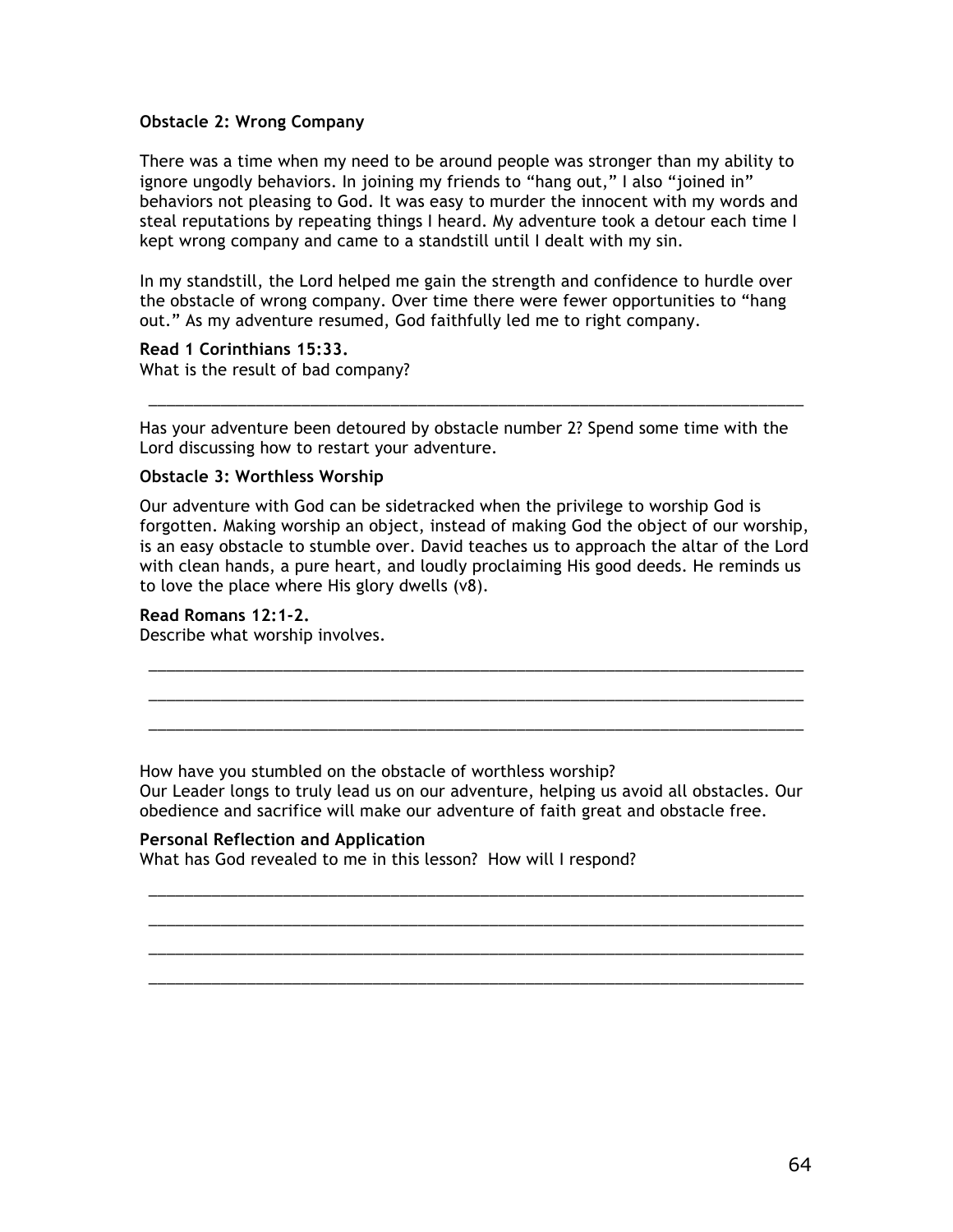We have witnessed and studied David's unwavering faith. A surprising by-product of his unwavering faith is his unwavering confidence.

Unwavering confidence in God is not something we pray to have, then one day wake up to claim. This kind of confidence is developed through our obedience to God and His faithfulness to us. Like David, our faith and confidence increase as we believe in and rely on His ability to deliver us from or carry us through life's difficult circumstances. Each time we witness His faithfulness our confidence tank fills. Our tank remains full because of His light, presence, protection, and provision.

## **Filling Our Confidence Tank with God's Light**

My children habitually misplace things like iPods, DSI games, and glasses. We discovered a verse to pray that brings light to these stressful and frustrating times. This truth has filled my confidence tank in both spiritual and non-spiritual matters.

**Read 1 Corinthians 4:5.** What does God's light do for that which is in the dark?

The light of God illumines all things—material objects—as well as our secret motives and undisclosed thoughts. What we hide from the light has the propensity to gain power over us, keeping us from living in freedom. When living in the dark becomes a way of life, fear fills our tank rather than the confidence that accompanies the light of God's plan. God's plan is for His children to walk in the freedom of light, not the darkness of failure, flaws, and fear.

\_\_\_\_\_\_\_\_\_\_\_\_\_\_\_\_\_\_\_\_\_\_\_\_\_\_\_\_\_\_\_\_\_\_\_\_\_\_\_\_\_\_\_\_\_\_\_\_\_\_\_\_\_\_\_\_\_\_\_\_\_\_\_\_\_\_\_\_\_\_\_\_\_

## **Read John 8:12.**

What does Jesus promise anyone who believes?

## **Filling Our Confidence Tank with God's Presence**

On the run for most of his life, David came to desire one thing. Though anointed king and promised the throne, the one thing David desired most was to be in the presence of God, in His Temple gazing at His beauty.

\_\_\_\_\_\_\_\_\_\_\_\_\_\_\_\_\_\_\_\_\_\_\_\_\_\_\_\_\_\_\_\_\_\_\_\_\_\_\_\_\_\_\_\_\_\_\_\_\_\_\_\_\_\_\_\_

Through the power of the Holy Spirit, we are God's dwelling place, His Temple. He is with us and we are with Him at all times. The awesomeness of this reality should fill our confidence tank to overflowing. In His presence, our confidence builds as we begin to know God personally as the lifter of our head, the safety high above our trouble, and the protection from our enemy.

## **Read Psalm 84:10.**

What does the psalmist say about being in the courts (presence) of the Lord? Phrase it in your own words.

\_\_\_\_\_\_\_\_\_\_\_\_\_\_\_\_\_\_\_\_\_\_\_\_\_\_\_\_\_\_\_\_\_\_\_\_\_\_\_\_\_\_\_\_\_\_\_\_\_\_\_\_\_\_\_\_\_\_\_\_\_\_\_\_\_\_\_\_\_\_\_\_\_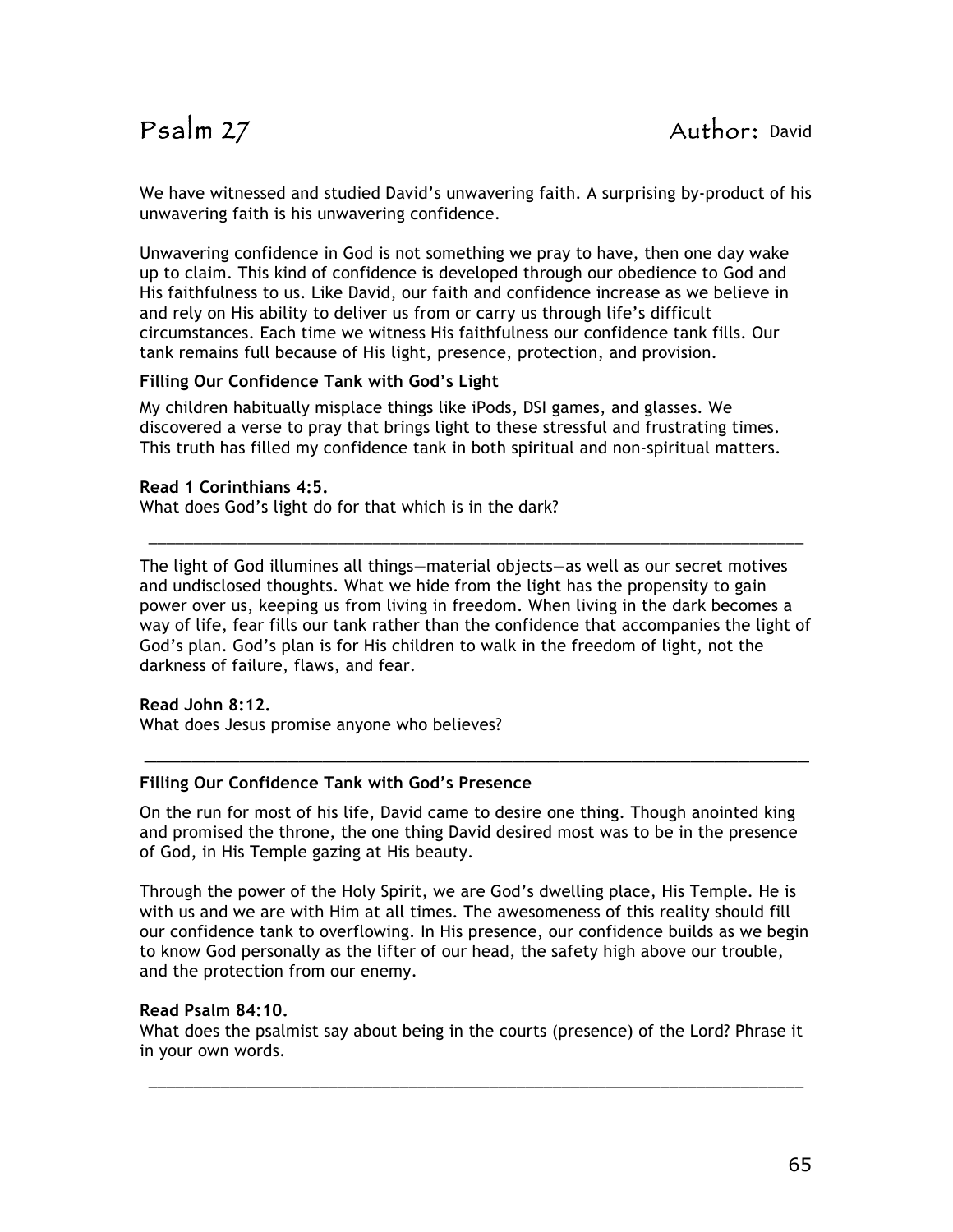## **Filling Our Confidence Tank with God's Protection**

Unfortunately, we did not all grow up on Pine Lane having Ward Cleaver as a father. Like David, you may have experienced some form of rejection by your father and find it difficult to trust God. David pressed through his trust issues by allowing God into his heart to prove He could be trusted.

I grew up on Elsinore Place in a family as close to the Cleavers as you could imagine. My dad was a great guardian of our home financially, emotionally, physically, and spiritually. Yet, no matter how safe and loved I felt, there were times when he let me down. The good news is, even if our earthly fathers have let us down, our Heavenly Father never will.

\_\_\_\_\_\_\_\_\_\_\_\_\_\_\_\_\_\_\_\_\_\_\_\_\_\_\_\_\_\_\_\_\_\_\_\_\_\_\_\_\_\_\_\_\_\_\_\_\_\_\_\_\_\_\_\_\_\_\_\_\_\_\_\_\_\_\_\_\_\_\_\_\_ \_\_\_\_\_\_\_\_\_\_\_\_\_\_\_\_\_\_\_\_\_\_\_\_\_\_\_\_\_\_\_\_\_\_\_\_\_\_\_\_\_\_\_\_\_\_\_\_\_\_\_\_\_\_\_\_

**Read 2 Thessalonians 3:3. Write the verse in the space below.**

How is the Lord faithful to His children? Circle the action words in the verse.

## **Filling Our Confidence Tank with God's Provision**

David says he sees the goodness of the Lord. The King James Version expresses David's words as, "I had fainted unless I had believed to see the goodness of the LORD in the land of the living." Our world has become greedy and gluttonous. We believe we need more instead of believing what we see is good. The simple and basic provisions of life are God's goodness. The fairness and beauty of God is goodness. And yes, prosperity is His goodness.

The "keeping up with the Joneses" attitude turns our eyes to what others have instead of being appreciative of what God has given us. It leaves us covered in debt, not confident of His provision.

\_\_\_\_\_\_\_\_\_\_\_\_\_\_\_\_\_\_\_\_\_\_\_\_\_\_\_\_\_\_\_\_\_\_\_\_\_\_\_\_\_\_\_\_\_\_\_\_\_\_\_\_\_\_\_\_\_\_\_\_\_\_\_\_\_\_\_\_\_\_\_\_\_

\_\_\_\_\_\_\_\_\_\_\_\_\_\_\_\_\_\_\_\_\_\_\_\_\_\_\_\_\_\_\_\_\_\_\_\_\_\_\_\_\_\_\_\_\_\_\_\_\_\_\_\_\_\_\_\_\_\_\_\_\_\_\_\_\_\_\_\_\_\_\_\_\_

**Read 1 Timothy 6:17.** What does God say about wealth?

What does He do for our enjoyment?

Our Heavenly Daddy is faithful and longs to fill our confidence tank to the brim so His goodness will spill over onto all of those we see each day.

\_\_\_\_\_\_\_\_\_\_\_\_\_\_\_\_\_\_\_\_\_\_\_\_\_\_\_\_\_\_\_\_\_\_\_\_\_\_\_\_\_\_\_\_\_\_\_\_\_\_\_\_\_\_\_\_\_\_\_\_\_\_\_\_\_\_\_\_\_\_\_\_\_ \_\_\_\_\_\_\_\_\_\_\_\_\_\_\_\_\_\_\_\_\_\_\_\_\_\_\_\_\_\_\_\_\_\_\_\_\_\_\_\_\_\_\_\_\_\_\_\_\_\_\_\_\_\_\_\_\_\_\_\_\_\_\_\_\_\_\_\_\_\_\_\_\_ \_\_\_\_\_\_\_\_\_\_\_\_\_\_\_\_\_\_\_\_\_\_\_\_\_\_\_\_\_\_\_\_\_\_\_\_\_\_\_\_\_\_\_\_\_\_\_\_\_\_\_\_\_\_\_\_\_\_\_\_\_\_\_\_\_\_\_\_\_\_\_\_\_ \_\_\_\_\_\_\_\_\_\_\_\_\_\_\_\_\_\_\_\_\_\_\_\_\_\_\_\_\_\_\_\_\_\_\_\_\_\_\_\_\_\_\_\_\_\_\_\_\_\_\_\_\_\_\_\_\_\_\_\_\_\_\_\_\_\_\_\_\_\_\_\_\_

## **Personal Reflection and Application**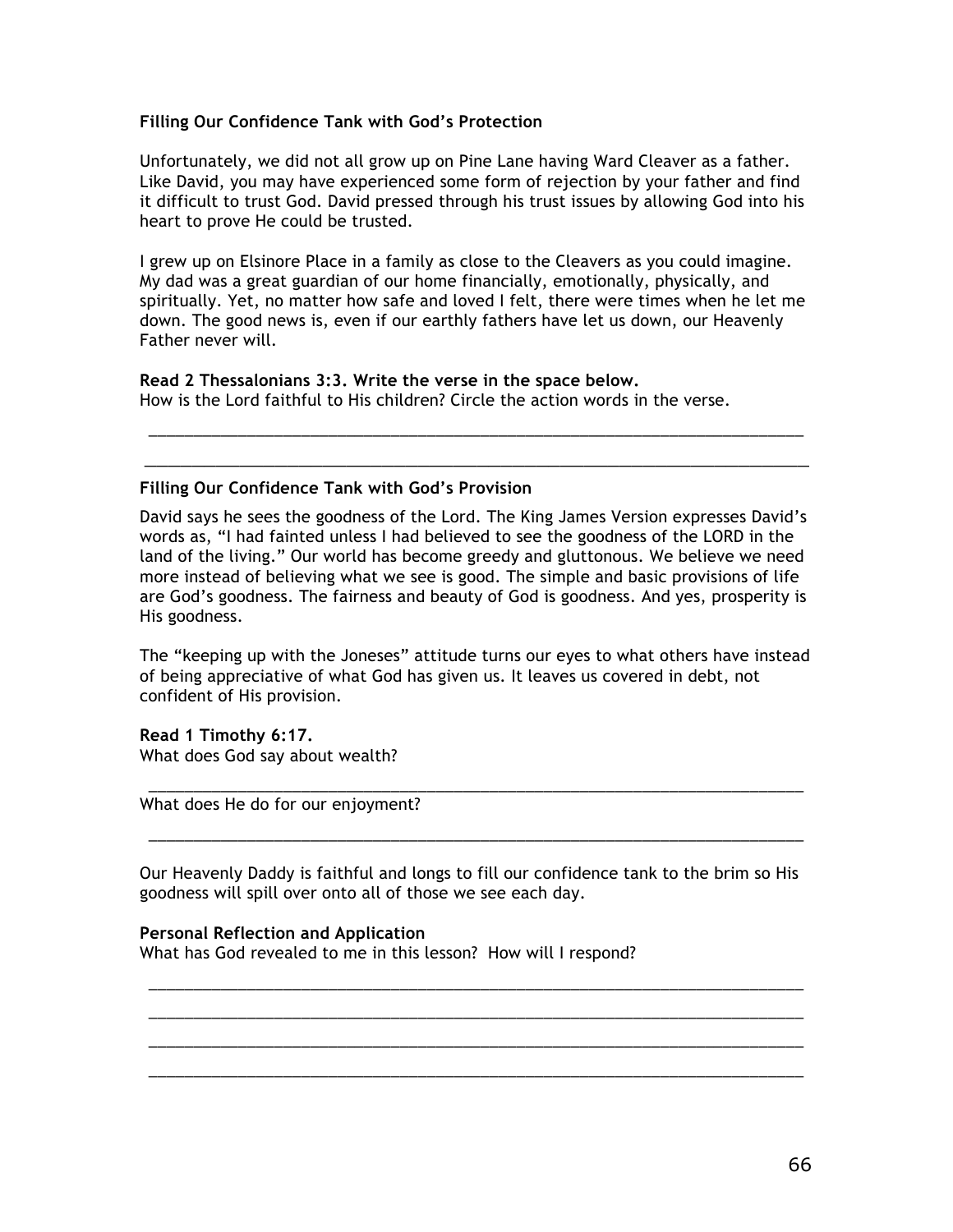David is once again crying out to God, repeating what he has prayed in other prayers: vindication, justice, and punishment for his enemies. However, one line makes this prayer different from those with similar tones. "For *if* You remain silent, I will be like those who have gone down to the pit." David teaches us that showing vulnerability in a moment of pain and suffering does not mean wavering faith and confidence. It means we are human and that we can be real with God when we pray.

## **The Pending Prayer**

"*The value of consistent prayer is not that He will hear us, but that we will hear Him*." ~William McGill

Have you prayed for something for what seemed like an eternity only to feel God was not listening? God's silence is probably one of the most perplexing things about prayer. When we don't receive an answer, we tend to ask more questions trying to determine the reason for God's silence. The prophet Isaiah gives us insight into God's silence.

# **Read Isaiah 59:1-2.**

What will cause God not to hear?

Not only does sin keep God from hearing us, but it also separates us from Him. The canyon of silence grows with each passing day of unconfessed sin. Confession does not guarantee an answer to our prayer. Confession reopens the lines of communication with God. Answered prayer is a mystery we may not solve this side of Heaven. One thing is for certain, "The prayer of a person living right with God is something powerful to be reckoned with" (Js. 5:16 The Message). Our part in prayer is to live right with God so our prayers are a force to be reckoned with.

\_\_\_\_\_\_\_\_\_\_\_\_\_\_\_\_\_\_\_\_\_\_\_\_\_\_\_\_\_\_\_\_\_\_\_\_\_\_\_\_\_\_\_\_\_\_\_\_\_\_\_\_\_\_\_\_\_\_\_\_\_\_\_\_\_\_\_\_\_\_\_\_

## **The Purpose of Prayer**

"*Prayer draws us near to our own souls*." ~Herman Melville

About ten years ago life got hard. Nothing I did seemed to make things better. I decided to try the "prayer thing" and trust God to fix those who were causing my problems instead of trying to fix them myself. As I prayed, I began to draw near to my soul, seeing clearly the one who really needed to be fixed was me. The purpose of prayer is not to get what we want, but to become who God wants us to be. This revelation will change our prayer life as we learn to become a person our soul wants to be near, reflecting the image of our Creator.

## **Read Genesis 1:27.**

Write the scripture replacing "man" and "him" with your name.

Waiting and understanding prayer's real purpose drives us to a new position of prayer. As we expose our humanity and emotion to God, we recognize the real Communicator of our prayers is the Holy Spirit.

\_\_\_\_\_\_\_\_\_\_\_\_\_\_\_\_\_\_\_\_\_\_\_\_\_\_\_\_\_\_\_\_\_\_\_\_\_\_\_\_\_\_\_\_\_\_\_\_\_\_\_\_\_\_\_\_\_\_\_\_\_\_\_\_\_\_\_\_\_\_\_\_ \_\_\_\_\_\_\_\_\_\_\_\_\_\_\_\_\_\_\_\_\_\_\_\_\_\_\_\_\_\_\_\_\_\_\_\_\_\_\_\_\_\_\_\_\_\_\_\_\_\_\_\_\_\_\_\_\_\_\_\_\_\_\_\_\_\_\_\_\_\_\_\_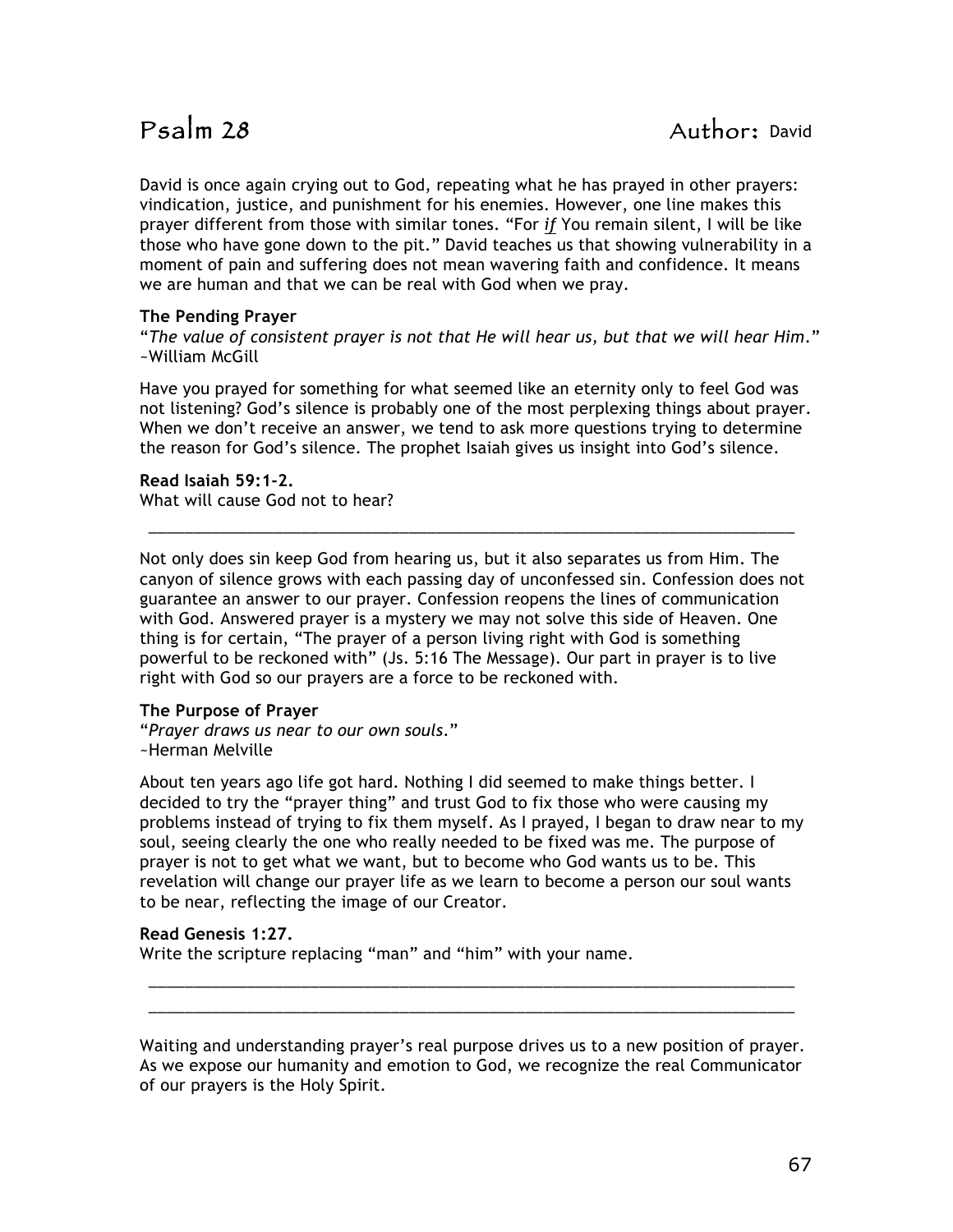## **The Posture of Prayer**

"*Practical prayer is harder on the soles of your shoes than on the knees of your trousers*." ~Austin O'Malley

"Let's take our places on our faces" was the prayer challenge Bible teacher Beth Moore presented her audience at an event I attended a few years back. As I accepted the challenge, I wondered how my physical position could change my prayer life. It is impossible to measure the effect the posture had on my prayers, but I can tell how much this new posture deeply changed me.

Kneeling and/or lifting hands to the Most Holy Place (22) offers the opportunity to applaud, acknowledge, and respect God's leadership. He is more inclined to speak and share secrets with those who humbly position themselves to listen. God lifts the head of (Js. 4:10) and gives grace to the humble (Js. 4:6).

## **Read James 4:6.**

What is God's response to the proud?

There is nothing mystical about the act of kneeling. In fact, God looks upon our hearts, not our physical stance. For some, physical limitations forbid them from kneeling to pray. I'm so glad a humble heart is just as beautiful and submissive to the Lord as a bent knee.

\_\_\_\_\_\_\_\_\_\_\_\_\_\_\_\_\_\_\_\_\_\_\_\_\_\_\_\_\_\_\_\_\_\_\_\_\_\_\_\_\_\_\_\_\_\_\_\_\_\_\_\_\_\_\_\_\_\_\_\_\_\_\_\_\_\_\_\_\_\_\_\_

## **The Path of Prayer**

"*When you pray, rather let your heart be without words than your words without heart."* ~John Bunyan

The scans don't come back clear. He leaves anyway. She continues to abuse her body. At times, life presents cruel and harsh circumstances. We know prayer will make a difference, but wonder what to pray and often go to God simply without words.

Our prayers follow a path from our heart, mind, and lips to the Holy Spirit who communicates to God the spirit of our words. When a heart that is right with God is combined with the power of the Holy Spirit, our prayers cannot be messed up or misinterpreted.

\_\_\_\_\_\_\_\_\_\_\_\_\_\_\_\_\_\_\_\_\_\_\_\_\_\_\_\_\_\_\_\_\_\_\_\_\_\_\_\_\_\_\_\_\_\_\_\_\_\_\_\_\_\_\_\_\_\_\_\_\_\_\_\_\_\_\_\_\_\_\_\_

\_\_\_\_\_\_\_\_\_\_\_\_\_\_\_\_\_\_\_\_\_\_\_\_\_\_\_\_\_\_\_\_\_\_\_\_\_\_\_\_\_\_\_\_\_\_\_\_\_\_\_\_\_\_\_\_\_\_\_\_\_\_\_\_\_\_\_\_\_\_\_\_ \_\_\_\_\_\_\_\_\_\_\_\_\_\_\_\_\_\_\_\_\_\_\_\_\_\_\_\_\_\_\_\_\_\_\_\_\_\_\_\_\_\_\_\_\_\_\_\_\_\_\_\_\_\_\_\_\_\_\_\_\_\_\_\_\_\_\_\_\_\_\_\_ \_\_\_\_\_\_\_\_\_\_\_\_\_\_\_\_\_\_\_\_\_\_\_\_\_\_\_\_\_\_\_\_\_\_\_\_\_\_\_\_\_\_\_\_\_\_\_\_\_\_\_\_\_\_\_\_\_\_\_\_\_\_\_\_\_\_\_\_\_\_\_\_

## **Read Romans 8:26-27.**

What does the Holy Spirit help us pray?

"*No one is a firmer believer in the power of prayer than the devil; not that he practices it, but he suffers from it*." ~Guy H. King

Let's make our enemy suffer!!!

## **Personal Reflection and Application**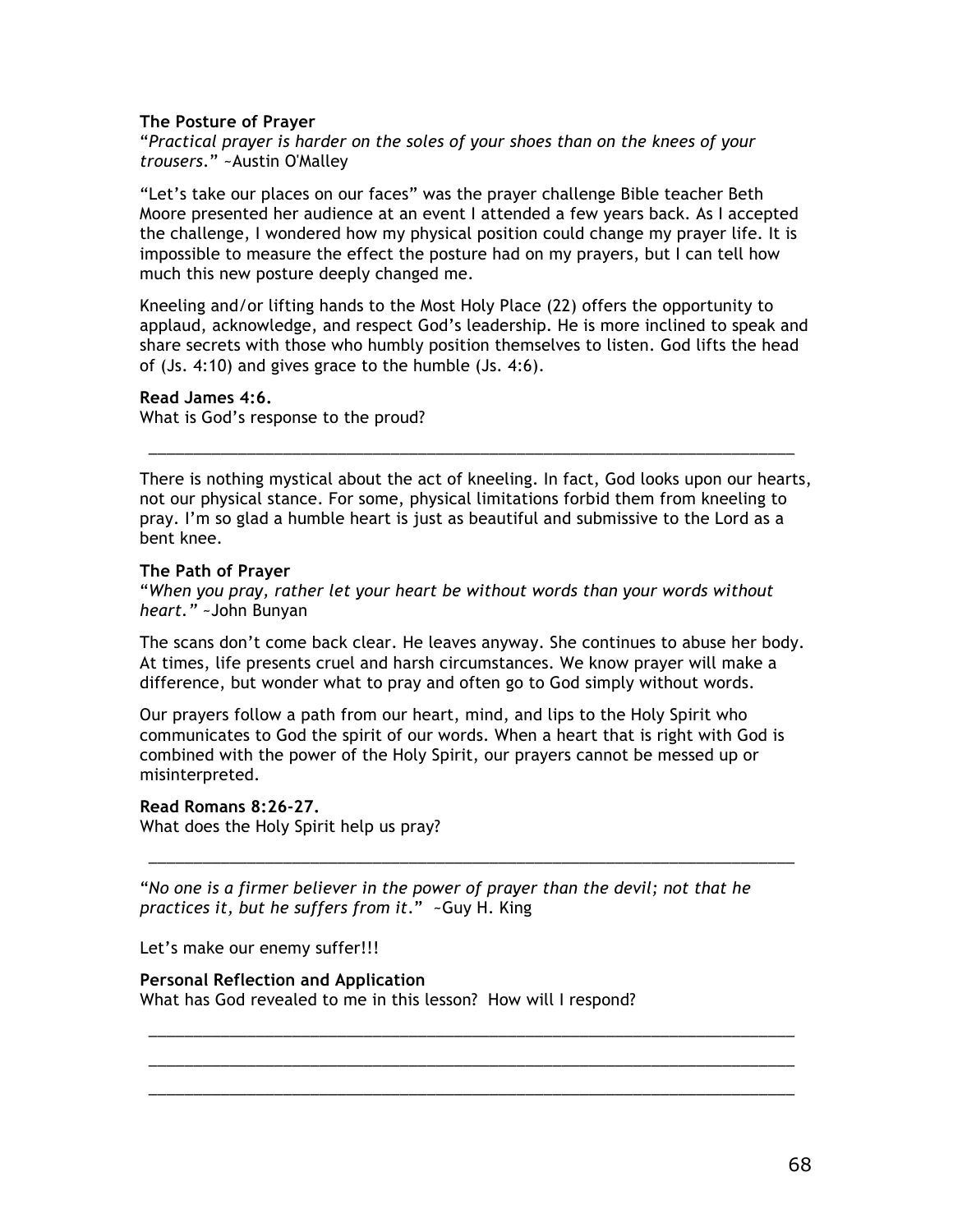David is ascribing glory to Yahweh, the covenant keeping God. His life is evidence of his trust in a God who fulfills His promises. David fully trusts God and we can, too! Before, during, and after the "storms of life," we can ascribe glory to the LORD because He sits on His throne, is King forever, gives strength, and blesses His people.

## **The LORD Sits Enthroned**

The mighty waters of life's storms will never rise high enough to bring down the LORD's seat of authority. He has an excellent panoramic view of everything concerning all His children. This view enables Him to see an approaching storm long before it reaches us. His sovereignty either permits the storm to blow toward us or prevents it from coming near us. There is no need to fear the storm because it is under His authority.

## **Read Matthew 8:27.**

How great is the Lord's authority during a storm?

From His throne, God purposes each storm to shape us into His image. He teaches us in the turbulence and asserts His lessons throughout the aftermath. God draws on the strength of the storm to slow us down so we can clearly hear His voice above the rumble.

\_\_\_\_\_\_\_\_\_\_\_\_\_\_\_\_\_\_\_\_\_\_\_\_\_\_\_\_\_\_\_\_\_\_\_\_\_\_\_\_\_\_\_\_\_\_\_\_\_\_\_\_\_\_\_\_\_\_\_\_\_\_\_\_\_\_\_\_\_\_\_\_\_

## **Read Job 40:6.**

From where did the LORD speak to Job?

Reflect upon a time God spoke to you through a storm. How did He purpose the storm in your life? Ascribe glory to Him for what He has done for you.

\_\_\_\_\_\_\_\_\_\_\_\_\_\_\_\_\_\_\_\_\_\_\_\_\_\_\_\_\_\_\_\_\_\_\_\_\_\_\_\_\_\_\_\_\_\_\_\_\_\_\_\_\_\_\_\_\_\_\_\_\_\_\_\_\_\_\_\_\_\_\_\_\_

## **The LORD is King Forever**

Storms may arise at the hand of another person. Bankruptcy, the disillusion of marriage, terminal and chronic illnesses, and death are examples of storms that uproot our lives causing mass destruction. As we walk amid the devastation it might appear God momentarily stepped down from His throne. Take heart, His throne will never be unoccupied!

From His panoramic view, God sees the storm and its destruction as well as the calm that follows. With complete faith we can respond to the ruins caused by the storms with the truth found in Psalm 102:12 (NLT).

"*But the LORD is still on His throne and no matter what, will always be King*."

- Are you facing ruins from storms? *The Lord is still on His throne!*
- Is the turbulence of your storm overwhelming? *The Lord is still on His Throne!*
- Has His sovereignty redirected you from the storm? *The Lord is still on His Throne!*

*Ascribe to God the glory due Him!!!*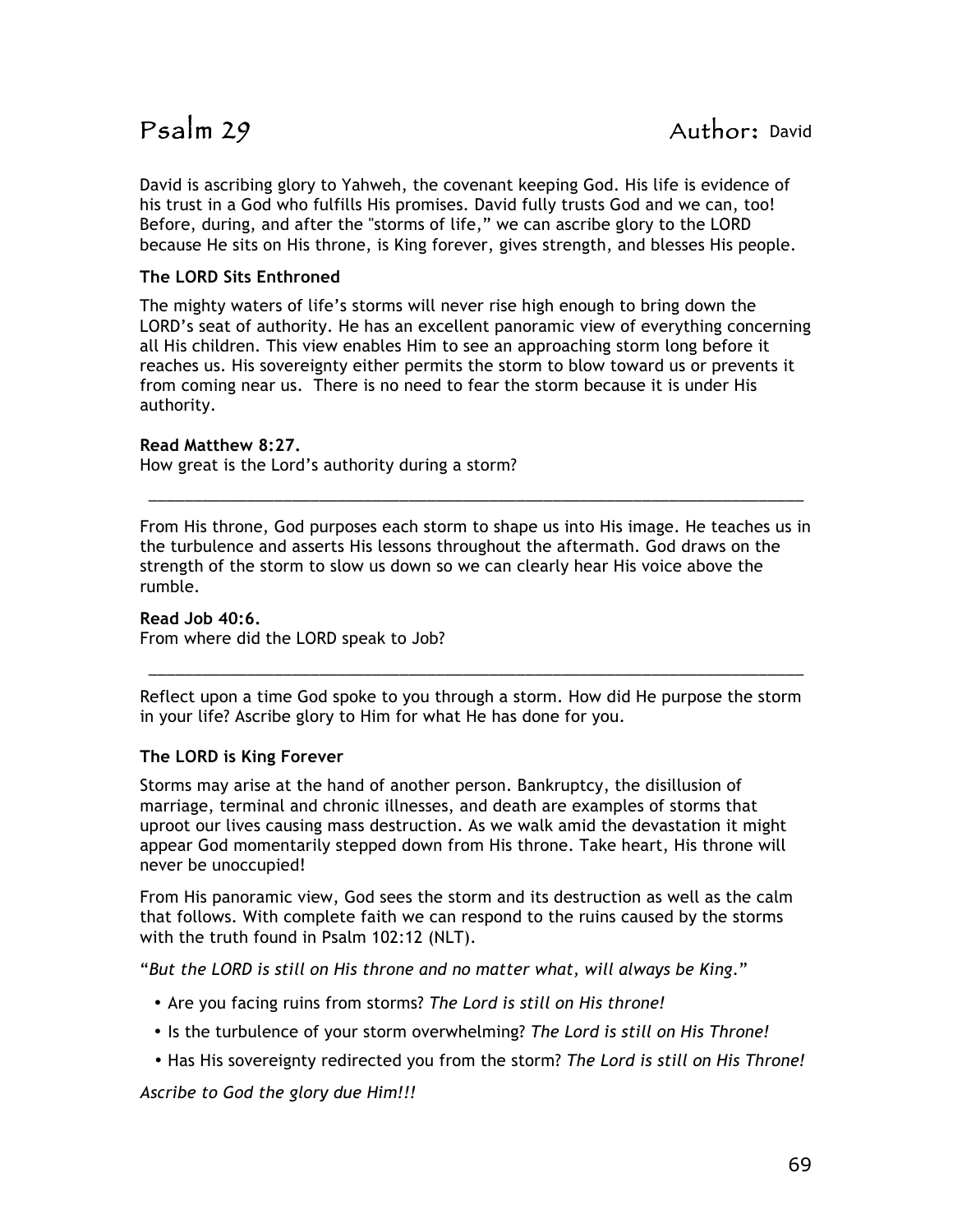## **The LORD Gives Strength**

Any storm, violent or nonviolent, leaves us wondering how the damage will ever be repaired. Our Clean-up Crew is Jesus and God, Creator of the world. They are well trained in catastrophe clean-up. In the aftermath, when we are at our weakest, their power rests upon us making us strong (1 Cor. 12:9). We do not have to fear or be dismayed as we survey the magnitude of the disaster. God is strong enough to help us clean up while holding us with His righteous right hand (Is. 41:10).

## **Read Isaiah 40:29.**

Write the verse in the space below. Circle the words increases and power. This is a great truth to memorize.

\_\_\_\_\_\_\_\_\_\_\_\_\_\_\_\_\_\_\_\_\_\_\_\_\_\_\_\_\_\_\_\_\_\_\_\_\_\_\_\_\_\_\_\_\_\_\_\_\_\_\_\_\_\_\_\_\_\_\_\_\_\_\_\_\_\_\_\_\_\_\_\_ \_\_\_\_\_\_\_\_\_\_\_\_\_\_\_\_\_\_\_\_\_\_\_\_\_\_\_\_\_\_\_\_\_\_\_\_\_\_\_\_\_\_\_\_\_\_\_\_\_\_\_\_\_\_\_\_\_\_\_\_\_\_\_\_\_\_\_\_\_\_\_\_

## **The LORD Blesses His People with Peace**

Peace during and after our storms is only possible through a relationship with Jesus. Well, real peace that is. Real peace can look at the wreckage and see hope. Among the midst of the debris, real hope can look at the future and smile. This peace is supernatural. It is not anything the world can manufacture. This peace causes those without a relationship with Jesus to ask, "How could this storm not have caused her/him to crumble?" The LORD blesses His people with a peace that helps us stand firm forever, no matter what the circumstances.

**Read Proverbs 10:25.** Write the verse in the space below.

God is creative and always wants to do new things in the lives of children. Sometimes the new thing involves a storm to wipe the old to make way for the new.

\_\_\_\_\_\_\_\_\_\_\_\_\_\_\_\_\_\_\_\_\_\_\_\_\_\_\_\_\_\_\_\_\_\_\_\_\_\_\_\_\_\_\_\_\_\_\_\_\_\_\_\_\_\_\_\_\_\_\_\_\_\_\_\_\_\_\_\_\_\_\_\_ \_\_\_\_\_\_\_\_\_\_\_\_\_\_\_\_\_\_\_\_\_\_\_\_\_\_\_\_\_\_\_\_\_\_\_\_\_\_\_\_\_\_\_\_\_\_\_\_\_\_\_\_\_\_\_\_\_\_\_\_\_\_\_\_\_\_\_\_\_\_\_\_ \_\_\_\_\_\_\_\_\_\_\_\_\_\_\_\_\_\_\_\_\_\_\_\_\_\_\_\_\_\_\_\_\_\_\_\_\_\_\_\_\_\_\_\_\_\_\_\_\_\_\_\_\_\_\_\_\_\_\_\_\_\_\_\_\_\_\_\_\_\_\_\_

## **Read Isaiah 43:19.**

*"See, I am doing a new thing! Now it springs up; do you not perceive it? I am making a way in the desert and streams in the wasteland."*

\_\_\_\_\_\_\_\_\_\_\_\_\_\_\_\_\_\_\_\_\_\_\_\_\_\_\_\_\_\_\_\_\_\_\_\_\_\_\_\_\_\_\_\_\_\_\_\_\_\_\_\_\_\_\_\_\_\_\_\_\_\_\_\_\_\_\_\_\_\_\_\_ \_\_\_\_\_\_\_\_\_\_\_\_\_\_\_\_\_\_\_\_\_\_\_\_\_\_\_\_\_\_\_\_\_\_\_\_\_\_\_\_\_\_\_\_\_\_\_\_\_\_\_\_\_\_\_\_\_\_\_\_\_\_\_\_\_\_\_\_\_\_\_\_ \_\_\_\_\_\_\_\_\_\_\_\_\_\_\_\_\_\_\_\_\_\_\_\_\_\_\_\_\_\_\_\_\_\_\_\_\_\_\_\_\_\_\_\_\_\_\_\_\_\_\_\_\_\_\_\_\_\_\_\_\_\_\_\_\_\_\_\_\_\_\_\_ \_\_\_\_\_\_\_\_\_\_\_\_\_\_\_\_\_\_\_\_\_\_\_\_\_\_\_\_\_\_\_\_\_\_\_\_\_\_\_\_\_\_\_\_\_\_\_\_\_\_\_\_\_\_\_\_\_\_\_\_\_\_\_\_\_\_\_\_\_\_\_\_

## **Personal Reflection and Application**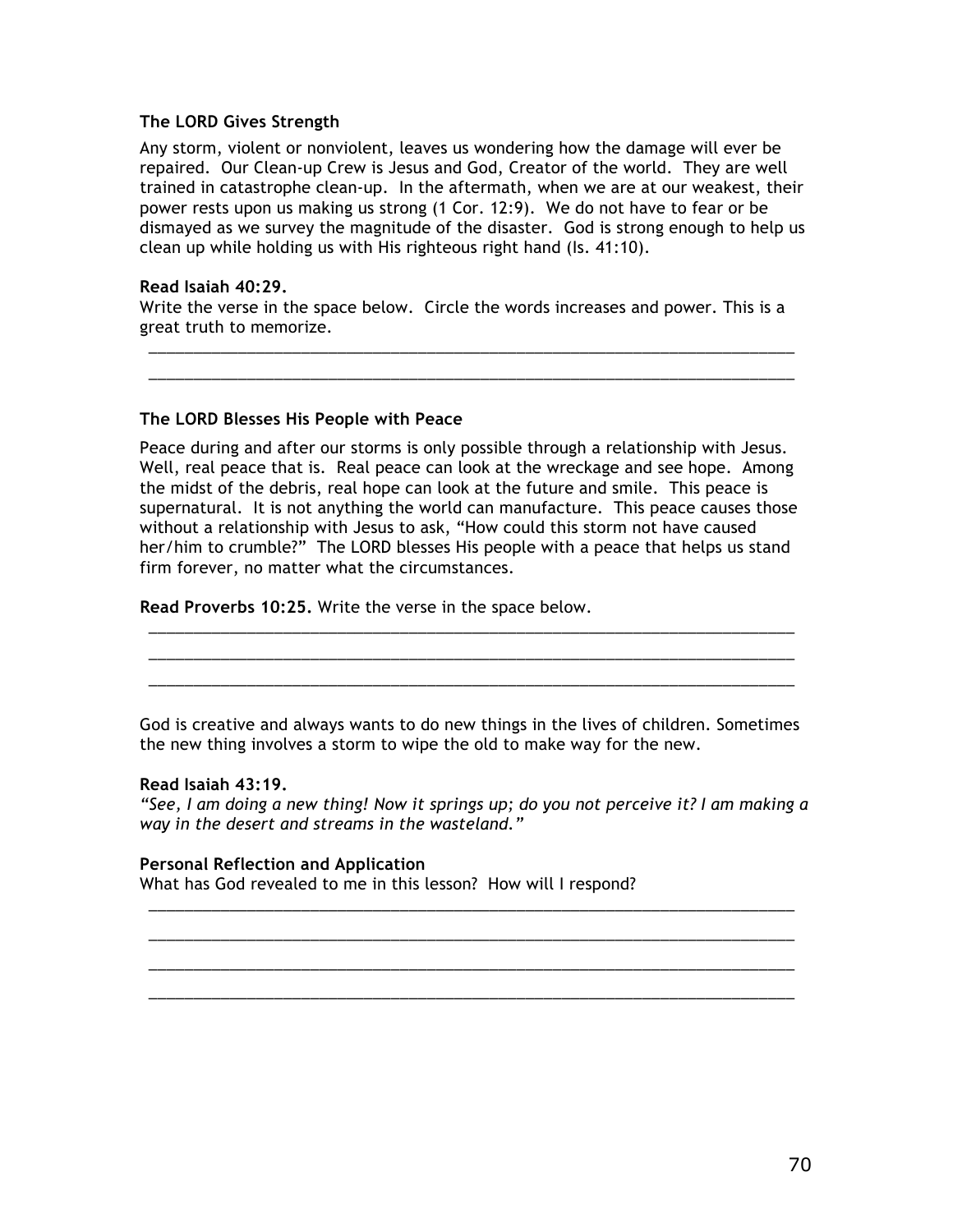King David had done something to make the Lord angry. Yes, David, a man after God's own heart (1 Sam. 13:14), angered the Lord. This thought astounds *and* assures me at the same time. If one of the greatest kings and warriors could anger God and still be used in a powerful way for Kingdom advancement, so can I.

There are more than six references in the Bible that cite God's slow approach to anger. As one who angers God, this truth comforts my spirit and makes my heart smile. But I don't want to take advantage of God's patience. Just because He's slow to get angry, doesn't mean He won't become angry. How? Well, we provoke God by doing things He does not like. This fact does not comfort my spirit or make me smile.

We could get specific about what God does not like, but every reason for provoking the Lord's anger can be placed in one of two categories: devotion to another god or direct disobedience.

## **Devotion to Another god**

Idolatry is anything that pulls our devotion and adoration away from God. Possessions, position, and power can be instrumental in doing this. At the core of the "*3 Ps*" we find the god, *Myself*. We want more stuff. We desire a better position, whether it is head of the PTA or CEO of a company. We long for power, to be in charge of the community recreational ball league or the head of a ministry at church. Trying to serve God and self invites confusion, chaos, and controversy.

## **Read Jeremiah 44:8 and Matthew 6:24.**

What other results follow devotion to another god?

When we intentionally or unintentionally devote ourselves to another god, we fall into such devotion the sting of provoking God's anger will be felt. God will not remove His watchful eye or provision from His children, but will momentarily remove favor and blessing. Like the Israelites, God may bring about a period of wandering (uncertainty), famine (spiritual dryness), defeat (loss), or captivity (bound to sin's power), in order to bring us to repentance and reconciliation

\_\_\_\_\_\_\_\_\_\_\_\_\_\_\_\_\_\_\_\_\_\_\_\_\_\_\_\_\_\_\_\_\_\_\_\_\_\_\_\_\_\_\_\_\_\_\_\_\_\_\_\_\_\_\_\_\_\_\_\_\_\_\_\_\_\_\_\_\_\_\_\_ \_\_\_\_\_\_\_\_\_\_\_\_\_\_\_\_\_\_\_\_\_\_\_\_\_\_\_\_\_\_\_\_\_\_\_\_\_\_\_\_\_\_\_\_\_\_\_\_\_\_\_\_\_\_\_\_\_\_\_\_\_\_\_\_\_\_\_\_\_\_\_\_

*Wandering*: The Israelites' failure to obey God and conquer the Promised Land resulted in 40 years of wilderness wandering (Num. 32:13).

*Famine*: The Lord promises to withhold rain if the Israelites worship and bow down to other gods (Deut. 11:17).

*Defeat*: The Lord tells the Israelites that defeat will be a result of disobedience (Deut. 28:25).

*Captivity*: After years of extending grace for their disobedience and idolatry, God allowed the Israelites to be taken captive for 70 years (Jer. 52:28-30).

After the moment of His anger has passed, our wailing turns to dancing. He gives us a new outfit to wear at the celebration, a garment of joy. Our heart will not be able to keep silent (Ps. 30:11-12).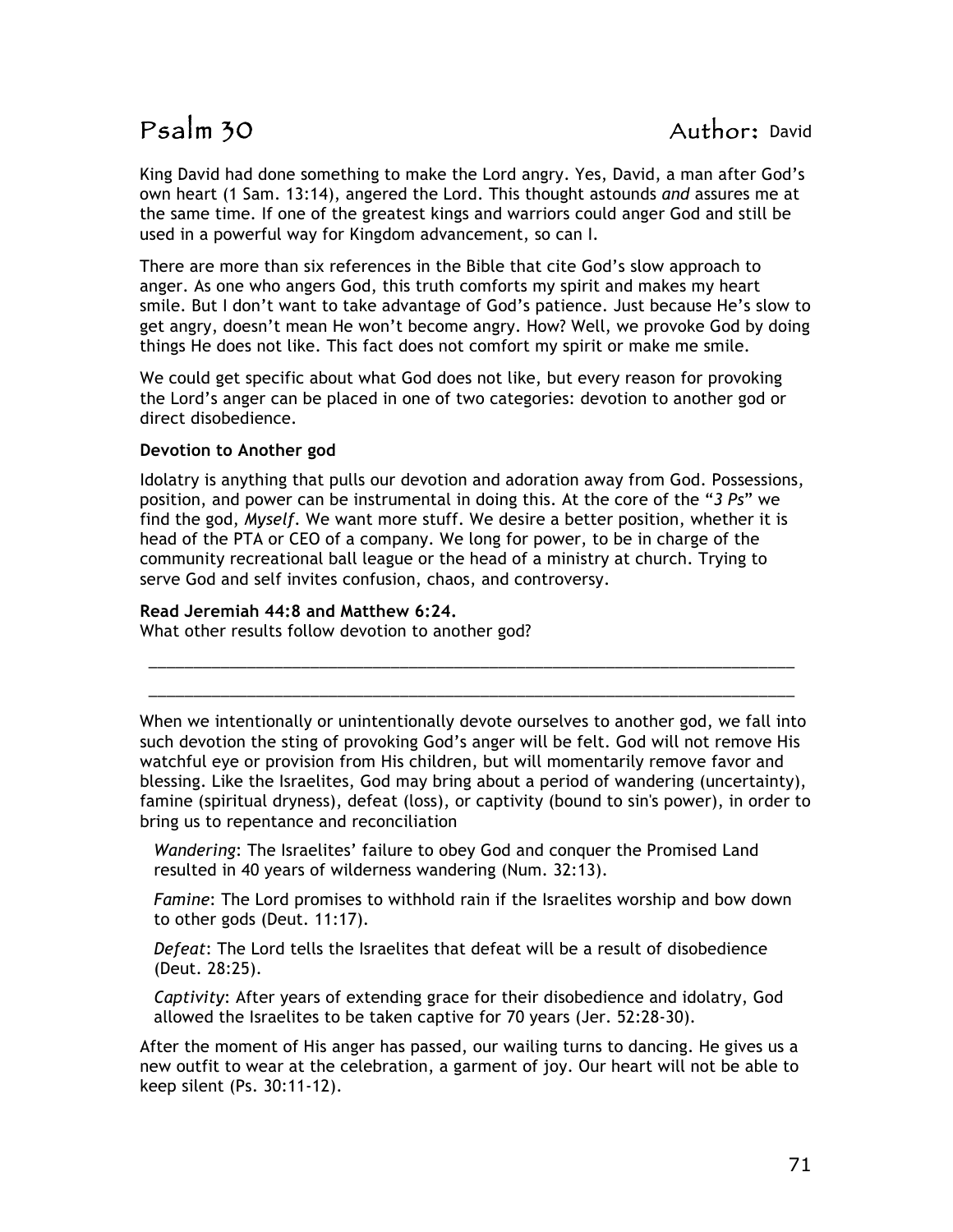#### **Direct Disobedience**

When God was teaching me the importance of obeying, He did so through a verse I had read time and time again.

\_\_\_\_\_\_\_\_\_\_\_\_\_\_\_\_\_\_\_\_\_\_\_\_\_\_\_\_\_\_\_\_\_\_\_\_\_\_\_\_\_\_\_\_\_\_\_\_\_\_\_\_\_\_\_\_\_\_\_\_\_\_\_\_\_\_\_\_\_\_\_\_\_

#### **Read John 14:15. Write it in the space below. Circle the first word.**

Perhaps like me you read this verse and thought, "Well, duh. Of course I love You, Lord." John's words, like many familiar scriptures, are easy to gloss over. However, they are the foundation of our obedience or lack thereof. Obeying Him will not be a priority until we can truly say we love Him. Moreover, if we are not obeying God, then we are provoking Him. Scary thought, isn't it?

*Love* is the Greek word, agapao (ag-ap-ah'-o). This love means we unconditionally and actively do what the Lord prefers. He supplies the power and direction through the Holy Spirit. I love this about God! He supplies all that it takes to accomplish all that He asks.

## **Read 1 John 5:3.** What does John tell us about God's commands?

Obedience without love is legalism. This being true, how do we truly love God? Not to shock anyone, but I wasn't sure I loved God that much. About 10 years ago I began to pray five words that changed my life: "Lord, help me love You." It may seem like an elementary prayer, but at the time it was all I had. As months went by, my desire to obey matured and I realized my love for Him was growing. Obeying God became something I *wanted* to do instead of something I *had* to do. Love defeats legalism.

\_\_\_\_\_\_\_\_\_\_\_\_\_\_\_\_\_\_\_\_\_\_\_\_\_\_\_\_\_\_\_\_\_\_\_\_\_\_\_\_\_\_\_\_\_\_\_\_\_\_\_\_\_\_\_\_\_\_\_\_\_\_\_\_\_\_\_\_\_\_\_\_\_\_\_\_\_

#### **Read John 14:21, 23.**

What is God's response to the loving obedience of His children?

**Read Deuteronomy 6:5**. As we concentrate on loving the Lord this way, obedience will become second nature. Instead of provoking Him, we will please Him. A love like this will truly change your life. Just ask Him to help you love Him. He helped me. He will help you.

\_\_\_\_\_\_\_\_\_\_\_\_\_\_\_\_\_\_\_\_\_\_\_\_\_\_\_\_\_\_\_\_\_\_\_\_\_\_\_\_\_\_\_\_\_\_\_\_\_\_\_\_\_\_\_\_\_\_\_\_\_\_\_\_\_\_\_\_\_\_\_\_\_\_\_\_\_

\_\_\_\_\_\_\_\_\_\_\_\_\_\_\_\_\_\_\_\_\_\_\_\_\_\_\_\_\_\_\_\_\_\_\_\_\_\_\_\_\_\_\_\_\_\_\_\_\_\_\_\_\_\_\_\_\_\_\_\_\_\_\_\_\_\_\_\_\_\_\_\_\_\_\_\_\_ \_\_\_\_\_\_\_\_\_\_\_\_\_\_\_\_\_\_\_\_\_\_\_\_\_\_\_\_\_\_\_\_\_\_\_\_\_\_\_\_\_\_\_\_\_\_\_\_\_\_\_\_\_\_\_\_\_\_\_\_\_\_\_\_\_\_\_\_\_\_\_\_\_\_\_\_\_ \_\_\_\_\_\_\_\_\_\_\_\_\_\_\_\_\_\_\_\_\_\_\_\_\_\_\_\_\_\_\_\_\_\_\_\_\_\_\_\_\_\_\_\_\_\_\_\_\_\_\_\_\_\_\_\_\_\_\_\_\_\_\_\_\_\_\_\_\_\_\_\_\_\_\_\_\_ \_\_\_\_\_\_\_\_\_\_\_\_\_\_\_\_\_\_\_\_\_\_\_\_\_\_\_\_\_\_\_\_\_\_\_\_\_\_\_\_\_\_\_\_\_\_\_\_\_\_\_\_\_\_\_\_\_\_\_\_\_\_\_\_\_\_\_\_\_\_\_\_\_\_\_\_\_

#### **Personal Reflection and Application**  What has God revealed to me in this lesson? How will I respond?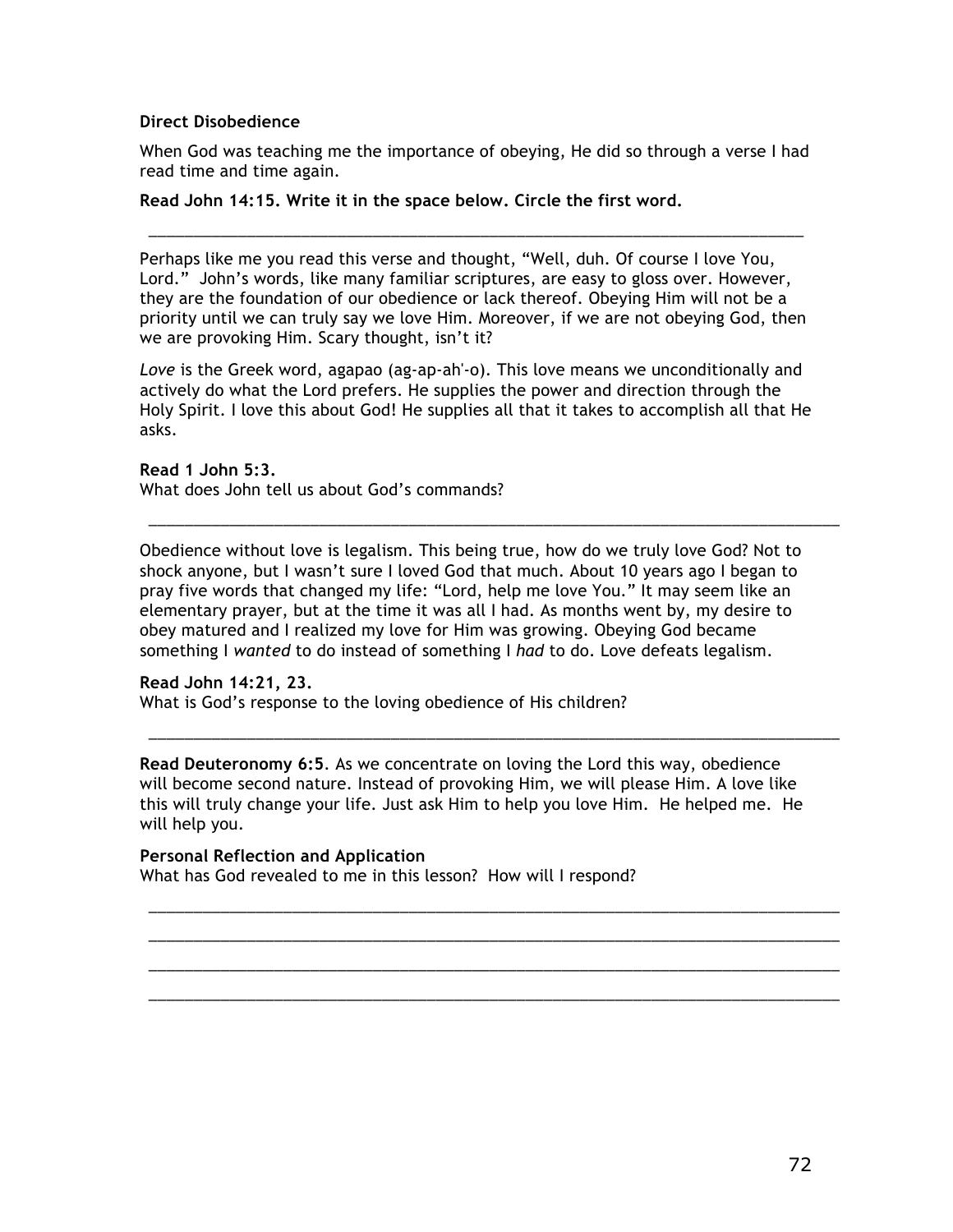David is in physical and mental trouble. My heart ached as I read his symptoms. My thoughts raced to friends who suffer physical and mental affliction and the anxiety and sorrow that accompany them. I remembered times my own eyes grew weak with sorrow. Have you been there? Are you experiencing distress now?

Unlike David who begins his prayer of distress with praise, my "suffering prayers" usually play Pity Party in D minor. Through his prayer, David resolved to completely trust and place his hope in the Lord. His resolution states, "Into your hands I commit my spirit; redeem me, O LORD, the God of Truth."

## **Read Luke 23:46.**

Who else resolved to completely trust God during physical and mental affliction?

Jesus and David put God in charge of their spirits. Essentially, they told God, "I am at the end of myself. Whether You deliver me out of this or through this, You are the God of Truth." Their example teaches us a basic principle of Distress Relief 101: commit our spirit to the God of Truth.

\_\_\_\_\_\_\_\_\_\_\_\_\_\_\_\_\_\_\_\_\_\_\_\_\_\_\_\_\_\_\_\_\_\_\_\_\_\_\_\_\_\_\_\_\_\_\_\_\_\_\_\_\_\_\_\_\_\_\_\_\_\_\_\_\_\_\_\_\_\_\_\_

## **About Affliction**

As we commit our spirit to the God of Truth we need to be ready to face the truth He reveals. Clearly David is suffering. Misery recognizes and relates to misery. Maybe like David, your anguish has consumed you for years and physically you ache. The roots of affliction run deep. Following the root to identify the source is the first step to healing and wholeness.

## *Comfort from Confession*

David used the word *affliction* in verse 10. This is the Hebrew word `avon, meaning guilt or punishment of iniquity; consequence of or punishment for iniquity. The God of Truth reveals to David that his affliction is the direct result of sin. It is important to say, all afflictions are not consequences of sin; but all sin, if not confessed, can result in afflictions.

## **Read 1 John1:9.**

In addition to forgiveness, what else is God faithful to do when we confess?

Physical and mental conditions can illustrate the power of unconfessed sin. Confession shows God's power to forgive and brings relief to our suffering. His relief purifies and restores our spirit.

\_\_\_\_\_\_\_\_\_\_\_\_\_\_\_\_\_\_\_\_\_\_\_\_\_\_\_\_\_\_\_\_\_\_\_\_\_\_\_\_\_\_\_\_\_\_\_\_\_\_\_\_\_\_\_\_\_\_\_\_\_\_\_\_\_\_\_\_\_\_\_\_

Through confession our sins are forgiven, but our consequences are not forgotten and we have to walk them out. Thankfully, God blankets us with the comfort of His forgiveness. The purification of His comfort enables us to stand upright to face our consequences. This wonderfully mysterious phenomenon is experienced when we face the truth from the God of Truth.

(Note: Distress, afflictions, and their symptoms are not black and white. If you have chronic physical and mental symptoms, please seek medical and professional attention.)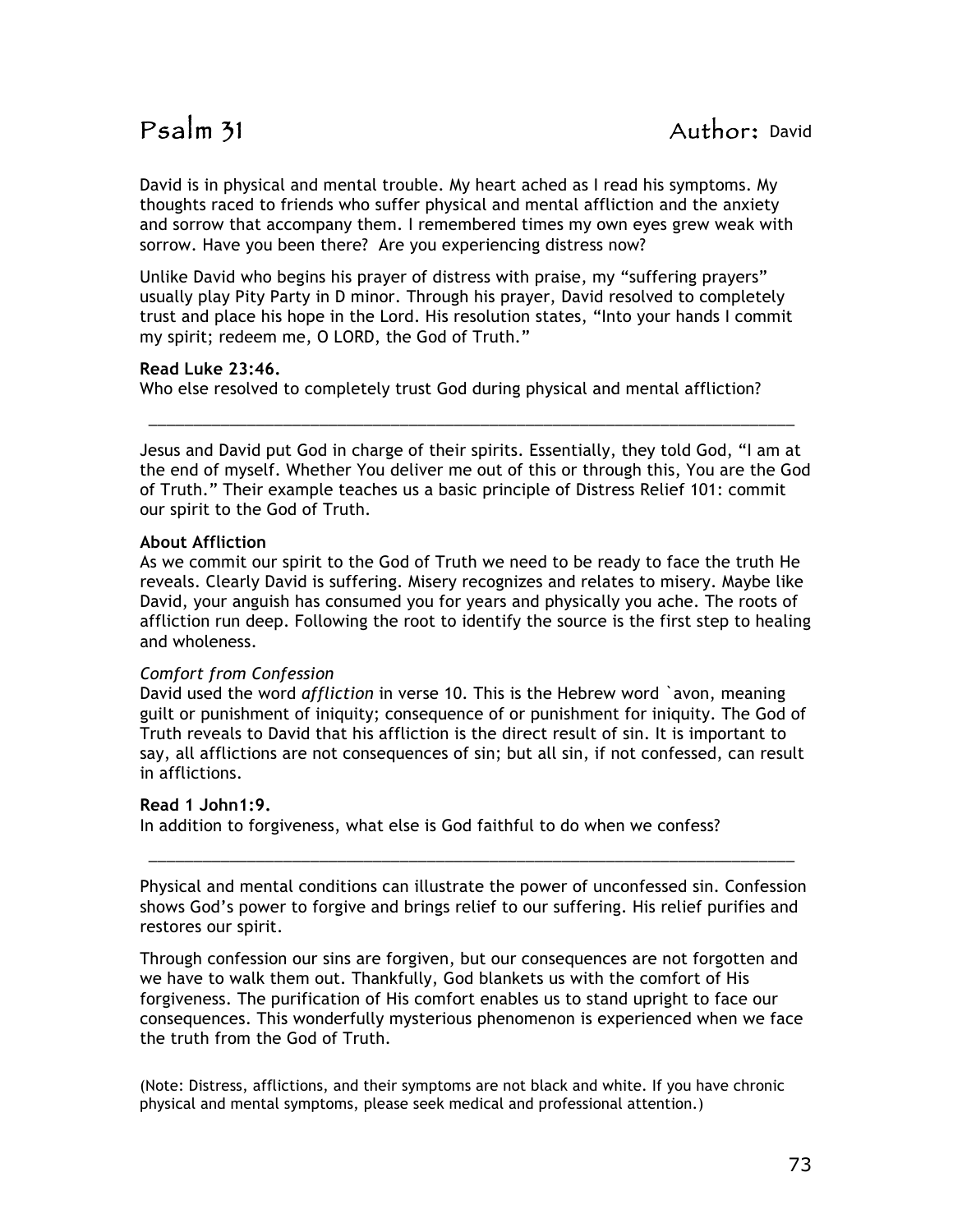My family loves to watch our favorite movies over and over. Some movies we can quote word for word. We often quote something Mr. Han says to Dre in Karate Kid (2009), "Your focus needs focus." In seasons of distress and affliction it is easy to focus on our trouble rather than truth.

## **Read Hebrews 12:2.**

Where should we focus our gaze? Why?

## *Comfort from Truth*

After we are purified and comforted through confession, we can stand tall to face our consequences. Reaping what we sow can be toiling. Our enemy will try to weaken us by whispering lies. When the tears blur our eyes we must "focus our focus" by filling ourselves with the life that comes from God's Truth. There is power when we fix our mind on Truth rather than trouble.

\_\_\_\_\_\_\_\_\_\_\_\_\_\_\_\_\_\_\_\_\_\_\_\_\_\_\_\_\_\_\_\_\_\_\_\_\_\_\_\_\_\_\_\_\_\_\_\_\_\_\_\_\_\_\_\_\_\_\_\_\_\_\_\_\_\_\_\_\_\_\_\_

\_\_\_\_\_\_\_\_\_\_\_\_\_\_\_\_\_\_\_\_\_\_\_\_\_\_\_\_\_\_\_\_\_\_\_\_\_\_\_\_\_\_\_\_\_\_\_\_\_\_\_\_\_\_\_\_\_\_\_\_\_\_\_\_\_\_\_\_\_\_\_\_ \_\_\_\_\_\_\_\_\_\_\_\_\_\_\_\_\_\_\_\_\_\_\_\_\_\_\_\_\_\_\_\_\_\_\_\_\_\_\_\_\_\_\_\_\_\_\_\_\_\_\_\_\_\_\_\_\_\_\_\_\_\_\_\_\_\_\_\_\_\_\_\_

## **Read Philippians 4:8.**

How do we silence the lies?

## **Read 2 Corinthians 4:18.**

How does this truth help us "focus our focus?"

*Think Truth*: our afflictions are not eternal. Thinking truth is not magic, it is power. Whether the source of affliction is unconfessed sin, grief, a mental disorder, job loss, infidelity, or addictions, thinking truth provides the power to live beyond the affliction.

\_\_\_\_\_\_\_\_\_\_\_\_\_\_\_\_\_\_\_\_\_\_\_\_\_\_\_\_\_\_\_\_\_\_\_\_\_\_\_\_\_\_\_\_\_\_\_\_\_\_\_\_\_\_\_\_\_\_\_\_\_\_\_\_\_\_\_\_\_\_\_\_

## **About the Darkness**

Distress is a dark place until it is exposed to the light of truth. It's necessary and good to share our distress, but it's easy to wear out our support system of family and friends. Like David, we can feel forgotten by those who care about us when they are tired, busy or have their own concerns to deal with. God calls us to carry each other's burdens (Gal. 6:2), but not become a burden to those willing to share our load. Meeting God in the darkness of distress and handing Him the bulk of the load (Matt. 11:28) frees so we don't tax our support system and send them running.

Life with afflictions is painful. We must identify the source. Keep our gaze fixed on Him. Let Him carry the load. In doing so, we can rest assured that He is faithful to preserve the faithful. (v23)

\_\_\_\_\_\_\_\_\_\_\_\_\_\_\_\_\_\_\_\_\_\_\_\_\_\_\_\_\_\_\_\_\_\_\_\_\_\_\_\_\_\_\_\_\_\_\_\_\_\_\_\_\_\_\_\_\_\_\_\_\_\_\_\_\_\_\_\_\_\_\_\_\_ \_\_\_\_\_\_\_\_\_\_\_\_\_\_\_\_\_\_\_\_\_\_\_\_\_\_\_\_\_\_\_\_\_\_\_\_\_\_\_\_\_\_\_\_\_\_\_\_\_\_\_\_\_\_\_\_\_\_\_\_\_\_\_\_\_\_\_\_\_\_\_\_\_ \_\_\_\_\_\_\_\_\_\_\_\_\_\_\_\_\_\_\_\_\_\_\_\_\_\_\_\_\_\_\_\_\_\_\_\_\_\_\_\_\_\_\_\_\_\_\_\_\_\_\_\_\_\_\_\_\_\_\_\_\_\_\_\_\_\_\_\_\_\_\_\_\_ \_\_\_\_\_\_\_\_\_\_\_\_\_\_\_\_\_\_\_\_\_\_\_\_\_\_\_\_\_\_\_\_\_\_\_\_\_\_\_\_\_\_\_\_\_\_\_\_\_\_\_\_\_\_\_\_\_\_\_\_\_\_\_\_\_\_\_\_\_\_\_\_\_

## **Personal Reflection and Application**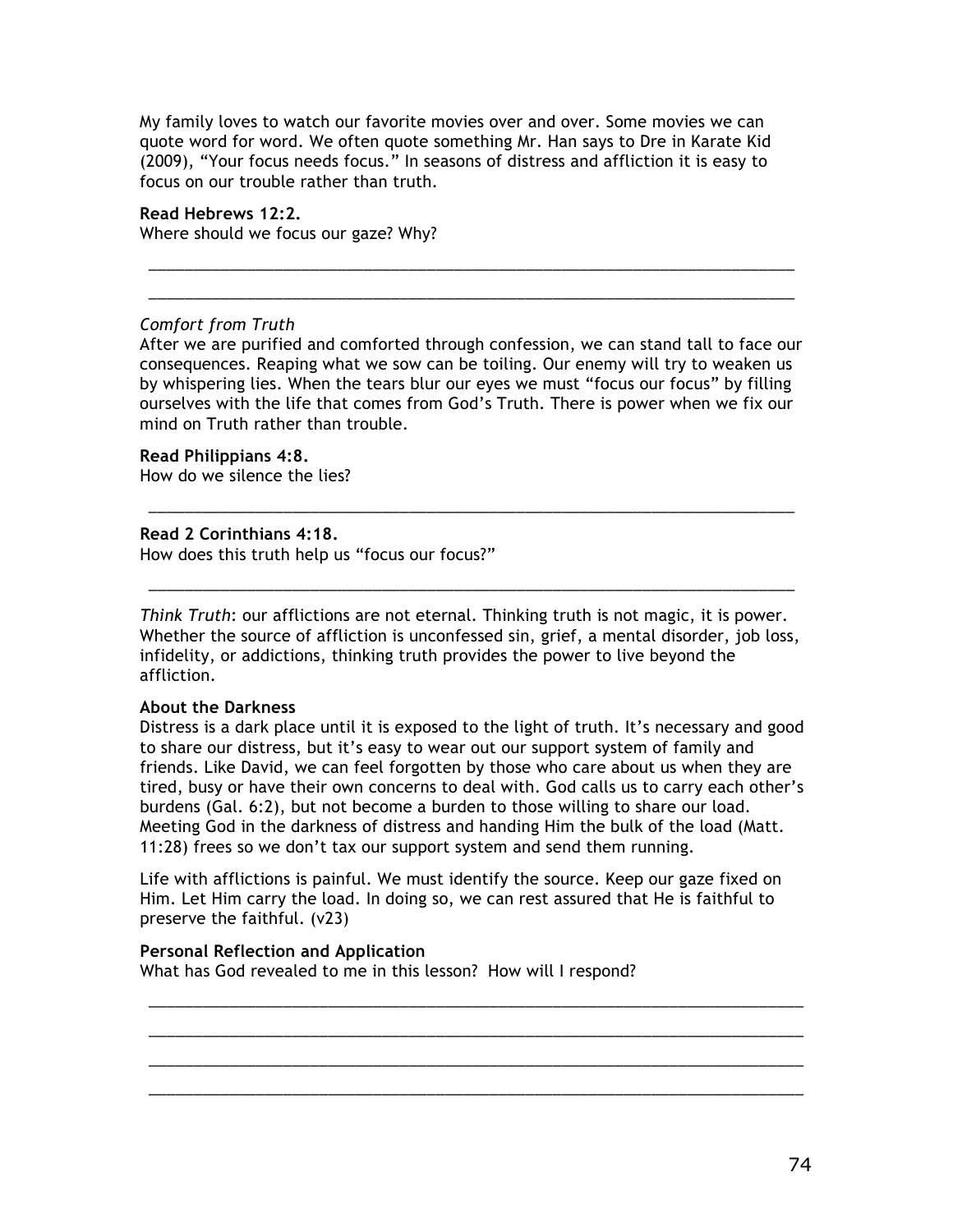David proclaims we are blessed or happy when our sins are forgiven. Unconfessed sin has the opposite effect. It paralyzes the heart, rendering us unable to freely give and receive love or experience true joy and blessedness. Personally, I want to stand in the line for some happy. How about you?

David uses the word forgiven (past tense), which suggests confession. Our blessed state depends on getting our heart right with God through repentance of our sin. God stands ready to erase our sins as if they never happened (Isaiah 43:25). But do we stand ready to confess? Moreover, do we stand ready to receive His forgiveness?

## **Paralyzed: The Unconfessed Heart**

David chose to suffer in silence, keeping his sin to himself. As his health failed, he felt the weight of conviction. This weight is removed through confession, injecting happiness straight into the heart. Confession is not *telling* God we sinned (He already knows). Confession is *acknowledging* our sin to God. David confessed and was blessed. His confession freed him of conviction and reopened communication with the Lord.

## **Read Isaiah 59:2.**

What effect does sin have on our relationship with God?

Sin *separates* our heart from God's heart. Confession *reconciles* our heart with God's. But who reconciles *our* heart with *our* heart?

\_\_\_\_\_\_\_\_\_\_\_\_\_\_\_\_\_\_\_\_\_\_\_\_\_\_\_\_\_\_\_\_\_\_\_\_\_\_\_\_\_\_\_\_\_\_\_\_\_\_\_\_\_\_\_\_\_\_\_\_\_\_\_\_\_\_\_\_\_\_\_\_

## **Paralyzed: The Unaccepting Heart**

As I type the word *unaccepting,* my spell check inserts that red squiggly line that warns me this word is not in the dictionary. I'm choosing to ignore it though; every now and then I have to make up a word to fit my point. This is one of those times. You see, there are times my heart is unaccepting of His grace. It is one thing to humble ourselves and ask God to forgive our sin, but quite another to accept the forgiveness He freely gives.

Our life cannot fully take pleasure in blessedness (happiness) if we reconcile with God's heart but not with our own. The enemy, Satan, likes nothing better than to see God's girls living in shame, shackled by regret. Jesus' sacrifice removed the power of sin. An unaccepting heart of this truth gives Satan power to paralyze our blessedness.

## **Read 2 Corinthians 5:17.**

Those who have faith through Jesus Christ are \_\_\_\_\_\_\_\_\_\_\_\_\_\_\_\_\_\_\_\_\_\_\_\_\_\_\_\_\_\_\_\_\_ .

## **Read Romans 6:14.**

Therefore because of God's grace, sin shall not \_\_\_\_\_\_\_\_\_\_\_\_\_\_\_\_\_ God's girls.

The enemy only has the power we give him. Friends, it is time to take the power back. Tell God today, "*By faith I accept Your forgiveness and refuse to be a slave to forgiven sin. Today, I confess. I am blessed. I move on! Thank You Lord*."

\_\_\_\_\_\_\_\_\_\_\_\_\_\_\_\_\_\_\_\_\_\_\_\_\_\_\_\_\_\_\_\_\_\_\_\_\_\_\_\_\_\_\_\_\_\_\_\_\_\_\_\_\_\_\_\_\_\_\_\_\_\_\_\_\_\_\_\_\_\_\_\_

## **Read John 8:36.**

What are you? **What are you?** What are you?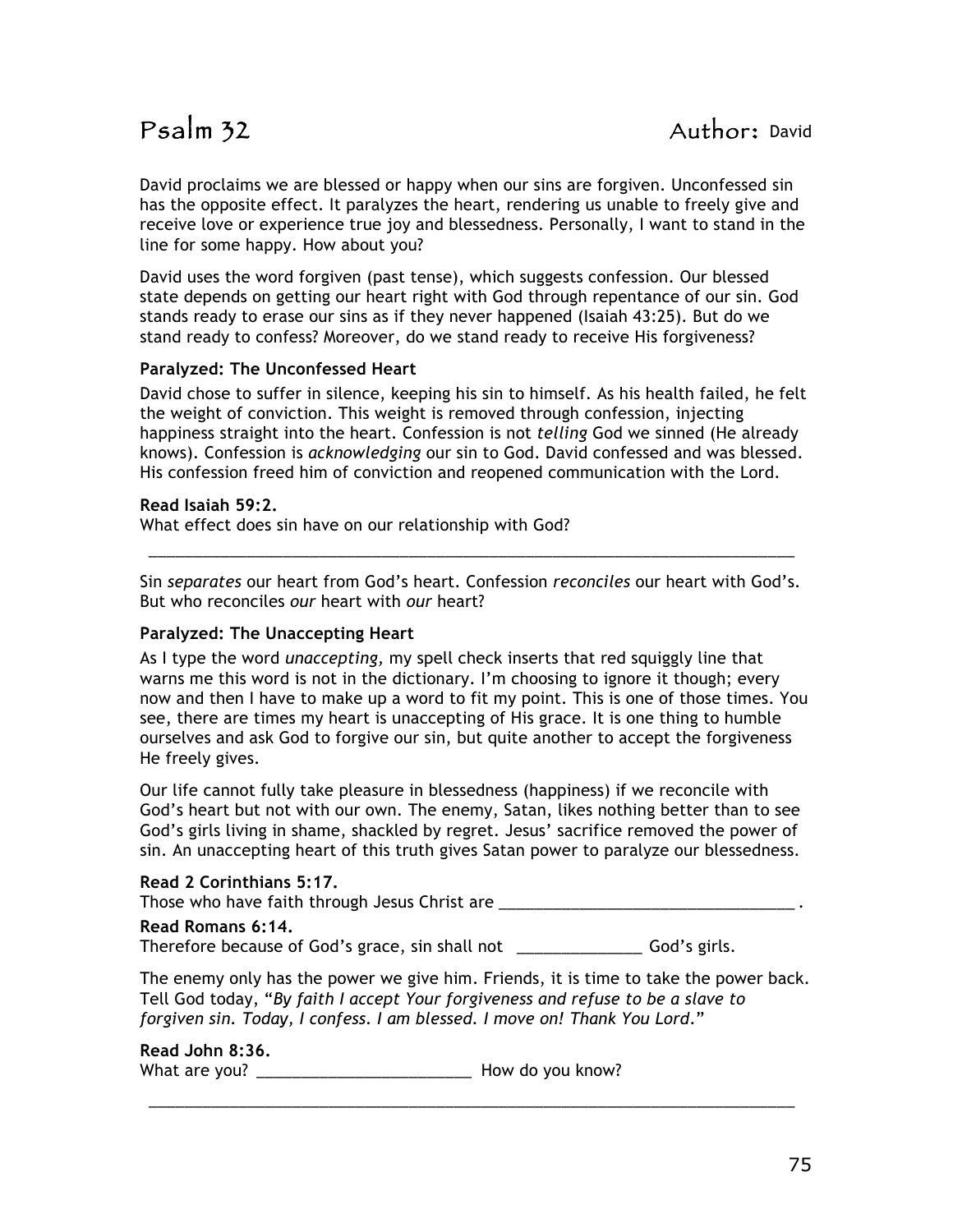There is a third cause of a paralyzed heart: the unforgiving heart. If you feel resistant to the very word "forgive," and have a sudden urge to stop reading, may I ask you to please stick with me for this next section? Let's walk through this together. I know it can be hard and totally agree with C.S. Lewis, "Everyone says forgiveness is a lovely idea, until they have something to forgive."

## **Paralyzed: The Unforgiving Heart**

*You don't know what she did. He left me for someone half his age and destroyed our family. She chose to drink and drive and we lost our son. They cheated our family out of thousands of dollars causing us to lose our home.* And the list goes on. "Everyone says forgiveness is a lovely idea, until they have something to forgive."

\_\_\_\_\_\_\_\_\_\_\_\_\_\_\_\_\_\_\_\_\_\_\_\_\_\_\_\_\_\_\_\_\_\_\_\_\_\_\_\_\_\_\_\_\_\_\_\_\_\_\_\_\_\_\_\_\_\_\_\_\_\_\_\_\_\_\_\_\_\_\_\_ \_\_\_\_\_\_\_\_\_\_\_\_\_\_\_\_\_\_\_\_\_\_\_\_\_\_\_\_\_\_\_\_\_\_\_\_\_\_\_\_\_\_\_\_\_\_\_\_\_\_\_\_\_\_\_\_\_\_\_\_\_\_\_\_\_\_\_\_\_\_\_\_

## **2 Corinthians 5:18-19.**

To what ministry are we called? Why?

God reconciled Himself with us through the sacrifice of His only son Jesus. Therefore, our reconciliation with others is a responsibility, not an option. To reconcile means to bring into agreement or harmony. The harmony reconciliation brings is not as much for the offender as it is for the offended. Just as Satan holds power over us when we don't accept God's forgiveness of our sin, he also holds power over us when we refuse to offer forgiveness.

Is it easy? No. And I don't know anyone who has been devastated by a painful, lifealtering experience who would say it is. When I was falsely accused of being an unfit mother, the only way I could face my offenders (who were my neighbors) was to forgive them each time I left my driveway and each time I turned on my street to return home. Did this restore my harmony with them? Eventually. But it flooded my heart immediately.

**Read Colossians 3:13. Write it in the space provided**.

Bearing with those who offend us often seems impossible. If we stood alone in the struggle, it would be. But we are not alone.

\_\_\_\_\_\_\_\_\_\_\_\_\_\_\_\_\_\_\_\_\_\_\_\_\_\_\_\_\_\_\_\_\_\_\_\_\_\_\_\_\_\_\_\_\_\_\_\_\_\_\_\_\_\_\_\_\_\_\_\_\_\_\_\_\_\_\_\_\_\_\_\_ \_\_\_\_\_\_\_\_\_\_\_\_\_\_\_\_\_\_\_\_\_\_\_\_\_\_\_\_\_\_\_\_\_\_\_\_\_\_\_\_\_\_\_\_\_\_\_\_\_\_\_\_\_\_\_\_\_\_\_\_\_\_\_\_\_\_\_\_\_\_\_\_

**Read Matthew 19:26.** Is reconciliation possible? Why?

Our heart is upright and able to rejoice when the reality of reconciliation with God, ourselves, and our offender is realized. Living this reality transforms a heart from paralyzed to peaceful.

\_\_\_\_\_\_\_\_\_\_\_\_\_\_\_\_\_\_\_\_\_\_\_\_\_\_\_\_\_\_\_\_\_\_\_\_\_\_\_\_\_\_\_\_\_\_\_\_\_\_\_\_\_\_\_\_\_\_\_\_\_\_\_\_\_\_\_\_\_\_\_\_ \_\_\_\_\_\_\_\_\_\_\_\_\_\_\_\_\_\_\_\_\_\_\_\_\_\_\_\_\_\_\_\_\_\_\_\_\_\_\_\_\_\_\_\_\_\_\_\_\_\_\_\_\_\_\_\_\_\_\_\_\_\_\_\_\_\_\_\_\_\_\_\_ \_\_\_\_\_\_\_\_\_\_\_\_\_\_\_\_\_\_\_\_\_\_\_\_\_\_\_\_\_\_\_\_\_\_\_\_\_\_\_\_\_\_\_\_\_\_\_\_\_\_\_\_\_\_\_\_\_\_\_\_\_\_\_\_\_\_\_\_\_\_\_\_

\_\_\_\_\_\_\_\_\_\_\_\_\_\_\_\_\_\_\_\_\_\_\_\_\_\_\_\_\_\_\_\_\_\_\_\_\_\_\_\_\_\_\_\_\_\_\_\_\_\_\_\_\_\_\_\_\_\_\_\_\_\_\_\_\_\_\_\_\_\_\_\_

**Personal Reflection and Application**  What has God revealed to me in this lesson? How will I respond?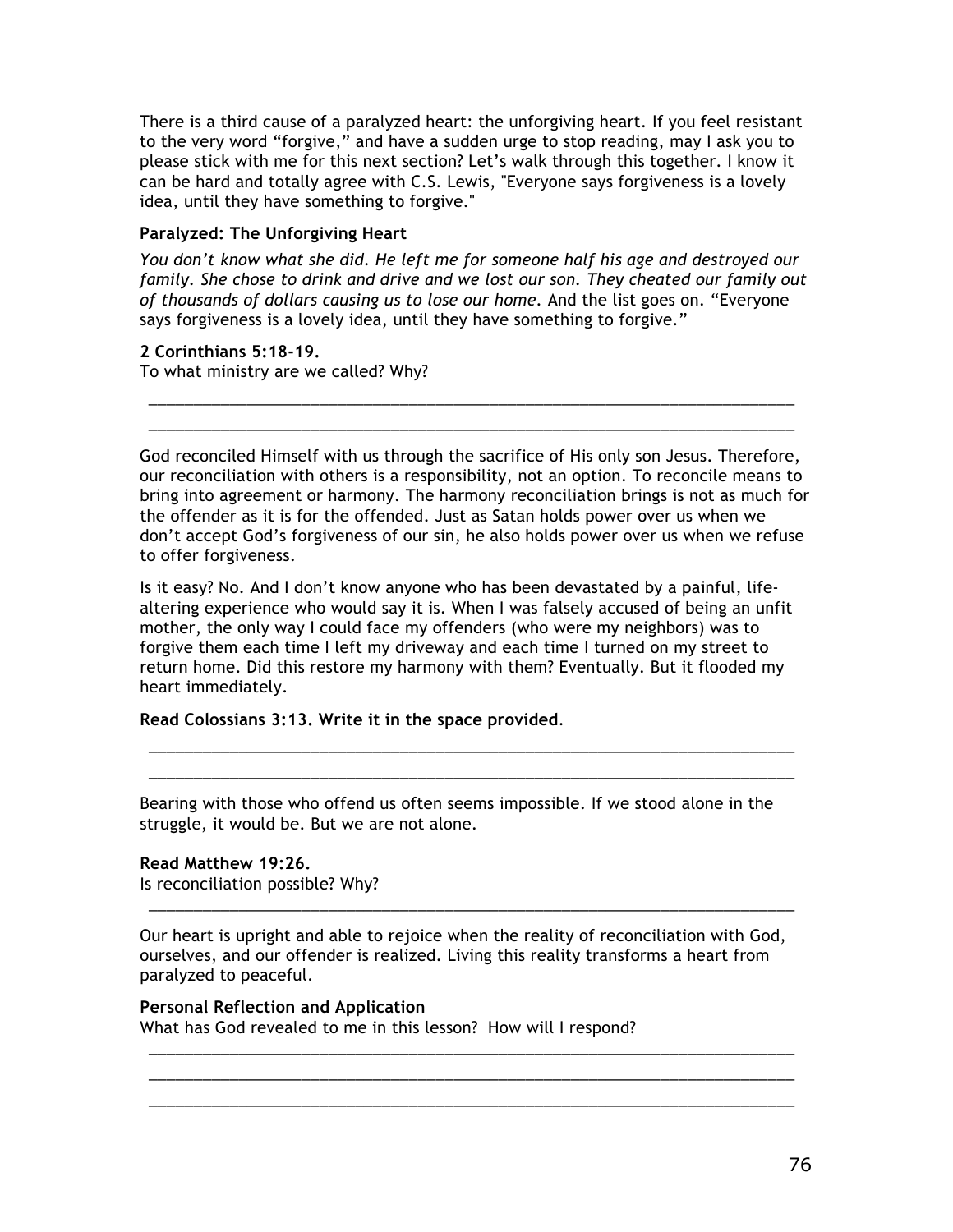Though all commentaries do not credit him, this song of praise written for our trustworthy Creator and Deliverer was most likely penned by David. The song begins the same way Psalm 32 ends, referring to the upright. It is as though the two are one continuous song. The upright are glad and sing joyfully to Yahweh, the covenant keeping God. The upright know God to be faithful and recognize the LORD's word, work, and ways.

## **His Word**

"For the word of the LORD is right and true; He is faithful in all He does."

*Yashar* (yaw-shawr) is the Hebrew word for right and true. Have you ever thought, "It might be right and true, but I don't understand it?" Those were my thoughts until I discovered a simple truth tucked in the book of Deuteronomy.

## **Read Deuteronomy 29:29.**

What are we responsible for understanding and obeying?

It is easy to get distracted with things we do not understand in the Bible. When I encounter something I have a question about, to help me understand without being overwhelmed, I ask God to reveal one truth in the passage I'm studying. I like to call this my one truth nugget. If I desire further explanation I dig into my commentaries and Bible dictionaries.

\_\_\_\_\_\_\_\_\_\_\_\_\_\_\_\_\_\_\_\_\_\_\_\_\_\_\_\_\_\_\_\_\_\_\_\_\_\_\_\_\_\_\_\_\_\_\_\_\_\_\_\_\_\_\_\_\_\_\_\_\_\_\_\_\_\_\_\_\_\_\_\_

When a scripture passage confuses me, I recall the truth of Deuteronomy 29:29 and ask God to show me my nugget. At this point it is out of my hands. He reveals what He wants me to know, and the rest? Well, He will tell me about it later. The application of this right and true passage has enabled me to push through the challenging passages I do not understand to live out all that I do understand.

The Word is *ya'shar*, right and true. The Word is also alive and active. It is always current, always teaching, and always applicable.

## **Read Hebrews 4:12.**

How is the Word of the Lord described? What does it do?

**Read 2 Timothy 3:16-17.** How does God use His Word in our life?

**How has today's lesson challenged or changed your thoughts concerning His Word?** \_\_\_\_\_\_\_\_\_\_\_\_\_\_\_\_\_\_\_\_\_\_\_\_\_\_\_\_\_\_\_\_\_\_\_\_\_\_\_\_\_\_\_\_\_\_\_\_\_\_\_\_\_\_\_\_\_\_\_\_\_\_\_\_\_\_\_\_\_\_\_\_

\_\_\_\_\_\_\_\_\_\_\_\_\_\_\_\_\_\_\_\_\_\_\_\_\_\_\_\_\_\_\_\_\_\_\_\_\_\_\_\_\_\_\_\_\_\_\_\_\_\_\_\_\_\_\_\_\_\_\_\_\_\_\_\_\_\_\_\_\_\_\_\_ \_\_\_\_\_\_\_\_\_\_\_\_\_\_\_\_\_\_\_\_\_\_\_\_\_\_\_\_\_\_\_\_\_\_\_\_\_\_\_\_\_\_\_\_\_\_\_\_\_\_\_\_\_\_\_\_\_\_\_\_\_\_\_\_\_\_\_\_\_\_\_\_

\_\_\_\_\_\_\_\_\_\_\_\_\_\_\_\_\_\_\_\_\_\_\_\_\_\_\_\_\_\_\_\_\_\_\_\_\_\_\_\_\_\_\_\_\_\_\_\_\_\_\_\_\_\_\_\_\_\_\_\_\_\_\_\_\_\_\_\_\_\_\_\_

\_\_\_\_\_\_\_\_\_\_\_\_\_\_\_\_\_\_\_\_\_\_\_\_\_\_\_\_\_\_\_\_\_\_\_\_\_\_\_\_\_\_\_\_\_\_\_\_\_\_\_\_\_\_\_\_\_\_\_\_\_\_\_\_\_\_\_\_\_\_\_\_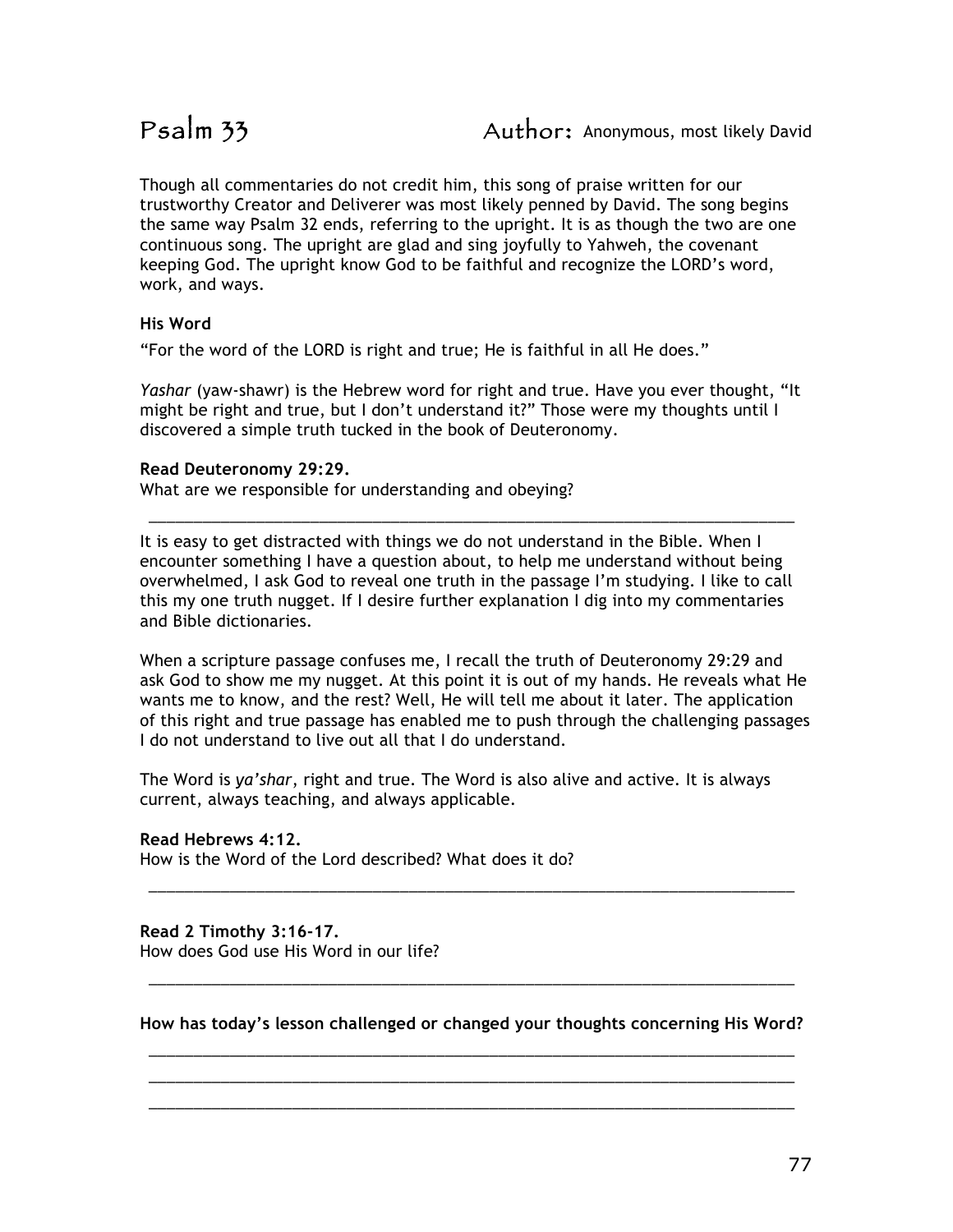## **His Work**

Have you ever been in a helpless situation and within moments help arrived? When this happens you are experiencing God's work in your life.

Just recently, on the way out of town, my husband noticed a warning light on his car's dashboard had come on. At the same time, our mechanic, who happened to be behind my husband at a stop light, honked his horn to get my husband's attention. Within a couple of hours my husband was safely back on the road, with a new alternator installed by a responsible and honest mechanic. My husband experienced God's work.

God's work can be seen in the complex, like creation, as well as the simple, like meeting a need only you and God know you have. His work is no less miraculous today as it was when He set up and deposed kings, parted waters, or walked the streets of Jerusalem in the person of Jesus, healing the sick and raising the dead.

# **Read John 5:17.**

When is God at work?

He is always at work. We can personally experience God's work and have the privilege of being part of His work in another's life. If we are not experiencing His work, it does not mean He is not working. To experience His work, we may have to say no to movies with friends in order to serve dinner at the homeless shelter, or refrain from purchasing something we want so we can help someone else buy something they need. Once we taste the thrill of experiencing God's work we will not be able to sit on the sidelines of His story ever again.

\_\_\_\_\_\_\_\_\_\_\_\_\_\_\_\_\_\_\_\_\_\_\_\_\_\_\_\_\_\_\_\_\_\_\_\_\_\_\_\_\_\_\_\_\_\_\_\_\_\_\_\_\_\_\_\_\_\_\_\_\_\_\_\_\_\_\_\_\_\_\_\_

## **His Way**

God makes His plans known and accomplishes them. To the patriarch Abram, He appeared in a vision. He made His way known to Moses through a burning bush. To Balaam, He spoke through a donkey. He appoints and dismisses leaders. He strengthens and weakens armies. God has a way for me and a way for you. His way is dependable and trustworthy. It is for our good, offering a future full of hope if we seek Him with all our heart (Jer. 29:11-13).

\_\_\_\_\_\_\_\_\_\_\_\_\_\_\_\_\_\_\_\_\_\_\_\_\_\_\_\_\_\_\_\_\_\_\_\_\_\_\_\_\_\_\_\_\_\_\_\_\_\_\_\_\_\_\_\_\_\_\_\_\_\_\_\_\_\_\_\_\_\_\_\_ \_\_\_\_\_\_\_\_\_\_\_\_\_\_\_\_\_\_\_\_\_\_\_\_\_\_\_\_\_\_\_\_\_\_\_\_\_\_\_\_\_\_\_\_\_\_\_\_\_\_\_\_\_\_\_\_\_\_\_\_\_\_\_\_\_\_\_\_\_\_\_\_ \_\_\_\_\_\_\_\_\_\_\_\_\_\_\_\_\_\_\_\_\_\_\_\_\_\_\_\_\_\_\_\_\_\_\_\_\_\_\_\_\_\_\_\_\_\_\_\_\_\_\_\_\_\_\_\_\_\_\_\_\_\_\_\_\_\_\_\_\_\_\_\_ \_\_\_\_\_\_\_\_\_\_\_\_\_\_\_\_\_\_\_\_\_\_\_\_\_\_\_\_\_\_\_\_\_\_\_\_\_\_\_\_\_\_\_\_\_\_\_\_\_\_\_\_\_\_\_\_\_\_\_\_\_\_\_\_\_\_\_\_\_\_\_\_

## **Read Psalm 33:11.**

How long will God's plan stand firm? \_\_\_\_\_\_\_\_\_\_\_\_\_\_\_\_\_\_\_\_\_\_\_\_\_\_\_\_\_\_\_\_\_\_\_\_\_\_\_\_\_

## **Personal Reflection and Application**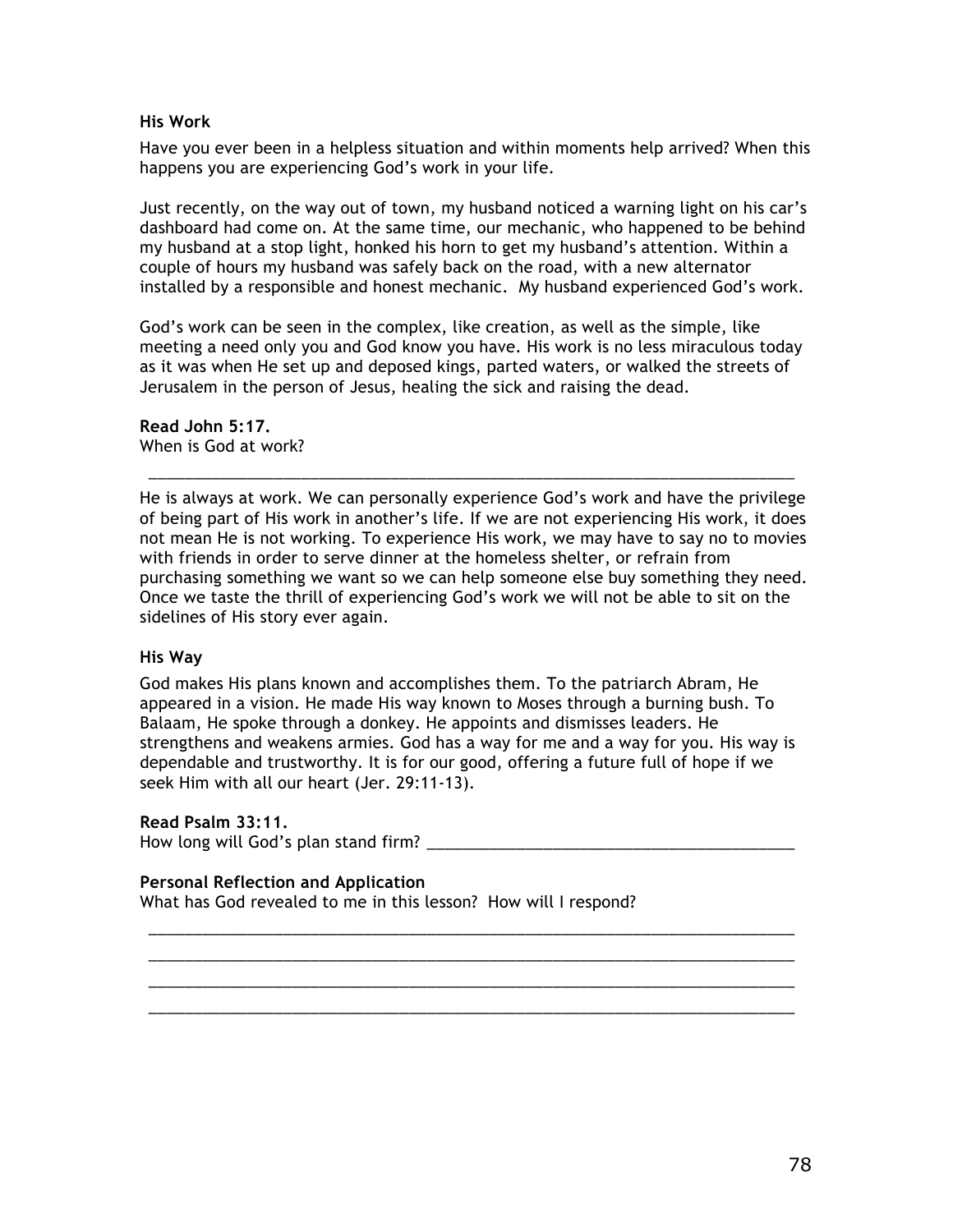After running from Saul, acting like a mad-man, and escaping death, David pens Psalm 34. The LORD's praise is on his lips. His soul boasts and rejoices. He has experienced the LORD's goodness and wants everyone to taste it and see it. David has been delivered *from* all his fears *by* the God he fears.

## **No Fear**

In previous lessons we learned the Hebrew transliteration of the word *fear* is to reverence and respect the Lord. It is through this fear David realized he had nothing to fear. David experienced the freedom and joy that accompanies this right fear and invites us into the classroom for lessons in No Fear 101.

He starts class with this hooking phrase, "Whoever of you loves life and desires to see many good days …" Quite honestly, I don't know many people who would not want to see many good days; however, loving life is another story. Let's face it, life can be hard and can sometimes be hard to love.

**Think about it:** What does loving life mean to you? Do you love life?

## **Read Genesis 1:27.**

What makes your life so very valuable?

The value of our life is not determined by our circumstances or difficulties we face. Our life mirrors the image of God, therefore is worthy of loving. Let's resolve to love life regardless of our circumstances. Yes, let's love life.

\_\_\_\_\_\_\_\_\_\_\_\_\_\_\_\_\_\_\_\_\_\_\_\_\_\_\_\_\_\_\_\_\_\_\_\_\_\_\_\_\_\_\_\_\_\_\_\_\_\_\_\_\_\_\_\_\_\_\_\_\_\_\_\_\_\_\_\_\_\_\_\_

## **The Whoevers**

In determining to love life, we also choose to be a "whoever." Dictionary.com defines *whoever* as: whatever person or anyone. The second lesson in No Fear 101 is to understand a "whoever" is anyone that keeps evil from their tongue, speaks truth, does good, seeks and pursues peace. Let's examine what it means to be a "whoever."

A "whoever" thinks before speaking and understands the power of the tongue. They use their lips to compliment and encourage, not insult and discourage.

\_\_\_\_\_\_\_\_\_\_\_\_\_\_\_\_\_\_\_\_\_\_\_\_\_\_\_\_\_\_\_\_\_\_\_\_\_\_\_\_\_\_\_\_\_\_\_\_\_\_\_\_\_\_\_\_\_\_\_\_\_\_\_\_\_\_\_\_\_\_\_\_

## **Read Proverbs 18:21.**

What kind of power does the tongue have?

As a "whoever" we have the power to build up or destroy one's life with our words. When my daughter was little I was unknowingly destroying her life by repeating a hurtful phrase when she whined. With her sweet innocent voice she said, "Mommy, will you please not call me that again. It hurts my feeling." Point made. I never destroyed my little girl again.

\_\_\_\_\_\_\_\_\_\_\_\_\_\_\_\_\_\_\_\_\_\_\_\_\_\_\_\_\_\_\_\_\_\_\_\_\_\_\_\_\_\_\_\_\_\_\_\_\_\_\_\_\_\_\_\_\_\_\_\_\_\_\_\_\_\_\_\_\_\_\_\_

## **Read Ephesians 4:29.**

What type of words does a "whoever" speak?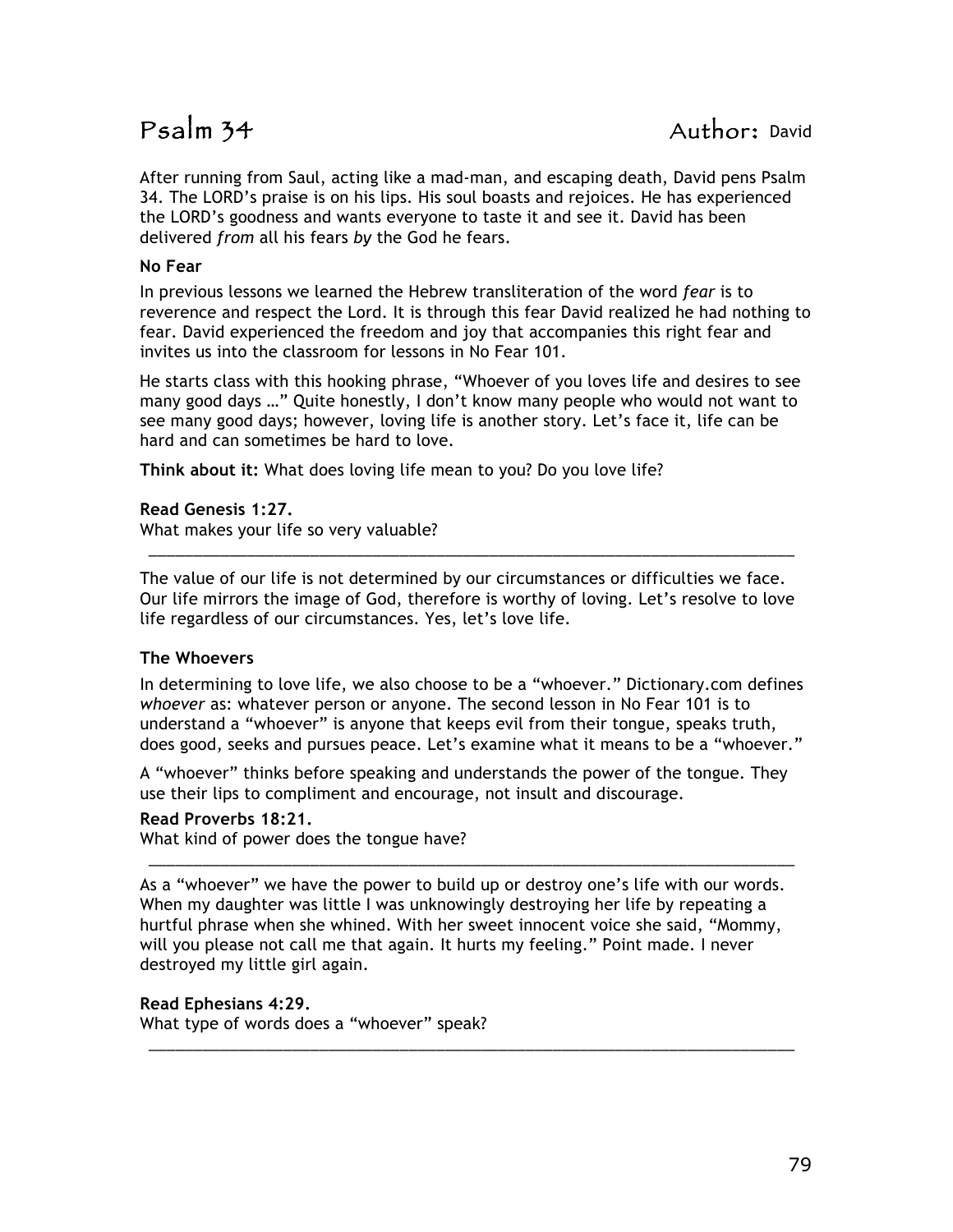In addition to speaking truth, a "whoever" does good as well as seeks and pursues peace.

## **Doing Good**

Good. What does it mean exactly? This somewhat plain and overused word becomes colorful and alive as the meaning is unpacked. *Good* means morally excellent, virtuous, and righteous. I love how those beautiful words roll off the tongue. Simply put, a "whoever" does what is right.

Doing what is right in a world of corruption, dishonesty, temptation, and seduction is not easy. Our world tells us, "Go ahead, do what *feels* good, not what *is* good. No one is watching." Doing the right thing is often rejected and we can be ridiculed by others for choosing good. This reaction many times causes us, who are doing right, to withdraw, leaving the world to ask, "Where did all the good people go?"

\_\_\_\_\_\_\_\_\_\_\_\_\_\_\_\_\_\_\_\_\_\_\_\_\_\_\_\_\_\_\_\_\_\_\_\_\_\_\_\_\_\_\_\_\_\_\_\_\_\_\_\_\_\_\_\_\_\_\_\_\_\_\_\_\_\_\_\_\_\_\_\_

## **Read 1 Peter 2:20.**

How does God respond to those who suffer when doing good?

## **Seek and Pursue Peace**

David states a "whoever" not only seeks [try to find, search], but also pursues [to strive to gain] peace. "Whoevers" are people of action. God expects us to go after peace, not just sit around and pray for it to come about. We are to be conduits of peace, creating an environment for peace to prosper in a world of chaos and war.

## **Read Romans 12:18.**

What does Paul have to say about peace?

*"Possible"* removes the pressure of peace from our shoulders and places it on God's shoulders. By using the word "*if"* Paul suggests living in peace with some individuals might be difficult. We seek and pursue peace, then leave all possibilities up to God because He has the power to make possibilities reality.

\_\_\_\_\_\_\_\_\_\_\_\_\_\_\_\_\_\_\_\_\_\_\_\_\_\_\_\_\_\_\_\_\_\_\_\_\_\_\_\_\_\_\_\_\_\_\_\_\_\_\_\_\_\_\_\_\_\_\_\_\_\_\_\_\_\_\_\_\_\_\_\_

Is there someone in your life you find the possibility of peace difficult to imagine? Write Jesus' words on the lines below. Commit Matthew 19:26 to memory.

\_\_\_\_\_\_\_\_\_\_\_\_\_\_\_\_\_\_\_\_\_\_\_\_\_\_\_\_\_\_\_\_\_\_\_\_\_\_\_\_\_\_\_\_\_\_\_\_\_\_\_\_\_\_\_\_\_\_\_\_\_\_\_\_\_\_\_\_\_\_\_\_ \_\_\_\_\_\_\_\_\_\_\_\_\_\_\_\_\_\_\_\_\_\_\_\_\_\_\_\_\_\_\_\_\_\_\_\_\_\_\_\_\_\_\_\_\_\_\_\_\_\_\_\_\_\_\_\_\_\_\_\_\_\_\_\_\_\_\_\_\_\_\_\_

\_\_\_\_\_\_\_\_\_\_\_\_\_\_\_\_\_\_\_\_\_\_\_\_\_\_\_\_\_\_\_\_\_\_\_\_\_\_\_\_\_\_\_\_\_\_\_\_\_\_\_\_\_\_\_\_\_\_\_\_\_\_\_\_\_\_\_\_\_\_\_\_ \_\_\_\_\_\_\_\_\_\_\_\_\_\_\_\_\_\_\_\_\_\_\_\_\_\_\_\_\_\_\_\_\_\_\_\_\_\_\_\_\_\_\_\_\_\_\_\_\_\_\_\_\_\_\_\_\_\_\_\_\_\_\_\_\_\_\_\_\_\_\_\_ \_\_\_\_\_\_\_\_\_\_\_\_\_\_\_\_\_\_\_\_\_\_\_\_\_\_\_\_\_\_\_\_\_\_\_\_\_\_\_\_\_\_\_\_\_\_\_\_\_\_\_\_\_\_\_\_\_\_\_\_\_\_\_\_\_\_\_\_\_\_\_\_ \_\_\_\_\_\_\_\_\_\_\_\_\_\_\_\_\_\_\_\_\_\_\_\_\_\_\_\_\_\_\_\_\_\_\_\_\_\_\_\_\_\_\_\_\_\_\_\_\_\_\_\_\_\_\_\_\_\_\_\_\_\_\_\_\_\_\_\_\_\_\_\_

## **Personal Reflection and Application**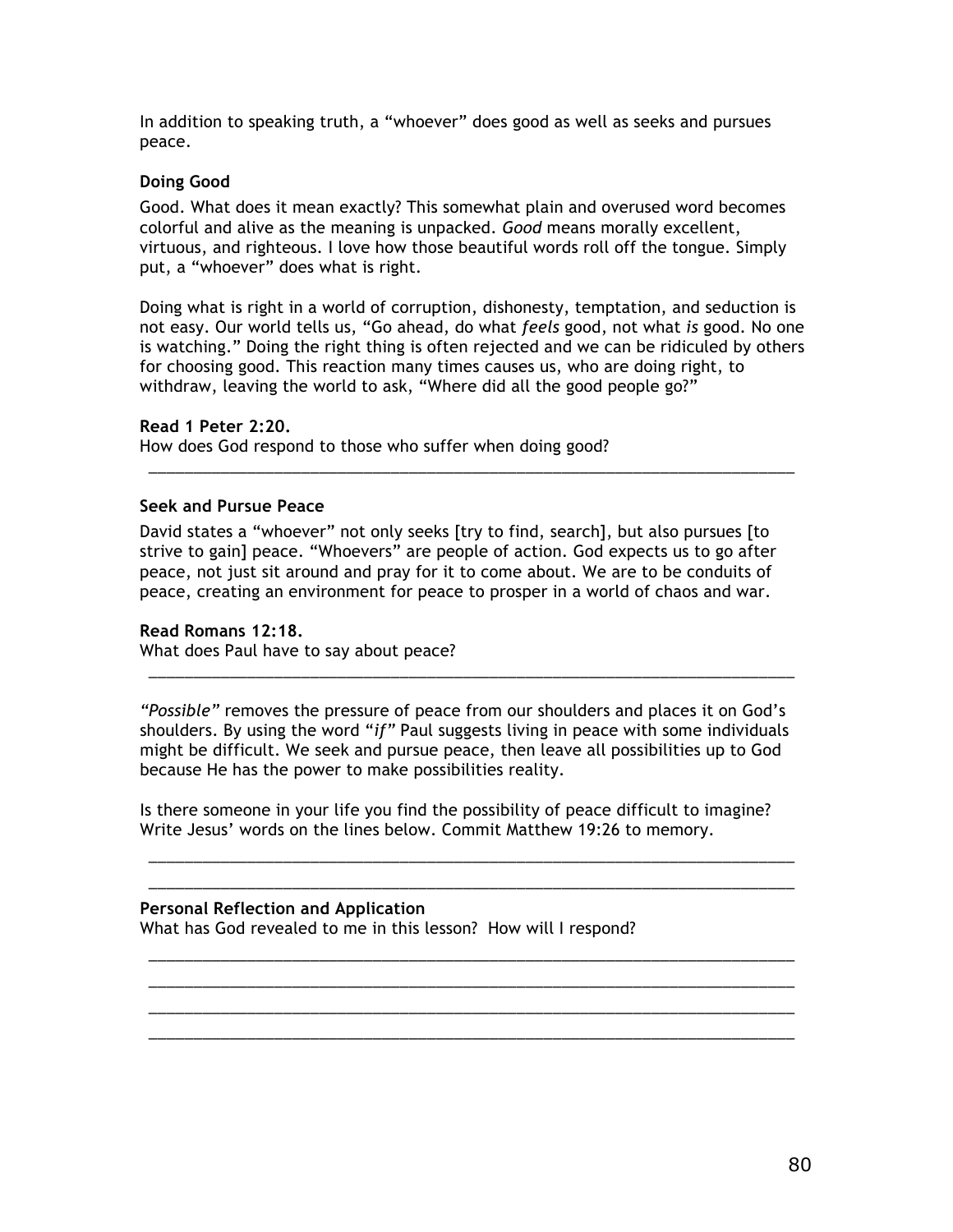If you were given the opportunity to get even with or bring harm to an enemy, how would you respond? David's decision to leave his vindication in God's hands makes me respect him more than ever. He demonstrated wisdom, self-control, and spiritsubmission when he allowed Saul to walk out of the cave unharmed (1 Samuel 24).

This decision was a result of a life committed to fearing and obeying the Lord. David knew his enemy, but he also knew his God. His desire to obey God trumped his desire to destroy his enemy.

## **Defining Enemy**

Our enemy is not necessarily someone wearing a dark coat waiting in the bushes to cause us bodily harm. Our enemy can be someone we know: a former friend, family member, or co-worker. An enemy is a person who feels toward, fosters harmful designs, or engages in antagonistic activities against another. The sad but true fact is there are people in this world who are just not nice and they find pleasure in bringing mayhem into the lives of others.

This doesn't seem fair to the individuals who desire to love life and live right. Why should those living right be wronged?

## **Read John 16:33.**

What does Jesus say we will have in this world? How should we respond?

In the '70s, singer Lynn Anderson released the chart topper, *I Never Promised You a Rose Garden*. God didn't promise us a rose garden either, but according to scripture He did make a couple of promises we can take to the bank.

\_\_\_\_\_\_\_\_\_\_\_\_\_\_\_\_\_\_\_\_\_\_\_\_\_\_\_\_\_\_\_\_\_\_\_\_\_\_\_\_\_\_\_\_\_\_\_\_\_\_\_\_\_\_\_\_\_\_\_\_\_\_\_\_\_\_\_\_\_\_\_\_

\_\_\_\_\_\_\_\_\_\_\_\_\_\_\_\_\_\_\_\_\_\_\_\_\_\_\_\_\_\_\_\_\_\_\_\_\_\_\_\_\_\_\_\_\_\_\_\_\_\_\_\_\_\_\_\_\_\_\_\_\_\_\_\_\_\_\_\_\_\_\_\_

\_\_\_\_\_\_\_\_\_\_\_\_\_\_\_\_\_\_\_\_\_\_\_\_\_\_\_\_\_\_\_\_\_\_\_\_\_\_\_\_\_\_\_\_\_\_\_\_\_\_\_\_\_\_\_\_\_\_\_\_\_\_\_\_\_\_\_\_\_\_\_\_

## **Read Deuteronomy 31:6. Write God's promise in the blank below.**

## **Read 1 John 4:4.**

How are we equipped to overcome our enemy?

## **Dealing with Our Enemy**

Until a few years ago, I never really thought about having an enemy until hostility grew between me and another person. The hostility turned to resentment. Harmful designs and antagonistic activities planned for me were revealed. Eventually the resentment turned to rage. The pain of this betrayal was like no other and I was caught off-guard as hate began to rise up within me toward this person.

Like David, I turned to God for help. In His true, faithful, and humorous style, He helped me deal with my enemy by dealing with me.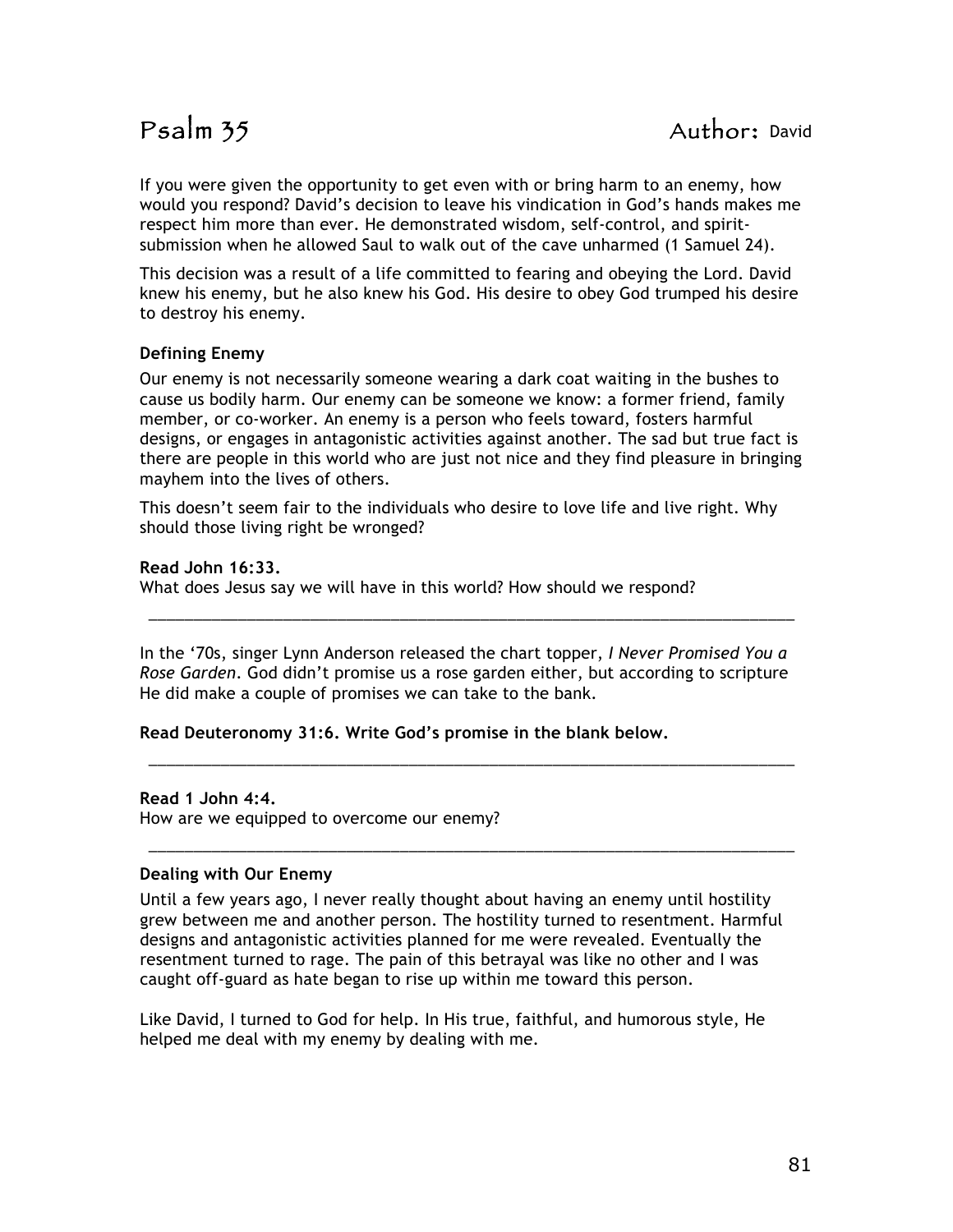Have you been in a place of "enough is enough" with an enemy? This is where you would have found me just a few years ago. Actually, I had passed enough is enough and was facing my wits' end.

With prayers full of "Dear Lord, fight against those who fight against me" and "Come to my aid," I went to God with my hurt and pain. Expecting sympathy, I instead received instructions. He did not deliver my enemy into my hands; He delivered His Word to my heart.

There, in black and white, were God's instructions for dealing with those who feel hatred for God's children and foster harmful designs toward them or engage in antagonistic activities against us. Imagine my chagrin when I read the following scripture.

## **Read Luke 6:27-28.**

How does God desire His children to deal with enemies? Circle the action words.

To say that I was disappointed when I read these words would be an understatement. The harmful designs and antagonistic activities were against me, yet God was telling me to love, do good, bless, and even pray for this person. Seriously?

\_\_\_\_\_\_\_\_\_\_\_\_\_\_\_\_\_\_\_\_\_\_\_\_\_\_\_\_\_\_\_\_\_\_\_\_\_\_\_\_\_\_\_\_\_\_\_\_\_\_\_\_\_\_\_\_\_\_\_\_\_\_\_\_\_\_\_\_\_\_\_\_

At times I felt hypocritical because I did not really mean my prayers, but I continued to obey God because of my love for Him. I would be less than truthful if I said the prayers were answered and all is well with the person now. Quite honestly, my jaw still tightens and eyes still roll when this person's name is mentioned. Even though I still battle my feelings, ignoring them gives them power over me. Acting on the truth in Luke 6 gives me power over my feelings.

**Read John 8:32.** What does truth offer God's children?

While I still battle my feelings, they no longer hold me in bondage. The truth has set me free! And my friend, it will do the same for you.

\_\_\_\_\_\_\_\_\_\_\_\_\_\_\_\_\_\_\_\_\_\_\_\_\_\_\_\_\_\_\_\_\_\_\_\_\_\_\_\_\_\_\_\_\_\_\_\_\_\_\_\_\_\_\_\_\_\_\_\_\_\_\_\_\_\_\_\_\_\_\_\_

**Read Luke 6:27-36**. Pause and pray for those who mistreat you. Continue to pray this truth even if you don't *feel* the words. In time the truth will become part of you and freedom will be yours.

## **God's Response to Our Enemy**

God delights in delivering His children from heartache and hard times. Our struggles and the mystery of deliverance have guaranteed purpose in our life. Just as sure as deliverance from Egypt was for the Israelites, so is deliverance for you and me. Our job is to live the truth God has outlined in Luke 6:27-28 and let God settle the score.

\_\_\_\_\_\_\_\_\_\_\_\_\_\_\_\_\_\_\_\_\_\_\_\_\_\_\_\_\_\_\_\_\_\_\_\_\_\_\_\_\_\_\_\_\_\_\_\_\_\_\_\_\_\_\_\_\_\_\_\_\_\_\_\_\_\_\_\_\_\_\_\_ \_\_\_\_\_\_\_\_\_\_\_\_\_\_\_\_\_\_\_\_\_\_\_\_\_\_\_\_\_\_\_\_\_\_\_\_\_\_\_\_\_\_\_\_\_\_\_\_\_\_\_\_\_\_\_\_\_\_\_\_\_\_\_\_\_\_\_\_\_\_\_\_ \_\_\_\_\_\_\_\_\_\_\_\_\_\_\_\_\_\_\_\_\_\_\_\_\_\_\_\_\_\_\_\_\_\_\_\_\_\_\_\_\_\_\_\_\_\_\_\_\_\_\_\_\_\_\_\_\_\_\_\_\_\_\_\_\_\_\_\_\_\_\_\_ \_\_\_\_\_\_\_\_\_\_\_\_\_\_\_\_\_\_\_\_\_\_\_\_\_\_\_\_\_\_\_\_\_\_\_\_\_\_\_\_\_\_\_\_\_\_\_\_\_\_\_\_\_\_\_\_\_\_\_\_\_\_\_\_\_\_\_\_\_\_\_\_

## **Personal Reflection and Application**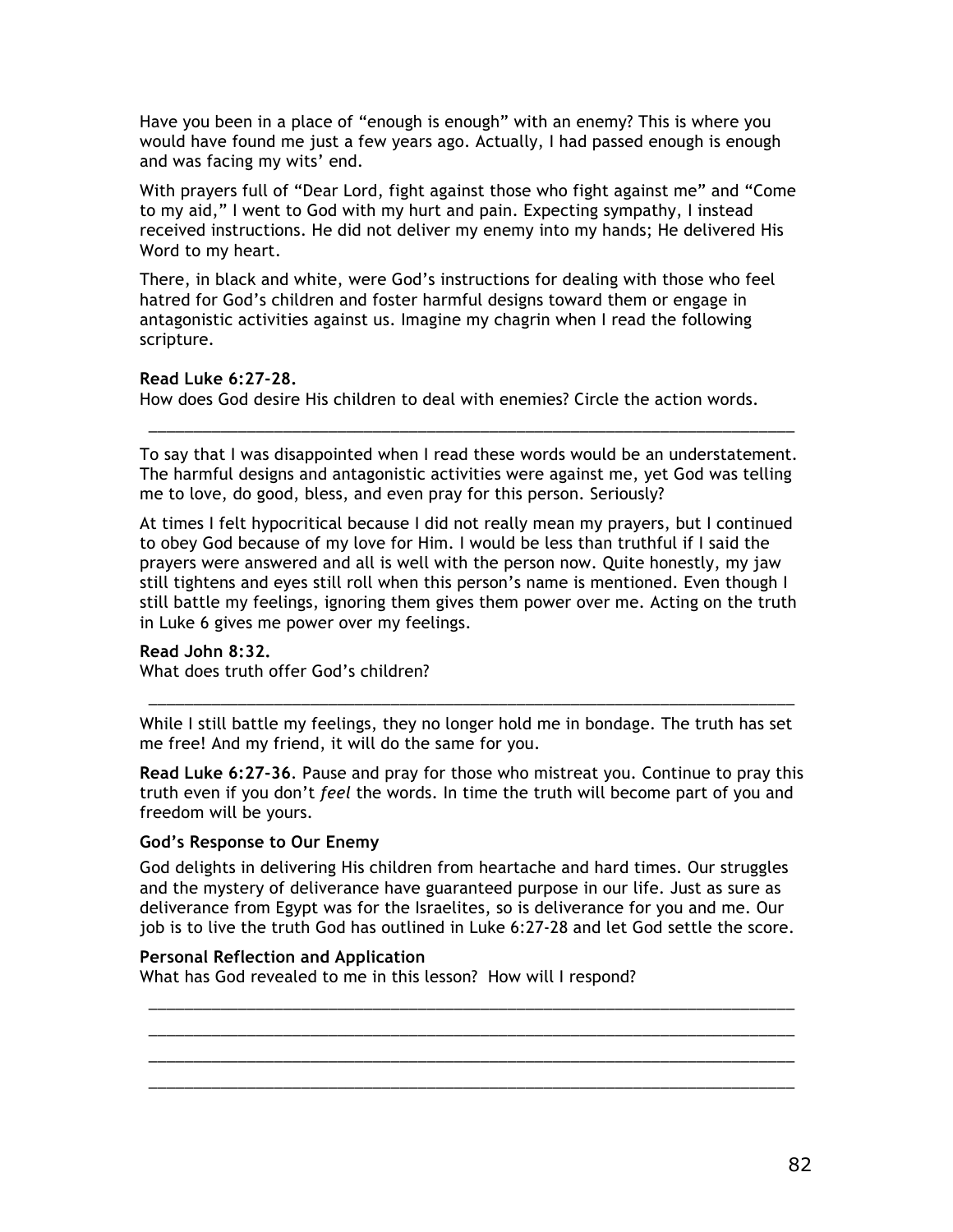In David's oracle I hear the voice of one whose heart is concerned for the sinful patterns of the wicked. Such patterns lead to self-destruction and Kingdom devastation.

In our study of Psalm 10 we learned the word *wicked* is the Hebrew word *rasha'* (rawshaw'), which means guilty of hostility and sin against man or God. We determined whether saved or unsaved we all are guilty of being wicked at one time or another. In this divine revelation from the heart, David outlines how the wicked become wicked. In reading between the lines we discover how the righteous become righteous.

## **Do the Opposite**

There was a character on a very popular sitcom that aired several years ago who had a confidence problem. He could not keep a job, stay in a relationship, and still lived with his parents. Every decision he made that seemed natural to him failed.

On a whim, in an effort to change his miserable circumstances, he stopped doing what came natural and instead did the opposite. Incredibly, things in his life turned around. The same is true for each of us. Miraculous living happens as we live in the spiritual rather than the natural. Things turn around.

\_\_\_\_\_\_\_\_\_\_\_\_\_\_\_\_\_\_\_\_\_\_\_\_\_\_\_\_\_\_\_\_\_\_\_\_\_\_\_\_\_\_\_\_\_\_\_\_\_\_\_\_\_\_\_\_\_\_\_\_\_\_\_\_\_\_\_\_\_\_\_\_

\_\_\_\_\_\_\_\_\_\_\_\_\_\_\_\_\_\_\_\_\_\_\_\_\_\_\_\_\_\_\_\_\_\_\_\_\_\_\_\_\_\_\_\_\_\_\_\_\_\_\_\_\_\_\_\_\_\_\_\_\_\_\_\_\_\_\_\_\_\_\_\_

## **Read Romans 6:19.**

How does Paul describe our *natural* selves?

How are our energies best spent?

Sin is only fun for so long. Slavery to sin wears a body out mentally, physically, emotionally, and spiritually. Strength and power are by-products of a life spent doing what is right, pleasing, and correct. Energy spent on righteousness creates more energy to spend on more righteousness and the power to live in the spiritual rather than the natural.

\_\_\_\_\_\_\_\_\_\_\_\_\_\_\_\_\_\_\_\_\_\_\_\_\_\_\_\_\_\_\_\_\_\_\_\_\_\_\_\_\_\_\_\_\_\_\_\_\_\_\_\_\_\_\_\_\_\_\_\_\_\_\_\_\_\_\_\_\_\_\_\_

## **Read 2 Peter 1:3.**

How has God prepared us to do the opposite?

## **The Opposites**

No Fear for God. The opposite: Fear God By now each of us should be quite confident in the meaning of *fear of the Lord.* To prove how smart you are, in the blanks below write in your own words what *fear of the Lord* means.

The fear of the Lord is showing reverence and respect for the Lord in word and deed. Such a fear grows and develops as the focus of our energy becomes living sin-free and in peace with God and man.

\_\_\_\_\_\_\_\_\_\_\_\_\_\_\_\_\_\_\_\_\_\_\_\_\_\_\_\_\_\_\_\_\_\_\_\_\_\_\_\_\_\_\_\_\_\_\_\_\_\_\_\_\_\_\_\_\_\_\_\_\_\_\_\_\_\_\_\_\_\_\_\_ \_\_\_\_\_\_\_\_\_\_\_\_\_\_\_\_\_\_\_\_\_\_\_\_\_\_\_\_\_\_\_\_\_\_\_\_\_\_\_\_\_\_\_\_\_\_\_\_\_\_\_\_\_\_\_\_\_\_\_\_\_\_\_\_\_\_\_\_\_\_\_\_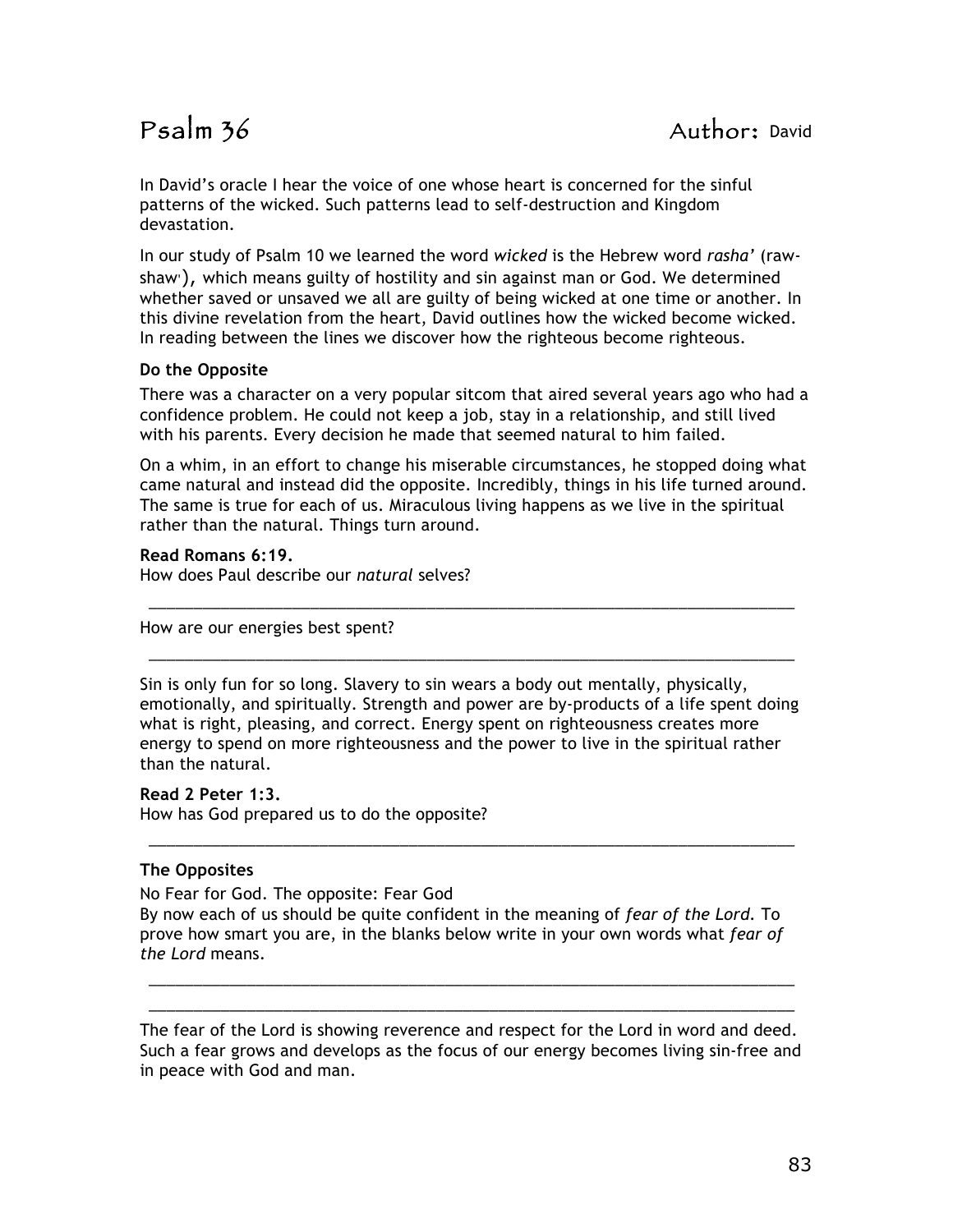Our opposites are outlined in verses 2-4. The wicked abide in self, doing what comes natural rather than abiding in the Spirit and following His leading. We have already talked about the opposite of failing to fear the Lord. Let's take a look at other opposites we should apply to our life.

## **Don't Flatter Yourself (v2)**

"It's hard to be humble when you are as good as I am." Wisdom screams from this screen-printed t-shirt popular in the '80s. A humble person deflects praise and projects the glory to God. In doing so, we are protected. You see, pride destroys individuals and the destruction of God's children brings destruction to God's Kingdom.

## **Read Psalm 10:4 and fill in the blank.**

The wicked makes no room for \_\_\_\_\_\_\_\_\_\_\_\_\_\_\_\_\_\_\_\_\_\_\_\_\_\_\_\_\_\_\_\_\_\_\_\_\_\_\_\_\_ .

## **If You Can't Say Anything Nice Then Keep Your Mouth Shut (v3)**

I could fill an ocean with the unkind things that have spewed from my lips. Many people have fallen victim to my sharp tongue and sarcastic discourse. Sarcasm combined with a quick wit is a lethal combination. It is a good thing we have the Holy Spirit to filter what comes out of our mouth. My tongue is not completely tamed, but through His Spirit and His Word there are fewer victims.

\_\_\_\_\_\_\_\_\_\_\_\_\_\_\_\_\_\_\_\_\_\_\_\_\_\_\_\_\_\_\_\_\_\_\_\_\_\_\_\_\_\_\_\_\_\_\_\_\_\_\_\_\_\_\_\_\_\_\_\_\_\_\_\_\_\_\_\_\_\_\_\_

## **Read Psalm 141:3. Write it below and commit it to memory.**

\_\_\_\_\_\_\_\_\_\_\_\_\_\_\_\_\_\_\_\_\_\_\_\_\_\_\_\_\_\_\_\_\_\_\_\_\_\_\_\_\_\_\_\_\_\_\_\_\_\_\_\_\_\_\_\_\_\_\_\_\_\_\_\_\_\_\_\_\_\_\_\_

## **Think About What You Are Thinking About (v4)**

A few years ago my night meditation was television … wrong television. The shows made me laugh, but were crude and promoted ideas that were contrary to the ways of the Lord. The Holy Spirit examined my heart and asked me to think about the things I was filling myself with. He then directed me to turn the television off. Was I plotting evil? No. But I was accepting wrong.

## **Read Joshua 1:8.**

How can we stay off a sinful course?

Doing the opposite isn't easy and often not popular; however, the rewards far exceed any benefits we could possibly reap from the natural.

\_\_\_\_\_\_\_\_\_\_\_\_\_\_\_\_\_\_\_\_\_\_\_\_\_\_\_\_\_\_\_\_\_\_\_\_\_\_\_\_\_\_\_\_\_\_\_\_\_\_\_\_\_\_\_\_\_\_\_\_\_\_\_\_\_\_\_\_\_\_\_\_ \_\_\_\_\_\_\_\_\_\_\_\_\_\_\_\_\_\_\_\_\_\_\_\_\_\_\_\_\_\_\_\_\_\_\_\_\_\_\_\_\_\_\_\_\_\_\_\_\_\_\_\_\_\_\_\_\_\_\_\_\_\_\_\_\_\_\_\_\_\_\_\_ \_\_\_\_\_\_\_\_\_\_\_\_\_\_\_\_\_\_\_\_\_\_\_\_\_\_\_\_\_\_\_\_\_\_\_\_\_\_\_\_\_\_\_\_\_\_\_\_\_\_\_\_\_\_\_\_\_\_\_\_\_\_\_\_\_\_\_\_\_\_\_\_ \_\_\_\_\_\_\_\_\_\_\_\_\_\_\_\_\_\_\_\_\_\_\_\_\_\_\_\_\_\_\_\_\_\_\_\_\_\_\_\_\_\_\_\_\_\_\_\_\_\_\_\_\_\_\_\_\_\_\_\_\_\_\_\_\_\_\_\_\_\_\_\_

\_\_\_\_\_\_\_\_\_\_\_\_\_\_\_\_\_\_\_\_\_\_\_\_\_\_\_\_\_\_\_\_\_\_\_\_\_\_\_\_\_\_\_\_\_\_\_\_\_\_\_\_\_\_\_\_\_\_\_\_\_\_\_\_\_\_\_\_\_\_\_\_

## **Personal Reflection and Application**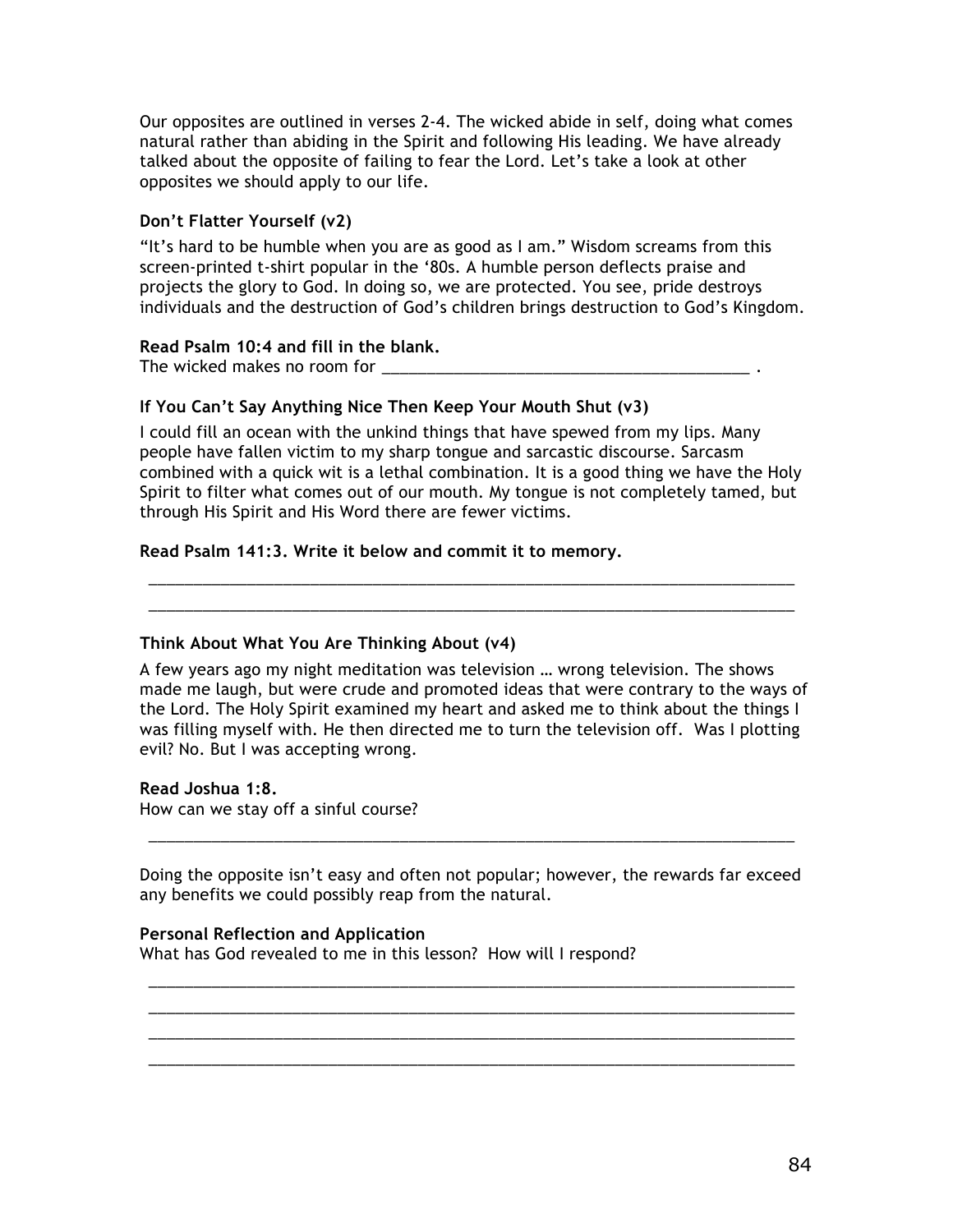David shares some secrets; secrets that have the potential to radically revolutionize our relationship with the Lord, in fact, all of our relationships. I learned when my vertical relationship is strong, I am less likely to come unglued when trials and troubles with my horizontal relationships arise.

What David teaches goes beyond pleasing God, he says we can delight God. Can you just imagine? I have to tell you, such a thought sends shivers up my spine, a tremble in my heart, and a smile on my face. Before studying David's secrets we must first heed his warning.

## **Don't Fret**

Do you have a tendency to pay attention to something when it is repeated? Me, too. David starts the psalm with a "don't fret phrase" then repeats the phrase twice in eight verses. I think he is trying to make a point. What do you think?

Fret is feel or express worry, annoyance, or discontent. As we read the text following the first two "don't fret phrases" we discover each have to do with another person's success, specifically those who are evil but still succeed. I am not gonna lie, this has been a tough one for me over the years. Annoyance and discontent rise within when "she" gets the "such and such" even though I have been doing "it" longer and after all, started "it."

Jealousy is a delight bandit. Just when we are enjoying a little happy, it sneaks up and pickpockets our delight. Fretting is dangerous to our relationship with God as well as our relationship with others. In the final "don't fret phrase" David gives a strong warning about fretting.

## **Read Psalm 37:8**

What is David's warning?

Fretting replaces the peace that accompanies our delighting in God, thus keeping God from delighting in us. Girls, we have got to get hold of ourselves. David suggests if we don't control fretting, it is possible to behave like the very people we are frettin' over. If this is true, then what is a girl to do when "she" gets the "such and such?"

\_\_\_\_\_\_\_\_\_\_\_\_\_\_\_\_\_\_\_\_\_\_\_\_\_\_\_\_\_\_\_\_\_\_\_\_\_\_\_\_\_\_\_\_\_\_\_\_\_\_\_\_\_\_\_\_\_\_\_\_\_\_\_\_\_\_\_\_\_\_\_\_

\_\_\_\_\_\_\_\_\_\_\_\_\_\_\_\_\_\_\_\_\_\_\_\_\_\_\_\_\_\_\_\_\_\_\_\_\_\_\_\_\_\_\_\_\_\_\_\_\_\_\_\_\_\_\_\_\_\_\_\_\_\_\_\_\_\_\_\_\_\_\_\_

\_\_\_\_\_\_\_\_\_\_\_\_\_\_\_\_\_\_\_\_\_\_\_\_\_\_\_\_\_\_\_\_\_\_\_\_\_\_\_\_\_\_\_\_\_\_\_\_\_\_\_\_\_\_\_\_\_\_\_\_\_\_\_\_\_\_\_\_\_\_\_\_

\_\_\_\_\_\_\_\_\_\_\_\_\_\_\_\_\_\_\_\_\_\_\_\_\_\_\_\_\_\_\_\_\_\_\_\_\_\_\_\_\_\_\_\_\_\_\_\_\_\_\_\_\_\_\_\_\_\_\_\_\_\_\_\_\_\_\_\_\_\_\_\_

## **Read Psalm 64:1a. Write the verse in the line below.**

**Read Philippians 4:6-7** How does God want us to handle our anxious thoughts?

What is the result of obeying verse six?

Can we let these wise old words be our guide: Don't ya'll fret none-'ya hear?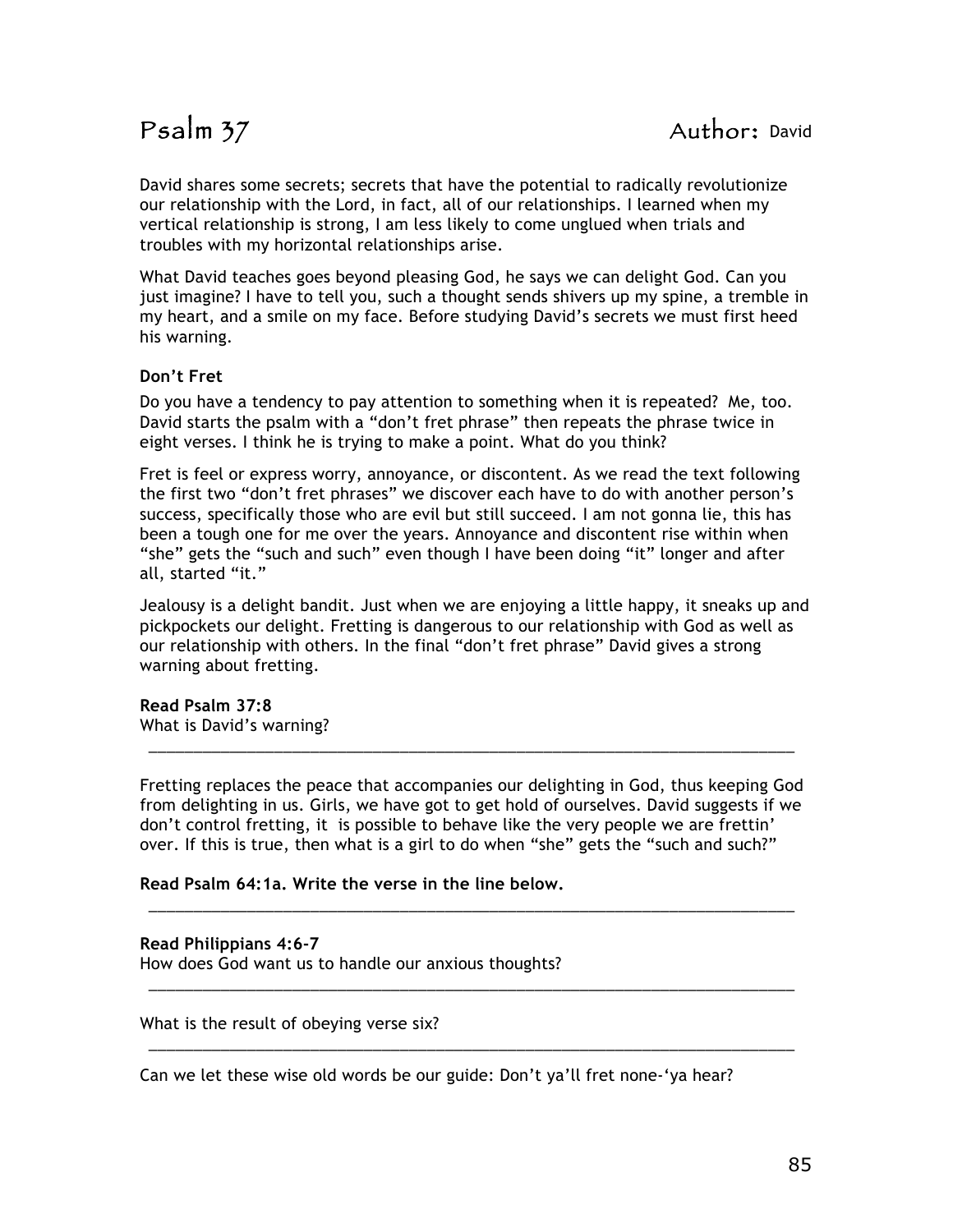We have heeded the warning; now let's study the secrets, secrets that can radically revolutionize our relationships, especially our relationship with the Lord.

## **Secret 1: Be still (v7)**

Being still helps us know God, but being still is so very hard. Does is seem your day passes by so fast you are certain you pass yourself? Girls, we can't wait until we are not busy to be still and get to know God. We will never not be busy. We need to discipline ourselves to be still in the moment, that moment when we sense His presence or feel His Spirit. Just stop and be still.

**Are you afraid of being still? If so, why? Be still and share your fears with God.**

\_\_\_\_\_\_\_\_\_\_\_\_\_\_\_\_\_\_\_\_\_\_\_\_\_\_\_\_\_\_\_\_\_\_\_\_\_\_\_\_\_\_\_\_\_\_\_\_\_\_\_\_\_\_\_ \_\_\_\_\_\_\_\_\_\_\_\_\_\_\_\_\_\_\_\_\_\_\_\_\_\_\_\_\_\_\_\_\_\_\_\_\_\_\_\_\_\_\_\_\_\_\_\_\_\_\_\_\_\_\_ \_\_\_\_\_\_\_\_\_\_\_\_\_\_\_\_\_\_\_\_\_\_\_\_\_\_\_\_\_\_\_\_\_\_\_\_\_\_\_\_\_\_\_\_\_\_\_\_\_\_\_\_\_\_\_ \_\_\_\_\_\_\_\_\_\_\_\_\_\_\_\_\_\_\_\_\_\_\_\_\_\_\_\_\_\_\_\_\_\_\_\_\_\_\_\_\_\_\_\_\_\_\_\_\_\_\_\_\_\_\_

## **Secret 2: Commit (v5)**

Committing our ways to the Lord builds our trust. Our ways are difficult to surrender because we make decisions and plans based on what we see and on circumstances that arise. God makes decisions and plans on what He sees. His view extends beyond what we see. His knowledge of our circumstances exceeds what we know. Therefore, He proves Himself trustworthy of our ways.

## **Read Proverbs 3:5-6**

What happens to our path as we commit our ways to God?

## **Secret 3: Trust (v3)**

Trust is developed through experience. As we trust Him we experience the rhythm of His grace and the measure of His faithfulness. Through our experiences of trusting God, life becomes lighter and almost tender at times. Troubles do not disappear, but the new measure of faith diminishes their intensity.

\_\_\_\_\_\_\_\_\_\_\_\_\_\_\_\_\_\_\_\_\_\_\_\_\_\_\_\_\_\_\_\_\_\_\_\_\_\_\_\_\_\_\_\_\_\_\_\_\_\_\_\_\_\_\_

\_\_\_\_\_\_\_\_\_\_\_\_\_\_\_\_\_\_\_\_\_\_\_\_\_\_\_\_\_\_\_\_\_\_\_\_\_\_\_\_\_\_\_\_\_\_\_\_\_\_\_\_\_\_\_

## **Read Proverbs 3:5**

How are we to trust God?

## **Secret 4: Delight (v4)**

A by-product of trusting God is delight: our delight in Him and His delight in us. Saying the word delight makes my body smile. We begin to long for what He longs for and love what He loves. Our prayers become God-centered rather than self-centered. Therefore, He is pleased to say yes to all we ask that is in agreement with His perfect plan for us and His kingdom.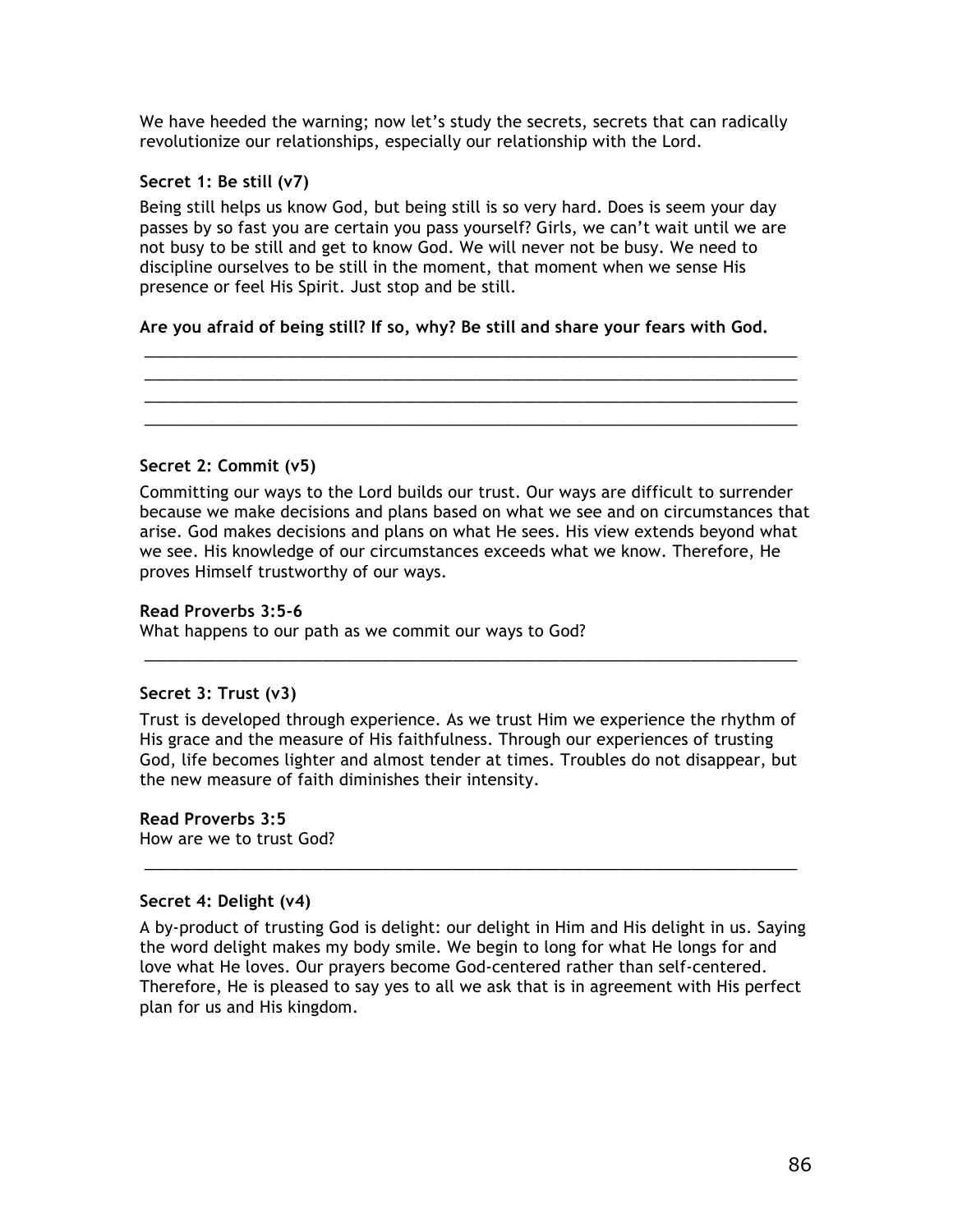## **Secret 5: Wait (7)**

As we delight in God and He delights in us, waiting almost becomes delightful. Seriously. In learning to trust Him we see all things work together for our good and His glory. Being still and waiting provides opportunities to build greater trust, experience more delight, and get to know Him more intimately.

\_\_\_\_\_\_\_\_\_\_\_\_\_\_\_\_\_\_\_\_\_\_\_\_\_\_\_\_\_\_\_\_\_\_\_\_\_\_\_\_\_\_\_\_\_\_\_\_\_\_\_\_\_\_\_\_\_\_\_\_\_\_\_\_\_\_\_\_\_\_\_\_ \_\_\_\_\_\_\_\_\_\_\_\_\_\_\_\_\_\_\_\_\_\_\_\_\_\_\_\_\_\_\_\_\_\_\_\_\_\_\_\_\_\_\_\_\_\_\_\_\_\_\_\_\_\_\_\_\_\_\_\_\_\_\_\_\_\_\_\_\_\_\_\_ \_\_\_\_\_\_\_\_\_\_\_\_\_\_\_\_\_\_\_\_\_\_\_\_\_\_\_\_\_\_\_\_\_\_\_\_\_\_\_\_\_\_\_\_\_\_\_\_\_\_\_\_\_\_\_\_\_\_\_\_\_\_\_\_\_\_\_\_\_\_\_\_ \_\_\_\_\_\_\_\_\_\_\_\_\_\_\_\_\_\_\_\_\_\_\_\_\_\_\_\_\_\_\_\_\_\_\_\_\_\_\_\_\_\_\_\_\_\_\_\_\_\_\_\_\_\_\_\_\_\_\_\_\_\_\_\_\_\_\_\_\_\_\_\_

## **What are your thoughts about waiting?**

**Delighting Leads to More Delighting**

When we delight in the Lord, He will in turn delight in us (Verse 23). He holds us with His powerful right hand. He makes our steps firm and keeps us from falling when we stumble.

\_\_\_\_\_\_\_\_\_\_\_\_\_\_\_\_\_\_\_\_\_\_\_\_\_\_\_\_\_\_\_\_\_\_\_\_\_\_\_\_\_\_\_\_\_\_\_\_\_\_\_\_\_\_\_\_\_\_\_\_\_\_\_\_\_\_\_\_\_\_\_\_\_ \_\_\_\_\_\_\_\_\_\_\_\_\_\_\_\_\_\_\_\_\_\_\_\_\_\_\_\_\_\_\_\_\_\_\_\_\_\_\_\_\_\_\_\_\_\_\_\_\_\_\_\_\_\_\_\_\_\_\_\_\_\_\_\_\_\_\_\_\_\_\_\_\_

\_\_\_\_\_\_\_\_\_\_\_\_\_\_\_\_\_\_\_\_\_\_\_\_\_\_\_\_\_\_\_\_\_\_\_\_\_\_\_\_\_\_\_\_\_\_\_\_\_\_\_\_\_\_\_\_\_\_\_\_\_\_\_\_\_\_\_\_\_\_\_\_\_ \_\_\_\_\_\_\_\_\_\_\_\_\_\_\_\_\_\_\_\_\_\_\_\_\_\_\_\_\_\_\_\_\_\_\_\_\_\_\_\_\_\_\_\_\_\_\_\_\_\_\_\_\_\_\_\_\_\_\_\_\_\_\_\_\_\_\_\_\_\_\_\_\_ \_\_\_\_\_\_\_\_\_\_\_\_\_\_\_\_\_\_\_\_\_\_\_\_\_\_\_\_\_\_\_\_\_\_\_\_\_\_\_\_\_\_\_\_\_\_\_\_\_\_\_\_\_\_\_\_\_\_\_\_\_\_\_\_\_\_\_\_\_\_\_\_\_ \_\_\_\_\_\_\_\_\_\_\_\_\_\_\_\_\_\_\_\_\_\_\_\_\_\_\_\_\_\_\_\_\_\_\_\_\_\_\_\_\_\_\_\_\_\_\_\_\_\_\_\_\_\_\_\_\_\_\_\_\_\_\_\_\_\_\_\_\_\_\_\_\_ \_\_\_\_\_\_\_\_\_\_\_\_\_\_\_\_\_\_\_\_\_\_\_\_\_\_\_\_\_\_\_\_\_\_\_\_\_\_\_\_\_\_\_\_\_\_\_\_\_\_\_\_\_\_\_\_\_\_\_\_\_\_\_\_\_\_\_\_\_\_\_\_\_

Spend some time discovering what delights the Lord.

| Obedience more than sacrifice | 1 Samuel 15:22 |
|-------------------------------|----------------|
| The walk of the blameless     | Proverbs 11:20 |
| <b>Truthfulness</b>           | Proverbs 12:22 |
| His people                    | Psalm 149:4    |

God surely delights in His children. How are you presently delighting Him?

### **Personal Reflection and Application**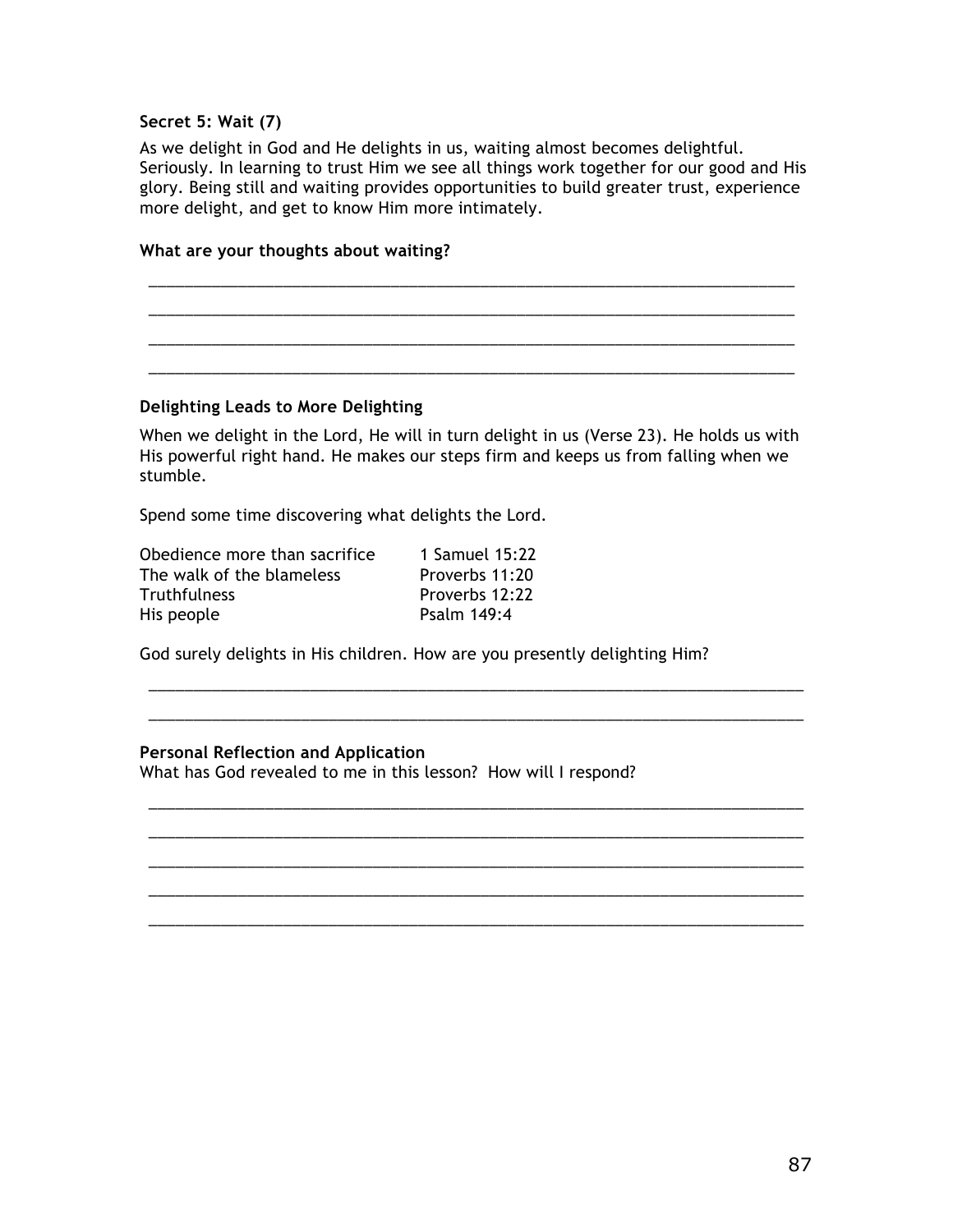David is seeking forgiveness. We are not given details of his sin, but we are told quite graphically of the manifestation of his delayed repentance. Living in a state of habitual sin, ignoring the conviction of the Holy Spirit, is dangerous to our physical, mental, emotional, and spiritual health. Healing comes through confession and receiving God's forgiveness.

God is Holy and cannot be in sin's presence. Our sin lodges itself in the middle of our relationship with Him, creating a sense of detachment. The primary role of the Holy Spirit is to guide us back to God through the power of conviction of our sin. If we fail to yield to the whisper, He speaks louder. If we continue to turn a deaf ear to the Spirit's prompting, our Daddy steps in or He steps back allowing us to live in sinful choices for a time.

## **Discipline: "This Hurts Me More Than It Hurts You"**

Until becoming a parent I never truly understood the phrase, "This hurts me more than it hurts you." I heard this when my mother restricted me to my room with no television because I repeatedly did not complete homework assignments. She loved me and knew I loved being outside with my friends, but knew I needed to learn to complete my homework. I did not understand her deep love for me. My pain hurt her.

Discipline is a necessary part of parenting. It is one of, if not the most difficult, part of parenting. Effective discipline is a delicate balancing act. It must be memorable in order to modify the wrong behavior, the severity should match the degree of the offense, and perhaps most important, administered from a heart of love.

**Read Job 5:17.** How does Job describe the man God disciplines? **Example 2018** 

## **Read Hebrews 12:5-7.**

What emotion motivates God's discipline?\_\_\_\_\_\_\_\_\_\_\_\_\_\_\_\_\_\_\_\_\_\_\_\_\_\_\_\_\_\_\_\_\_\_\_\_\_

## *"Because I love you"*

At times it may seem we are getting away with our sin because there is not an immediate consequence. Rest assured God is not a lazy parent. He can't ignore the offenses of His children anymore than He can ignore their cries. His grace is endless to all who will receive it. He loves us too much not to correct us.

\_\_\_\_\_\_\_\_\_\_\_\_\_\_\_\_\_\_\_\_\_\_\_\_\_\_\_\_\_\_\_\_\_\_\_\_\_\_\_\_\_\_\_\_\_\_\_\_\_\_\_\_\_\_\_\_\_\_\_\_\_\_\_\_\_\_\_\_\_\_\_\_\_

**Read Hebrews 12:10.** What is the purpose of God's discipline?

## **Read Joel 2:13.** How does God feel *about* disciplining His children?

\_\_\_\_\_\_\_\_\_\_\_\_\_\_\_\_\_\_\_\_\_\_\_\_\_\_\_\_\_\_\_\_\_\_\_\_\_\_\_\_\_\_\_\_\_\_\_\_\_\_\_\_\_\_\_\_\_\_\_\_\_\_\_\_\_\_\_\_\_\_\_\_\_ We are created in the image of God and are co-heirs with Christ (Romans 8:17). Our family heritage is holiness. God is Holy. Christ is Holy. God's discipline shapes us into the image of the family line.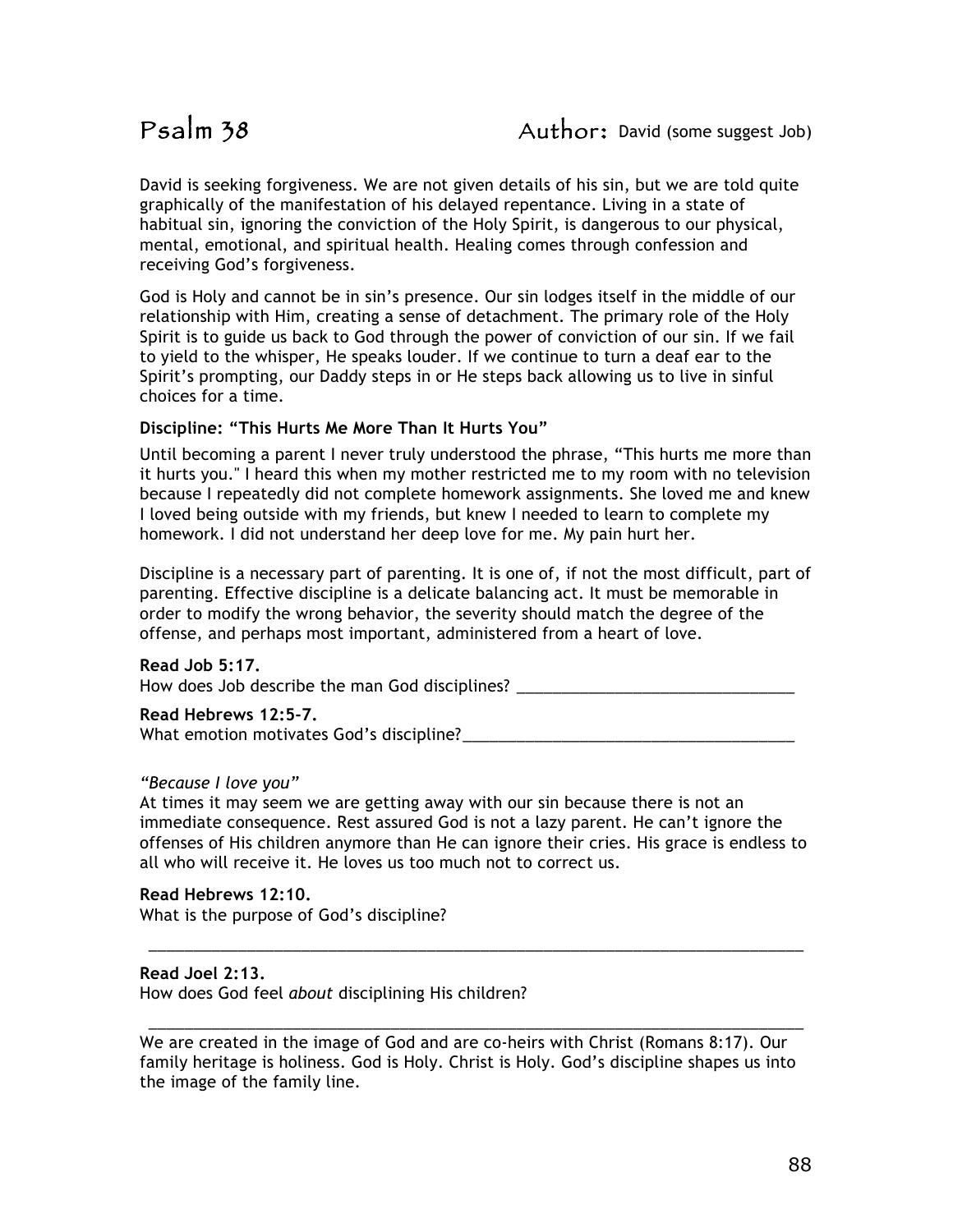**Think about it**: Sit quietly and talk to God about His discipline in your life. How do you feel about your holiness?

## **Discipline: If It Isn't Hurtin', It isn't Workin'**

Words like punishment and discipline may carry a girl back to a painful place from the past, touching a tender, perhaps even a raw place in her heart. We can rest assured, God's purpose in discipline is not to traumatize, but to transform. He can be trusted with the pains of our past as well as the hope for our future. Discipline is part of the hope. We are unable to live in this hope if we remain enslaved to our sin. Until we surrender to God's discipline, we walk bound to our sin instead of in freedom with our Savior.

## **Read Galatians 5:1.**

What does Christ's death have to do with our sin?

Fifteen years of parenting has taught me if discipline does not hurt, it does not work. For my daughter, revoking television privileges was meaningless, but removing the door to her bedroom was monumental. It hurt. It worked. God knows in order for discipline to be effective it must be memorable. A short memory creates repeat offenders.

\_\_\_\_\_\_\_\_\_\_\_\_\_\_\_\_\_\_\_\_\_\_\_\_\_\_\_\_\_\_\_\_\_\_\_\_\_\_\_\_\_\_\_\_\_\_\_\_\_\_\_\_\_\_\_\_\_\_\_\_\_\_\_\_\_\_\_\_\_\_\_\_

**Read Hebrews 12:11.** What does discipline produce?

## **Feeling His Pain**

A few years ago my son Griffin, who was eight at the time, became a repeat offender. Previous discipline had failed; therefore, the intensity had to be taken up a notch.

\_\_\_\_\_\_\_\_\_\_\_\_\_\_\_\_\_\_\_\_\_\_\_\_\_\_\_\_\_\_\_\_\_\_\_\_\_\_\_\_\_\_\_\_\_\_\_\_\_\_\_\_\_\_\_\_\_\_\_\_\_\_\_\_\_\_\_\_\_\_\_\_

It was School Skate Night and he had been talking about skating with his friends for days. I took both children to Skate Night, but both did not skate. While my daughter skated, my son watched. Instead of sitting with the other moms, God had me sit with my little boy and hold him as he cried, watching the skaters glide by.

Griffin cried and so did his mommy. In a brief but tender moment God let me feel His pain. He gave me the privilege to glimpse into His heart and see the great love it takes to discipline and the pain the disciplinarian experiences. His love sent His Son to the cross. After such a sacrifice, how could He leave us to our own folly?

He remembers our frame and knows that we are dust. He may sometimes chasten us, it is true, but even this He does with a smile, the proud, tender smile of a Father who is bursting with pleasure over an imperfect but promising son who is coming every day to look more and more like the One whose child he is. ~A.W. Tozer

\_\_\_\_\_\_\_\_\_\_\_\_\_\_\_\_\_\_\_\_\_\_\_\_\_\_\_\_\_\_\_\_\_\_\_\_\_\_\_\_\_\_\_\_\_\_\_\_\_\_\_\_\_\_\_\_\_\_\_\_\_\_\_\_\_\_\_\_\_\_\_\_\_ \_\_\_\_\_\_\_\_\_\_\_\_\_\_\_\_\_\_\_\_\_\_\_\_\_\_\_\_\_\_\_\_\_\_\_\_\_\_\_\_\_\_\_\_\_\_\_\_\_\_\_\_\_\_\_\_\_\_\_\_\_\_\_\_\_\_\_\_\_\_\_\_\_ \_\_\_\_\_\_\_\_\_\_\_\_\_\_\_\_\_\_\_\_\_\_\_\_\_\_\_\_\_\_\_\_\_\_\_\_\_\_\_\_\_\_\_\_\_\_\_\_\_\_\_\_\_\_\_\_\_\_\_\_\_\_\_\_\_\_\_\_\_\_\_\_\_

## **Personal Reflection and Application**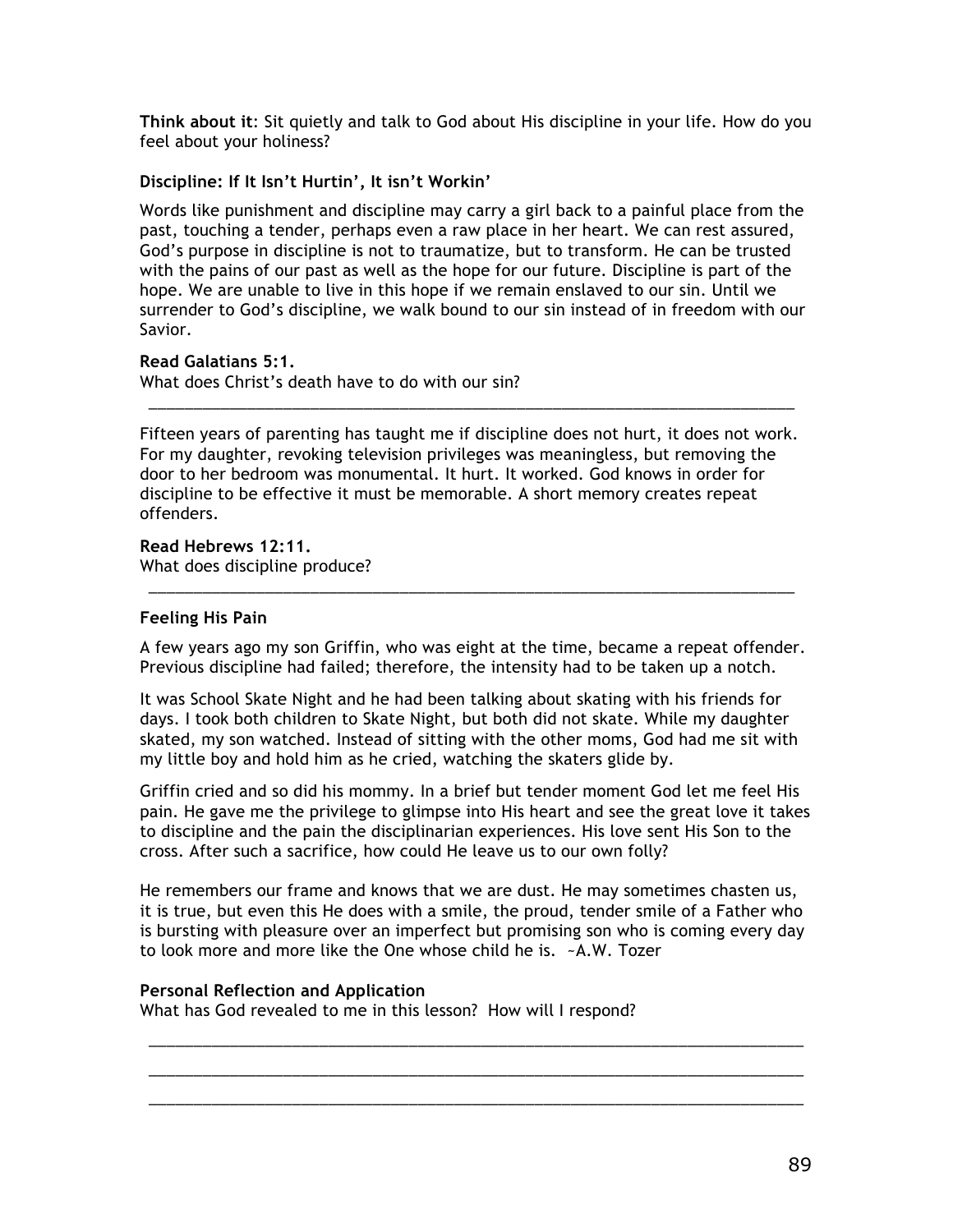As I read our Psalm, no disrespect to David, but I thought of Eeyore, you know, the gray donkey from *Winnie the Pooh,* who is always losing his tail. It seemed at first this was another "whoa is me, I lost my tail" kind-of song until I read the words in verse 4: "*Show me, O Lord, my life's end and the number of my days; let me know how fleeting is my life*."

David points out the brevity of life. We are but a handbreadth, figuratively speaking the width of our hand. What if we lived life in complete awareness of this truth? What if we allowed this truth to compel us to live life to the maximum? In maximizing our living our struggles minimize, not magically disappear but supernaturally no longer consume us. We've been given new life, let's maximize it! (Rom.6:4)

## **A Maximized Life Magnifies God**

Maximize means to increase to the greatest possible degree. Our life will be maximized to the greatest possible degree when we intentionally magnify God. As we make God greater the world will see the greatness of God. Jesus teaches the "how-to" of maximizing God in the book of John.

## **Read John 3:30**

How do we magnify God? Write the complete instruction in the line below.

The concept of decreasing self is foreign to a world that promotes the exact opposite. As we decrease self and increase God, we begin to experience a life most only dream of living. Not necessarily an increase of worldly wealth and pleasures, but the increase and fullness of the supernatural activity of the Holy Spirit working in and through us. All I can say is sign me up!

\_\_\_\_\_\_\_\_\_\_\_\_\_\_\_\_\_\_\_\_\_\_\_\_\_\_\_\_\_\_\_\_\_\_\_\_\_\_\_\_\_\_\_\_\_\_\_\_\_\_\_\_\_\_\_\_\_\_\_\_\_\_\_\_\_\_\_\_\_\_\_\_\_

\_\_\_\_\_\_\_\_\_\_\_\_\_\_\_\_\_\_\_\_\_\_\_\_\_\_\_\_\_\_\_\_\_\_\_\_\_\_\_\_\_\_\_\_\_\_\_\_\_\_\_\_\_\_\_\_\_\_\_\_\_\_\_\_\_\_\_\_\_\_\_\_\_

## **Read Matthew 10:39**

What is found when we decrease self and increase Christ?

## **Read John 10:10**

What kind of life did Jesus come to give?<br>

## **A Maximum Life is Balanced**

A maximized life rests upon God's understanding of time. God created time and determines our steps by eternity's clock and calendar. He is therefore trustworthy of directing our commitments and setting our agendas. The recording of creation in Genesis demonstrates His desire for order and simplicity. When we assume the role of calendar keeper, the scales of balance tilt, opposing His design for our life.

## **Read Joshua 10:13**

How did God demonstrate His control of time to Joshua? He can do the same for us.

\_\_\_\_\_\_\_\_\_\_\_\_\_\_\_\_\_\_\_\_\_\_\_\_\_\_\_\_\_\_\_\_\_\_\_\_\_\_\_\_\_\_\_\_\_\_\_\_\_\_\_\_\_\_\_\_\_\_\_\_\_\_\_\_\_\_\_\_\_\_\_\_\_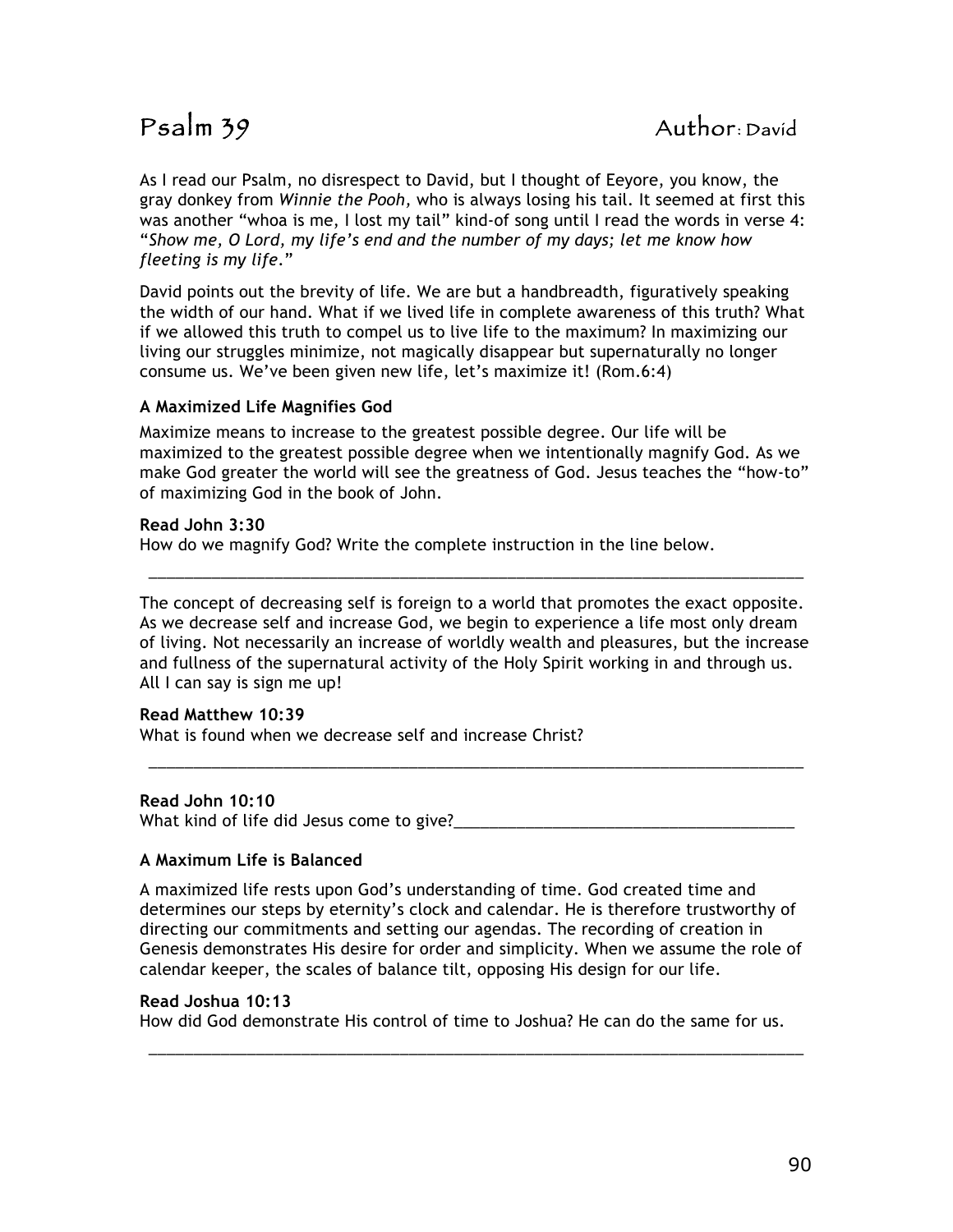In maximizing God, we minimize self and enjoy the experience of the abundant life Jesus came to give everyone who believes.

## **A Maximum Life Loves**

Love motivated God to send His Son to the cross. Decreasing self and increasing Christ will produce an insatiable love for God, His Word, and His ways. This maximized life of love will compel us to extend to God's people mercy, compassion, and grace, we never knew we had to give. His maximized love magnifies Him. Love will maximize our life!

\_\_\_\_\_\_\_\_\_\_\_\_\_\_\_\_\_\_\_\_\_\_\_\_\_\_\_\_\_\_\_\_\_\_\_\_\_\_\_\_\_\_\_\_\_\_\_\_\_\_\_\_\_\_\_\_\_\_\_\_\_\_\_\_\_\_\_\_\_\_\_\_\_

\_\_\_\_\_\_\_\_\_\_\_\_\_\_\_\_\_\_\_\_\_\_\_\_\_\_\_\_\_\_\_\_\_\_\_\_\_\_\_\_\_\_\_\_\_\_\_\_\_\_\_\_\_\_\_\_\_\_\_\_\_\_\_\_\_\_\_\_\_\_\_\_\_

**Read Mark 12:30-31** How are we to love God?

How are we to love others?

Is there anything greater than this commandment? \_\_\_\_\_\_\_\_\_\_\_\_\_\_\_\_\_\_\_\_\_\_\_\_\_\_\_\_\_\_\_

Let's be honest girls: some people are not nice. Taking it further, it seems some people go out of their way to intentionally be *not nice*. We extend love because love was extended to us. (Rom. 5:8)

## **A Maximum Life is Generous**

In our world of *much* it is hard to see those who have *little,* but there are so many who have little. The role of God's people is to care and provide for those in need. He blesses so we can share our blessings. The life which maximizes generosity shares more than food and shelter. Maximized generosity offers compassion when sorrows are shared, godly wisdom when counsel is needed, and love when a heart is hurting.

## **Read Proverbs 11:25**

What is God's response to those who refresh others?

A maximizing life magnifies God. He knows the number of our days. Let's determine to make the most of our days by living life to the max!

\_\_\_\_\_\_\_\_\_\_\_\_\_\_\_\_\_\_\_\_\_\_\_\_\_\_\_\_\_\_\_\_\_\_\_\_\_\_\_\_\_\_\_\_\_\_\_\_\_\_\_\_\_\_\_\_\_\_\_\_\_\_\_\_\_\_\_\_\_\_\_\_\_ \_\_\_\_\_\_\_\_\_\_\_\_\_\_\_\_\_\_\_\_\_\_\_\_\_\_\_\_\_\_\_\_\_\_\_\_\_\_\_\_\_\_\_\_\_\_\_\_\_\_\_\_\_\_\_\_\_\_\_\_\_\_\_\_\_\_\_\_\_\_\_\_\_ \_\_\_\_\_\_\_\_\_\_\_\_\_\_\_\_\_\_\_\_\_\_\_\_\_\_\_\_\_\_\_\_\_\_\_\_\_\_\_\_\_\_\_\_\_\_\_\_\_\_\_\_\_\_\_\_\_\_\_\_\_\_\_\_\_\_\_\_\_\_\_\_\_ \_\_\_\_\_\_\_\_\_\_\_\_\_\_\_\_\_\_\_\_\_\_\_\_\_\_\_\_\_\_\_\_\_\_\_\_\_\_\_\_\_\_\_\_\_\_\_\_\_\_\_\_\_\_\_\_\_\_\_\_\_\_\_\_\_\_\_\_\_\_\_\_\_

\_\_\_\_\_\_\_\_\_\_\_\_\_\_\_\_\_\_\_\_\_\_\_\_\_\_\_\_\_\_\_\_\_\_\_\_\_\_\_\_\_\_\_\_\_\_\_\_\_\_\_\_\_\_\_\_\_\_\_\_\_\_\_\_\_\_\_\_\_\_\_\_\_

## **Personal Reflection and Application**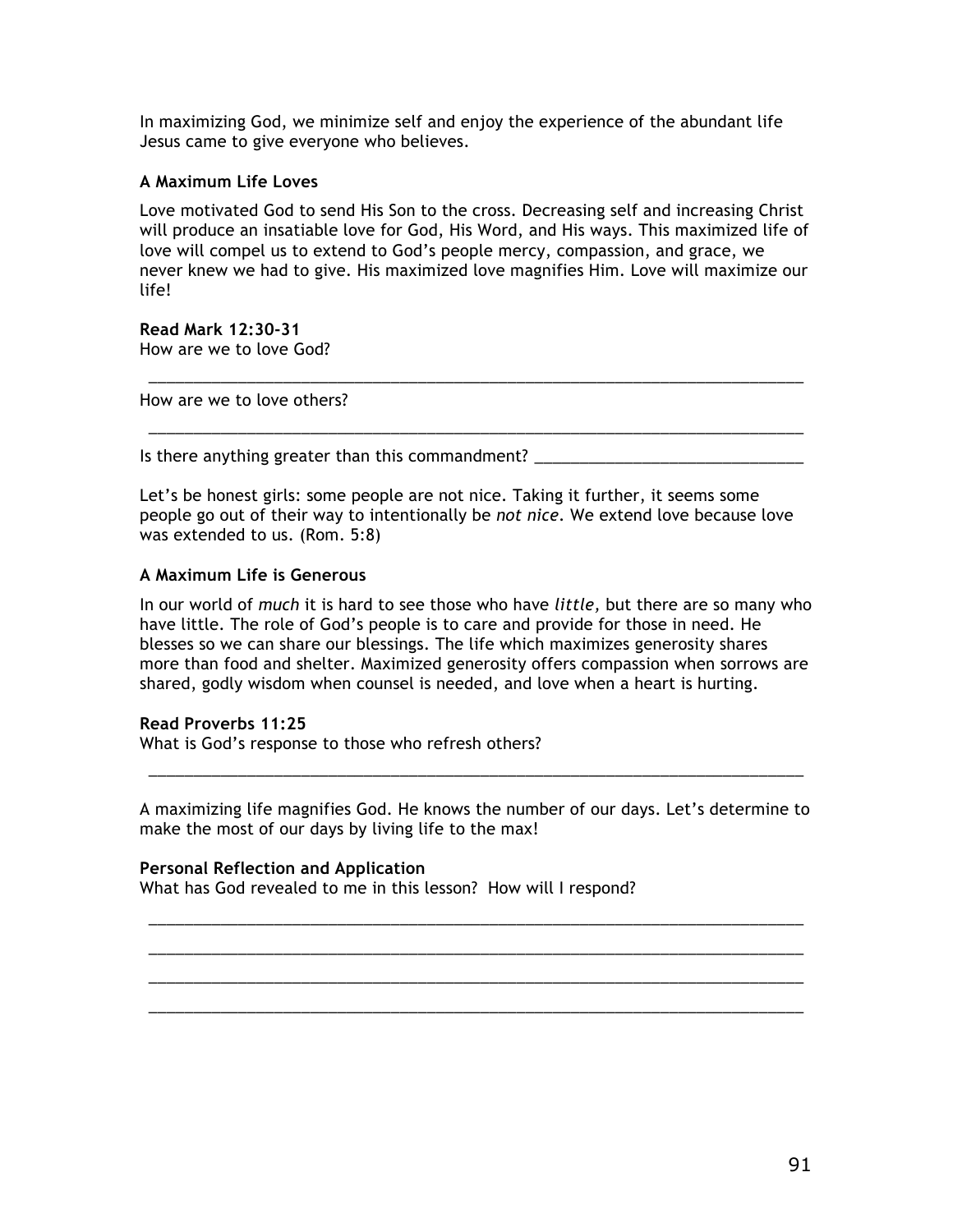David has been lifted out of a messy and slimy situation. He is possibly speaking of a literal place such as a dungeon, cistern, or grave since he hid in such places on the run from Saul. Or he could have written from an emotional dungeon, a place where he felt disregarded by God. Whether David's place of captivity was figurative or literal, there is little doubt he had to wait to be rescued.

Waiting is difficult in the best and the worst of circumstances. Our anticipation builds. Our heart races, knowing something big is going to happen. Like David, we have spent some time in dark, lonely places of confinement waiting for God to come to our rescue. Maybe, you are still waiting.

## **Defining P.I.T.**

At one time or another we all have been in a pit: a *P*ersonally *I*ntense *T*rial. Our descent into the mud and mire may have been caused by our own wrong choices or we were sent plunging into the abyss by a push we received from someone else. No matter how we arrived in our *p*ersonally *i*ntense *t*rial, we have all cried out, begging God not to withhold His mercy.

Even though it may seem our cries fall on deaf ears, God does not have a history of ignoring the cries of His children. He responded to Hagar's cries after Abraham sent her away with Ishmael (Gen. 20:8-21). He heard Joseph's cries from prison (Gen.39). Moses was sent to rescue the Israelites because God could no longer stand by and watch their abuse (Ex. 3:7). You and I are of the same family line as Hagar, Joseph, and the Israelites. Rest assured our cries are always heard and our rescue is always right on time.

## **Read Psalm 102:17-18.**

What was written so future generations would praise Him?

## **Read Zephaniah 3:17.**

How does Zephaniah describe God's ability to rescue?\_\_\_\_\_\_\_\_\_\_\_\_\_\_\_\_\_\_\_\_\_\_\_\_\_\_\_\_ How does He feel about rescuing His children? \_\_\_\_\_\_\_\_\_\_\_\_\_\_\_\_\_\_\_\_\_\_\_\_\_\_\_\_\_\_\_\_\_\_

\_\_\_\_\_\_\_\_\_\_\_\_\_\_\_\_\_\_\_\_\_\_\_\_\_\_\_\_\_\_\_\_\_\_\_\_\_\_\_\_\_\_\_\_\_\_\_\_\_\_\_\_\_\_\_\_\_\_\_\_\_\_\_\_\_\_\_\_\_\_\_\_

## **Adjusting Our Perspective of a P.I.T.**

God has the power and desire to save His children, yet at times He chooses to delay the rescue. The delay may cause us to doubt God's love and ability to rescue us.

What if we changed our perspective while we waited? Such an adjustment could change a *p*ersonally *i*ntense *t*rial to a *p*eriod *i*n *t*ime when God desires to revolutionize our relationship with Him rather than simply shift our situation. Instead of hopeless, we can become full of hope. Rather than cries of anguish, with confidence in God's sovereignty, we can sigh in peace. We view the trial as a test to purify our faith, rather than wreak destruction in our lives.

\_\_\_\_\_\_\_\_\_\_\_\_\_\_\_\_\_\_\_\_\_\_\_\_\_\_\_\_\_\_\_\_\_\_\_\_\_\_\_\_\_\_\_\_\_\_\_\_\_\_\_\_\_\_\_

## **Read Isaiah 64:4.**

What does God do for those who wait on Him?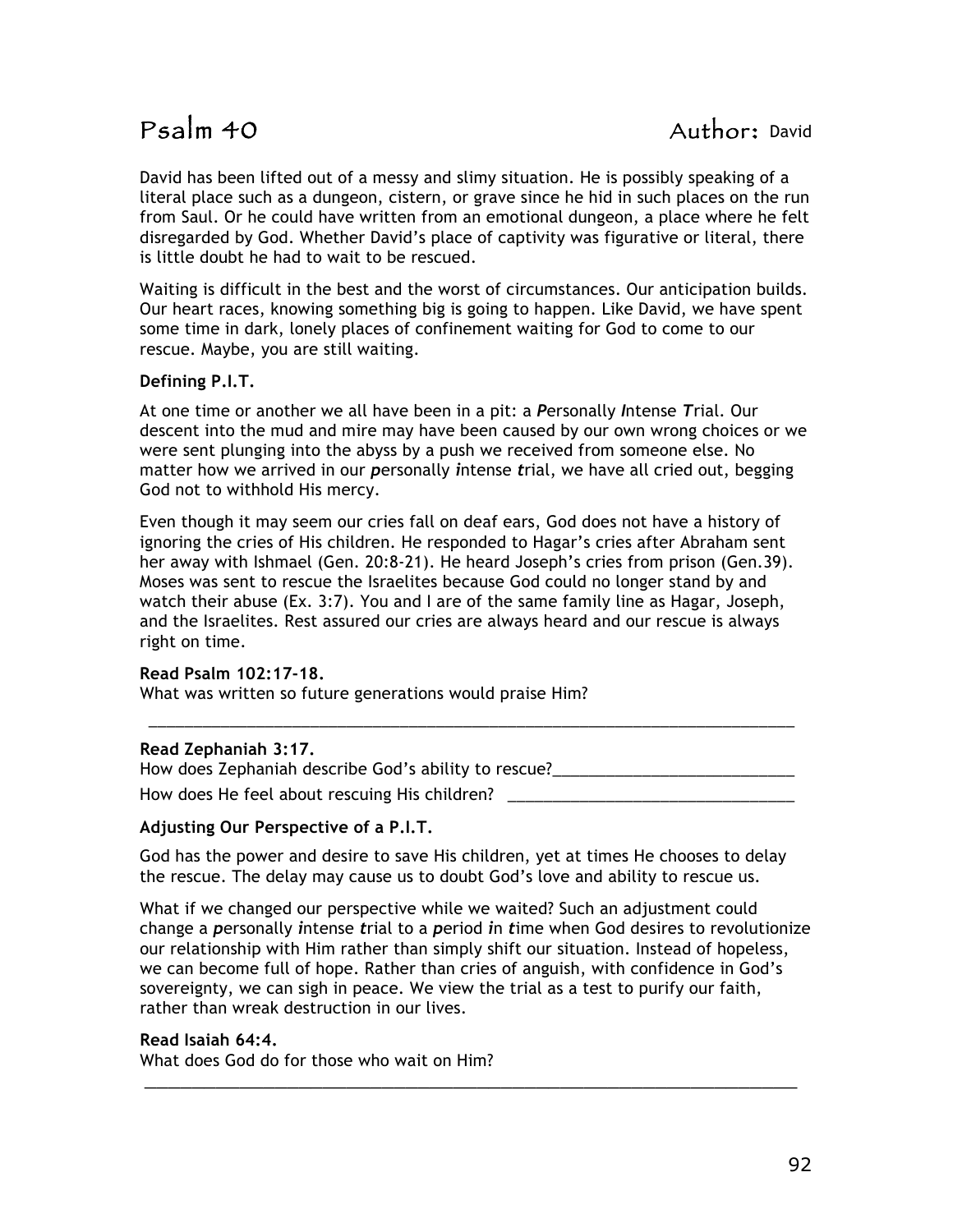## **While We Wait**

God revolutionized His relationship with the Israelites as they waited out their 70 year P.I.T. in Babylon. In Jeremiah we can glean from their experience how to not only survive, but thrive in our time in our P.I.T.

## **Read Jeremiah 29:4-14.**

## *Make yourself at home* (vs 4-6)

These are not exactly the words you want to hear as you cry and beg to be pulled from your P.I.T. However, these verses teach us we can establish a routine and sense of normalcy even in trials and hard times. In our wait, prosperity and productivity are possible. God works on our behalf, even in our personal intense trials. Isn't this good news?!

\_\_\_\_\_\_\_\_\_\_\_\_\_\_\_\_\_\_\_\_\_\_\_\_\_\_\_\_\_\_\_\_\_\_\_\_\_\_\_\_\_\_\_\_\_\_\_\_\_\_\_\_\_\_\_\_\_\_\_\_\_\_\_\_\_\_\_\_\_\_\_\_

\_\_\_\_\_\_\_\_\_\_\_\_\_\_\_\_\_\_\_\_\_\_\_\_\_\_\_\_\_\_\_\_\_\_\_\_\_\_\_\_\_\_\_\_\_\_\_\_\_\_\_\_\_\_\_\_\_\_\_\_\_\_\_\_\_\_\_\_\_\_\_\_

## **Read James 1:3.** What does our P.I.T. produce?

Why is it necessary to go through such trials?

## *Seek to Live in Peace* (v7)

In His wisdom and sovereignty, God may choose to place us right in the center of enemy territory. This position has the potential to ignite emotions and produce intense anxiety. In response to the intensity, we may try to devise a plan to get out of our P.I.T. God's desire is not a quick exit, but a quickened spirit surrendered to Him in order to strengthen our faith. A quick and premature exit may cause us to miss the refinement our faith needs.

## **Read 1 Peter 1:7.**

What is the end result of all personal intense trials?

## *There is an exit strategy* (v10)

Each P.I.T. has a planned exit. We can trust God to come and get us because His plans for us are good and full of hope. His plans are too great to leave us in a P.I.T. We can trust that He always wants to do something new in our lives.

\_\_\_\_\_\_\_\_\_\_\_\_\_\_\_\_\_\_\_\_\_\_\_\_\_\_\_\_\_\_\_\_\_\_\_\_\_\_\_\_\_\_\_\_\_\_\_\_\_\_\_\_\_\_\_\_\_\_\_\_\_\_\_\_\_\_\_\_\_\_\_\_

## **Read Isaiah 43:18-19.**

What does God want us to forget? What does He want us to see?

*Sometimes God doesn't send instant delivery because He wants us to get to know our Deliverer*. ~Beth Moore

\_\_\_\_\_\_\_\_\_\_\_\_\_\_\_\_\_\_\_\_\_\_\_\_\_\_\_\_\_\_\_\_\_\_\_\_\_\_\_\_\_\_\_\_\_\_\_\_\_\_\_\_\_\_\_ \_\_\_\_\_\_\_\_\_\_\_\_\_\_\_\_\_\_\_\_\_\_\_\_\_\_\_\_\_\_\_\_\_\_\_\_\_\_\_\_\_\_\_\_\_\_\_\_\_\_\_\_\_\_\_

\_\_\_\_\_\_\_\_\_\_\_\_\_\_\_\_\_\_\_\_\_\_\_\_\_\_\_\_\_\_\_\_\_\_\_\_\_\_\_\_\_\_\_\_\_\_\_\_\_\_\_\_\_\_\_\_\_\_\_\_\_\_\_\_\_\_\_\_\_\_\_\_

## **Personal Reflection and Application**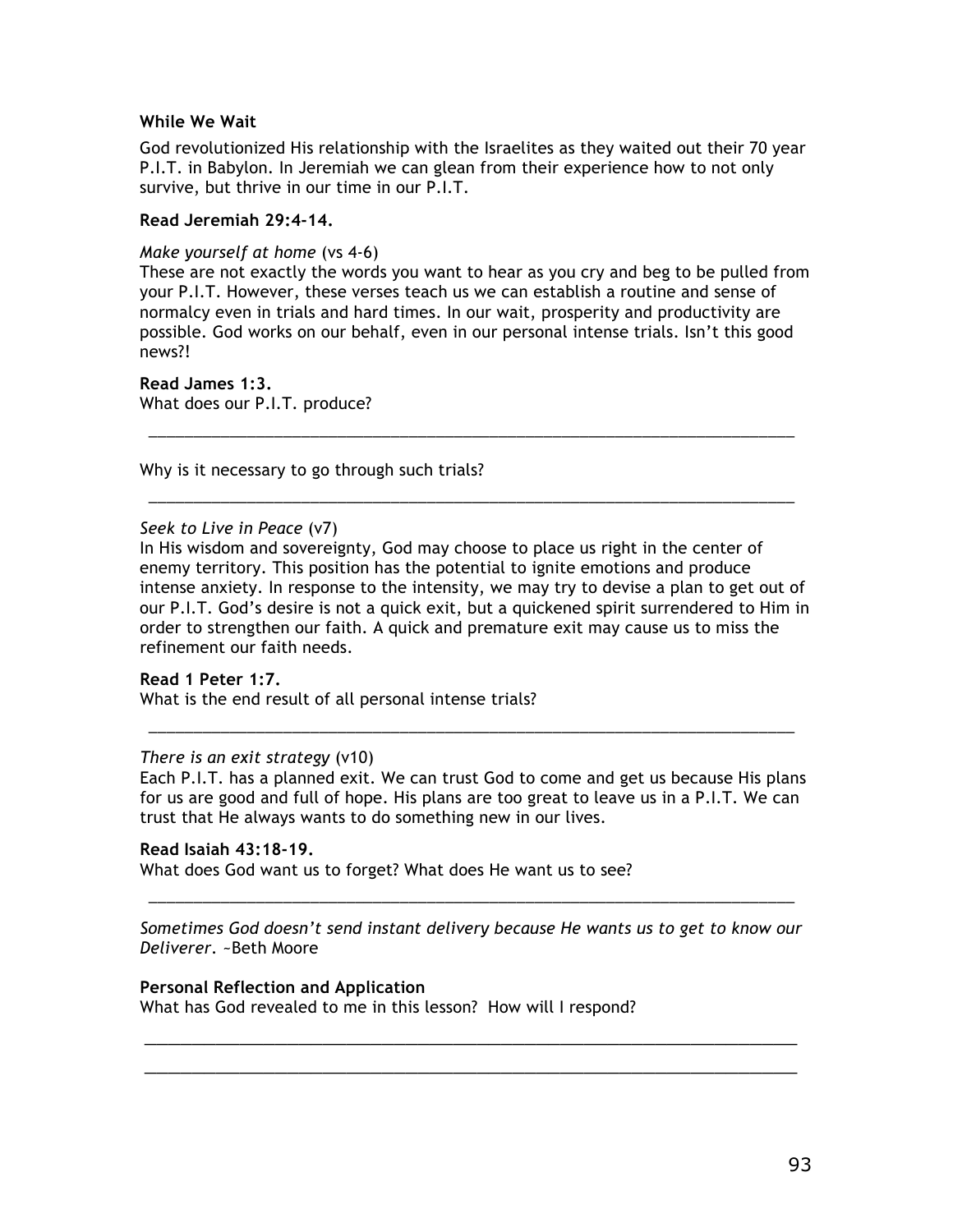In this final Psalm of Book 1, David is carrying the burden of sin and feeling betrayed by a friend. Hard times have a tendency to make us momentarily lose sight of God. Our mind drifts down the road of negative thinking. Our heart wonders about God's love and questions if He truly understands our pain and suffering. Have no doubt—the suffering we endure does not go unrecognized or unsympathized.

## **Read Hebrews 4:15.**

Who is able to sympathize with us? Why?

Jesus can identify completely with our pain and suffering. He was tempted (Mt. 4:1- 11). He was rejected by family (Luke 4:16-30). He was falsely accused (Luke 23). He was abandoned by His closest friends. (Mt. 26:56) He endured physical abuse (John 19:1). Enough said, don't you agree? He gets it!

\_\_\_\_\_\_\_\_\_\_\_\_\_\_\_\_\_\_\_\_\_\_\_\_\_\_\_\_\_\_\_\_\_\_\_\_\_\_\_\_\_\_\_\_\_\_\_\_\_\_\_\_\_\_\_\_\_\_\_\_\_\_\_\_\_\_\_\_\_\_\_\_

## **Sharing in Suffering**

God can and does sympathize with our pain. Since we are created in God's image, He expects us to reflect His image of His love and compassion by sympathizing with the weak. Weak is defined as restrained by physical frailty, poor, depressed, low, and helpless. Do you know anyone who fits this description?

This mandate is not an option, but a responsibility. As we obey the mandate we realize what God calls a responsibility is actually a privilege. Serving and caring for others minimizes our own troubles and trials. This is a phenomenon I cannot explain.

In the midst of mountain high troubles, taking a meal to someone in need reduces the size of my mountains. Stepping out of my self-centeredness to care for someone in crisis lifts my spirit. Taking the time to sit with a friend and share her pain refreshes me. It is supernatural indeed! We feel better when we help another.

## **Read Proverbs 11:25**

What happens to the person who cares for and sympathizes with others?

The weak are not necessarily the man on the corner holding the "Will work for food sign" or the lady pushing her personal belongs in a shopping cart. The weak are not just found in third-world countries. The weak are all around us. Some days, the weak can be found by looking in the mirror.

\_\_\_\_\_\_\_\_\_\_\_\_\_\_\_\_\_\_\_\_\_\_\_\_\_\_\_\_\_\_\_\_\_\_\_\_\_\_\_\_\_\_\_\_\_\_\_\_\_\_\_\_\_\_\_\_\_\_\_\_\_\_\_\_\_\_\_\_\_\_\_\_

**Pause to pray. Ask God to help you see the weak and provide courage to reach out.**

\_\_\_\_\_\_\_\_\_\_\_\_\_\_\_\_\_\_\_\_\_\_\_\_\_\_\_\_\_\_\_\_\_\_\_\_\_\_\_\_\_\_\_\_\_\_\_\_\_\_\_\_\_\_\_\_\_\_\_\_\_\_\_\_\_\_\_\_\_\_\_\_

## **Read Matthew 25:34-40.**

As we minister to the weak, figuratively to whom are we ministering?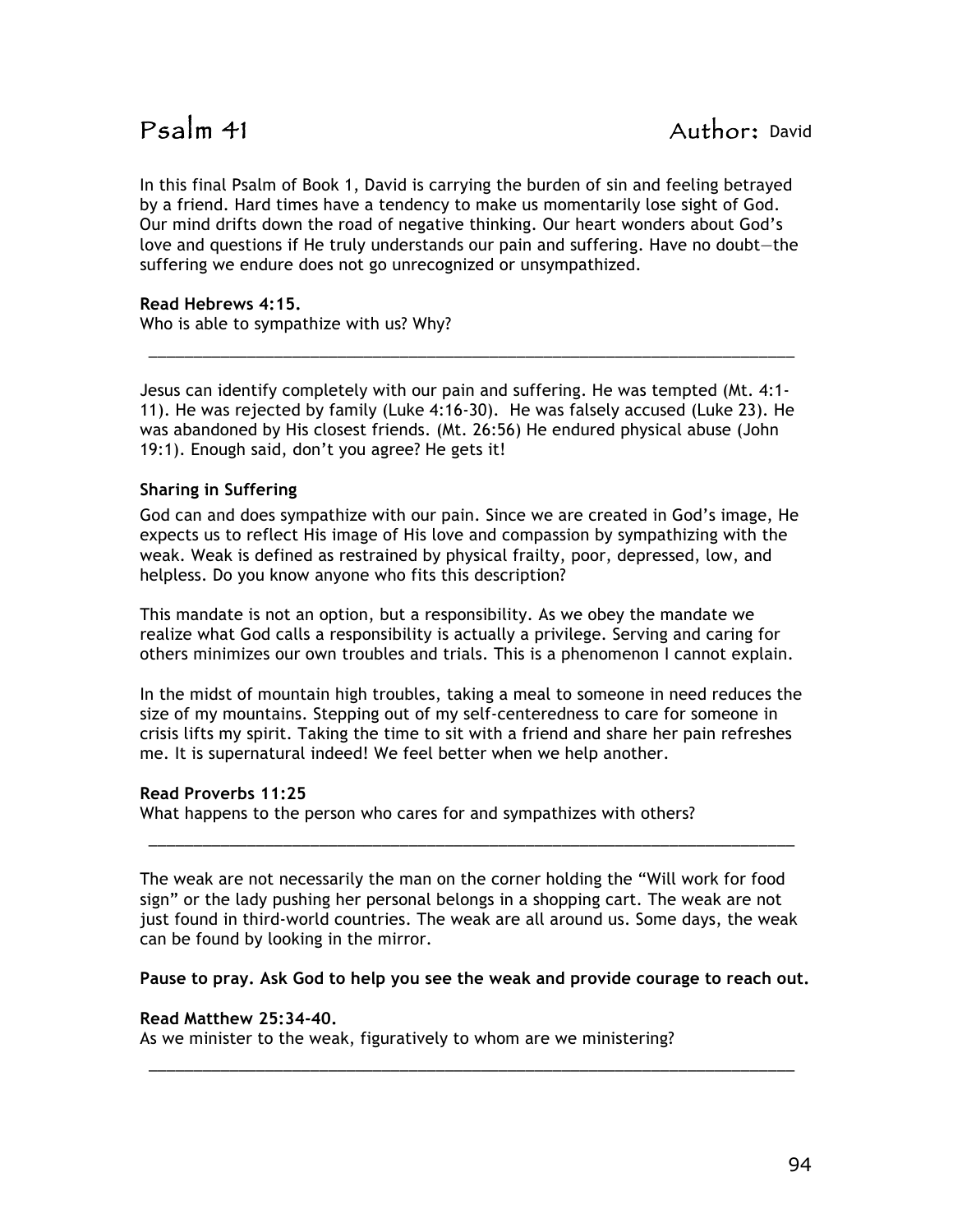## **Returning the Blessing**

## **Read Psalm 41:1.** How is the man who regards the weak described?

Those who regard the weak are blessed. Blessed is the Hebrew word esher (eh'-sher), which means happy. Our obedience to God's directive helps the weak and at the same time delivers happiness straight to our heart. In happiness we are able to see pleasure amid disappointment, victory instead defeat, and optimism rather than pessimism.

\_\_\_\_\_\_\_\_\_\_\_\_\_\_\_\_\_\_\_\_\_\_\_\_\_\_\_\_\_\_\_\_\_\_\_\_\_\_\_\_\_\_\_\_\_\_\_\_\_\_\_\_\_\_\_\_\_\_\_\_\_\_\_\_\_\_\_\_\_\_\_\_

David goes on to detail the many ways God looks after *those* who look after *His*. He mentions five "God wills" in verses 1-3. *Will* is a present tense singular verb which translates as *am* and means determined to, expect to, require to, or about to. Before we apply our grammar lesson to David's words, let's see the power.

### **Read Exodus 3:14.**

How does God refer to Himself?

God is "I Am." The "God Wills" in our text can be understood as "I AMs." Fill in the blanks with God's Name, then read them out loud.

\_\_\_\_\_\_\_\_\_\_\_\_\_\_\_\_\_\_\_\_\_\_\_\_\_\_\_\_\_\_\_\_\_\_\_\_\_\_\_\_\_\_\_\_\_\_\_\_\_\_\_\_\_\_\_\_\_\_\_\_\_\_\_\_\_\_\_\_\_\_\_\_

\_\_\_\_\_\_\_\_\_\_\_ delivers him in times of trouble. \_\_\_\_\_\_\_\_\_\_\_ protects him and preserves his life. \_\_\_\_\_\_\_\_\_\_\_ blesses him in the land. (asher -to go straight, advance) **\_\_\_\_\_\_\_** sustains and restores his health.

## **Who is the** *him* **in our passage**? \_\_\_\_\_\_\_\_\_\_\_\_\_\_\_\_\_\_\_\_\_\_\_\_\_\_\_\_\_\_\_\_\_\_\_\_\_\_\_\_\_\_\_\_\_

*Him* is the man who regards the weak. With this holy covering from I AM, why would we not regard the weak? Girls, there is so much more at stake than being happy. How powerful it would be if we all, the church at large, could replace *him* with our own name. We can, if we obey and regard the weak.

\_\_\_\_\_\_\_\_\_\_\_\_\_\_\_\_\_\_\_\_\_\_\_\_\_\_\_\_\_\_\_\_\_\_\_\_\_\_\_\_\_\_\_\_\_\_\_\_\_\_\_\_\_\_\_\_\_\_\_\_\_\_\_\_\_\_\_\_\_\_\_\_ \_\_\_\_\_\_\_\_\_\_\_\_\_\_\_\_\_\_\_\_\_\_\_\_\_\_\_\_\_\_\_\_\_\_\_\_\_\_\_\_\_\_\_\_\_\_\_\_\_\_\_\_\_\_\_\_\_\_\_\_\_\_\_\_\_\_\_\_\_\_\_\_ \_\_\_\_\_\_\_\_\_\_\_\_\_\_\_\_\_\_\_\_\_\_\_\_\_\_\_\_\_\_\_\_\_\_\_\_\_\_\_\_\_\_\_\_\_\_\_\_\_\_\_\_\_\_\_\_\_\_\_\_\_\_\_\_\_\_\_\_\_\_\_\_ \_\_\_\_\_\_\_\_\_\_\_\_\_\_\_\_\_\_\_\_\_\_\_\_\_\_\_\_\_\_\_\_\_\_\_\_\_\_\_\_\_\_\_\_\_\_\_\_\_\_\_\_\_\_\_\_\_\_\_\_\_\_\_\_\_\_\_\_\_\_\_\_

## **Personal Reflection and Application**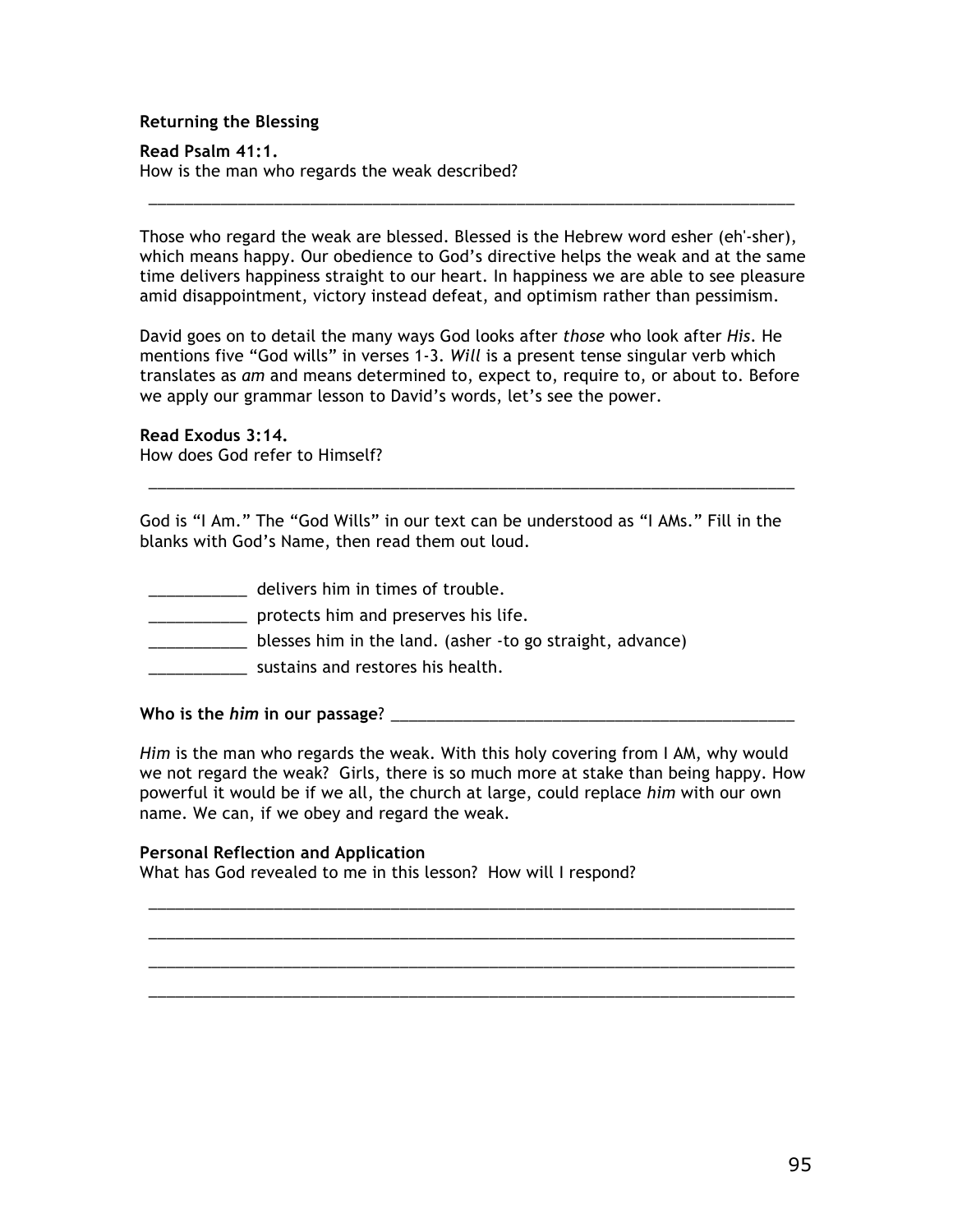# *Bibliography*

## **The following sources were used in writing this study:**

Biblegateway.com Bilos.com All Commentaries All Lexicons EasyEnglish.com Logos Bible Software Software MacArthur Study Bible NKJV NIV Study Bible 1984 StudyLight.org The Treasury of David

## **Used by Permission**

Excerpt from *A Confident Heart* by Renee Swope ~Study of Psalm 3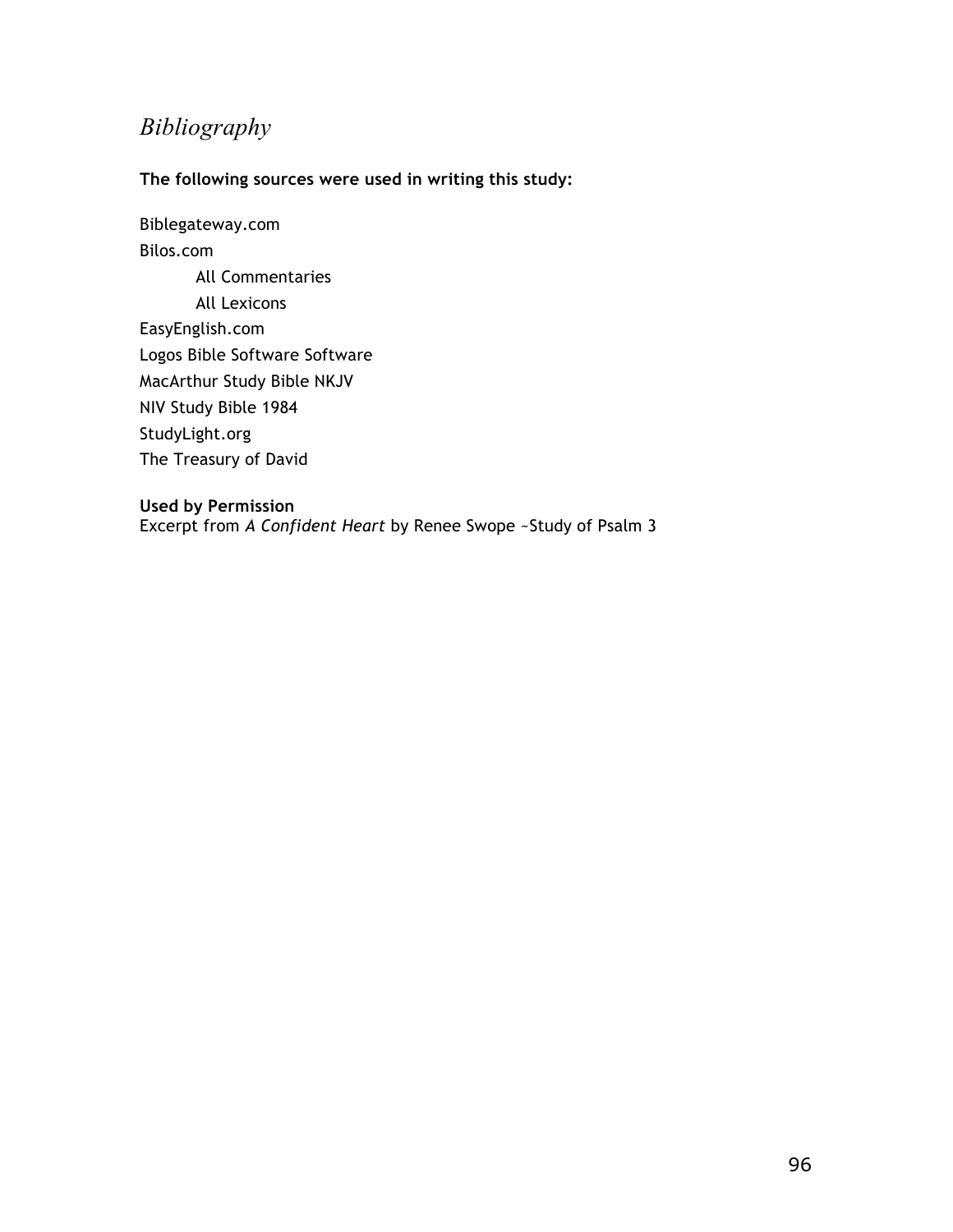# ABOUT PROVERBS 31 MINISTRIES

If you were inspired by *Trusting God for a Better Tomorrow* and yearn to deepen your own personal relationship with Jesus Christ, I encourage you to connect with Proverbs 31 Ministries. Proverbs 31 Ministries exists to be a trusted friend who will take you by the hand and walk by your side, leading you one step closer to the heart of God through:

- *Encouragement for Today*, online daily devotions
- The *P31 Woman* monthly magazine
- **•** Daily radio program
- **Books and resources**
- Dynamic speakers with life-changing messages
- **•** Online Communities
- Gather and Grow groups

To learn more about Proverbs 31 Ministries or to inquire about having Wendy Pope speak at your event, call 877-731-4663 or visit www.Proverbs31.org.

> **Proverbs 31 Ministries** 630 Team Road, Suite 100 Matthews, NC 28105 www.proverbs31.org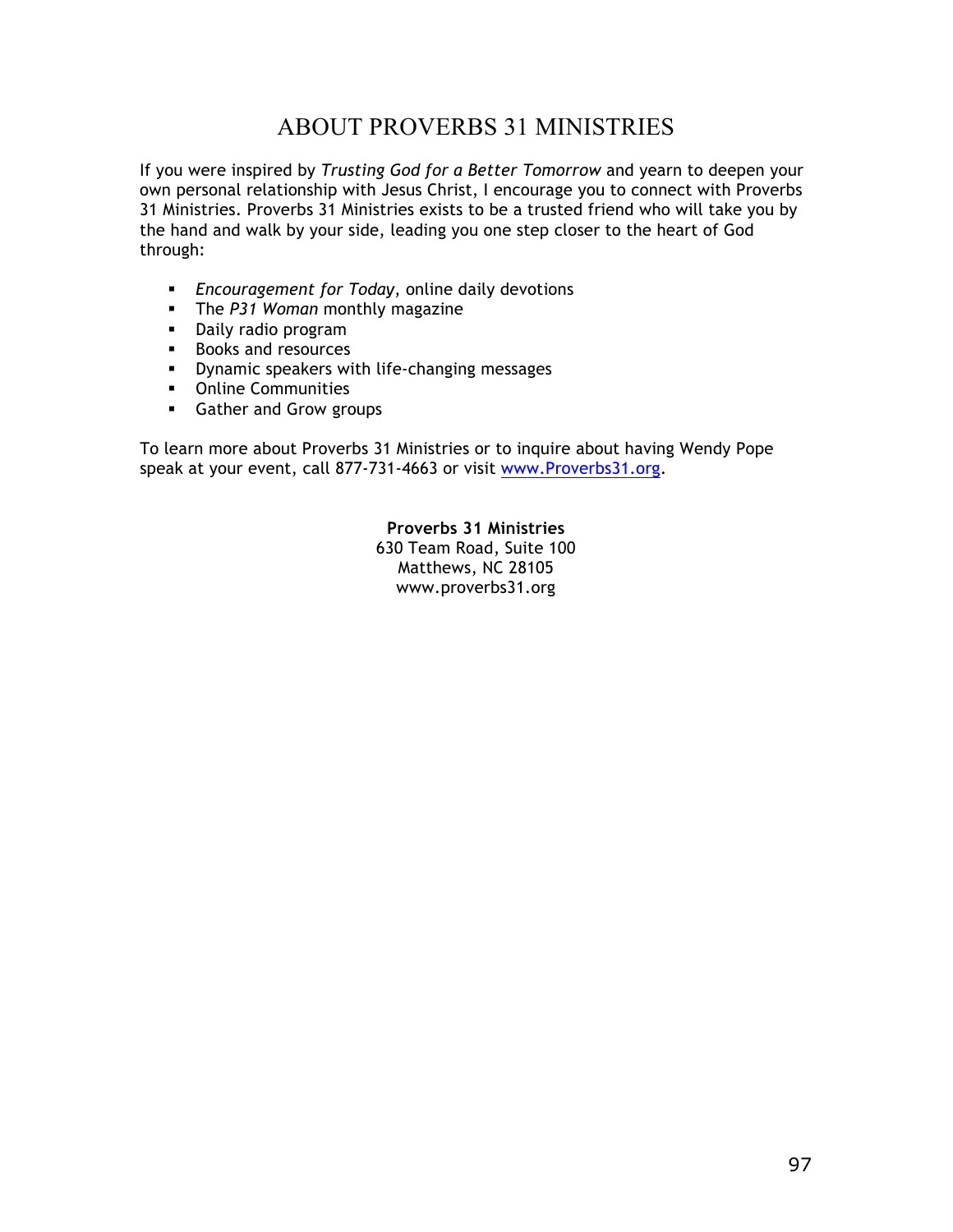# **About the Author**

Wendy is a wife to Scott, mother to Blaire and Griffin, an author, speaker, and Bible study teacher. Whether in the pulpit or on paper, her passion is Biblical application. She loves to see women experience the connection between life and God's Word.

She loves lazy Sundays watching golf with her husband, talking interior design with her daughter, and eating Bojangles with her son. Wendy's bucket list includes being the murder mystery to solve on the crime show drama Crime Scene Investigation (Vegas) and holding the hush-board on the  $16<sup>th</sup>$  green Sunday afternoon at the Masters.

Wendy leads women all over the world to life-change through her in-depth online Bible studies. She is witty, down-to-earth, and transparent. She teaches in such way that every woman feels that Wendy is speaking directly to her heart.

Women who hear Wendy speak leave with a

- Craving for God's Word
- Confidence in Christ to bring about life change
- Commitment to be more intentional about spending time in God's Word

Visit www.wendypope.org for more about Wendy, to purchase her resources, or invite her to speak to the women of your fellowship.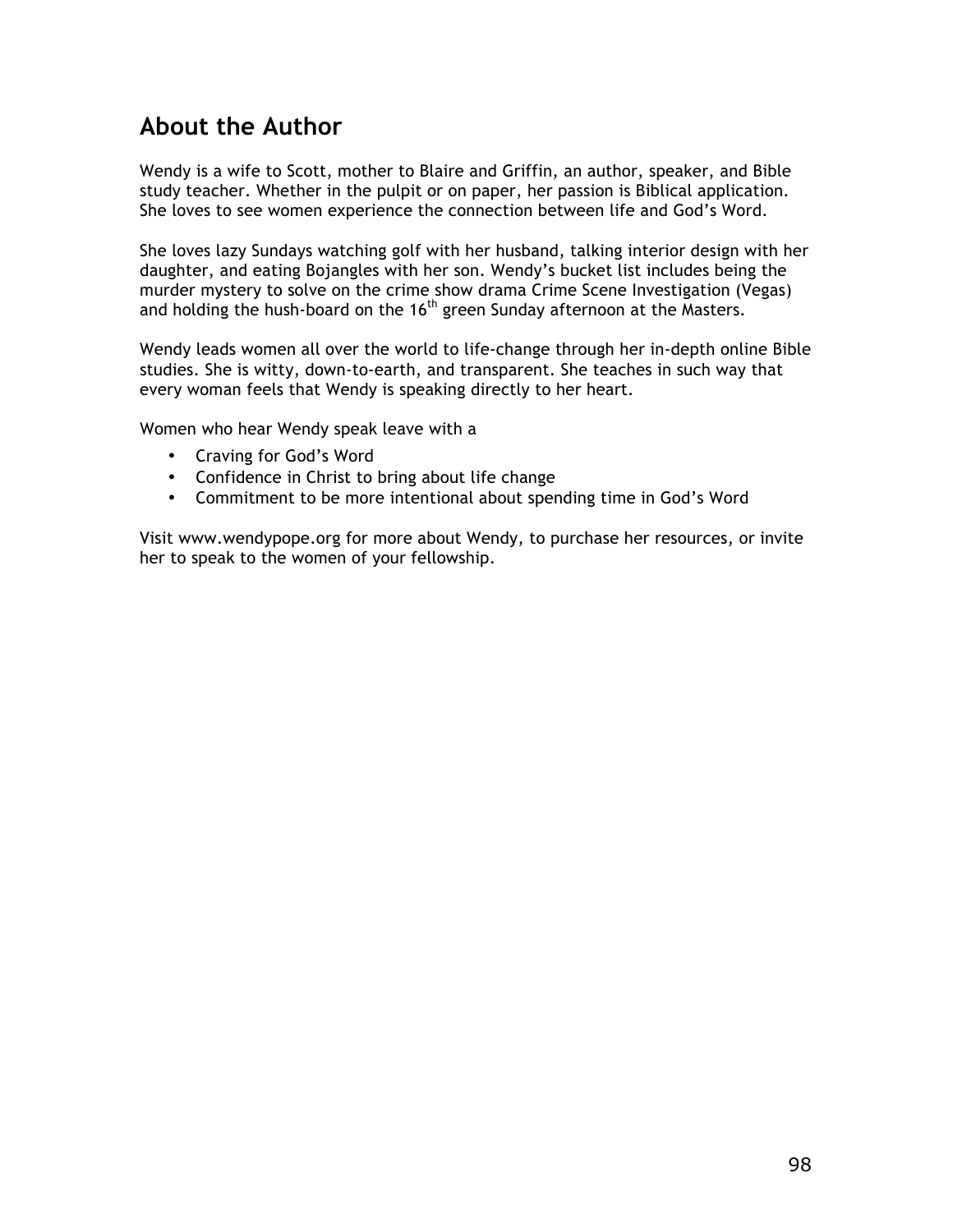# **What Others are Saying about Wendy**

*"Bible Study isn't just about filling in the blanks, it's about digging deep and allowing God's Word to shape and mold us. Wendy's study of the Bible gives a fresh perspective and insightful questions that help you examine and personalize God's truth."* Carol Davis~ Radio Host, 106.9 The Light

"*You have no idea how much this series is helping me learn the Bible…thank you so much! I am so glad I found you*!" Marilyn Gray ~Online Bible Study Member

"*Very quickly the tender and honest emotions of the Psalms begin to resonate and encourage a seeking soul as author Wendy Pope walks us through God's Word, one Psalm at a time. Her reflections each day succinctly captivate the essence of the message, revealing truth and personalizing God's Word. With insight, Wendy helps the searching heart internalize each passage through an easy to follow daily reading schedule, guiding the participant through questions that bring assurance of God's love and His plan for our lives*. Joy Brown ~Online Bible Study Member

"*We had no idea all the lessons and instructions that God had stored for us in Psalms when we began this study! With each new Psalm, our eyes have been opened to something we needed to ask forgiveness for or do so that our walk would be more like Jesus. Through this study we have been brought closer to God in our relationship with Him and struggles in life and situations that have happened in our life have been so much easier since we began this study. And we thought Psalms was only a boring book of poetry! What a great journey this has been for us as a couple!*" Bob and Jane Dean ~Online Bible Study Members and Small Group Leaders